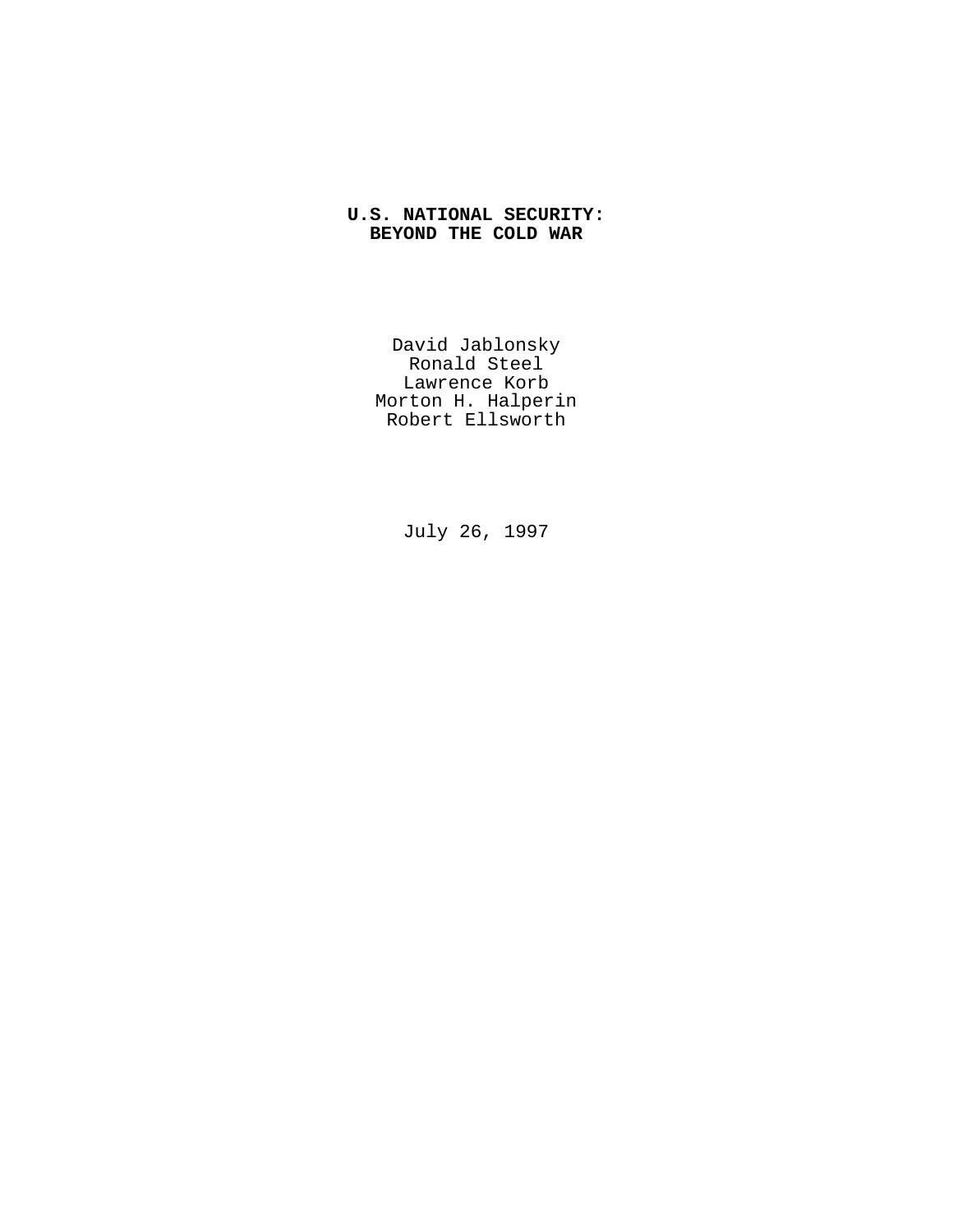#### \*\*\*\*\*\*\*

The views expressed in this report are those of the authors and do not necessarily reflect the official policy or position of the Department of the Army, the Department of Defense, or the U.S. Government. This report is cleared for public release; distribution is unlimited.

#### \*\*\*\*\*\*\*

Thanks to Dr. A. Lee Fritschler, President of Dickinson College, for his enthusiastic support of this lecture series and to Dr. Douglas T. Stuart, Robert Blaine Weaver Professor of Political Science at Dickinson College, who was the creative organizational and intellectual force behind this project. Thanks also to Dr. Neil B. Weissman, Director of the Clarke Center at Dickinson College, and to the following U.S. Army War College colleagues for help in preparing this study: Drs. Gary L. Guertner, Douglas V. Johnson II, William I. Rodier; Professors Donald W. Boose, Jr., Douglas C. Lovelace, Jr., James S. McCallum; Colonels Joseph R. Cerami and Leonard J. Fullenkamp; and Major Lisbon Williams.

#### \*\*\*\*\*\*\*

Comments pertaining to this report are invited and should be forwarded to: Director, Strategic Studies Institute, U.S. Army War College, 122 Forbes Ave, Carlisle, PA 17013-5244. Dr. Jablonsky can be reached by calling (717) 245-3341, FAX (717) 245-3530, or by e-mail at jablonsd@carlisle-emh2.army.mil. Copies of this report may be obtained from the Publications and Production Office by calling commercial (717) 245-4133, DSN 242- 4133, FAX (717) 245-3820, or via the Internet at rummelr@carlisle-emh2.army.mil

### \*\*\*\*\*\*\*

Selected 1993 and all later Strategic Studies Institute (SSI) monographs are available on the Strategic Studies Institute Homepage for electronic dissemination. SSI's Homepage address is: http://carlisle-www.army.mil/usassi/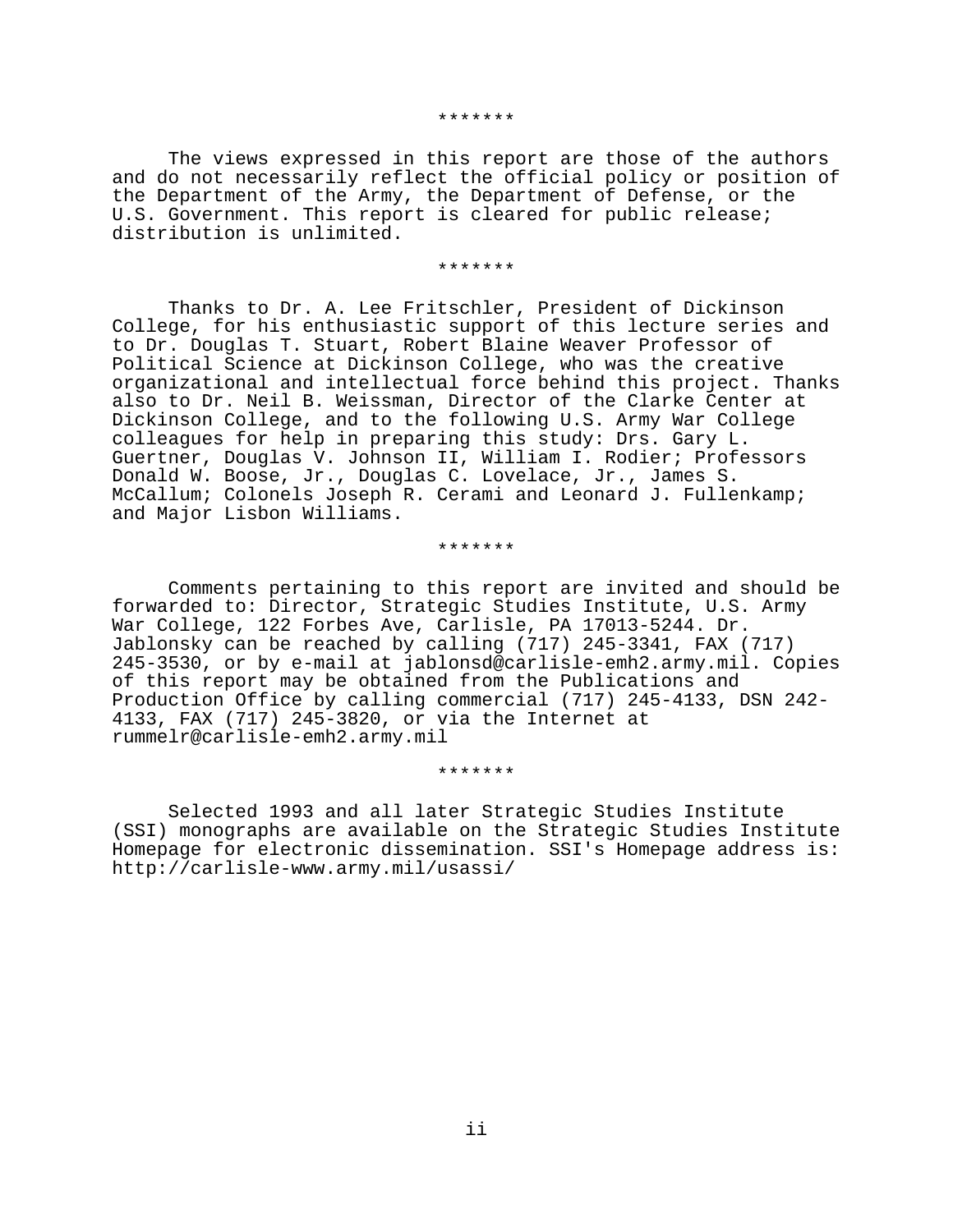### **FOREWORD**

U.S. national security is a subject that has been under intense scrutiny since the end of the Cold War. What constitutes such security for the United States as this country approaches the new century? Are the ends, ways, and means of our national security and national military strategies sufficient to provide for the nation's future? And above all, as this country celebrates the 50th anniversary of the National Security Act of 1947, are the institutions that resulted from that act still sufficient for the post-Cold War era?

With these questions in mind, the Strategic Studies Institute and Dickinson College's Clarke Center co-sponsored the series of lectures on American national security after the Cold War which are contained in this volume. The lectures take four different, yet complementary, perspectives. Professor Ronald Steel reminds us of the intellectual revolution embodied in the act that moved America from the concept of "defense" to one of "national security" and relates this concept to our attempts to define post-Cold War national security interests. Dr. Lawrence Korb reviews the evolution in our national security establishment since the 1947 act. Dr. Morton Halperin's focus is the continuing tension between secrecy in the name of national security and the openness required in a democratic society, with a commentary on continuing threats to civil liberties. In the concluding essay, Ambassador Robert Ellsworth surveys the key strategic challenges facing the United States as we enter the 21st century.

To set the context, Dr. David Jablonsky outlines the transformations in national security paradigms that the United States undertook a half-century ago, and that we wrestle with today. The contributions of these expert scholars and practitioners in the field of national security bear directly on the issues which will shape the nation's 21st century destiny.

> RICHARD H. WITHERSPOON Colonel, U.S. Army Director, Strategic Studies Institute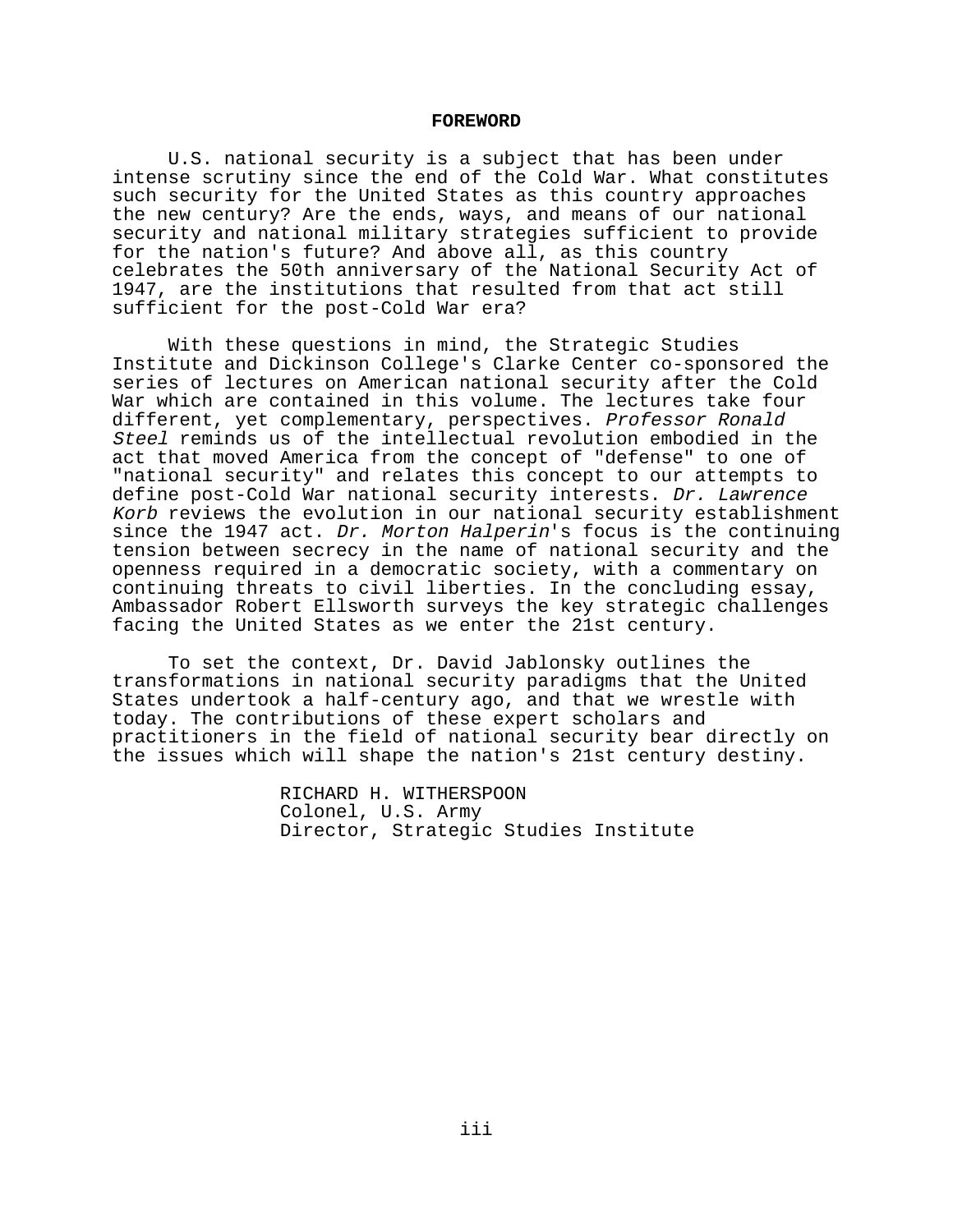## **CHAPTER 1**

#### **INTRODUCTION**

#### David Jablonsky

### **THE STATE OF THE NATIONAL SECURITY STATE**

The summer of 1997 marks the 50th anniversary of the National Security Act, the legislation that established the primary institutional basis for the American national security state in the Cold War. The fundamental framework of that state still exists almost a decade after the fall of the Berlin Wall. Should it continue as the United States approaches the millennium? If not, why not, and how should it be altered? In order to begin to respond to these questions, the U.S. Army War College and Dickinson College sponsored a series of lectures focused on the concept of U.S. national security beyond the Cold War. Four eminent scholars and practitioners concerned with U.S. national security issues participated: Dr. Morton Halperin, Professor Ronald Steel, Ambassador Robert Ellsworth, and Dr. Lawrence Korb. Their lectures are contained in this volume.

The purpose of this introductory essay is to set the stage for these presentations. Two themes dominate. The first involves the proper mix of change and continuity, always a key concern in a transitional era. This theme is examined against the backdrop of three interconnected currents in American history: U.S. core national interests, the concept of U.S. national security envisioned as serving those interests, and the U.S. grand strategy designed to support the concept of national security. The second theme is concerned with the form and function of government--or more specifically, how well throughout American history the form of U.S. government has functioned in order to meet the requirements of the U.S. grand strategy designed to further U.S. national security interests. Together, these themes comprise a major part of the broad strategic landscape used by the four lecturers in this volume to examine national security strategy beyond the Cold War.

# **PRE-COLD WAR**

# **Change and Continuity**.

National Interests and the Concept of National Security. Lord Palmerston described core national interests in 1848 as the "eternal" and ultimate justification for national policy.<sup>1</sup> For the United States, these interests can be divided into three categories: physical security, economic prosperity, and promotion of values.<sup>2</sup> Physical security is defined as the protection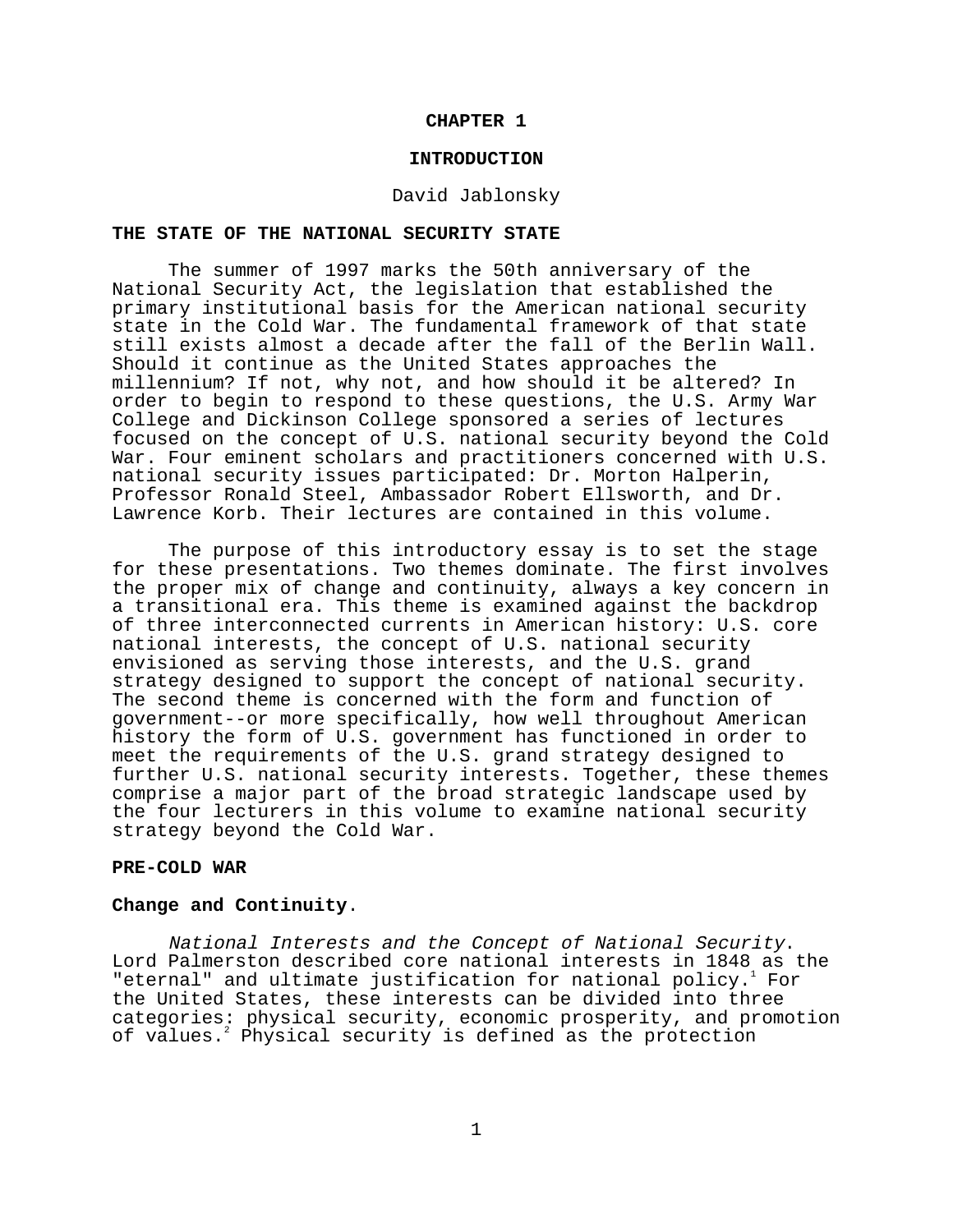against attack on the territory and people of a nation-state in order to ensure survival with fundamental values and institutions intact. It is the core interest most often associated with the concept of national security. James Madison, for instance, referred in The Federalist to "security against foreign danger" as the primary reason for shifting power to the central government from the member states. It was not until the 1940s that the term "national security" came into full usage in U.S. political discourse.4 But long before that, the concept of U.S. national security had come to address not just the fulfillment of physical security, but the other two core interests concerning economic prosperity and promotion of values as well.

In the course of that development throughout American history, there was a concomitant evolution in the concept of national security that embodied both change and continuity. From the very beginning of the Republic, the national security of the United States was perceived as having both a foreign and domestic component. Until the 1870s, both U.S. components tended to merge, with national security primarily tied to both the safety of national borders and the preservation of the federal union. The 1823 Monroe Doctrine appeared to stretch the American concept of national security to the Western Hemisphere, but there was no real substance to this doctrine. Beginning in the 1880s, however, and lasting to the end of the 1930s, U.S. presidents returned to the Monroe Doctrine and, by identifying U.S. security with that of other hemispheric nations, caused the concept to enlarge. That this identification could have an even broader context when coupled with values going back as far as Jefferson's concept of an "empire for liberty," was demonstrated in World War I by Woodrow Wilson, who, like Monroe, perceived linkage between U.S. security interests and those of other states attempting to be free and independent. This tendency was solidified at the beginning of World War II when Franklin Roosevelt identified Great Britain in 1941 as the front line of U.S. security.<sup>5</sup> While fighting that war and making preparations for the peace, U.S. leaders continued to expand the concept of national security and used its terminology for the first time to explain America's relationship to the world.

Throughout this same period, the perception by U.S. leaders of the domestic component of national security continued to evolve and bring a renewed focus on economic prosperity. By the end of the 19th century, the full impact of the industrial revolution combined with cheap migrant labor from Europe and a series of depressions led to increased worker unrest. As a consequence, presidential focus on national security in the new century began to identify the possibility of domestic class conflict as the major source of insecurity. One result was reform by Theodore Roosevelt who, like Washington, believed "the general welfare" was an active component of "the common defense."<sup>6</sup>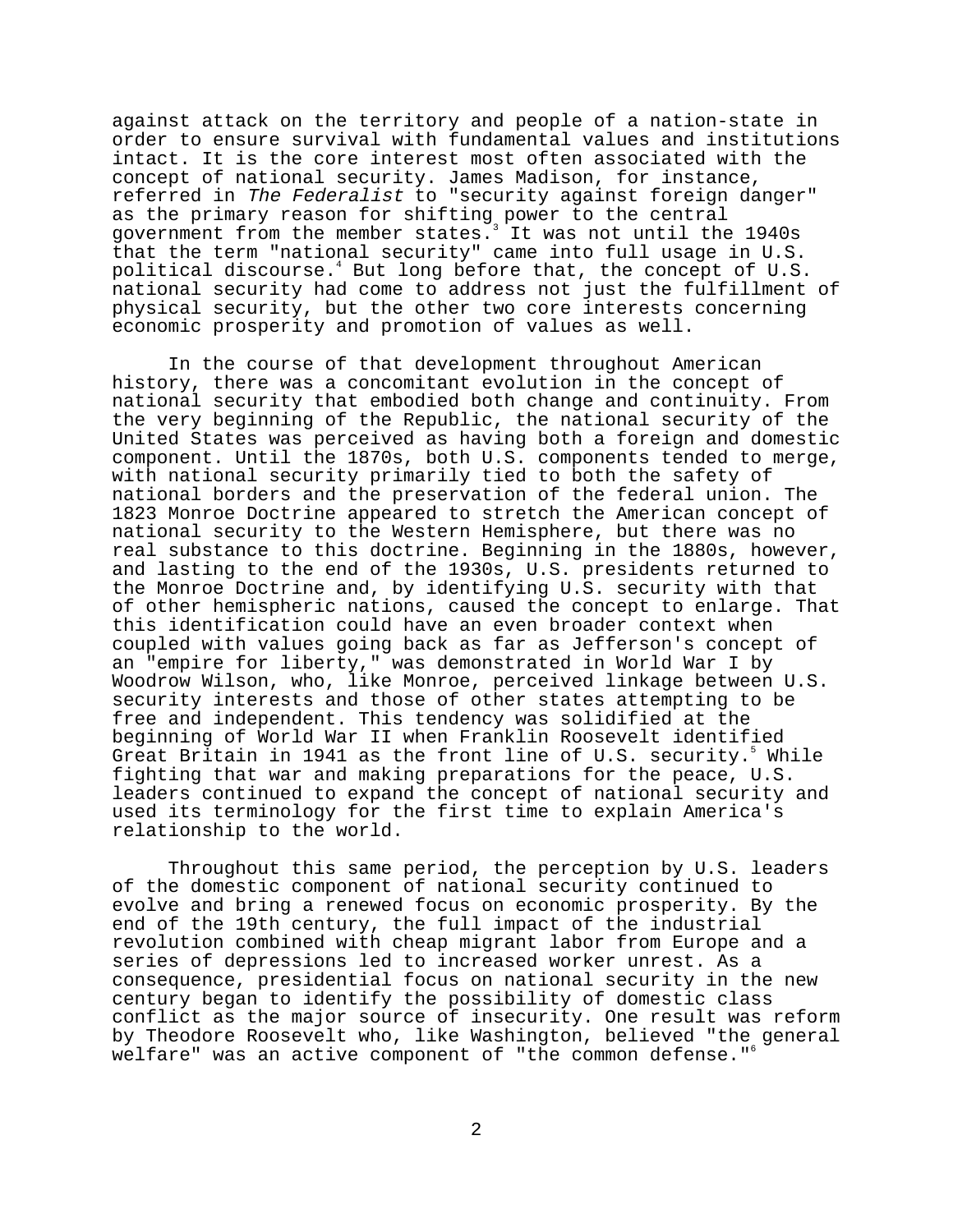This domestic preoccupation emerged again after World War I and directly affected the foreign component of U.S. national security. A major cause involved post-war social problems concerning relationships between city and town and foreign- and native-born. These problems increased national longings for a homogenous America, reflected at home in a xenophobia marked by the growth of the Ku Klux Klan and the passage of the National Origins Act of 1924, and abroad by economic nationalism and political isolation. The result in the return to "normalcy" of the Harding and Coolidge administrations was the primacy of domestic politics in national security: the idea that external security was a by-product of American domestic economic prosperity, not something that required domestic reinforcement. All these tendencies converged in the Great Depression, perceived as the ultimate threat to U.S. national security interests, whether in the linkage of the economic downturn to domestic unrest or to the potential destruction of the primary institutions and values of a democratic, capitalistic America. Ultimately, it would take an expanded foreign component of the U.S. national security concept in reaction to World War II to meet this threat.

Grand Strategy. Prior to the Cold War, the strategies that served the three core U.S. interests ranged from the global to the insular, depending on the relationship between the foreign and domestic components of U.S. national security. The drive for physical security in a global sense was directly tied to the expanding identification of U.S. interests with those of other states, which in turn led to the concepts of both balance of power and, to a lesser extent, collective security. Balance of power was considered at times in U.S. history to be immoral and unstable. And yet both Woodrow Wilson and Franklin Roosevelt considered the concept a vital enough matter to lead America into two World Wars, primarily oriented on a view of national security that entailed preventing the emergence of a single Eurasian hegemon with a capability to wage war on the continental United States. In a similar manner, Wilson's concept of collective security in one sense was nothing more than an attempt to meet the expanded notion of U.S. national security by regulating the global balance with a community of power.<sup>8</sup>

The other extreme concerning national physical security was isolationism, which simply meant a refusal to make commitments in advance that might detract from American freedom of action. This strategic approach was popular throughout much of U.S. history because it worked. It was a realistic strategy when there were few foreign threats and the nation was focused on economic growth and continental expansion. The problem was that in the modern age the preoccupation with the domestic component of national security sustained the dangerous illusion that isolationism was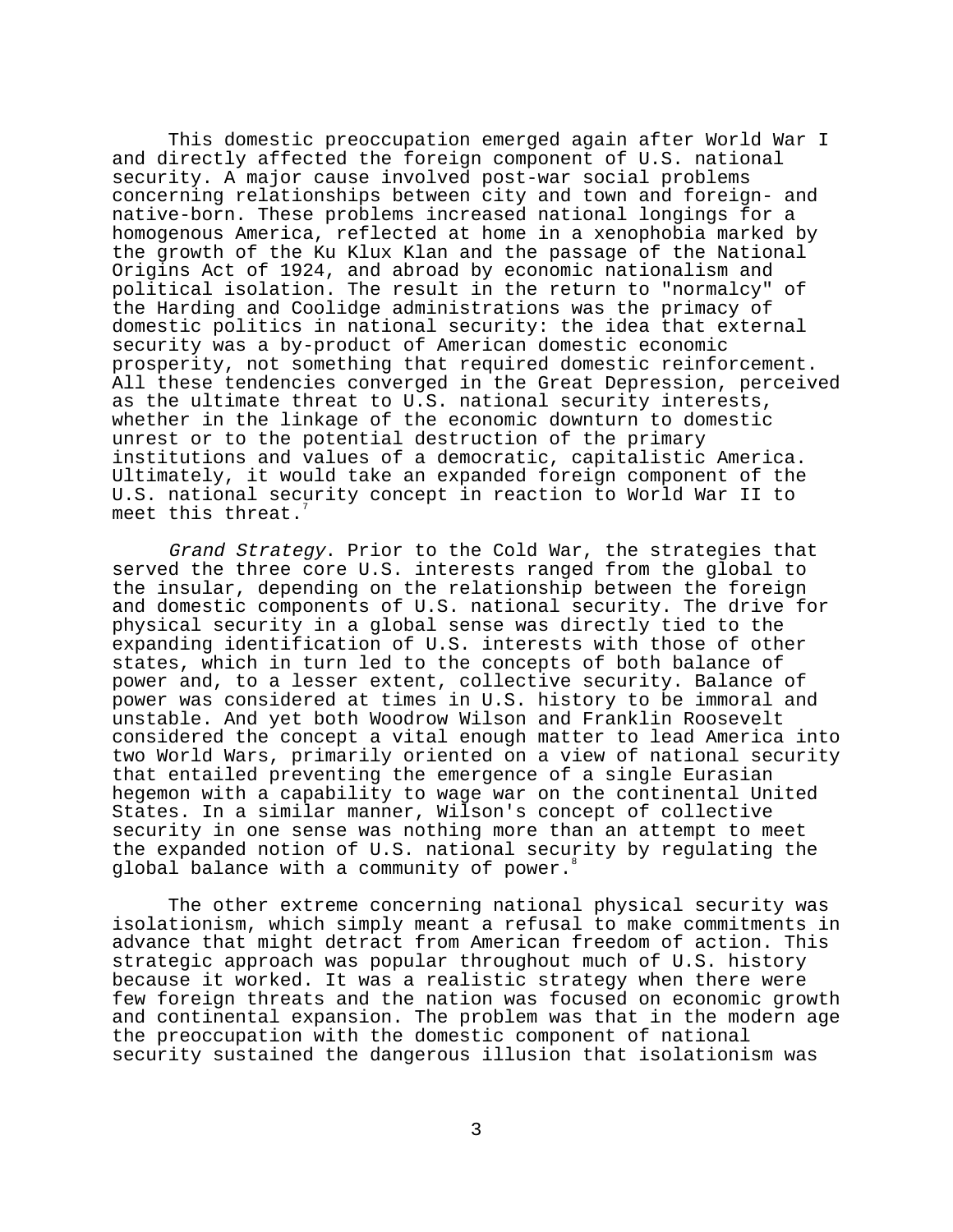still viable. "What gave isolationism a bad name was not that it failed to provide security to the country for over a century," Terry Deibel has pointed out, "but that Americans failed to abandon it when the conditions required for its success disappeared at the beginning of the twentieth century."<sup>9</sup>

The dichotomy between the global and inward strategies was also evident in the search for American economic prosperity. The global focus was inherent in the underlying philosophical belief in free trade and economic opportunities throughout most of American history. In the 19th century, for example, the U.S. Open Door Policy in the Far East reflected such a belief. This concern with equality of economic opportunity also spilled over into the expanding concept of U.S. national security. Thus, while balance of power remained an underlying cause of American involvement in conflicts with European powers, the wars of 1812 and 1917 also involved maintaining the U.S. right as a neutral to trade with any and all belligerents in the conflicts. On the other hand, high tariffs and protectionism represented the historical inwardlooking strategies focused on a constricted domestic-oriented concept of national security. These strategies generally provided continuity from the Civil War until discredited by the Great Depression, when free trade once again became orthodox American policy.<sup>10</sup>

In a similar manner, for much of its history the United States promoted its national values by example, the oldest form of the "city upon a hill" projection. The change from this inward-oriented "great exemplar" strategy began with the expansion of the U.S. concept of national security. This was particularly evident when that expansion involved the United States in foreign wars, and it became apparent that idealism was a necessary ingredient if a broader concept of national security were to sustain public support. Whether it was Wilson in 1917 citing the need to make the world safe for democracy or FDR in 1941 adding reformist contributions to the Atlantic Charter, the ideological promotion of national values provided a needed counterbalance to the geopolitical focus on balance of power in terms of rationale for the use of force to support U.S. national security.

#### **Form and Function**.

For most of U.S. history, the form of the American government has been in keeping with the functions required by the changing concepts of national security and the strategies designed to meet those concepts. The result was normally a weak central government, Cincinnatian in form, expanding in wartime and contracting after every conflict. This government was served by a small volunteer military dependent on the draft only as an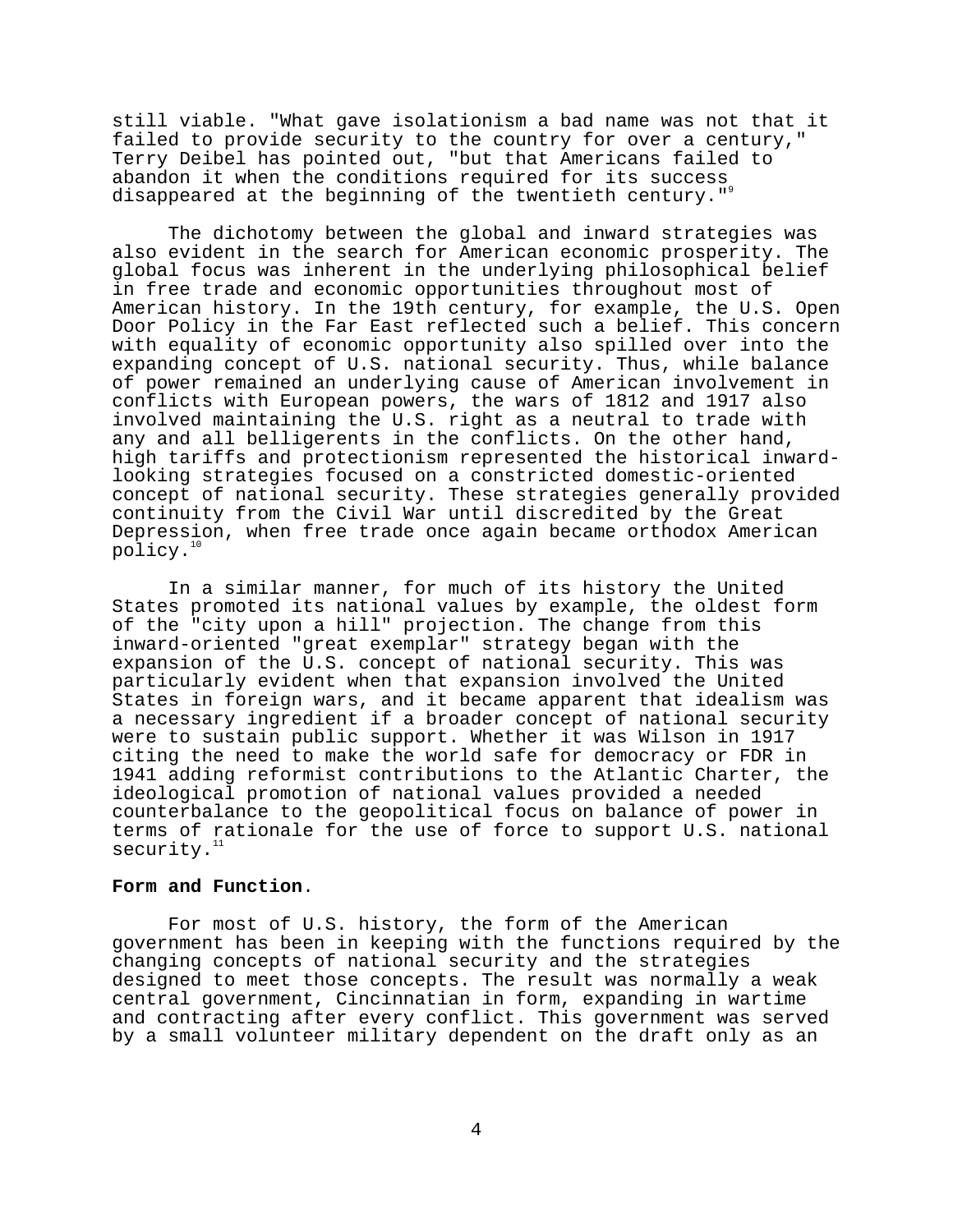outgrowth of war--and even then not a welcome one as the New York City riots demonstrated when conscription was introduced halfway through the Civil War. It was also a government that normally used private industry only in emergencies, depending instead on its own arsenals and shipyards to meet the peacetime requirements of the military. But as World War I approached, the demands of a growing military exceeded the capacity of federal facilities to meet them. The outcome was more continuous peacetime cooperation between the military and private industry, which continued to increase in the war. After that conflict, however, there were allegations that the cooperation had resulted in widespread profiteering for the "merchants of death" who had even instigated the war to gain those profits. As a consequence, the interwar years were marked by public hostility toward private arms makers which, combined with low military budgets and congressional willingness to follow the public will, limited government connections with private industry and caused most research and procurement to be reconcentrated in federal facilities.<sup>12</sup>

This limited centralization of executive function was the exception in the decade after World War I in which the national government was primarily concerned with handling mail, regulating immigration, collecting tariffs, and enforcing Prohibition. "If the Federal Government should go out of existence," Calvin Coolidge commented, "the common run of people would not detect the difference in the affairs of their daily life for a considerable length of time."<sup>13</sup> Only after the onset of the Great Depression, did the U.S. Government begin to systematically affect the daily lives of its citizens in the form of support to farmers, regulation of markets, mediation of labor disputes, and aid to the aged and infirm.

Despite this relative expansion, the focus of the government remained traditionally inward throughout the decade in response to the overwhelming domestic economic threat to national security. Thus, while maintaining a respectable navy, there was no attempt by the United States to arm itself in order to deal with other states in this period. And, in fact, the U.S. Army in 1938 was smaller than that of Rumania. In addition, the American diplomatic corps was relatively new and only professional in part, with the posting of most ambassadors determined by the size of their campaign contributions. At the same time, there were no secret intelligence services to speak of except for a few cryptanalysts. As a result, the principal agencies for the foreign component of national security--the Departments of State, War and Navy--were housed in what today is the Old Executive Office Building and in the World War I "tempos," the "temporary" buildings constructed in 1917 on Constitution Avenue that were still being used in the Eisenhower administration. On the other side of the White House, the Department of the Treasury alone was situated in an edifice of almost equivalent space to the Old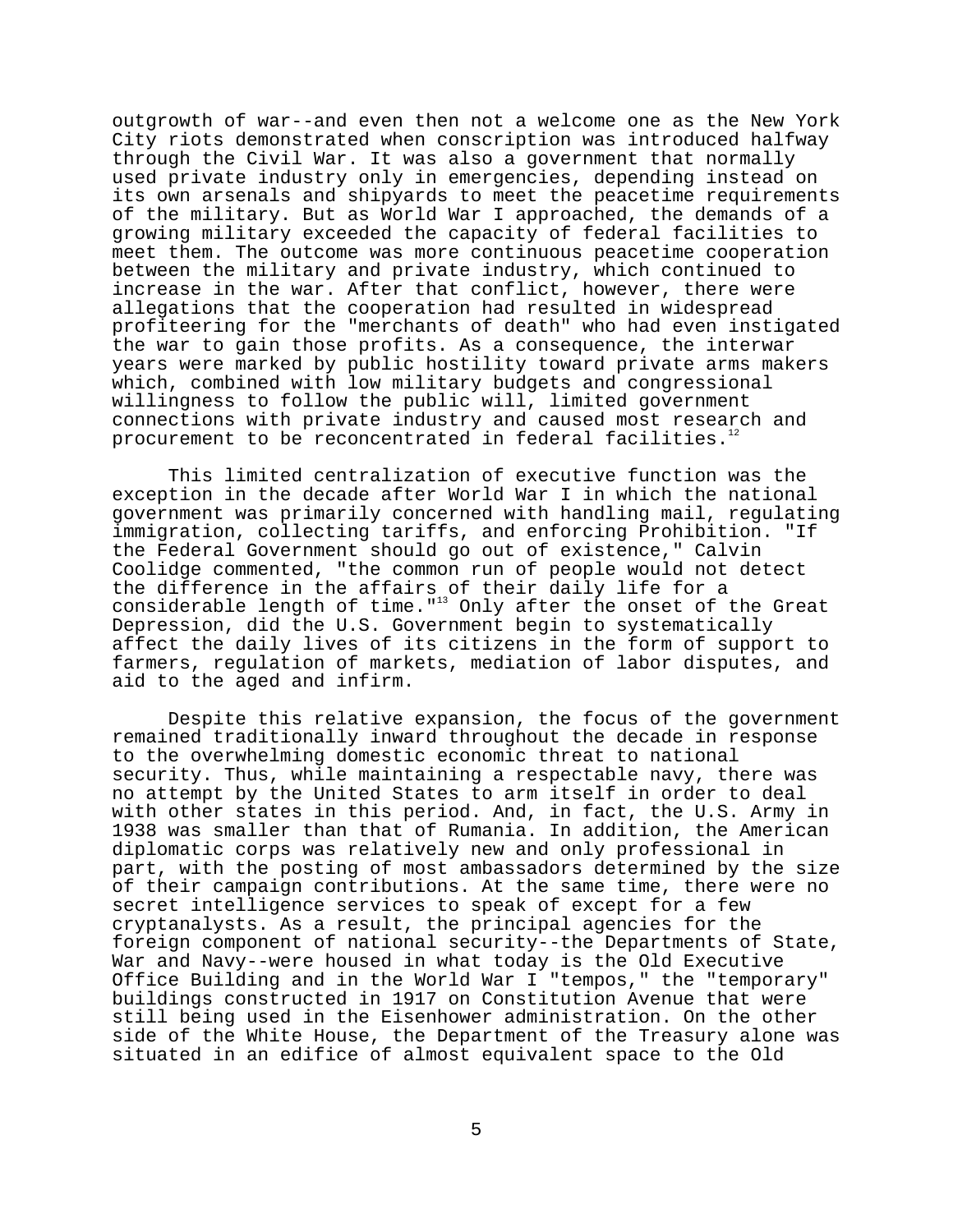Executive Office Building, while the other agencies concerned with the domestic component of national security--Commerce, Labor, Agriculture and Justice--occupied the grand neoclassical structures along 14th Street and Constitution Avenue.

Despite the Hudson Valley patrician sitting in the White House during this period, the Washington that existed at the end of the interwar years was a middle class town with a middle class government staffed by employees of modest incomes and ambitions. It was a town in which people routinely bought used, not new, Chevrolets, a town in which Raleigh Haberdasher on F Street could suggest in an advertisement that a man with an office job really should have more than one suit. And when war came, as David Brinkley has pointed out, the need to alter the form of government to fit the expanding function of a nation that defined its security in increasingly globalist terms transformed Washington itself.

A languid Southern town with a pace so slow that much of it simply closed down for the summer grew almost overnight into a crowded, harried, almost frantic metropolis struggling desperately to assume the mantle of global power, moving haltingly and haphazardly and only partially successfully to change itself into the capital of the free world.

In World War II, U.S. governmental form and function adjusted to the exigencies of the greatest cataclysm in world history, and the personalities and leadership styles of the leaders. Early on, the government made the decision to rely on what were essentially still private institutions for defense production. The success of that effort enhanced the standing of these institutions. In contrast, the negative experience with wartime government control weakened whatever enthusiasm there had ever been for comprehensive state economic management.<sup>1</sup>

At the same time, the political-military direction of the war took its own unique turn. In 1903, the Army-Navy Joint Board had created reforms to encourage the interservice coordination that had been lacking in the Spanish-American War. But these reforms were insufficient for the complexities of high command in leading the global coalition in World War II. Given the immensity of that conflict as well as the need for increased coordination with the extremely efficient British civilian and military staffs, it was not surprising that the United States created a wartime command structure that resembled Great Britain's. But the resemblance only went so far. For FDR's skillful and enthusiastic exercise of his autocratic war powers was only superficially similar to that of Churchill, who despite his commanding position, worked through his collegial cabinet or war cabinet to arrive at key decisions and only after the most stringent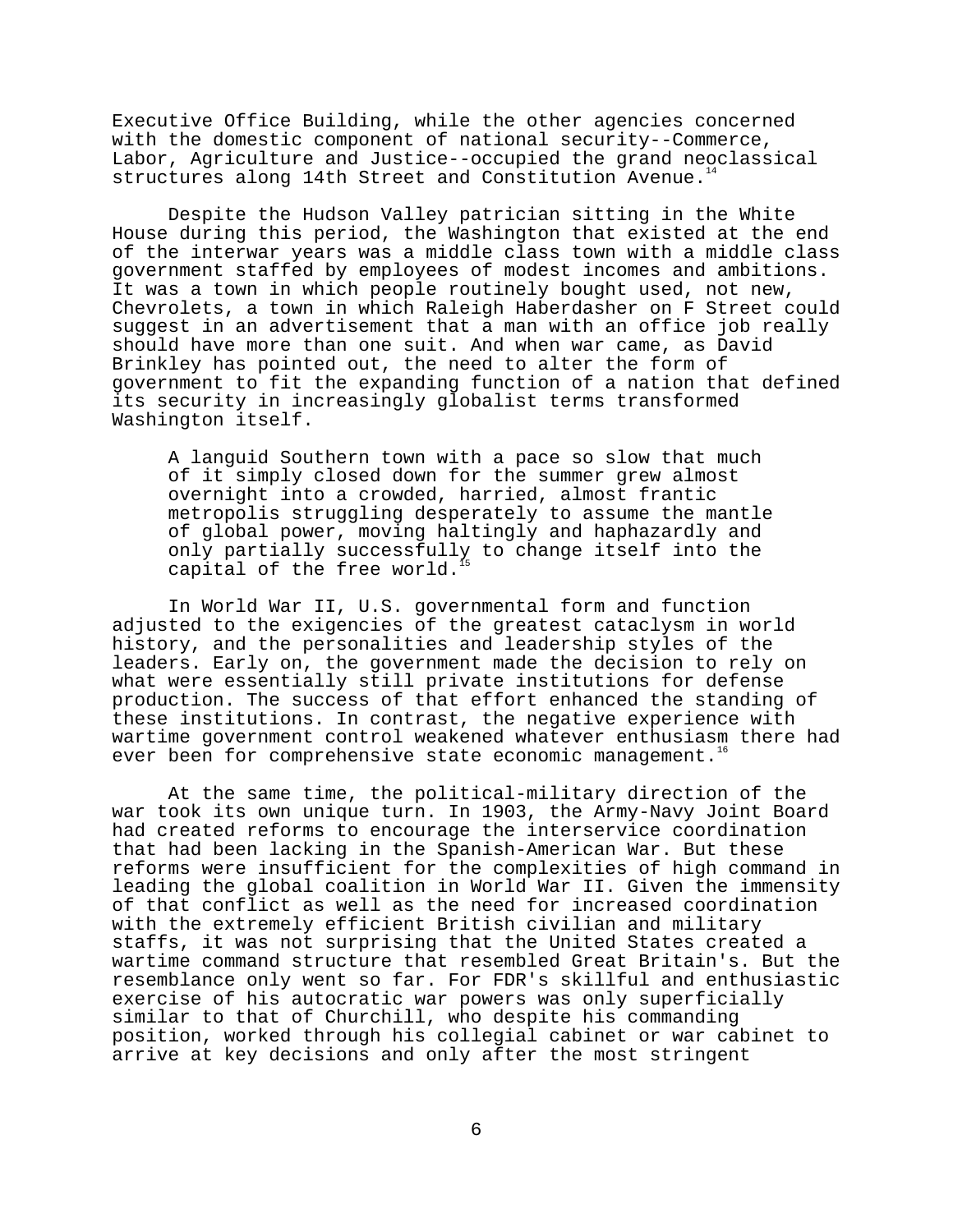examination and discussion by the Chiefs of Staff and appropriate subcommittees. Such open debate in the wartime Roosevelt system only occurred at the Joint Chiefs of Staff level, if at all. All this placed enormous focus and emphasis on the strategic leadership of one man.<sup>1</sup>

# **COLD WAR**

### **Change and Continuity**.

National Interests and the Concept of National Security. While fighting World War II and making preparations for the peace, U.S. leaders continued to expand the concept of national security and used its terminology for the first time to explain America's relationship to the world. The background for this change involved the experience and understanding by these leaders of the massive technological and political transformations set in train by the war. To begin with, the European-centered international system had ceased to exist even as the United States emerged as a hegemonic power that appeared to demand a global role. "The world," John McCloy reported as early as the fall of 1945 after a global inspection trip, "looks to the United States as the one stable country to ensure the security of the world."18 Added to this were the indelible lessons associated with the causes of the recently ended conflict, particularly what came to be known as the "Munich syndrome." That conference represented for an entire generation of Americans what could happen when nations passively looked on when aggression occurred, as they had in Hitler's initial dismemberment of Czechoslovakia in September 1938. In the coming years, it would be a small conceptual step from the appeasement of the Nazi leader's "salami tactics" to that associated with the "domino theory."

At the same time, the linkage of national security to the primary core national interest of survival had grown stronger. For most of U.S. history, the physical security of the continental United States had not been in jeopardy. But by 1945, this invulnerability was rapidly diminishing with the advent of the long-range bomber, the atom bomb, and the expectation of what the ballistic missile would accomplish. Given these changes, there was a general perception that the future would not allow time to mobilize, that preparation would have to become something permanent. For the first time, American leaders would have to deal with the essential paradox of national security faced by the Roman Empire and other great powers in the intervening centuries: Si vis pacem, para bellum--If you want peace, prepare for war. This, as Hanson Baldwin noted at the time, would require changes in American domestic institutions as radical as those in the strategic environment: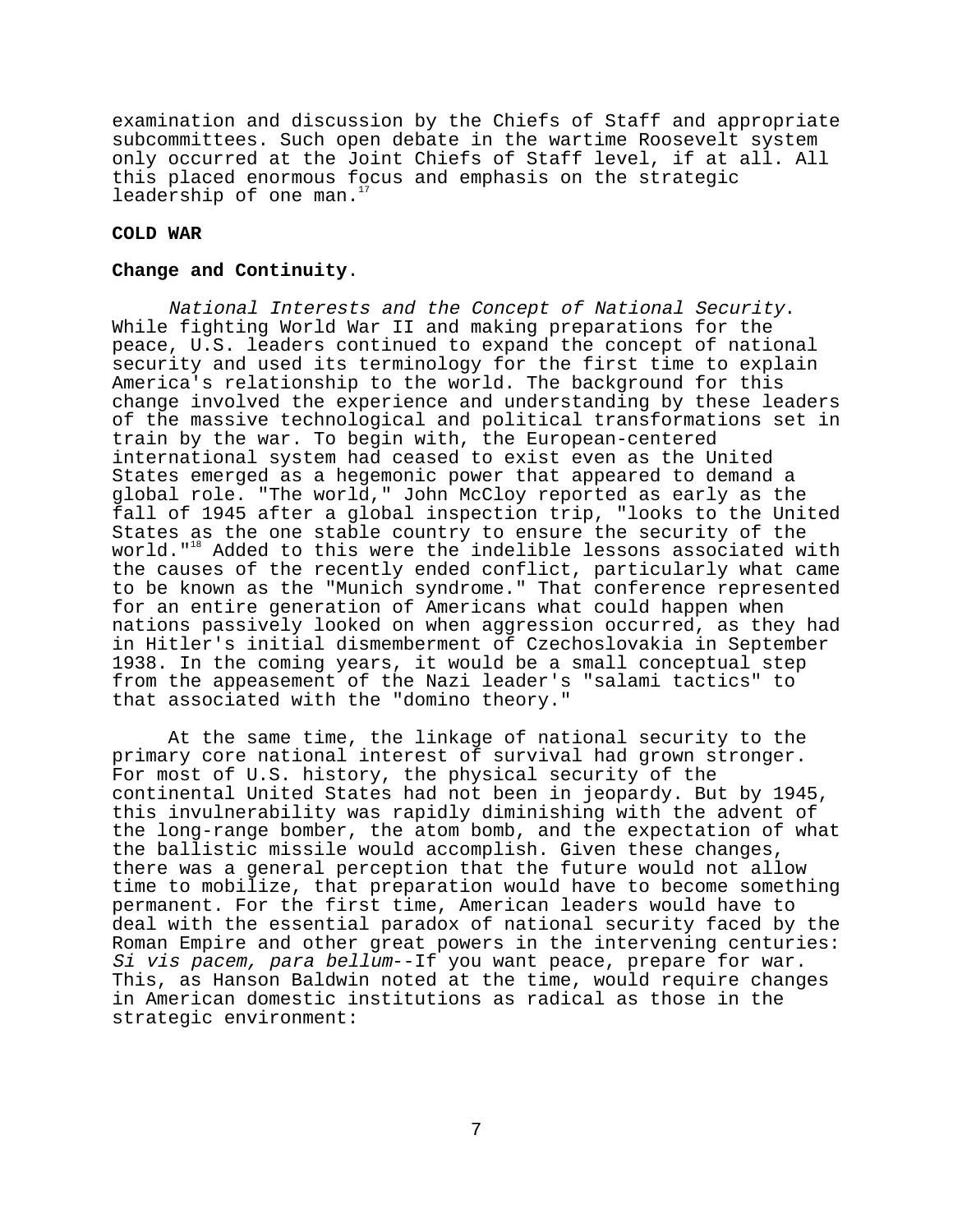Total war means total effort, and the peacetime preparations for it must be as comprehensive, at least in outline form, as the execution of it. Consequently the effects of total war transcend the period of hostilities; they wrench and distort and twist the body politic and the body economic not only after a war (as we are now seeing) but prior to war (as we shall soon see).

Allied to the concept of preparedness was the emerging idea that national security required all elements of national power, not just military, to be in place in peace as well as war. "We are in a different league now," Life Magazine proclaimed in 1945. "How large the subject of security has grown, larger than a combined Army and Navy. . . . "<sup>20</sup> And a year later, this was echoed by Ferdinand Eberstadt, a key architect of the emerging institutional changes in Washington, who observed that most policymakers dealing with national security believed "that foreign policy, military and domestic economic resources should be closely tied together.  $"$ <sup>21</sup> This linkage of national security to so many interdependent factors, whether political and economic or psychological and military, also led to a more expansive concept, with the subjective boundaries of security pushed out further into the world, encompassing more geography and thereby more issues and problems. In this context, developments anywhere could be perceived to have an automatic and direct impact on U.S. core interests. By 1948, President Truman was applying to the entire world the words directed in earlier times to the Western Hemisphere: "The loss of independence by any nation adds directly to the insecurity of the United States and all free nations." $2^2$ 

This expansive interpretation of national security, however, was not preordained. There was, for example, always the possibility of returning to a primarily domestic definition. One reason was the continued tension in American life between individualism and the emerging machine culture. This tension was not resolved by either the war or the subsequent Fair Deal and was exacerbated by the Republican victory in the 1946 congressional elections that initiated a period of intense partisan domestic politics. As a consequence, much like the 1920s, inflation, strikes, and special interests conflicts buffeted the country. The cessation of hostilities ended abruptly the requirement for a 48-hour work week; and soon unions throughout the nation were demanding higher pay as compensation for reduced hours. In 1946, approximately 4,600,000 workers were involved in work stoppages that lost more than 115,000,000 mandays of labor. Nevertheless, a purely domestic focus on national security could not be sustained, particularly since the emerging concept of national security in global terms increasingly appeared as a major means of restoring the wartime feeling of a common national purpose.<sup>23</sup>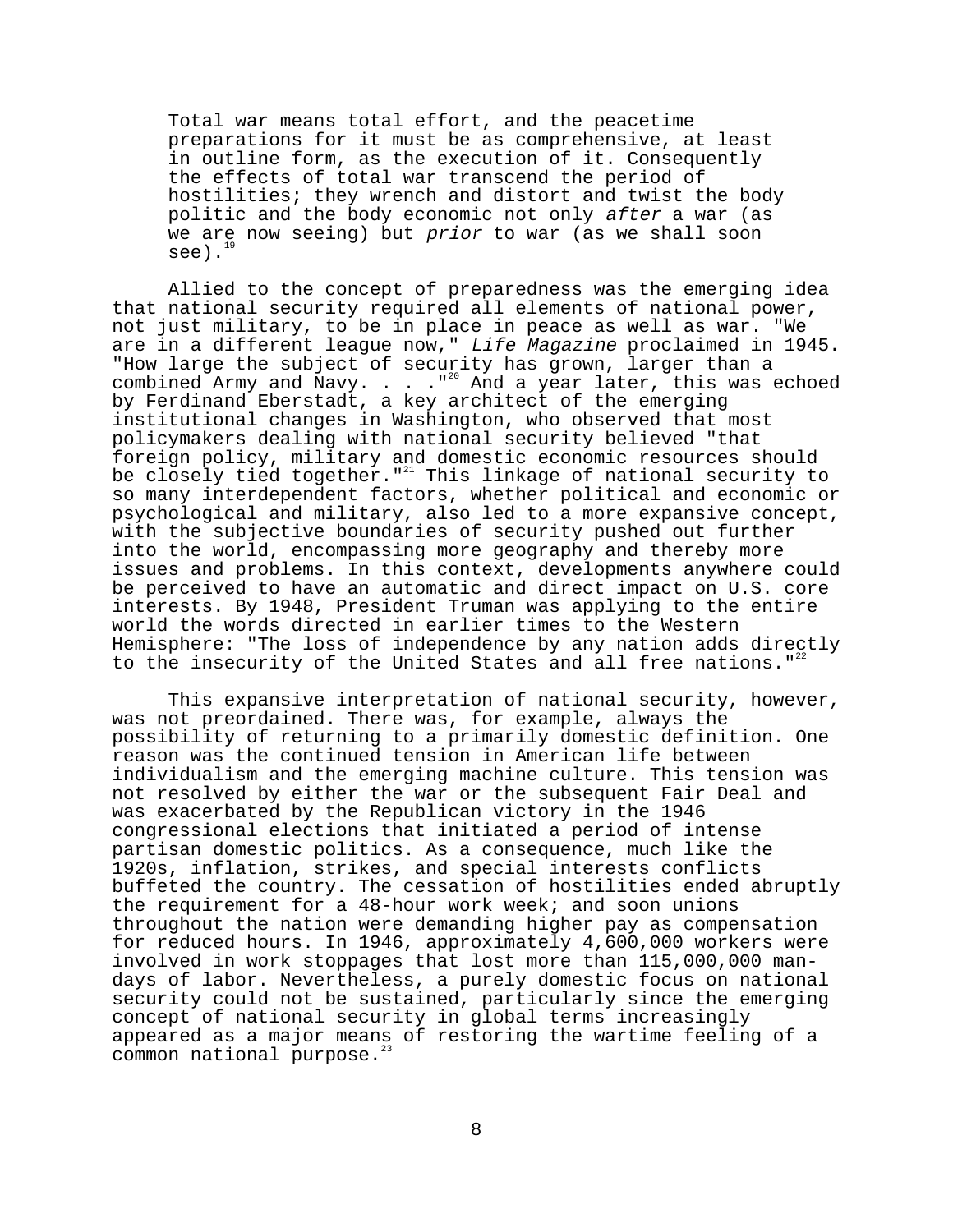That global approach was initially focused on the international economy. Economic designs and economic instruments dominated Washington's early post-war geostrategic thinking. The experience with Nazi Germany's expansion prior to World War II was a reminder for U.S. leaders that European markets, workers, and industrial capacity should be perceived as strategic as well as economic assets, and that control of these assets by hostile powers could increase their capacity to wage war at the expense of U.S. national security. All this was reinforced by the postwar focus on a peace dividend as the Republicans led the popular demand for a speedy military and industrial demobilization. So rapid was the pace that one month after the end of the war, the Joint Strategic Survey Committee could report that "a year or more would be required to reconstruct our military position at a fraction of its recent power."<sup>24</sup> The result in the early post-war period was a military in disarray that appeared unlikely to provide the means for the new Truman government to emphasize the use of force in maintaining the nation's security. Moreover, Republican congressional leaders, despite their increasingly partisan, acrimonious relationship with the President, were determined to let that acrimony end at the water's edge. This was particularly evident in their agreement with the new Secretary of State, General Marshall, that priority should go to the economic recovery of Europe. This economic focus was captured in the aid program for Greece and Turkey and most dramatically in the Marshall Plan for Western Europe.<sup>2</sup>

And yet within a few years, another outcome concerning the concept of U.S. national security emerged that left, in Ernest May's description, "the military establishment transcendent and military-security concerns dominant. . . . "<sup>26</sup> A major factor in this shift was the evidence of a Soviet military buildup. The 1949 Soviet explosion of a nuclear device only reinforced the image of the threat. Equally important, the detonation supported the key argument made the next year in NSC-68 that the U.S. nuclear capability had been neutralized, and that there was a concomitant need to drastically expand the standing conventional military forces of the United States. The Korean War appeared to bear out the assumptions of NSC-68. The result was a massive military increase with the expectation of an indefinite period of intense danger to U.S. national security. Whereas the military budget for FY 1950 had accounted for less than one-third of government expenditures and less than 5 percent of GNP, by FY 53 that budget represented more than 60 percent of government outlays and more than 12 percent of GNP.<sup>27</sup> At the same time, the rise of "McCarthyism" made it difficult to question the need for a national security establishment focused on a virtual state of war in peace with a nation which, as Colin Gray has pointed out, became the all consuming focus of U.S. national security.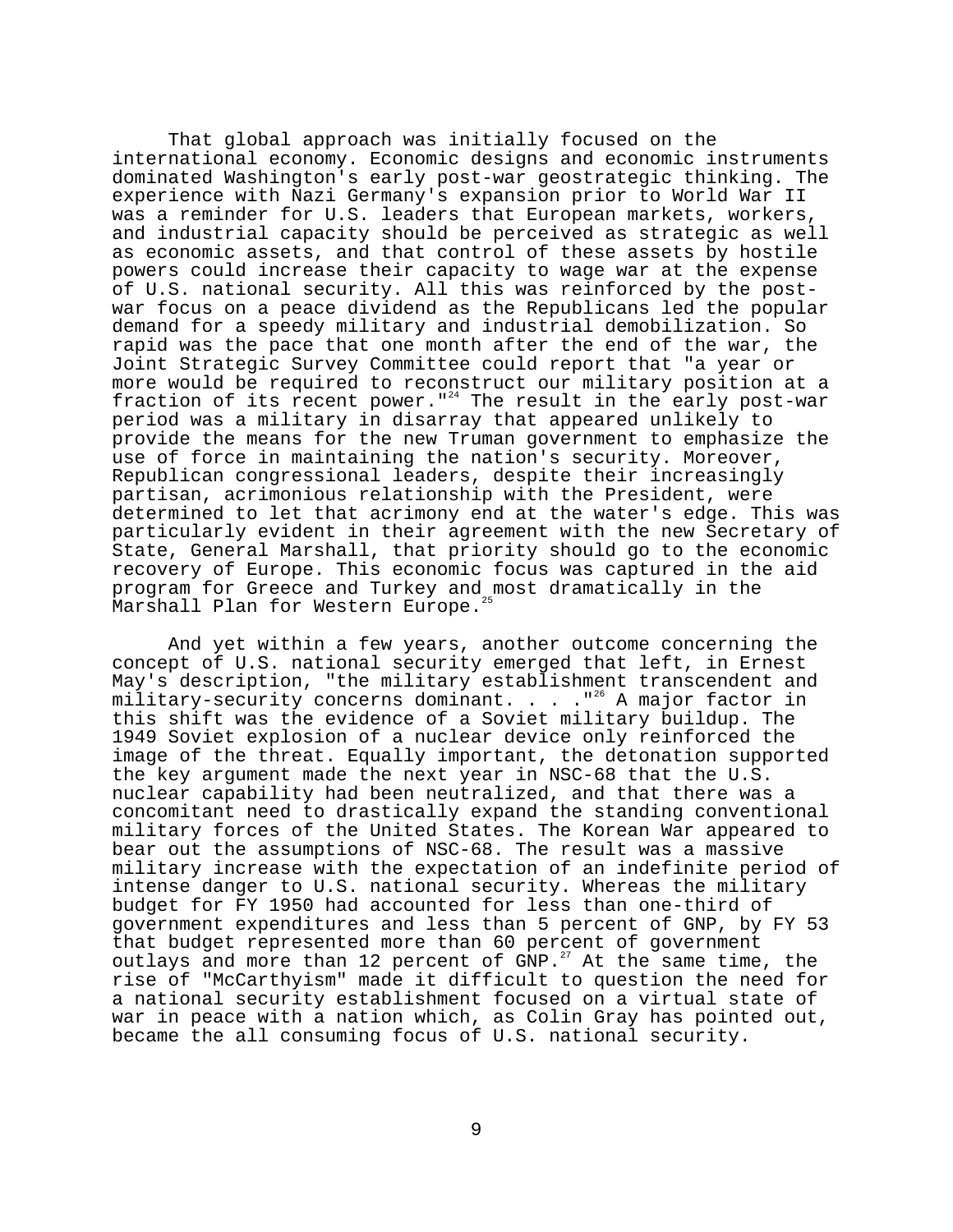The capabilities, declarations, and actions that comprised U.S. national security policy made sense only with reference to the Soviet threat. That threat, as variously defined over the years, was not a factor helping to define the purposes of U.S. policy, grand strategy, and military strategy. It was the factor.<sup>2</sup>

There was in all this a kind of adverse synergism that linked the more expansive concept of U.S. national security to Soviet-American relations. On the one hand, the perception of Soviet intentions affected the manner in which U.S. governmental elites defined national security. On the other, the increasingly broader concept of America's security had an effect on the interpretation of the intentions and capabilities of the Soviet Union. At the same time, the very ambiguity of the new term, "national security," helped create a means for politicians and officials to bridge the gap between domestic and foreign policy. For politicians, focused primarily on domestic audiences, the juxtaposition of godless, totalitarian communism with the promotion of U.S. values was invaluable. For executive branch officials, the geopolitical linkage of Soviet moves to American and allied physical security was equally beneficial. "Our national security can only be assured on a very broad and comprehensive front," James Forrestal argued in front of a Senate Committee on the unification of the services in 1945. "I like your words 'national security'," one senator replied.<sup>29</sup> The result was a concept of national security, as Daniel Yergin has observed, that fundamentally revised America's perception of its relationship to the rest of the world.

The nation was to be permanently prepared. America's interests and responsibilities were unrestricted and global. National security became a guiding rule. . . . It lay at the heart of a new and sometimes intoxicating  $v$ ision. $30$ 

Grand Strategy. Out of that vision of national security emerged a grand strategic consensus that the Soviet Union must be contained on the Eurasian land mass. Throughout the Cold War, this consensus survived arguments over whether the resultant policy should be particularist or universalist and whether the primary threat was the ideological menace of communism or the geopolitical form of the Soviet great power. Even Vietnam could not break the consensus, producing traumatic questions on the wisdom of that intervention but not of containment. There was, however, a price to pay for the consensus. The ability of each administration to remain in office after 1945 became dependent on reducing the tension between the foreign and domestic components of U.S. national security, a tension that was increasingly exacerbated by the requirements of containment. As a consequence, the application of national ways and means to implement grand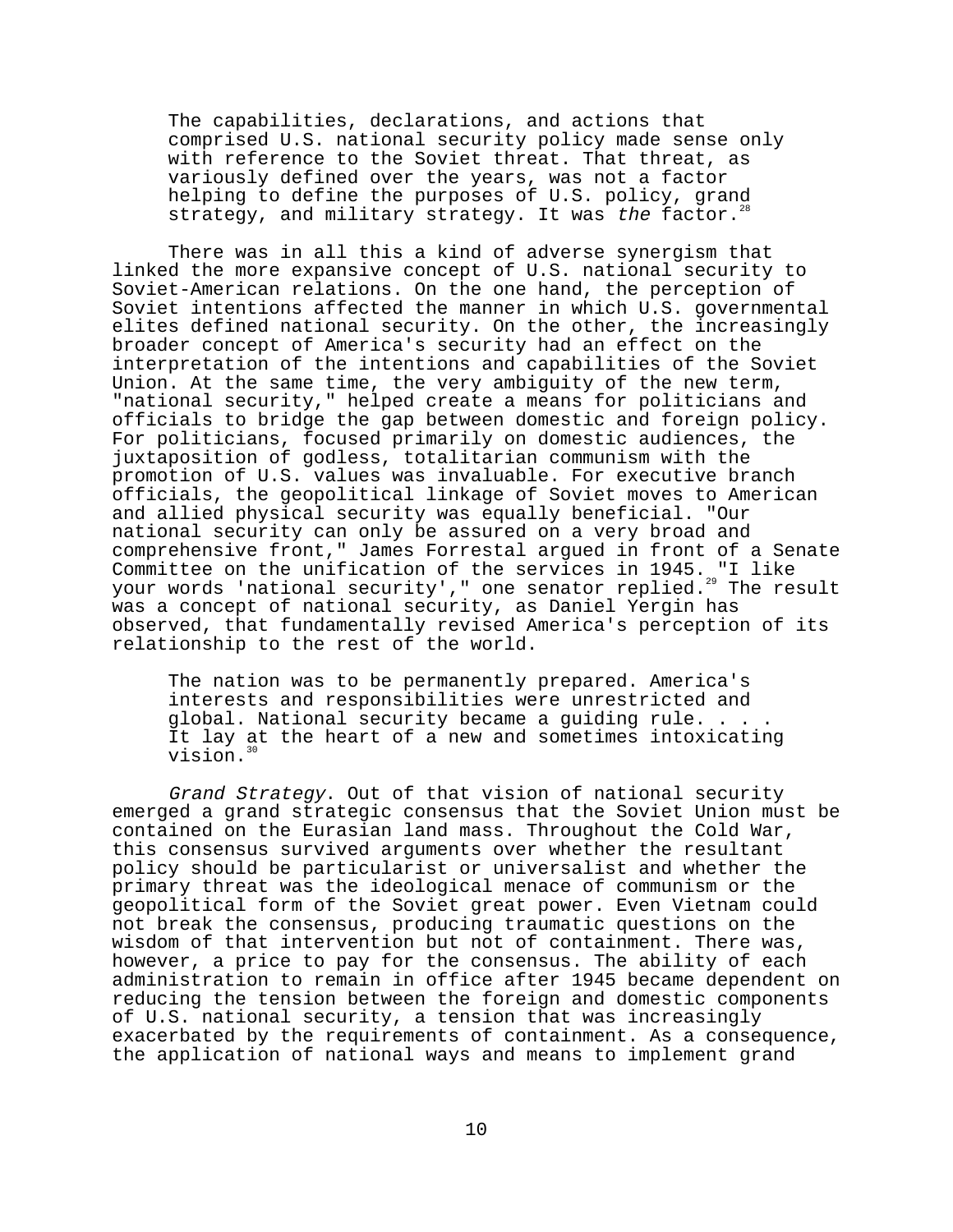strategy during the Cold War fell into two distinct patterns oriented on this national security tension. These patterns reflected the strategic paradox that actions designed to minimize cost tend to escalate risks, while those aimed at minimizing risks tend to drive up costs. The alternation between these two patterns--cost-minimization and risk-minimization-- had profound social, political, economic, and military implications throughout and beyond the Cold War.<sup>31</sup>

The initial pattern of minimizing costs in dealing with the grand strategy was a natural outgrowth of the cutback in national means as the United States began its traditional postwar demobilization. This approach to containment was favored by George Kennan because it allowed the United States, as he perceived it, to choose not only the time and place of responding to the threat, but the appropriate elements of power as well. The basic requirement of the strategy, he pointed out, was to distinguish between vital and peripheral interests, the sine qua non for avoiding reactive policy. At the heart of this approach was Kennan's belief that any attempt to generate enough means to meet all possible threats in implementing the grand strategy could bankrupt the country or at the very least have seriously adverse societal impacts. Political authority might not long remain with a leader who sacrificed national economic prosperity on the altar of indiscriminate containment.<sup>3</sup>

The Truman administration officially promulgated the national security strategy of containment in the March 1947 Truman Doctrine. But despite the apparent open-ended, global commitment of U.S. means implicit in that strategy, that administration quickly adopted the cost-minimizing pattern of implementation. The basic problem with the pattern, however, as Korea and Vietnam would prove, was that the strategic premise of making rational distinctions between vital and peripheral interests did not take into consideration psychological insecurities, always a problem in an open pluralistic democracy. Losses of peripheral areas to Soviet domination might be psychologically damaging in more vital ones. For such scenarios, minimizing costs appeared to add the possible loss of deterrent credibility to the concomitant increase in risk. These insecurities, as John Lewis Gaddis has pointed out, "could as easily develop from the distant sound of falling dominoes as from the rattling of sabres next door.  $"$ 33

The second pattern of strategic ways and means--riskminimization--also emerged in the Truman years, outlined in NSC-68. That document officially enshrined the strategic objective of containing the expansion of the Soviet Union for an indefinite period until domestic pressures brought the Kremlin "to the point of modifying its behavior to conform to generally accepted international standards."34 But NSC-68 outlined a risk-minimizing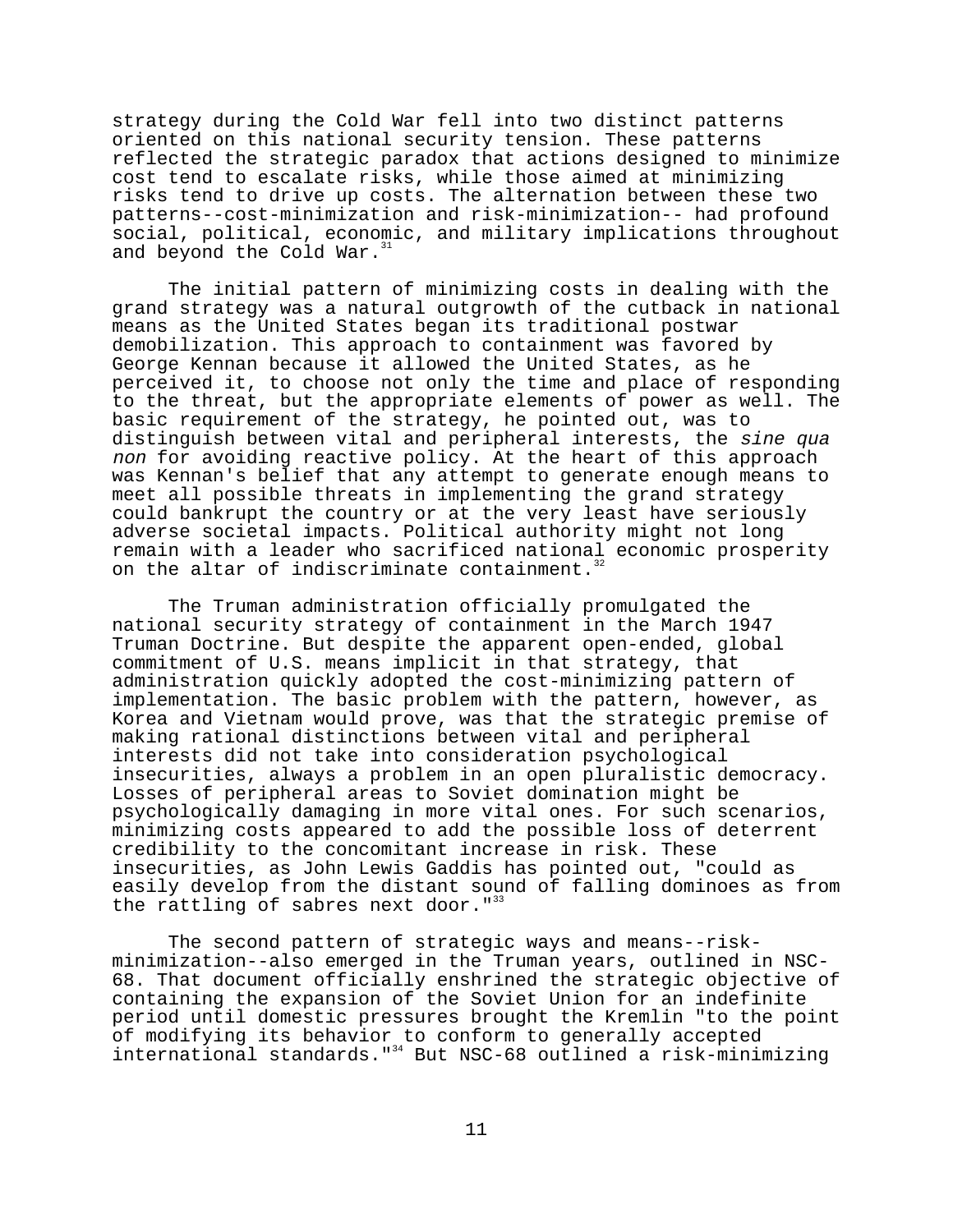strategy based on the fundamental assumption that the United States could generate enough means to defend its interests wherever they existed. Interests, in fact, were a function of the threat, and since that threat could be anywhere, there was no need to accept the risks involved in attempting to differentiate those interests that were vital from those that were not. As the risks were lowered, however, the costs inevitably increased. The decision to respond wherever aggression occurred but to limit that response to the level of provocation encountered placed the United States in a reactive mode, leaving it to potential adversaries to determine how and under what circumstances American resources would be expended. As the United States, in its first encounter with the complexities of limited war, saw the Korean War drag on, public frustration mounted. With the prospect of indefinitely high expenditures of men and materiel for a type of conflict alien to American tradition, this public frustration began to erode the authority of the Truman administration to pursue its approach to grand strategy.

The Eisenhower-Dulles "New Look" was clearly a costminimizing reaction to the risk-minimizing strategy of the last years of the Truman administration. It was also a strategy, however, that Eisenhower believed was the only way to achieve balanced national security focused on all three core national interests. Like Kennan, he perceived that any attempt to generate enough means to protect undifferentiated interests against all possible threats would require a degree of fiscal austerity that would alter American society--that any attempt at absolute riskfree security might destroy what the United States was trying to achieve. For Eisenhower, ever conscious of the tension between foreign and domestic policy, national security and economic stability went hand in hand. He remained convinced that if the American public perceived the cost of internationalism in the grand strategy as indefinite national sacrifice, the result would be isolationism. As a consequence, no one more eloquently than this former professional soldier tied together the domestic and foreign implications of the national security state as it emerged in the long twilight war.

Every gun that is made, every warship launched, every rocket fired signifies, in the final sense, a theft from those who hunger and are not fed, those who are cold and are not clothed. . . . The cost of one modern heavy bomber is this: a modern brick school in more than 30 cities. It is two electric power plants, each serving a town of 60,000 population. It is two fine, fully equipped hospitals. It is some 50 miles of concrete highway. We pay for a single fighter plane with a half million bushels of wheat. We pay for a single destroyer with new homes that could have housed more than  $8,000$  people.<sup>35</sup>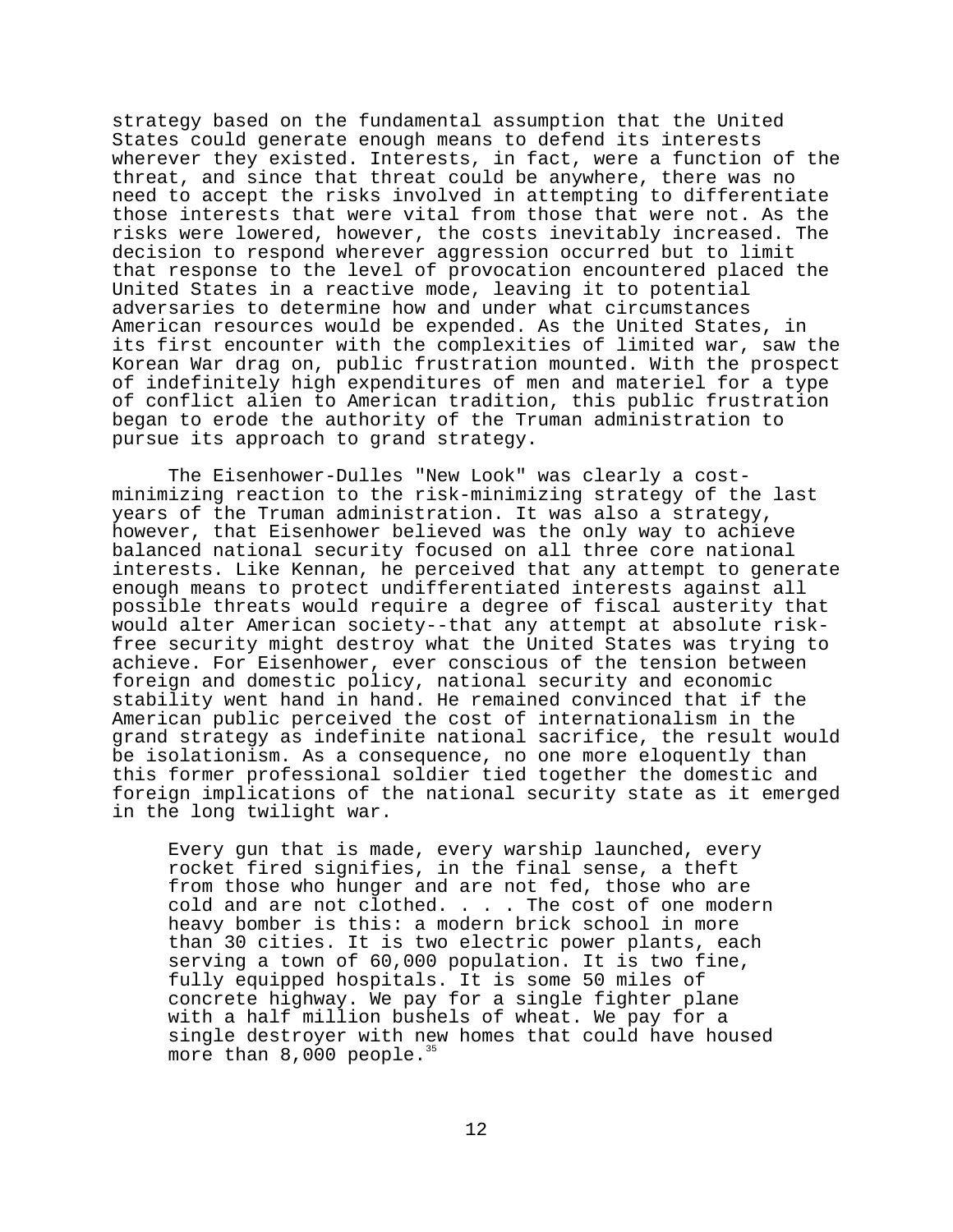Subsequent approaches to the implementation of containment oscillated over the years between the two extremes of costminimizing and risk-minimizing. These shifts were due primarily to public perceptions of how well each administration achieved an equilibrium between the domestic and foreign elements of national security policy while realizing the grand strategic objective of containment. In any event, even when the pendulum swung toward risk minimization requiring active peacetime forces larger than the United States had ever before maintained, they were not nearly so large or so costly as those that would have been required under different strategic assumptions. Reliance on nuclear weapons caused military planners to be comfortable with lesser conventional capabilities than they might in other circumstances have been willing to accept. Moreover, the perception throughout the Cold War of technological advantages enjoyed by the United States and its allies in terms of conventional weapons made it easier to forego a national security strategy based on matching the Soviets and their surrogates plane for plane and tank for tank.<sup>3</sup>

# **Form and Function**.

After 1945, the form of the U.S. Government adjusted to the functions required by the changing concept of national security. That adjustment was initially bound up in the American experience in World War II, which indicated that institutions designed for an old era would not be adequate for the new. Post-war hearings on the Pearl Harbor disaster concluded that U.S. intelligence procedures were insufficient for modern day security challenges, particularly with the new American status as a global power. Another legacy of the war was the Joint Chiefs of Staff, an ad hoc wartime creation designed to provide some unity of advice to the President and to act as a counterweight in dealings with a similar institution long used by the British military. Not only did the Joint Chiefs still lack formal authorization in the wake of World War II, but there was also increased pressure within and without the military for a major reorganization that would grant the Air Force independent status and unify the armed services. Added to this was the fact that many citizens perceived that the Pearl Harbor debacle was due in part to the failure of the U.S. Army and Navy to cooperate. Congressional investigations of the war effort also repeatedly uncovered waste and inefficiency due to the absence of interservice coordination. Senator Truman had been the chairman of the chief investigating committee and, as President, supported unification of the armed services as a means of improving "the antiquated defense setup." $3$ 

To counter the unification momentum, Secretary of the Navy James Forrestal called on Ferdinand Eberstadt, a pioneer in Wall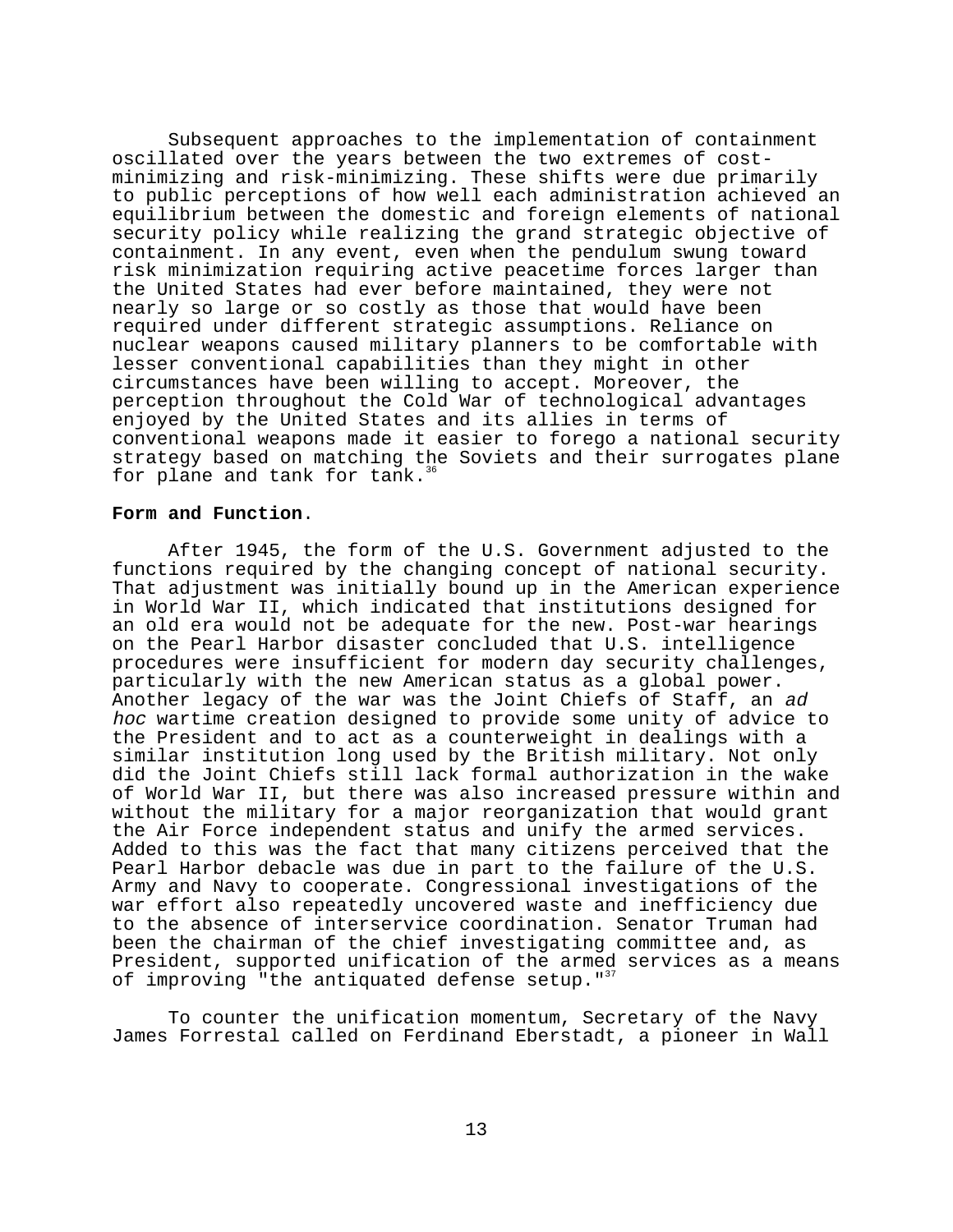Street mutual fund activities and a close friend of many years, to chair a committee on the subject as well as post-war organization for national security. The Eberstadt Report of September 1945 directly addressed the expanded perception of national security. "The changing content and scope of the phrase 'national security' is apparent from a contrast of our international commitments and responsibilities after World War I and World War II." These commitments, in turn, reflected "present concepts of our national security in terms of world security." And that security, the report concluded, would require a country permanently prepared with "an alert, smoothly-working and efficient machine," to use political, military and economic elements of national power to meet any threats.

Instead of unification of the services, the Eberstadt Report emphasized "a complete realignment of our governmental organization" and the coordination by means of these new institutions to prepare the United States for "waging peace as well as war." The emphasis was on adversarial collaboration in national security in keeping with Eberstadt's belief in the corporate, neo-capitalist structures that were part of his Progressive and New Era organizational experience. "Separate departments provide a greater representation of specialized knowledge, they provide a greater aggregation of experienced judgment and ensure representation of varying viewpoints." A "Council of Common Defense," later renamed the National Security Council (NSC), would allow top-level advisers in the executive branch to exchange information and opinions on a continuous basis and to coordinate the formulation of national security policy. The report also recommended the formal establishment of the Joint Chiefs of Staff and a National Security Resource Board focused on the linkage of industrial readiness to military preparedness. Finally, Eberstadt and his committee called for a central intelligence agency and three coordinate, not unified services, each headed by a civilian.<sup>39</sup>

The Eberstadt Report essentially became the framework for the National Security Act of 1947. As a result, the legislation represented a series of compromises within the executive branch and between that branch and Congress, all of which delayed the full linkage of government form and function in terms of the evolving concept of national security. In fact, there was no definition of the term in the act, and the concept remained one that would be defined through action and, tautologically, by those who exercised power bureaucratically and militarily. Prior to the National Security Act, the unification controversy had helped to stimulate the expression of an enlarged concept of national security. After 1947, the controversy initially held back a more forceful expression of America's immense power. Increasingly, debates by the services took on the form of theologians' disputes concerning holy texts and only strengthened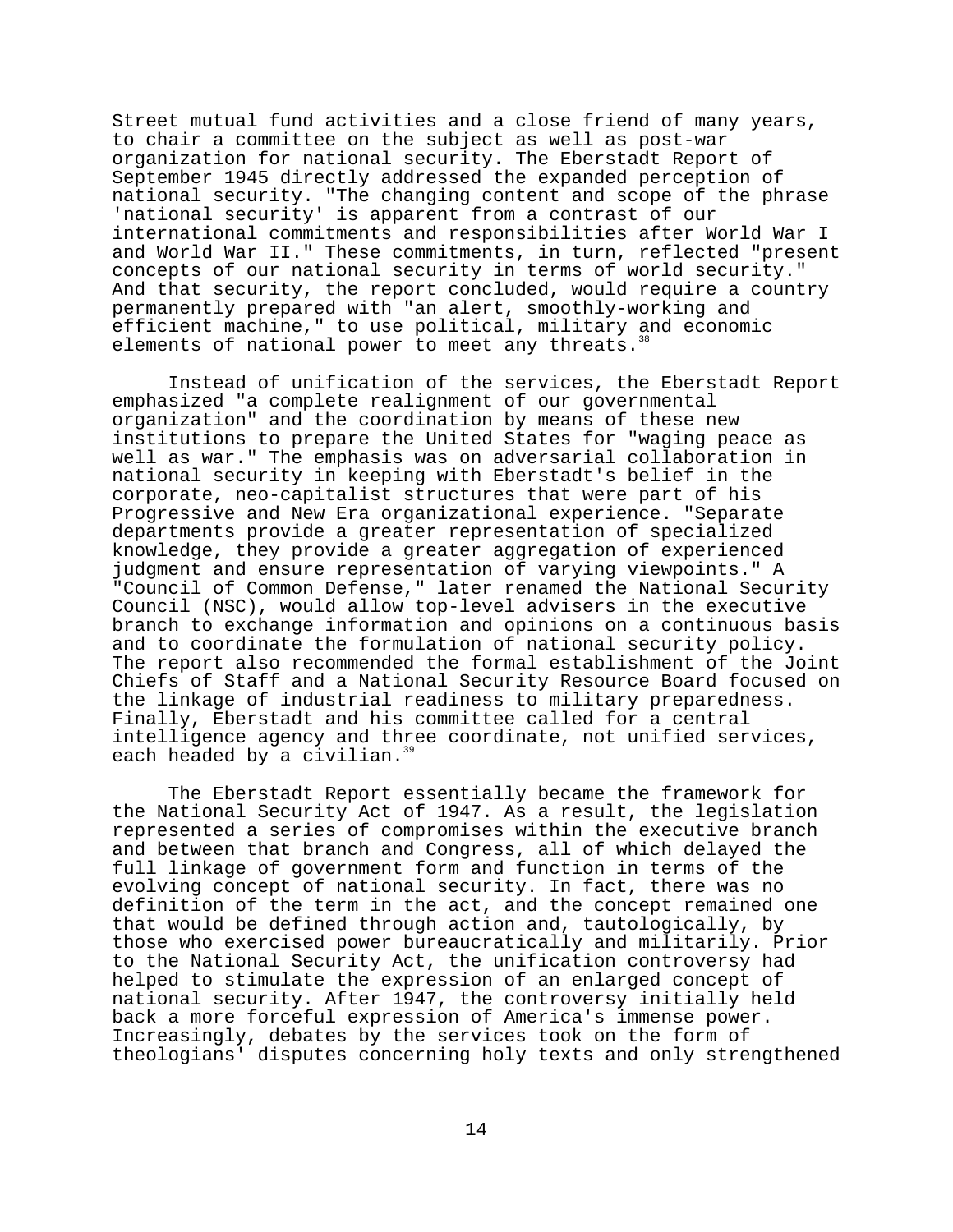the tendency of each service to create its own defense policy. Until 1950, this interservice warfare used up all the energies of the military not consumed in the efforts to demobilize. The result was that the initial creation of grand strategy to meet evolving national security needs after World War II took form much faster than U.S. defense policy.<sup>40</sup>

As the concept of U.S. national security became increasingly defined in military terms after 1950, there was a growing militarization of the American government and an increase of presidential and executive branch power normally associated with wartime. In the wake of the Korean conflict, the State Department shifted its focus more and more to military security. As a consequence, American Secretaries of State spent an increasing amount of time in the ensuing decades on issues concerning levels of and arrangements for forward deployed U.S. military forces; amounts of military aid authorized for client states; and in the last half of the Cold War, arrangements for nuclear arms control. In a similar manner, the Central Intelligence Agency (CIA) and the intelligence community, focused on the needs of a growing decisionmaking elite and an expanding military, increased in size and function. Presidential orders, for example, created the National Security Agency, the Defense Intelligence Agency, and the National Reconnaissance Office--all placed specifically under the management of the military establishment.<sup>4</sup>

There were similar developments at the White House in terms of increasing structure and organizational precedence oriented on political-military issues primarily through the development of the NSC. In the early Truman years, that organization was merely one part of the Executive Office of the President, only sparingly used by the Chief Executive. After 1950, the NSC became the government's principal steering mechanism, with real decisionmaking invariably involving the Assistants to the President for National Security Affairs. That post increased exponentially in importance during the Kennedy administration, reaching new peaks in the Nixon and Carter years when the National Security Advisers often brushed aside the Secretaries of State. By the end of the Cold War, the business hours of the Presidents were occupied primarily with the problems vetted and brought to them by means of the NSC system. And, in fact, as Ernest May has pointed out, by that time "the main business of the United States government had become the development, maintenance, positioning, exploitation, and regulation of military forces."<sup>42</sup>

With the military focus on national security, the U.S. public came to accept a mix of real and potential infringements on its civil liberties. There were also domestic costs in the effects of the twilight war on government programs ranging from the Fair Deal and the New Frontier to the Great Society. And yet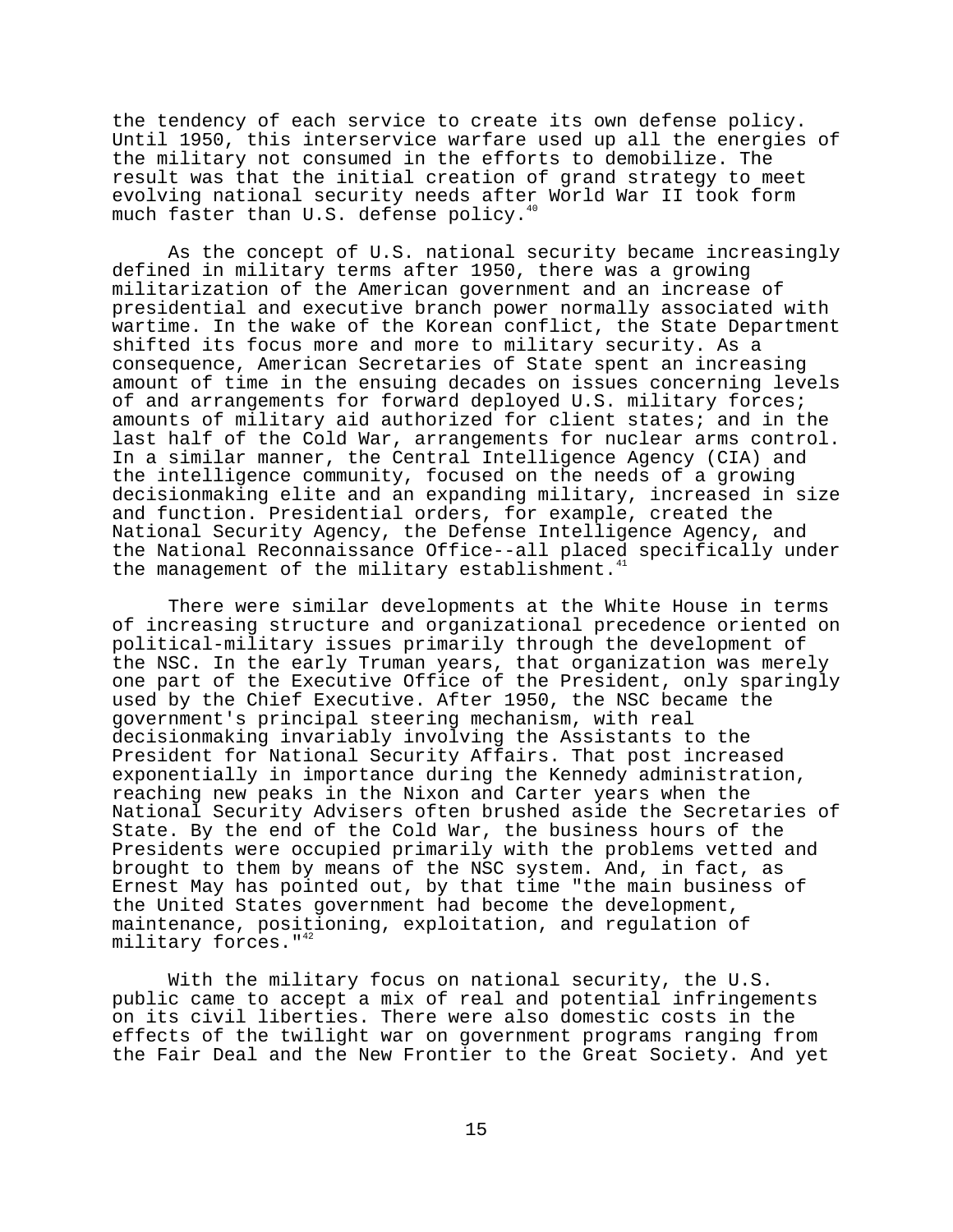no "garrison state" emerged, due primarily to the inclusion of nuclear deterrence as part of the grand strategy of containment. As a result, Eisenhower curtailed and then cut the entire industrial planning program extant in the Korean conflict by the end of his administration. The demise of the National Security Resource Board was symbolic of the fact that the Federal Government had abandoned any attempts to keep all relevant sectors of the economy fine-tuned for mobilization and war, and had shifted its primary spending focus on weapons and research to contracting with privately-owned firms and universities. The privatization of defense production remained in effect for the rest of the Cold War. And while money and manpower for military purposes were extracted by the state, the levels remained far lower than those associated with a garrison state and certainly much lower than came to be associated with the USSR.<sup>4</sup>

Nevertheless, there was an enormous expansion of the armed forces as the Department of Defense evolved. The day after passage of the National Security Act, Congress appointed a bipartisan commission to monitor the organizational changes in the executive branch as a result of that act. The commission's task force on national security was headed by the ubiquitous Ferdinand Eberstadt who submitted a 121-page report to Congress in January 1949 that found the "National Security Organization established by the National Security Act of 1947 [to be] soundly constructed, but not yet working well."<sup>44</sup> In particular, the National Defense Establishment was, in Eisenhower's description, "little more than a weak confederation of sovereign military units."45 The amendments of 1949, 1953, and 1958 to the National Security Act were the result. The last amendment represented a concept shared by President Eisenhower and Congress of a strong Secretary of Defense with one chain of authority to military departments and another to joint components. The military departments were to prepare for combat (organize, train, equip) and maintain those forces (logistics, administration, other support) once committed. The Joint Chiefs, with the assistance of the Joint Staff, would advise the President and other members of the NSC and plan for and employ forces provided by the services to the Commanders-in-Chief (CINCs) of the unified and specified commands for the conduct of military missions assigned by the President.

Despite the de jure organizational model of the 1958 amendment, the services were unwilling to relinquish their traditional operational functions of planning and warfighting to a joint system. The result was continued service domination of both the force employment and maintenance missions in DoD at the expense of joint institutions, whether in the form of service vetoes of JCS advice or of weak, ineffectual unified commands. In Vietnam, this led to JCS interservice brokerage of budgets, missions, and even targets. At the same time, Secretary MacNamara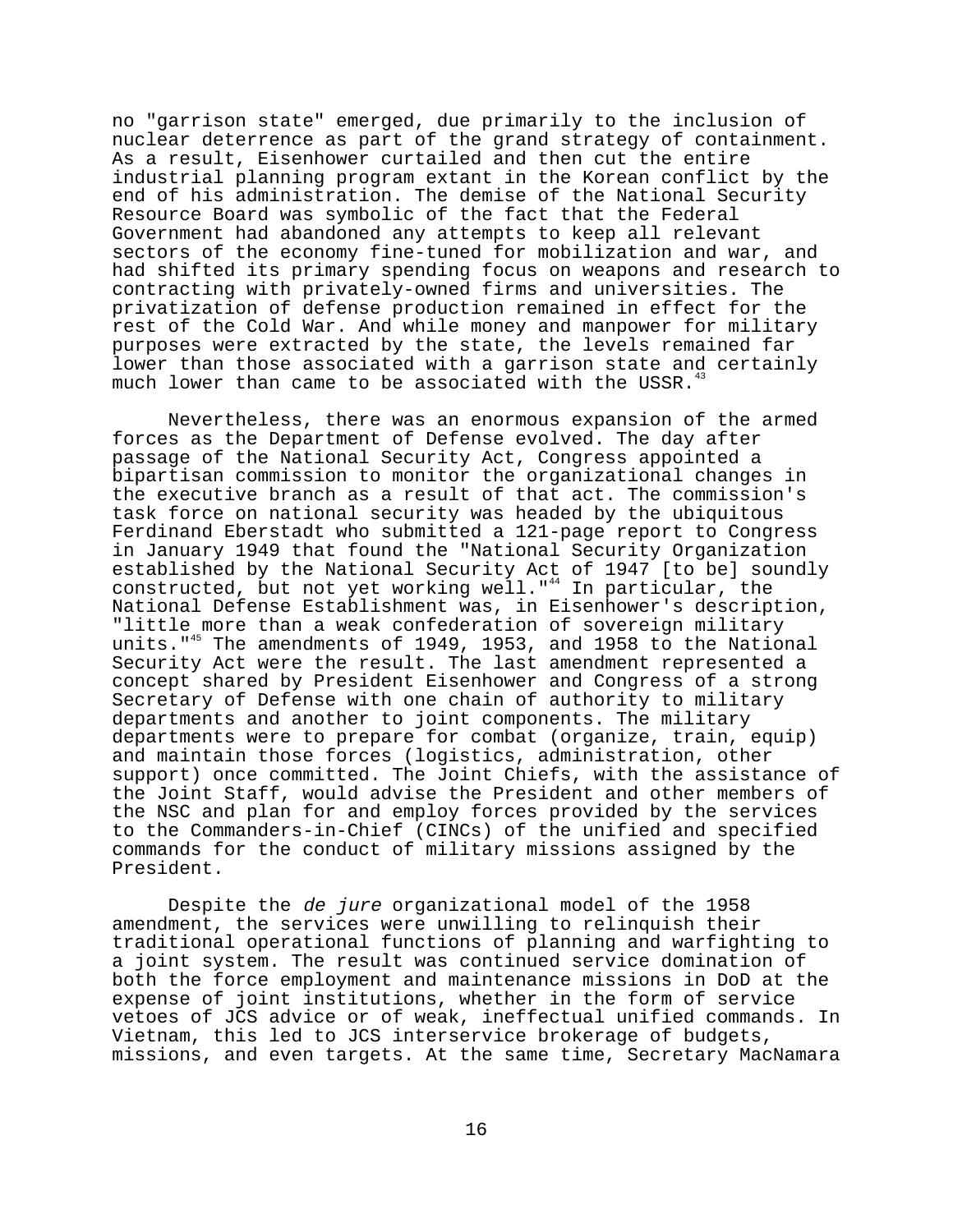and his civilian analysts substituted the bean counting of the Planning, Programming and Budgeting System (PPBS) for strategic judgment and began the spread of their own shallow rationalism among their military-bureaucratic antagonists. That a system like PPBS could not substitute for organizational deficiencies and the lack of a comprehensive national security strategy was captured in Henry Kissinger's scathing judgment of MacNamara and his subordinates:

He overemphasized the quantitative aspects of defense planning; by neglecting intangible psychological and political components he aimed for predictability that was illusory and caused needless strains to our alliances. His eager young associates hid their moral convictions behind a seemingly objective method of analysis which obscured that their questions too often predetermined the answers and that these answers led to a long-term stagnation in our military technology.<sup>46</sup>

One result of Vietnam was increased congressional attention to defense aspects of national security affairs, facilitated also by the proliferation of subcommittees and the expansion of supporting staffs. This led in turn to the micro-management of budgetary matters which triggered a similar reaction in the DoD. "The overwhelming focus on the annual budget to the neglect of the longer-term," Robert Art has pointed out, "occurred in the Pentagon to a large extent because it happened first in Congress."47 On a more positive note, it was Congress that returned to the legislative model of 1958 to designate the Chairman as the primary military adviser, to create a Vice Chairman and a joint personnel system, and to provide the requisite power to the warfighting CINCs. The 1986 Goldwater-Nichols Department of Defense Reorganization Act, however, did not focus on jointness as the basic organizing principle. Instead the emphasis on joint institutions was designed to achieve a counterweight to the services that had been suggested in the 1958 amendment: the balance between the maintenance and the employment of forces that was the actual underlying organizational principle. In any event, the resultant joint effectiveness of American forces by the end of the Cold War stood in sharp contrast to the situation at the zenith of the Royal Navy's rule of the sea under the Pax Britannica, when Bismarck noted that if the British army should land on the coast of Prussia, he would have the local police arrest it.<sup>4</sup>

The evolution of the Department of Defense demonstrated how the Cold War consensus concerning the primacy of military means to provide national security often narrowed the debate to weapon systems and defense budgets. This militarization of the American government meant that by the 1950s, with the exception of the Secretary of the Treasury, the heads of domestic agencies had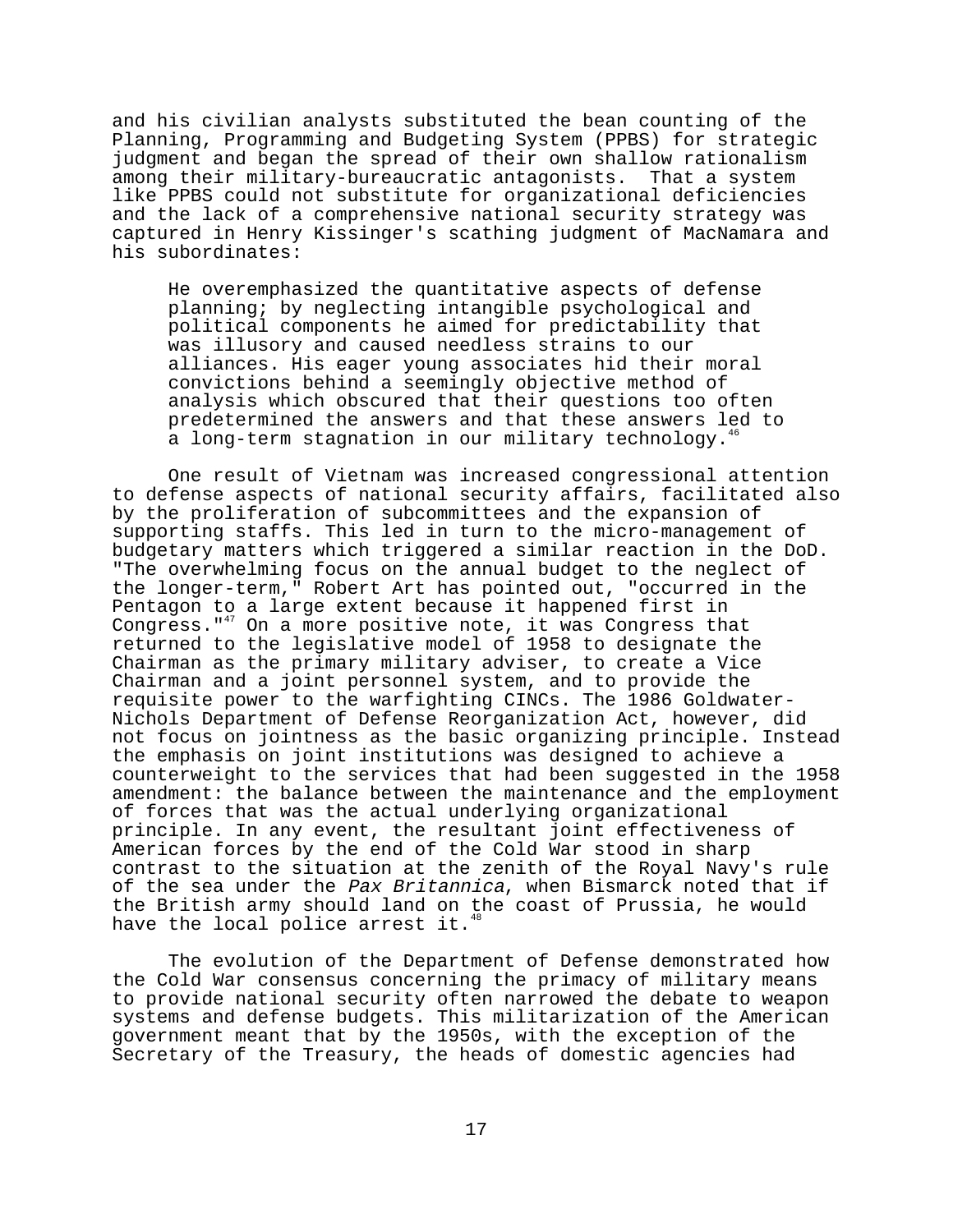become second-tier officials. The dominant positions in Washington included the heads of the State Department, the Defense Department, and the Central Intelligence Agency, as well as the Joint Chiefs of Staff and the President's National Security Advisor. Over the years, as Arthur Schlesinger has pointed out, these organizations developed vested bureaucratic interest in the military orientation of the long twilight war.

The Cold War conferred power, money, prestige, and public influence on these agencies and on the people who ran them. By the natural law of bureaucracies, their stake in the conflict steadily grew. Outside of government, arms manufacturers, politicians, professors, publicists, pontificators, and demagogues invested careers and fortunes in the Cold War.<sup>4</sup>

All that notwithstanding, the evolving form of the U.S. Government after the National Security Act of 1947 was a creative response to the evolving Cold War concept of national security set against a backdrop of Soviet militarism, global reliance on the United States, and dizzying developments in nuclear and other military technologies. In achieving the grand strategic function of containing the USSR, the growth of the U.S. national security state proceeded, at least in part, dialectically with the Soviet "total security state." Moreover, those factors usually cited as contributing to U.S. weakness as a nation actually eased the power of the national security state. Despite a compelling external threat, the openness of American political institutions to pressures from interest groups and the nature of national ideology worked together to put very real limits on the power of the U.S. Government over the society and the economy. On the other hand, the often cited strength of the Soviet state inherent in its ability to mobilize societal means for external objectives appears to have been the long-term reason for its demise.

### **POST-COLD WAR**

# **Change and Continuity**.

National Interests and the Concept of National Security. The end of the Cold War has required the United States to think about the concept of national security at a depth not required for two generations. The core of that concept remains the preservation of the United States as a free, economically prosperous nation with its fundamental institutions and values intact. Within the continuity of that core centered on primary national interests, American values and institutions have changed and will continue to change throughout American history. George Washington's "nation," for example, was primarily comprised of scattered agrarian settlements, consisting of people who had, as Washington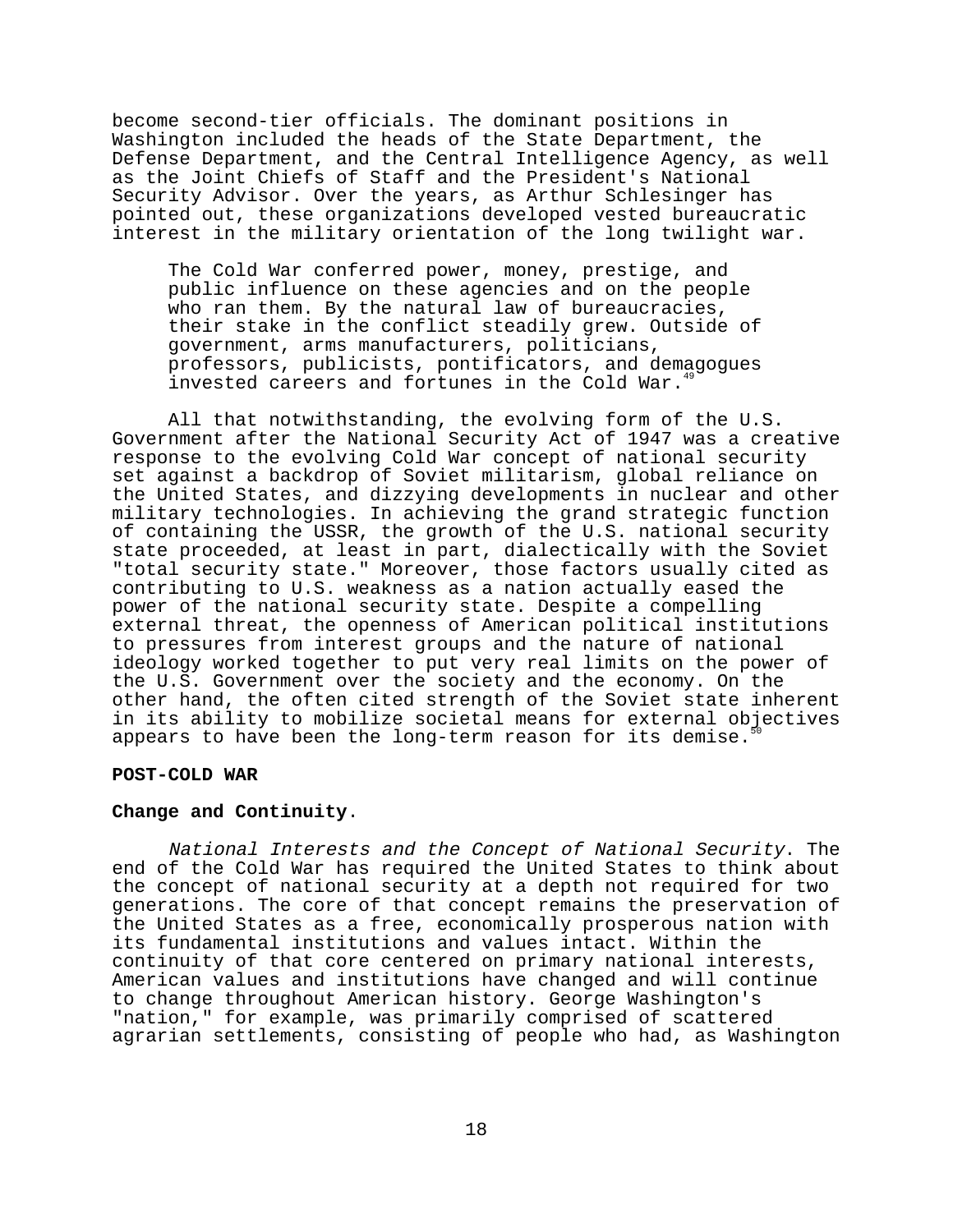pointed out in his Farewell Address, "the same religion, manners, habits, and political principles."<sup>51</sup> And among the more prominent American institutions of that time was Negro slavery.

The tensions between change and continuity concerning U.S. national security have been exacerbated by a series of forces and trends that emerged in the Cold War. Revolutions in technology, communications, information, and transportation have drastically altered concepts of time and distance in the consideration of fundamental U.S. national interests. These revolutions have fueled a growing global interdependence, particularly in the areas of economics and the environment. At the same time a multicentric world of transnational actors ranging from multinational corporations to terrorist groups has emerged to challenge the primacy of the state-centric world. In the wake of the Cold War, these developments have played out against the traditional tug-of-war between the foreign and domestic components of national security.

The physical security of the United States is still perceived in globalist terms focused on threats that menace the freedom and independence of nations that the United States brought over the years into the "empire for liberty." The issue of NATO expansion, of course, only highlights the post-Cold War dilemma of deciding who belongs in that empire. At the same time, many of the forces and trends are beginning to produce a more contracted concept of national security in terms of the physical defense of the United States. It is increasingly possible for small and relatively weak actors to strike the United States with technology such as long-range ballistic missiles and weapons of mass destruction. Moreover, as the 1993 bombing of the New York World Trade Center demonstrated, technologies of low-level warfare ranging from car bombs to computer hacking will also have an impact. One result is a return in part to a focus on the defense proper of the United States--a case of change producing continuity, whether that continuity is with the attempts at continental air defense in the 1950s and the beginning of Ballistic Defense Missile development in the 1960s, or the fortifications of American ports throughout the 19th century and the dominance of the coast artillery branch in the period between the two world wars.<sup>5</sup>

In a similar manner, there is the continued linkage in the post-Cold War era of U.S. economic prosperity and the promotion of values to an expansive global concept of national security. Increasing economic interdependence has ensured continued American participation in the post-World War II Bretton Woods arrangements as well as in new regional and global economic organizations. The promotion of democracy world-wide, facilitated by the communication and information revolutions, is linked in turn to the free trade basis for American economic prosperity as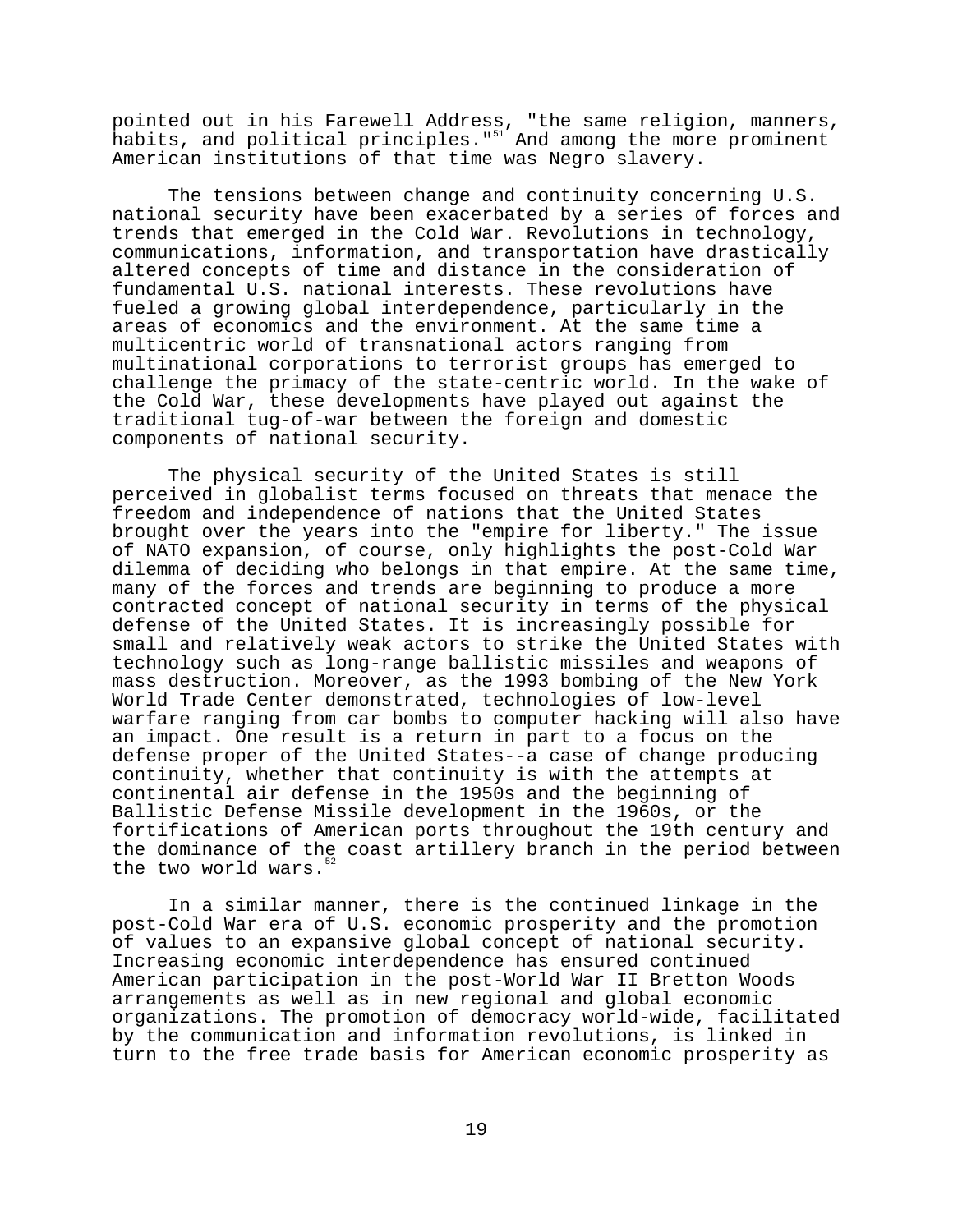well as a general perception that an increase in such forms of government enhances world stability and thereby U.S. national security. At the same time, however, there has been a traditional post-war refocus on domestic economic and social problems, many of them exacerbated by U.S. efforts in the Cold War. As a result, there is a growing public perception of domestic threats to American national security, whether it be the national debt, drugs and crime, or the crisis in education, the expanding underclass and the rot in the inner cities. That this perception can have a zero sum continuity with the foreign component of national security reminiscent of other times in U.S. history was demonstrated in the questions posed by Pat Buchanan as the Cold War wound down. "What doth it profit a nation," he asked, "if it gain the whole world, and lose its own soul?"

What are we getting for . . . foreign aid? Why, 46 years after World War II, are we defending Germany and Japan while they steal our markets? Why must we pacify the Persian Gulf when women walking dogs in Central Park are slashed to death by bums?<sup>5</sup>

The continuity of the zero sum approach notwithstanding, a changing world has dissolved a great deal of the customary antinomies central to the debate on U.S. national security. Many domestic issues such as economic competitiveness, environmental degradation and financial indebtedness now have key international components. Nevertheless, an expanded national security agenda will require more not less hard trade-offs dealing with such areas as energy, fiscal policy, and exploding entitlements. In such an environment, denial and rhetoric are poor substitutes for meaningful choices, all reminiscent of a Roman historian's complaint concerning the decadence of his age that Roman citizens "can neither bear their ills nor their cures."<sup>54</sup> The fact is that there is not an automatic symbiotic relationship between the foreign and domestic components of national security. It will not be enough, Ernest May concludes,

to say that security has a domestic face while domestic betterment has an external face. The choice affects the precedence of issues to be addressed. It also affects the ends to be sought. What makes the nation stronger abroad may not be what makes consciences most easy. Nor what makes life more comfortable. And what eases consciences at home, or creates comfort, may not conduce to making the United States stronger or more competitive abroad.<sup>5</sup>

Grand Strategy. The May 1997 National Security Strategy for a New Century reflects the tension between change and continuity in the evolving concept of American national security. There is the continued specific rejection of isolationism as a grand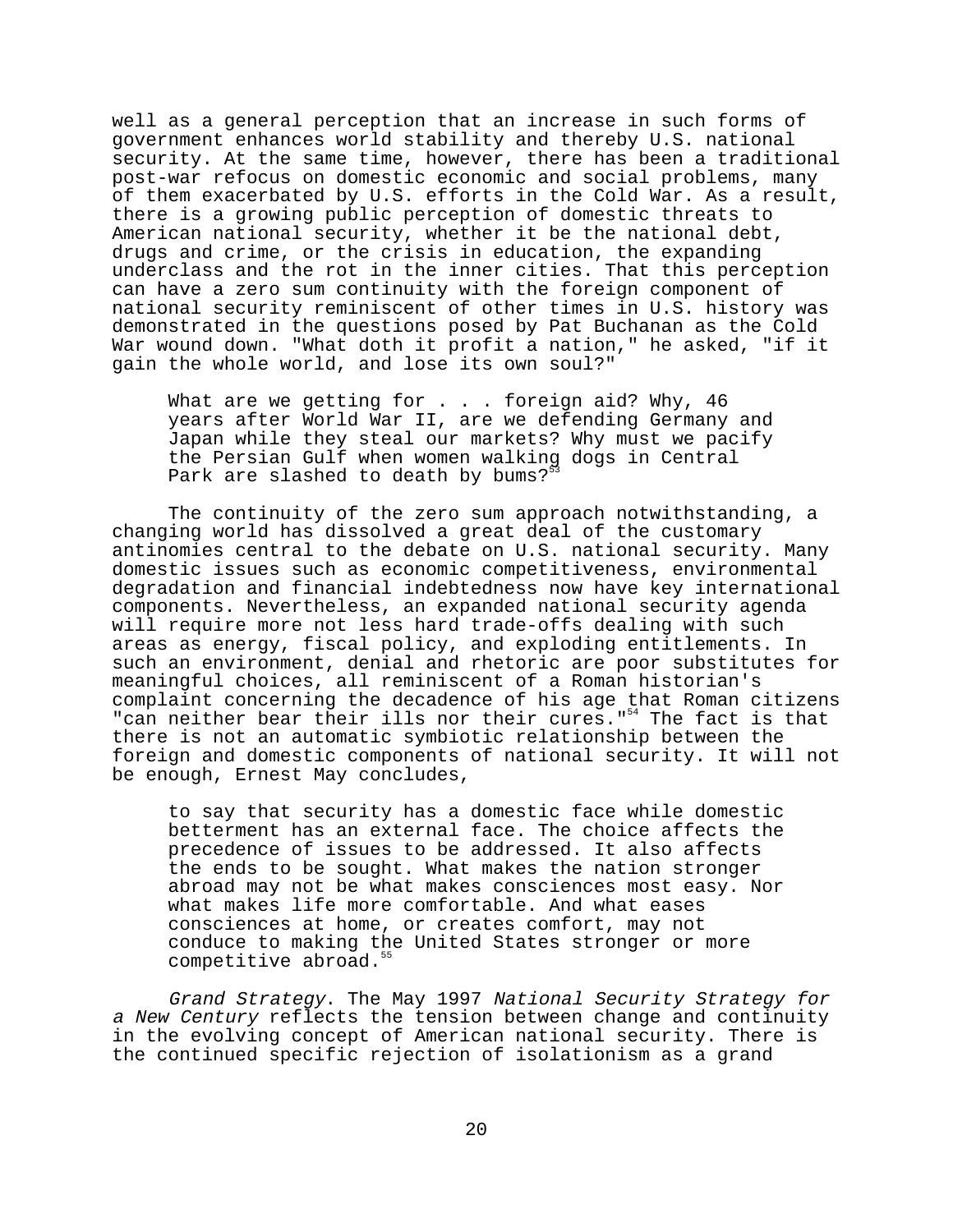strategy, directly linked to the lessons of the interwar years in which "the United States squandered Allied victory in World War I when it  $\ldots$  . turned inward."<sup>56</sup> And there is the continuity in the alternative, as President Clinton points out, back to "the start of the Cold War when we chose engagement over isolation."<sup>57</sup> But it is precisely in the concept of national security in terms of global engagement that the tensions between grand strategic change and continuity emerge. Should the United States, for example, attempt to maintain the unipolar primacy with which it emerged from the Cold War? The urge to be primus solus reached its high point in the Bush administration. Since then, there has been a general recognition of the risks associated with such a strategy and of the fact, as the current National Security Strategy points out, that the United States "cannot hedge against every conceivable future threat." Nevertheless, that document also stresses the need for American leadership abroad, which the President concludes, "remains as strong as ever," and the need to "act on our own when we must" in an increasingly intractable world.<sup>58</sup>

Despite this nod to primacy, selective engagement continues to emerge as the principal U.S. post-Cold War strategy, still tied to the three core U.S. national interests and to the linkage of the foreign and domestic components of national security.

We know there must be limits to America's involvement in the world. We must be selective in the use of our capabilities, and the choices we make always must be guided by advancing our objectives of a more secure, prosperous and free America.<sup>5</sup>

At the same time, there is the continuity in selective engagement of the focus on great power war in Eurasia as a danger to the United States. Moreover, as American national security interest in the Middle East demonstrates, ethnic conflicts and regional competitions among minor states matter to the degree that they could cause great power security competition. All this mitigates the "selectivity" of the strategy, since a great deal of the world matters to the United States, and since there are no definitive criteria concerning great power relations in these areas. And even those areas of obvious peripheral interest, if not addressed by the United States, may affect American credibility and thus undermine efforts to pursue more important interests. As a result, selective engagement continues to require a substantial American military force.

This requirement has also led to the continued inclusion of a strategy of cooperative security. Practical experience in interventions such as Somalia has caused the Clinton administration to back away from the conceptual underpinnings of such a strategy concerning the indivisibility of peace. And in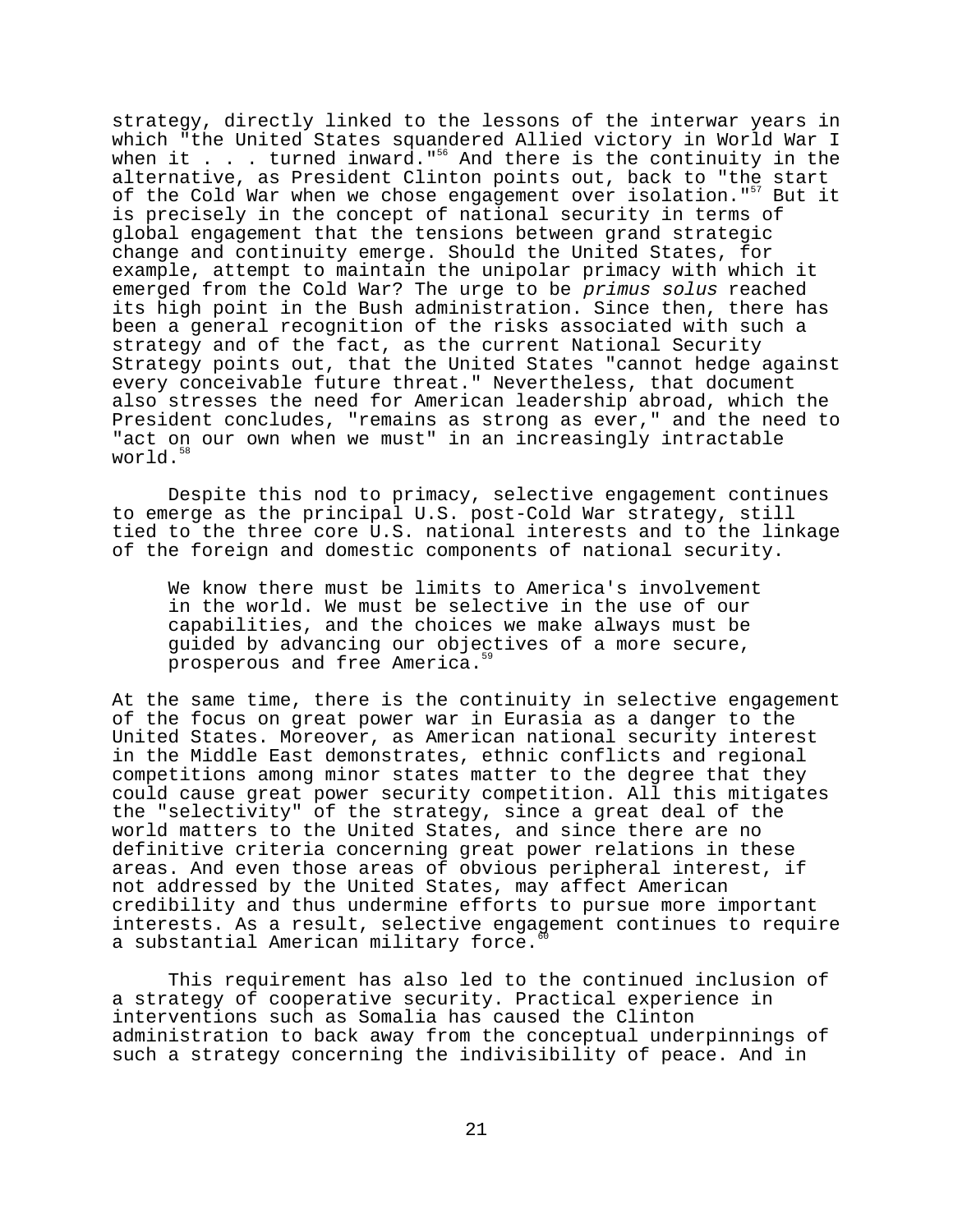fact what has emerged runs strategically parallel to selective engagement--the evolution of collective security from the choice between sometimes and always to sometimes and never. At the same time, the multitude of new threats has caused the United States to continue to link national security to bilateral and multilateral cooperative security coalitions. "No one nation can defeat these threats alone," the National Security Strategy concludes. "Accordingly, a central thrust of our strategy is to adapt our security relationships with key nations around the world to combat these threats to common interests."<sup>61</sup>

This "uneasy amalgam" of strategies in both post-Cold War administrations has internal contradictions concerning the type of global engagement, the means to be employed for that engagement, and the degree of autonomy to be maintained.<sup>62</sup> Ironically, a major cause is the 1986 Goldwater-Nichols Defense Reorganization Act which created the annual requirement for the President to submit "a comprehensive report on the national security strategy of the United States. . . . " At that time, containment was the U.S. grand strategy. As a consequence, the requirement focused on "worldwide interests, goals, and objectives" and on the "foreign policy, worldwide commitments, and national defense capabilities of the United States. . . . " This emphasis on the foreign and defense components of national security was only indirectly mitigated by the requirement to address the "adequacy of the capabilities . . . to carry out the national security of the United States, including an evaluation of the balance among the capabilities of all elements of national power.  $\cdot \cdot \cdot$  . "<sup>63</sup>

Since the end of the Cold War, and particularly in the Clinton administration, the national security strategy has also begun to emphasize the importance of America's domestic wellbeing. But that well-being is only addressed as a rationale for U.S. global engagement in an increasingly interdependent world, whether it be enhancing American competitiveness and access to foreign markets, strengthening macroeconomic coordination, or providing for energy and environmental security. And despite the fact that the term "enlargement" has been dropped from the current document, the promotion of U.S. values is still linked to a global free market basis for U.S. prosperity as well as to global stability and security. What is missing in all this are specific sections that address the most pressing domestic social and economic threats to American national security, the proposals for programs to meet those threats, and the interrelationship and trade-offs between those programs and the grand strategies not only of primacy, selective engagement and cooperative security, but of isolationism as well.

Domestic politics are changing in the post-Cold War era. "Baby Boomers" are approaching retirement against the backdrop of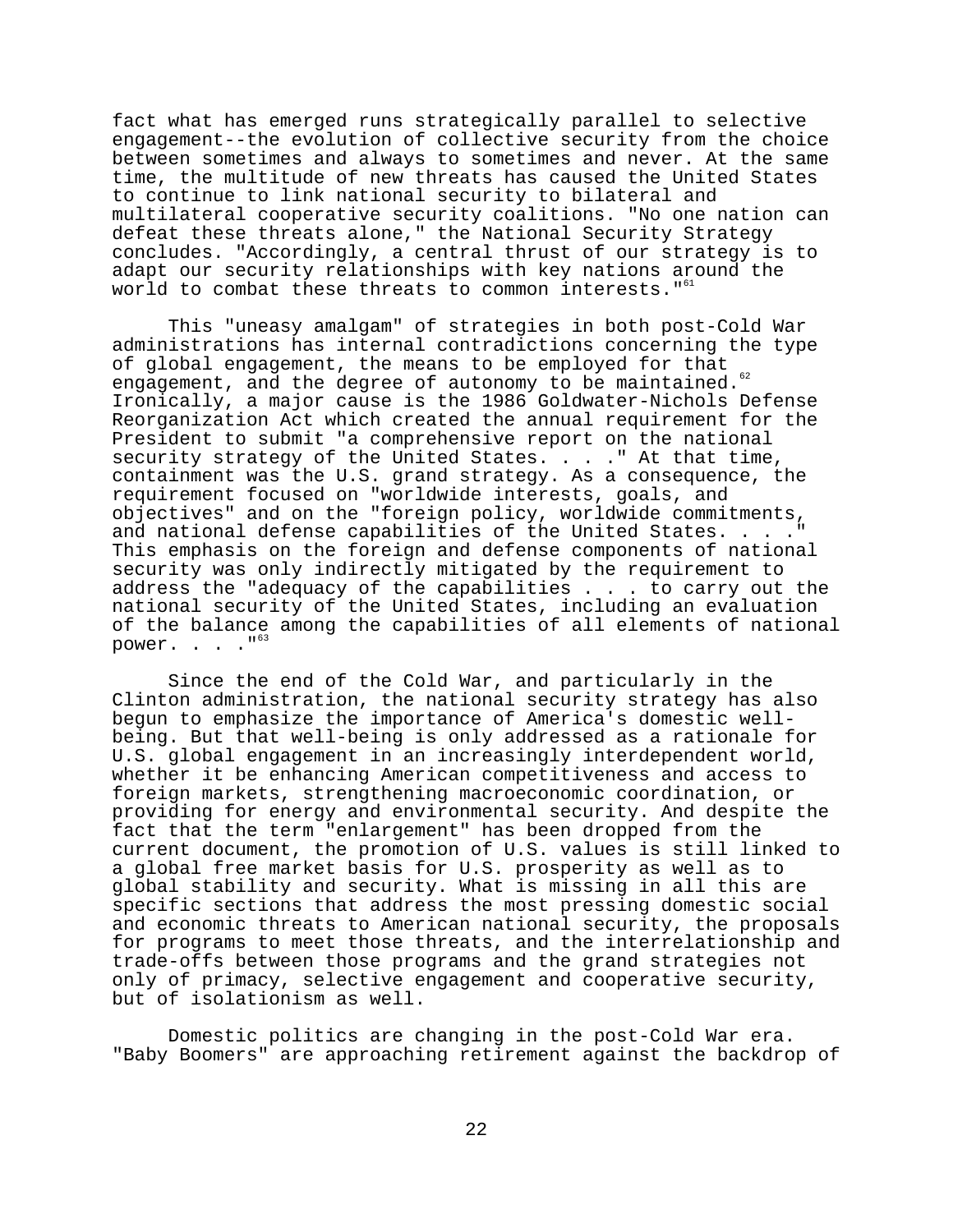a massive entitlement explosion. At the same time, a larger and larger cohort of politically active adults will have dim recollections of the long twilight war that preoccupied the United States for two generations. In such a milieu, public support for the continuity of the expanded concept of national security will be harder to sustain without a richer, more complete approach to grand strategy.

#### **Form and Function**.

Ernest May has described what happens when form and function grow apart in capitals of nation-states as a result of historical change:

In Westminster, the houses of Parliament and Buckingham Palace--both structures of the Victorian era--and the Georgian and Regency offices along Whitehall are buildings for a seat of empire, not for the capital of a middle-ranking member of the European Community. The drab, modest government office blocks of Tokyo and Bonn seem equally ill-suited, given that they serve the second and third ranking powers of the economic world. None of these capitals vies with Vienna, where the magnificent Hofburg is the seat of government for a republic smaller than Indiana. . . .  $\dot{\ }$ 

This has not been a problem in U.S. history. The form of the American government has been remarkably consistent with whatever grand strategic function has been devised to meet evolving concepts of national security. The domestic focus of governmental form throughout much of that history was in keeping with the grand strategy of isolationism even when that strategy became increasingly disconnected from the realities of national security. After 1945, Washington continued its wartime expansion as a global diplomatic-military headquarters designed to further the grand strategic function of containing a hostile, secretive, heavily armed superpower. The continuity in form remains, focused in the current period on the continued U.S. global leadership role implicit in varying degrees in all three grand strategies.

For the NSC, there is still the requirement to integrate U.S. foreign, defense, and domestic policies, a need made more acute because of declining resources in an interdependent international system of state-centric and multicentric actors, where issues in all three areas are increasingly blurred. The NSC will have to adjust to resultant changes in the national agenda or be relegated to the status of one--not first--among equals in the interagency process. It will not be an easy transition. In the economic field, the NSC was clumsy and slow in the early 1980s in dealing with debt default by foreign governments--a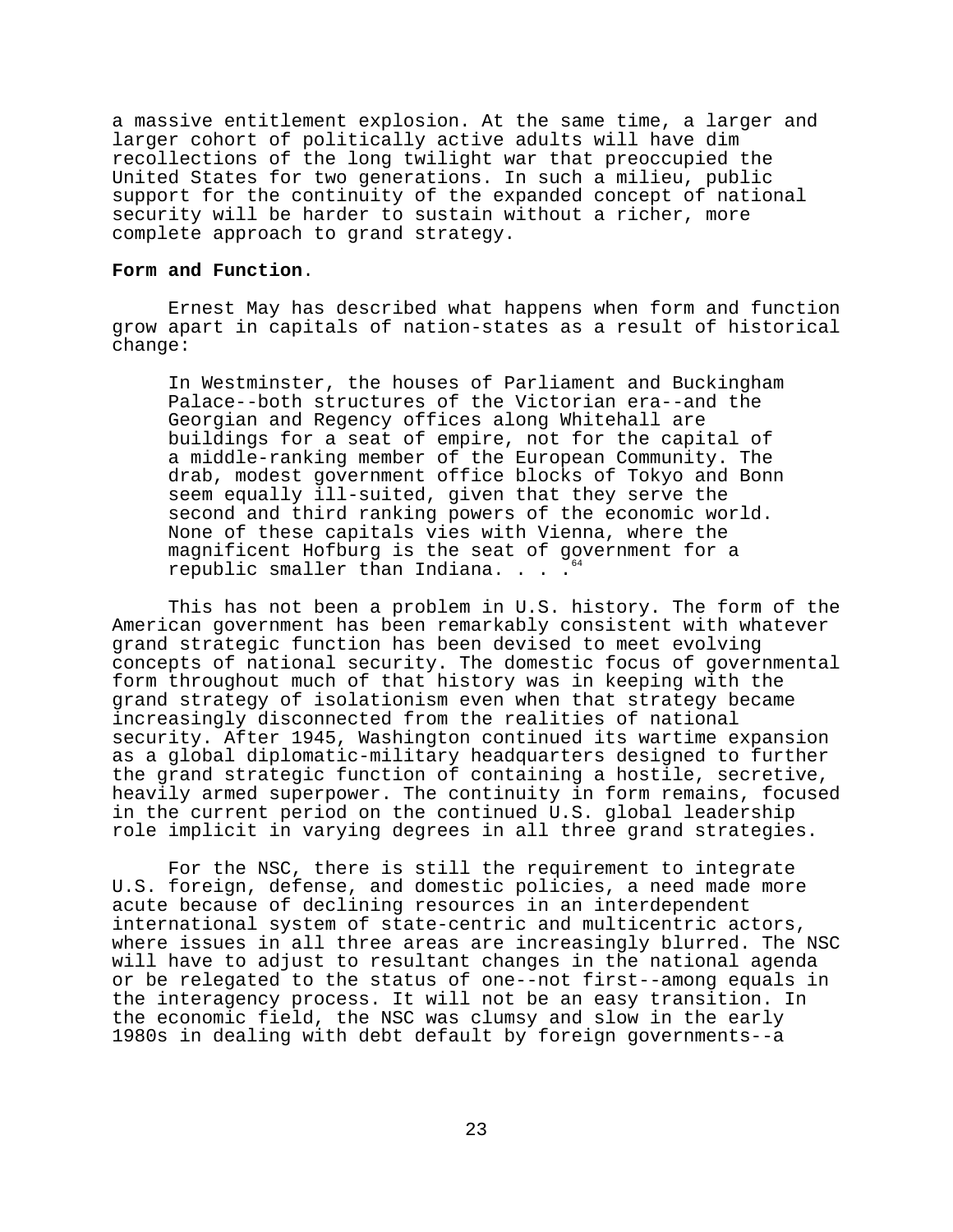major threat to U.S. national security. And NSC staff work even approaching that normally expended on major political-military Cold War issues surely would have prevented President Bush's disastrous January 1992 visit to Japan as an apparent tour guide shilling for corporate campaign contributors. One result has been President Clinton's creation by Executive Order of a National Economic Council (NEC) with a national economic advisor to coordinate "the economic policymaking process with respect to domestic and international economic issues."65 As the domestic component of national security strategy continues to evolve in its own right, there will be more evolutionary institutional changes that move the Chief Executive further from the politicalmilitary focus spawned by the Cold War and Presidential temperament and encouraged by the NSC structure. Such changes may even include creation of a new domestic council as powerful as the NSC in terms of stature and claims on Presidential attention. Certainly the NEC, despite the normal growing pains of a new institution, has already proven that it provides strengths in a field for which the President is personally held accountable as well as the flexibility in the manner of the NSC to accommodate a wide range of Presidential styles and specific priorities on issues.<sup>6</sup>

Ultimately, it is this link to the President that is the key to how the NSC system will continue to evolve in the post-Cold War era. The executive branch is held together by the President's authority, not, as the Eberstadt Report assumed, in a type of British cabinet solidarity with the President's powers embodied in a committee. Even at the height of the Iran-Contra scandal, neither the investigative joint congressional committee nor the Tower Commission was willing to make recommendations concerning structural form that would curtail the President's function of coordinating his own advisors in the complex business of national security. "Because of the wide latitude in the National Security Act," the Tower Commission concluded,

the President bears a special responsibility for the effective performance of the NSC system . . . . The flaws of procedure and failures of responsibility . . . do not suggest any inadequacies in the provisions of the National Security Act of 1947 that deal with the structure and operation of the NSC system. Forty years of experience under that Act demonstrate . . . that it remains a fundamentally sound framework for national security decisionmaking. It strikes a balance between formal structure and flexibility to permit each President to tailor the system to fit his needs.

Like the NSC, the CIA and the intelligence community are unique in U.S. history. America has, after all, always fielded military forces, no matter how small and badly equipped at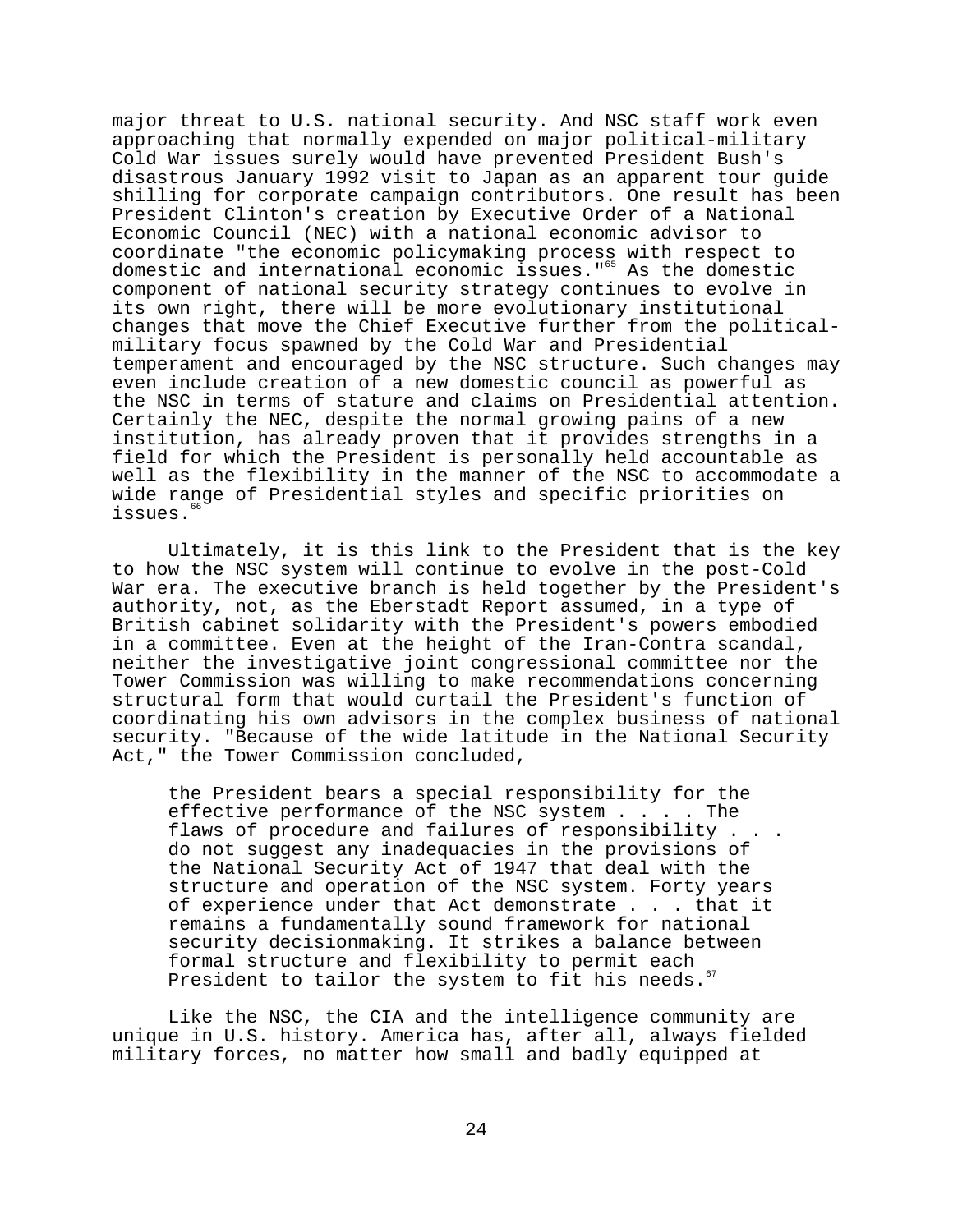different historical junctures. But the creation of the CIA in 1947 was the beginning of a large standing peacetime intelligence infrastructure that grew in response to the Cold War and had no real predecessors. Since the end of that bipolar conflict, the Soviet threat has disappeared and no comparable threat in ideology or military power has yet emerged. In the new era, nevertheless, there is the continuity of the need for intelligence to ensure that the United States is not placed at a disadvantage in terms of protecting its national security. But the expanded concept of that security has also created new secret information needs whether they concern the flow of narcotics and weapons, or trade, environment, migration, and disease.

The key to meeting these new needs lies in the relations between the executive and legislative branches. In the 1970s, after exposing CIA assassination plots and other questionable actions, Congress created the permanent intelligence oversight committees of the Senate and the House as well as a more exacting legal structure for intelligence operations. In subsequent years, many of the recommendations that emerged from commission reports and legislative initiatives were at least partially incorporated either in executive orders or in other executive branch initiatives. It was only natural, then, in the wake of the Cold War that Congress should lead the way in attempting to reform intelligence institutions. "It is clear that as the world becomes more . . . complex and no longer understandable through the prism of Soviet competition, more intelligence--not less--will be needed," Senator David Boren, the Chairman of the Senate Intelligence Panel, argued in 1992. "The answer is . . . to change the existing community, including the CIA.  $15\%$ 

The result was a congressional attempt that year to pass an omnibus act (Boren-McCurdy) for restructuring and reorganizing the intelligence community--an intelligence equivalent of the Goldwater-Nichols Act. The bill caused some debate, but little action, primarily because of the revolutionary nature of the proposals. Nevertheless, changes are evolving in the intelligence community. The Gulf War, for instance, demonstrated how technological change has increased the merger of tactical and strategic intelligence. Reports in that conflict from operatives in the field on the morale of the Republican Guard influenced policymakers at the highest level. And satellites originally built to track Soviet ICBMs provided target data to tactical commanders ranging from pilots to tank commanders. One outcome was a focus on reorganization that would ensure prompt delivery of spy photos to the consumer on the ground. At the same time, DoD established a new Defense Human Intelligence Service, first used in the 1994 Haitian occupation.

Above all, the intelligence community is beginning to respond in the post-Cold War era to the increased blurring of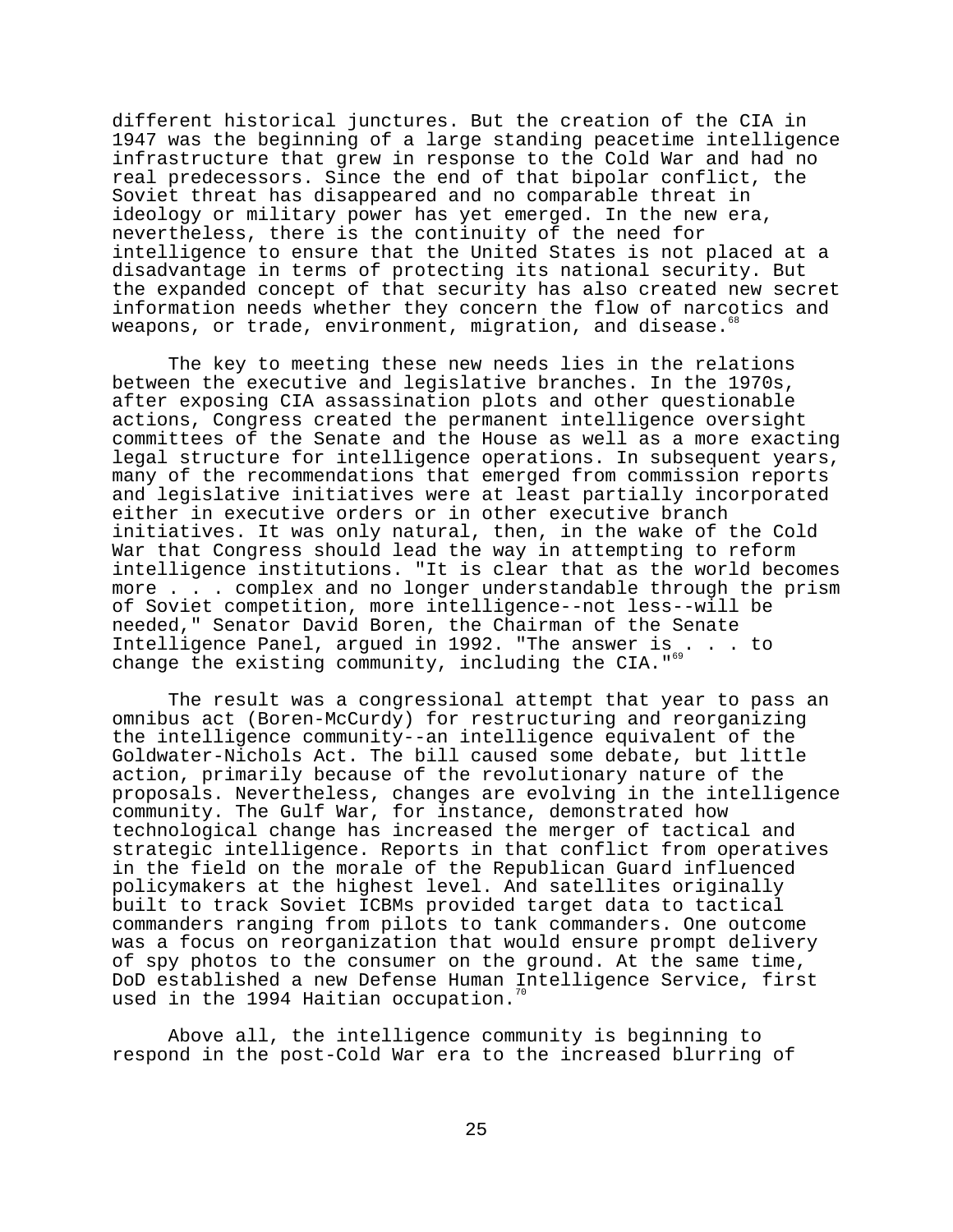foreign and domestic intelligence. Analysis and estimates now have to address issues ranging from banking and immigration to disease, climate, and police procedures. This requires more interaction with the staffs of top policymakers and a continuous linkage with a wider array of intelligence consumers to include analysts in liaison offices attached to organizations such as Justice, Treasury, Commerce, and the Office of the Special Trade Representative. One consequence is that the process of classification and dissemination of intelligence is changing in kind as well as degree. Potential intelligence consumers in the new era include law-enforcement officers, businessmen, doctors, and scientists--many not even employed by the government or even citizens of the United States. Another consequence against the backdrop of technological innovations is an increase of threats to privacy. Limitations on those threats which applied when the principal concern of U.S. national security was the Soviet Union may dissipate in an environment where enemies can range from diseases and viruses to the movement of narcotics or migrant workers.

It is these types of issues that the executive and legislative branches must address together. This interaction on intelligence matters was created and strengthened by the events of the Cold War. It is a process that continues in the current transition period. There are very few, if any, states that have brought as much scrutiny of their governmental intelligence operations into their parliamentary organization as has the United States. In the end, the evolutionary transformation of the intelligence community from its Cold War configuration is the most practical approach to the difficult task of attempting to square the circle of maintaining public oversight of clandestine governmental functions.

The intelligence debate has never approached in scope or consequences the deliberations on military reform in the late 1970s and early 1980s that eventually led to the 1986 Goldwater-Nichols Act. A major reason is that the military reform debate long preceded the National Security Act while major public debate on intelligence reform only began in the 1970s. Another reason is that the rationalization of DoD's joint warfighting organizational form was consistent with the grand strategic function of containing a major power on a global basis. In the full flush of this jointness in the new era, there is continuity along with change. Goldwater-Nichols has not ended the dual role of the Joint Chiefs of Staff. Despite the fact that the Chairman now has seniority as their spokesman and principal military advisor to the President, the Joint Chiefs are not only service chiefs, but members of the council of military advisors to the Commander-in-Chief. In this regard, the Chairman can cast a deciding vote, but not one that muzzles the Joint Chiefs.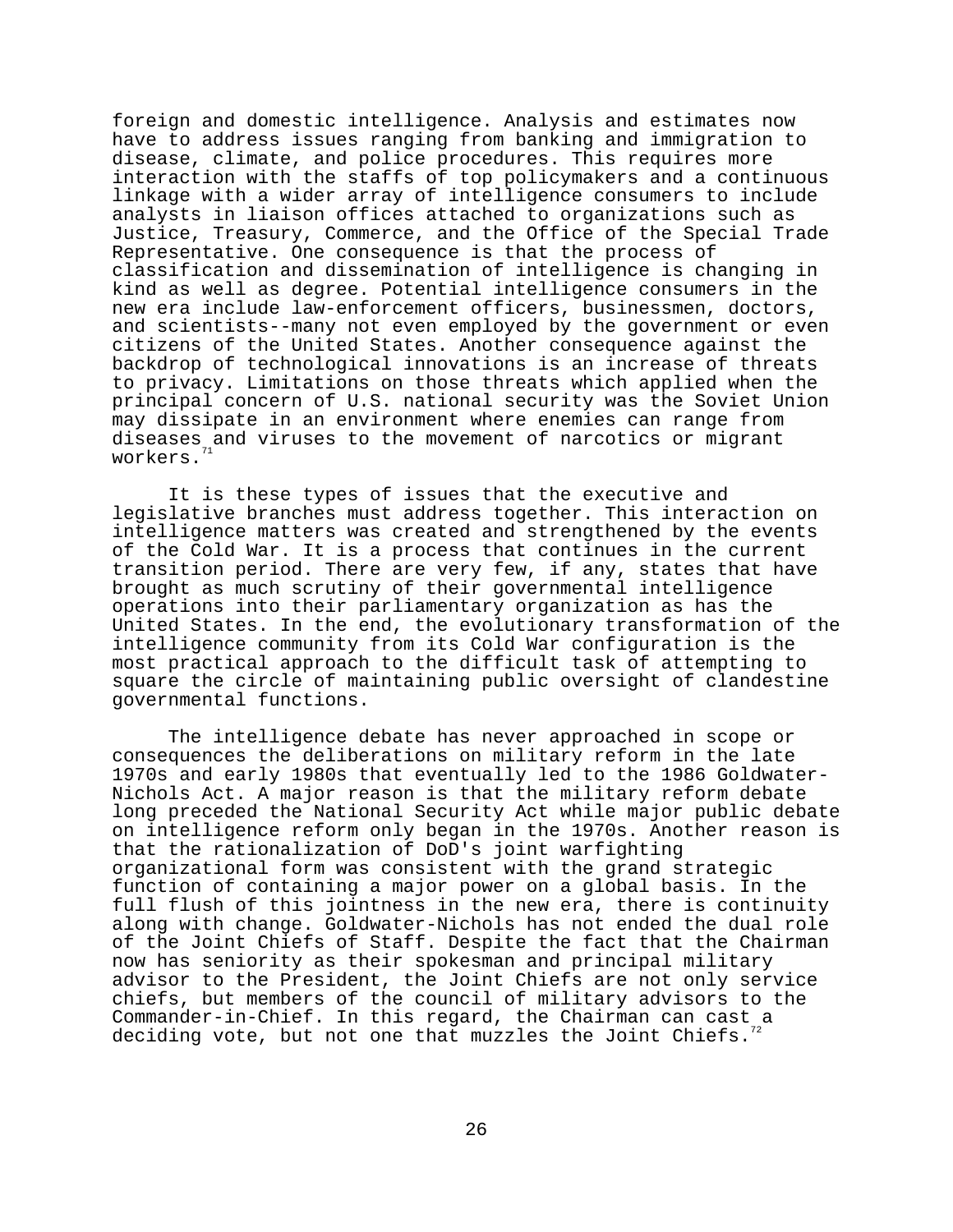In a similar manner, Goldwater-Nichols was explicit that the Joint Staff would not become a general staff. As a result, service staffs provide national military advice and views to the Joint Staff at the center of the process on behalf of each member of the Joint Chiefs. It is this input that is the basis for balanced cohesion within the joint system. Above all, Goldwater-Nichols built in an evolutionary manner on the National Security Act, thus precluding any return to the unification issue. Service secretaries and service chiefs are still responsible for recruiting, organizing and equipping forces that bring unique capabilities to the joint table. "Unique" is the operative word. "Remember," General Carl Mundy cautions,

that effective jointness means blending the distinct colors of the services into a rainbow of synergistic military effectiveness. It does not suggest pouring them into a single jar and mixing them until they lose their individual properties and come out as a colorless paste. No army that has worn purple uniforms ever won a battle. Balanced military judgment and combat effectiveness depend upon service individuality, culture, training, and interpretation of the battlefield. The essence of jointness is the flexible blending of service individualities.

Progress in jointness, however, will not solve other organizational problems in the new era that stem from reduced budgets combined with the admixture of three grand strategies attempting to deal with an expanded concept of national security unprecedented in U.S. history. The result since the end of the Cold War has been an almost 40 percent reduction in U.S. military force structure and budget while the use of that force has increased 300 percent. The threat of traditional interstate war is reflected in the U.S. deployment in the Gulf War as well as the continued forward U.S. presence in Asia, Europe and, increasingly, the Middle East. At the same time, the U.S. military has been involved in operations against rogue states like Ghadaffi's Libya and Noreiga's Panama while providing forces for noncombatant evacuation, peace and humanitarian operations in areas ranging from Liberia and Guantanomo Bay to Somalia, Haiti, and Bosnia. Finally, there has been the military role domestically in combatting the smuggling of drugs, suppressing the Los Angeles riots, and providing relief for major disasters that include wild fires in the west, a hurricane in Florida and flooding in the mid-west.

This type of strain is unlikely to end for the U.S. military because of the internal contradictions in the grand strategic approaches to protecting American national security. Primacy will continue to be part of the U.S. global leadership outlook, particularly in terms of the role played by U.S. security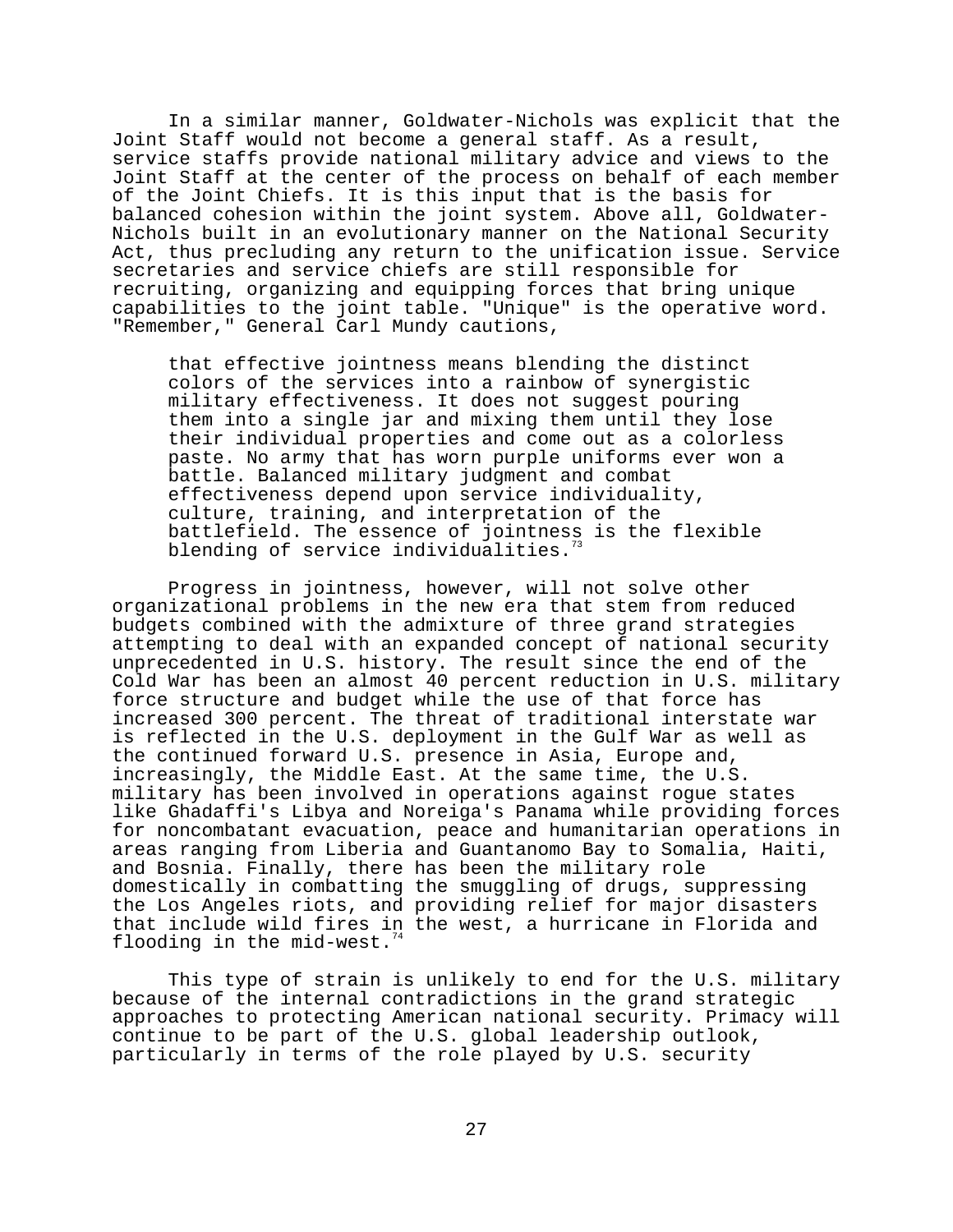guarantees to the principal World War II adversaries. And selective engagement focused on great power relationships cannot ignore upheaval in the developing world no matter how robust the allied relationships under cooperative security. This does not translate automatically to a role of world policeman. But it does mean that the United States, if it is to maintain its national values and its credibility throughout the world, will continue to identify its national security in part with the open-ended interest of preserving world order.

As a consequence of this enlarged strategic function, it will not be possible, as the United States did in the threatbased Cold War, to optimize the form of the American forces for a full-scale conflict with the expectation that this capability can deal with any contingency in the developing world that might occur. Instead, DoD will have to balance a force with capabilities flexible enough to deal with a widely expanded concept of national security and the amalgam of three grand strategies that are unlikely to change in the near future. On the one hand, this will entail continuing to maintain sufficient conventional military power to deter symmetrical threats from regional and potential global powers without assuming away the problem under the twin rationalizations of coalition warfare and technological revolutions in military affairs. On the other, DoD will have to deal with new adversaries such as corporations, terrorist organizations, tribes and clans, religious groups and drug cartels. This will require the development of military capabilities that can prevent and defeat asymmetrical threats ranging from weapons of mass destruction and information warfare to environmental sabotage--all posed by these nontraditional actors to circumvent or undermine America's conventional military strength while exploiting U.S. vulnerabilities.<sup>7</sup>

The problem in developing form to meet undifferentiated functions is always cost. The defense budget is highly visible as part of discretionary funds, the latter increasingly in decline in an overall budget that reflects the unwillingness of the American public and its leaders to make hard choices on issues such as entitlements. Added to this is the lack of any real peer threat to the United States for the foreseeable future, and the difficulty for leaders in making convincing links to the American public between world order in obscure areas of the globe and the core U.S. interests of physical security, economic prosperity, and even promotion of values. One result in the future could be renewed focus on more domestic DoD involvement. Throughout American history, the military has remained the ultimate safety net whether it involved humanitarian relief efforts at the 1871 Chicago fire or those concerned with earthquakes, floods, and other disasters in the 1990s; or whether the military was involved in suppression of riots and revolts ranging from Shay's 1786 Rebellion to the 1992 Los Angeles riot. Against the backdrop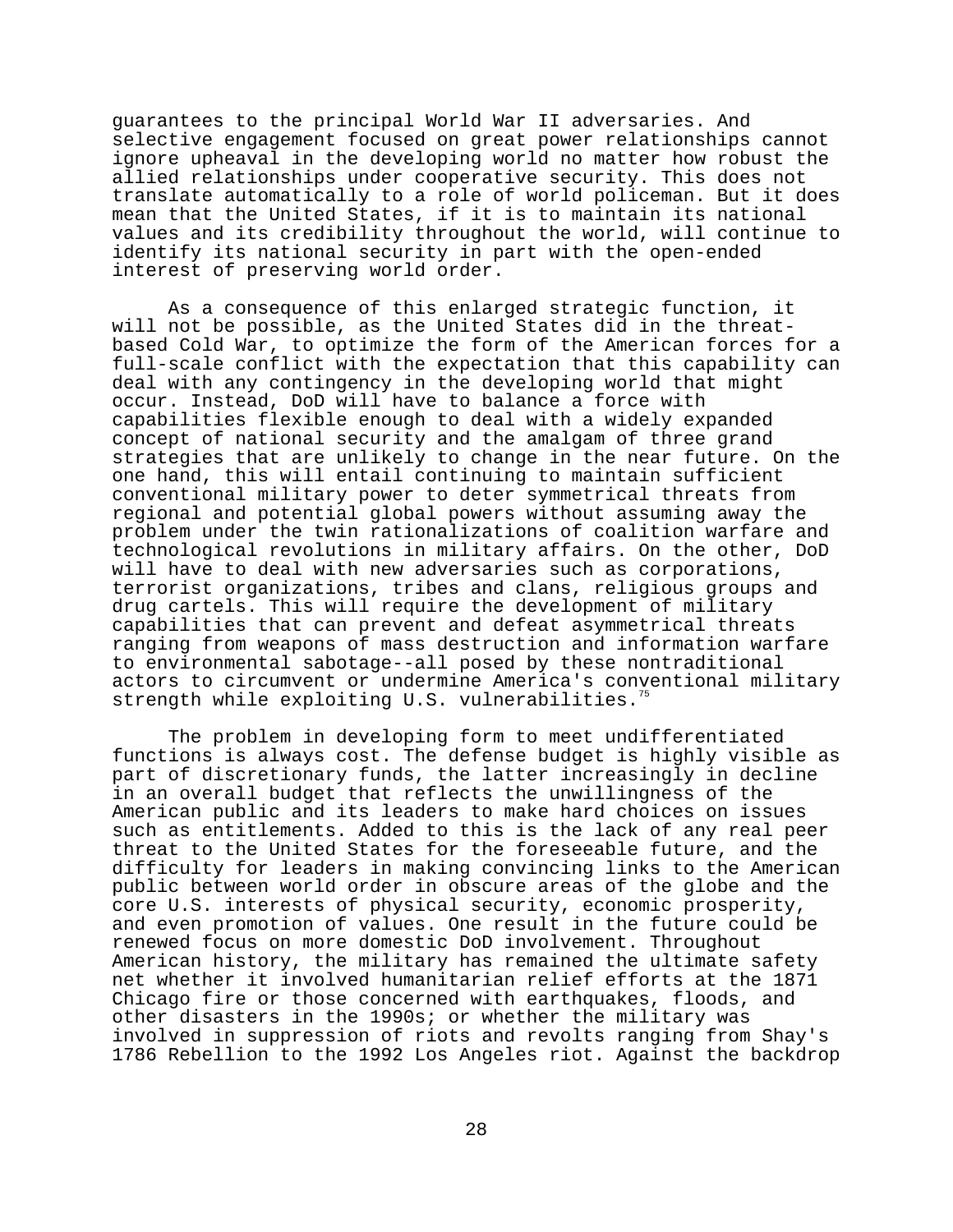of continued social and economic problems throughout the United States, the public demand may grow for the military safety net to be applied to areas such as health and education.

Such changes will only come about gradually through the viscosity of Cold War continuity. Given the global requirements of U.S. national security, the privitization of defense production that survived both World War II and the Cold War will continue, albeit in a more rationalized form. The focus of Defense research and development as well as acquisition is increasingly turning to industries specializing in new technologies. This will ensure that modernization of aging systems will use state-of-the-art technology in pursuit of balance between near-term missions and future challenges. Equally important, what the Pentagon calls a revolution in business affairs is underway in an effort to reengineer DoD's infrastructure and business practices, to include acquisition reform, increased out-sourcing and privatizing, and more use of commercial and dual-use technology as well as of cooperative development programs with allies.

In a similar manner, there is nothing to indicate that Congress will lessen its micromanaging of the Pentagon. Shifting functions in Congress, of course, will affect institutional form as they have in the executive branch. And it may be possible in the future to establish a single committee in each house that deals with the integration of all the dimensions of security analogous to an expanded NSC. Such a committee, at the very least would have to subsume the functions of the Foreign Relations, Armed Service, and National Security Committees as well as the international functions of Banking and Finance. But foreign policy and military affairs are within the purview of 16 congressional committees, and another nine House panels and six Senate panels consider issues associated with both categories. Moreover, working against broader considerations even at the national military strategic level are constituency politics imbedded in structural policymaking issues ranging from military installations to defense contracts.

At the same time, the influence of the military in foreign policy is likely to continue if not increase because of its unique ability to manage and provide for such complex nontraditional missions as peace operations and humanitarian assistance. Added to this is the military's ability to deal with the technological revolution--a revolution that has helped to continue the diminution of the State Department's role in Washington. Advances in worldwide communication, for instance, lessen the ability of diplomats to monopolize privileged, firsthand knowledge, while businessmen abroad increasingly use their own array of resources instead of soliciting aid from their own embassies. Moreover, even as the JCS Chairman's advisory status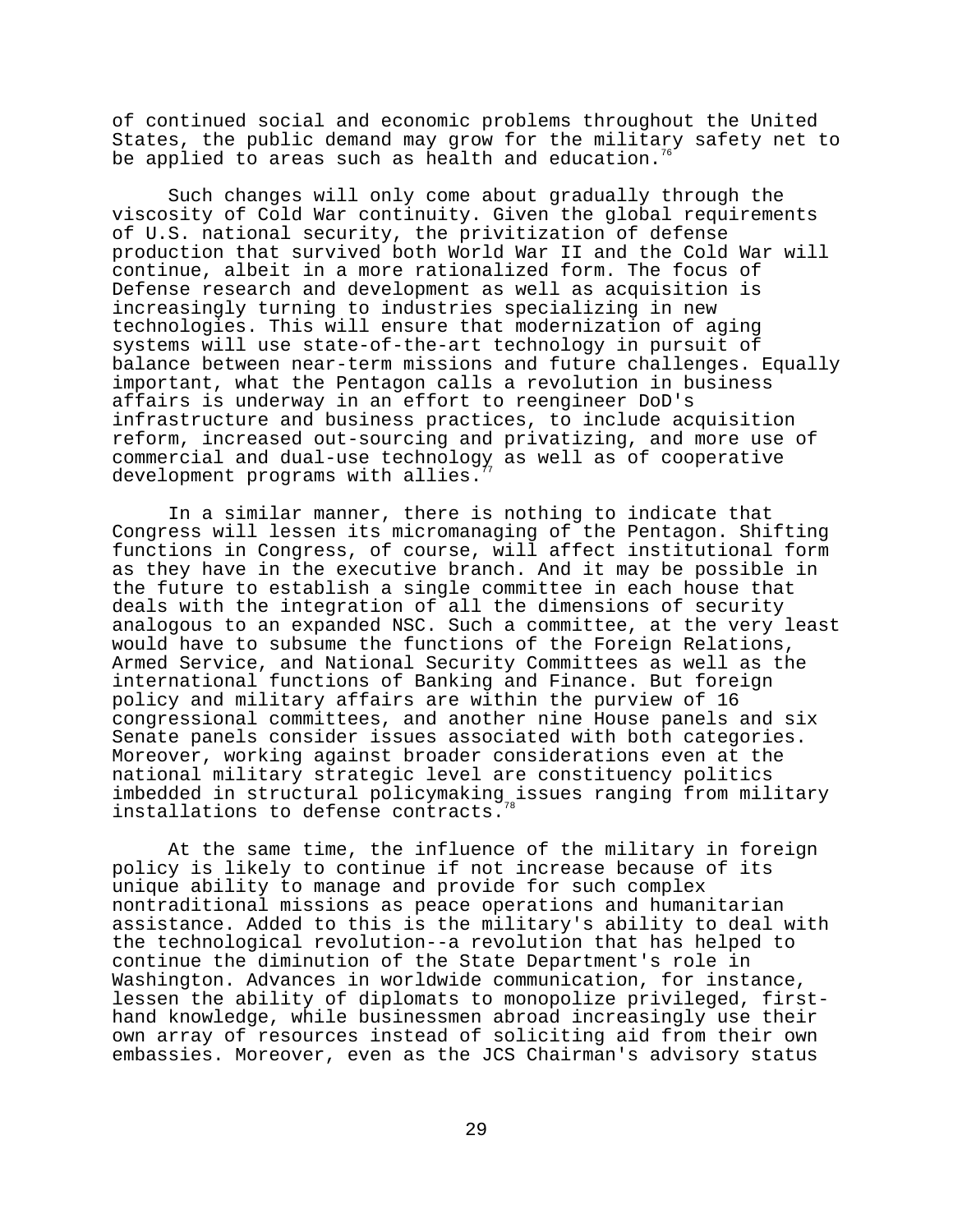in high policy sessions has been institutionalized, the reductions in the relatively minuscule State budget have reached a point where it is difficult for the department to even communicate with many of its ever diminishing embassies.

# **CONCLUSION**

The institutional form of the U.S. Government continues to evolve in this decade as the United States continues to sort out its grand strategic functions in a rapidly changing world. This should come as no surprise. At the beginning of the Cold War, the United States changed its definition of national security. But it took a 10-year period encompassing an iterative public and political process for containment to be elaborated and broadly accepted.

America's concept of national security today is infinitely more complex than at any time in its history. The same is true for the relationship between the foreign and domestic components of national security. And yet there is the continuity in an increasingly interdependent world of the merging relationship between these two components reminiscent of the early years of the Republic when national security was conceived in terms of both secure national borders and a stable federal union. Currently, both the executive and legislative branches are focused on those domestic problems most closely related to America's international strength and competitiveness. Nevertheless, political debate in a period of resource constraints invariably turns to the purely domestic sources of national greatness and, as a consequence, to economic and social problems often primarily concerned with basic issues of equity. The calculated relationship of means to ends is still the essence of strategy at any level. The danger of an expanded concept of national security in an era of competing means without an overarching foreign threat and without fully integrated grand strategies is a public perception of a zero sum relationship between domestic and foreign affairs.

In such a milieu, the concomitant danger is that the U.S. governmental institutions that evolved from the National Security Act are perceived purely as an atavism of the Cold War. National security is too important in a time of change to ignore the balance of continuity. The two-tiered system of national security organization and national military establishment embodied in the National Security Act remains the basic structure. But the real architects of that act, Ferdinand Eberstadt and James Forrestal, realized that organizing for national security was a dynamic, evolutionary process. They expected the national security state to undergo continued adjustment and in fact were responsible for the major 1949 reorganization. Such adjustments continue in the wake of the Cold War within the positive yet adversarial dynamic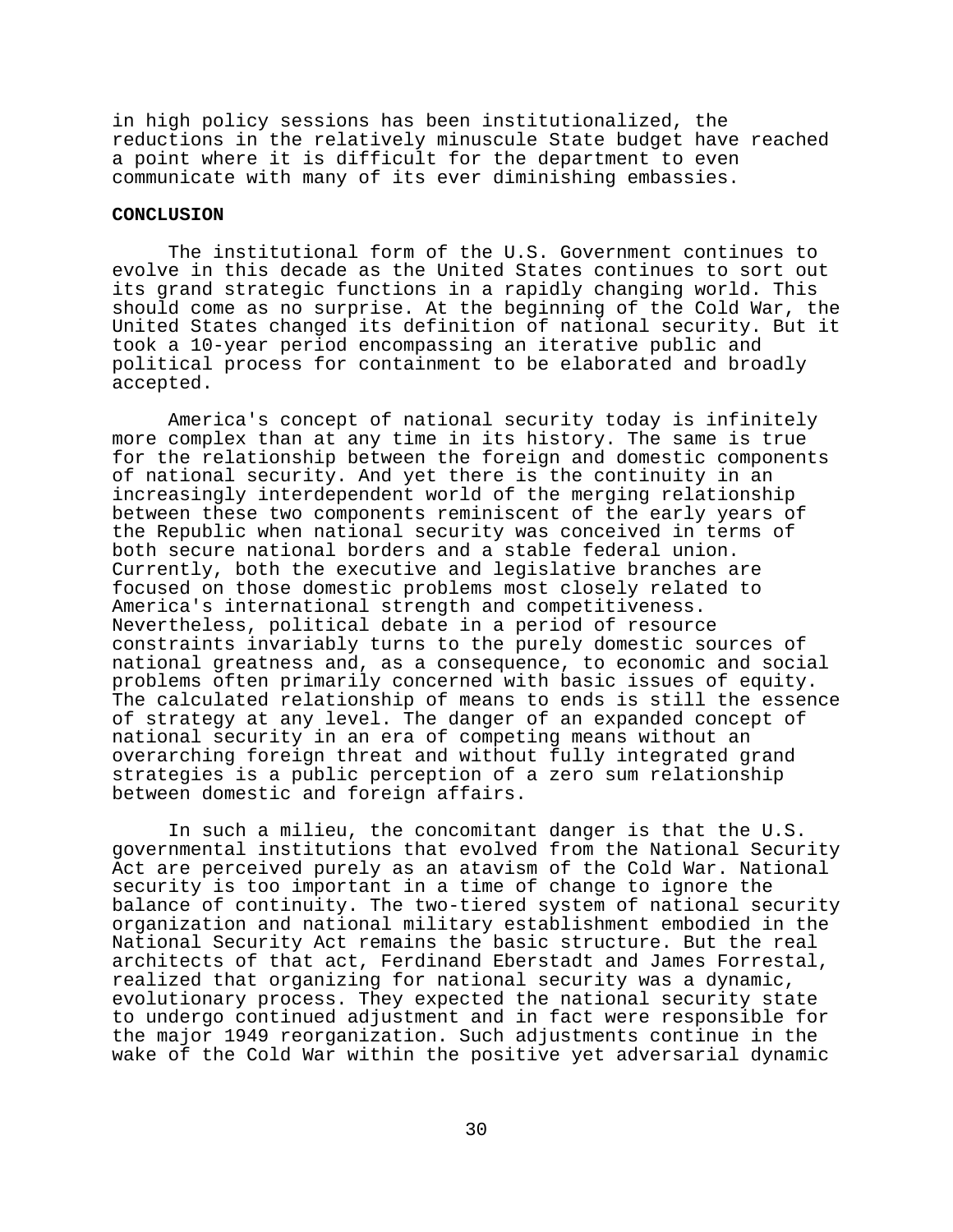of executive-legislative relations--a dynamic that created the National Security Act. Although derived from the experiences of World War II, the institutions created by the National Security Act responded to the evolving lessons of the events that occurred after that conflict. The same process is occurring in the post-Cold War era. There is no reason to expect that even as national security functions are sorted out in the coming years, the institutional baby will have to be thrown out with the Cold War bath water. Formal institutional arrangements, as Alexander Pope long ago pointed out, can adjust in a pragmatic, evolutionary manner.

For forms of government let fools contest What e'er is best administered is best

The Cold War was a long war that demonstrated the importance of patience, perserverence, and endurance in the face of protracted conflict without prospects of clear victory. It was, however, also a long peace that demonstrated that tranquility, certainty, and predictability are not necessarily synonymous with the absence of major conflict. Certainly, government institutions spawned by the Cold War will have to evolve in order to deal with increasing domestic concerns, and in fact the process is already underway. But the world is no less Hobbesian in nature than it ever was. The barbarians can always be expected at the gate. Do not confuse securite, the feeling of having nothing to fear, the author of the Larousse Modern Dictionary warns in a different context, and surete, the state of having nothing to fear.<sup>7</sup>

# **ENDNOTES - CHAPTER 1**

1. Jasper Ridley, Lord Palmerston, London: Constable, 1970, p. 334.

2. The U.S. Army War College uses the four broad categories outlined in Donald Neuchterlein, America Overcommitted: U.S. National Interests in the 1980s, Lexington: University Press of Kentucky, 1985, which adds world order to these categories. Terry Deibel, "Strategies Before Containment: Patterns for the Future," International Security, Vol. 16, No. 4, Spring 1992, p. 82, points out, however, that national interests at the highest strategic level determine ends not means and that favorable world order is a means not an end.

3. Daniel Yergin, Shattered Peace. The Origins of the Cold War and the National Security State, Boston: Houghton Mifflin, 1977, p. 194.

4. In 1943, Walter Lippmann argued that peace as an ideal combined with a long history of "unearned security . . . caused us . . . to argue like the idle rich who regarded work as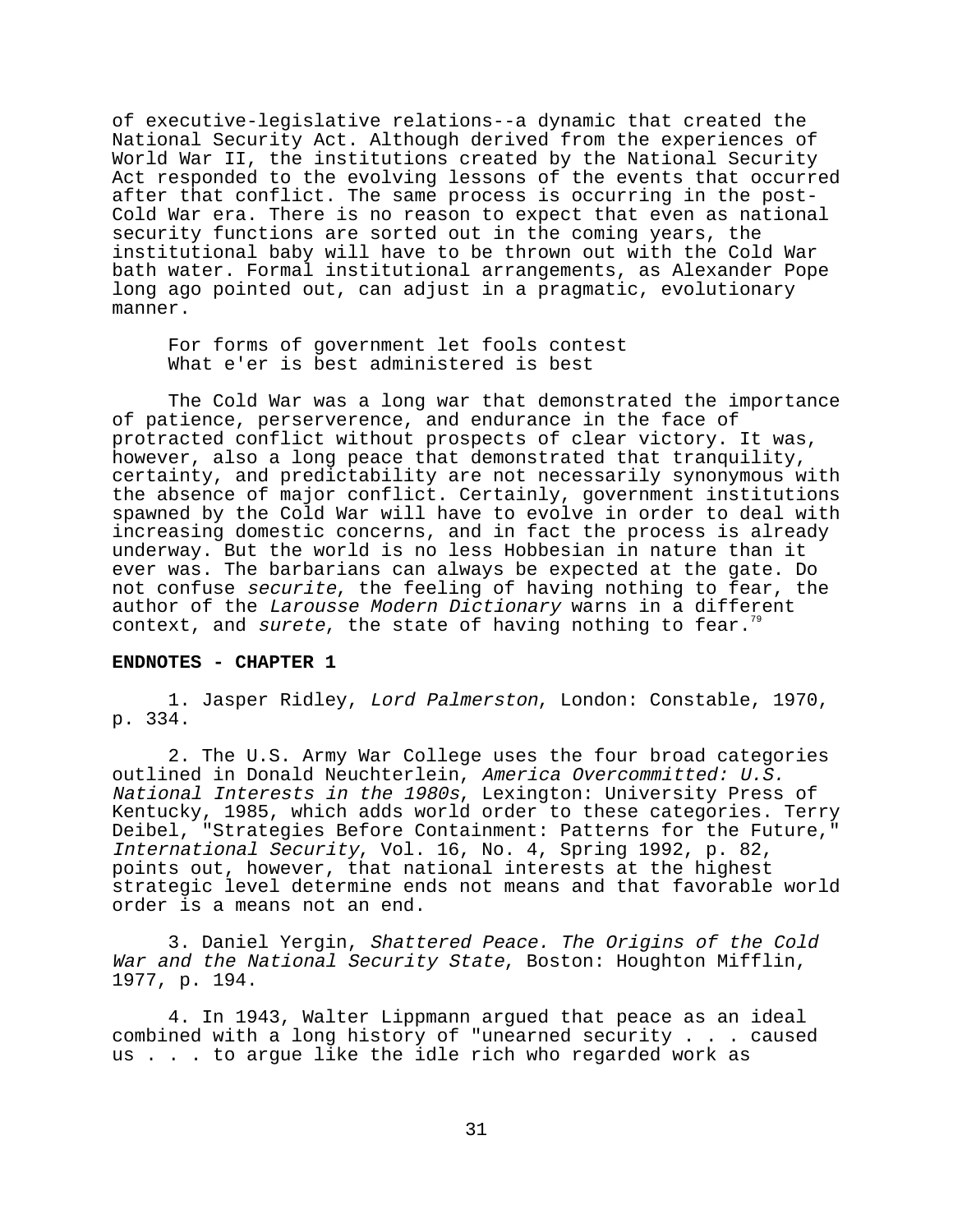something for menials, that a concern with the foundations of national security . . . was beneath our dignity. . . . " Emphasis added. Walter Lippmann, U.S. Foreign Policy: Shield of the Republic, Boston: Little, Brown & Company, 1943, p. 49.

5. Ernest R. May, "National Security in American History, Rethinking America's Security Beyond Cold War to New World Order," Graham Allison and Gregory F. Treverton, eds., New York: W. W. Norton, 1992, pp. 95-97, 104-108. See also David C. Hendrickson, "The End of American History: American Security, the National Purpose, and the New World Order," Ibid., p. 390.

6. May, p. 110.

7. Ibid., p. 111. Robert Dallek, The American Style of Foreign Policy. Cultural Politics and Foreign Affairs, New York: Knopf, 1983, pp. xvi, 112.

8. Deibel, pp. 84-85, 87.

9. Ibid., pp. 92-93.

10. The exception to the continuity was Wilson's Underwood Tariff of 1913. Ibid., pp. 99-101.

11. Ibid., pp. 94-98.

12. Robert D. Kaplan, "Fort Leavenworth and the Eclipse of Nationhood," The Atlantic Monthly, Vol. 278, No. 3, September 1996, p. 77; and Aaron L. Friedberg, "Why Didn't the United States Become a Garrison State?," International Security, Vol. 16, No. 4, Spring 1992, pp. 136-137.

13. Ernest R. May, "Cold War and Defense," The Cold War and Defense, eds., Keith Neilson and Ronald G. Hay, New York: Praeger, 1990, p. 9.

14. Ibid., and Ernest R. May, "The U.S. Government, a Legacy of the Cold War," The End of the Cold War: Its Meaning and Implications, ed., Michael J. Hogan, New York: Cambridge University Press, 1992, p. 218.

15. David Brinkley, Washington Goes to War, New York: Knopf, 1988, p. xiv.

16. Friedberg, p. 139.

17. MacGregor Knox, "Conclusion: Continuity and Revolution in the Making of Strategy," The Making of Strategy, Rulers, States, and War, eds., Williamson Murray, MacGregor Knox, and Alvin Bernstein, New York: Cambridge University Press, 1994, p.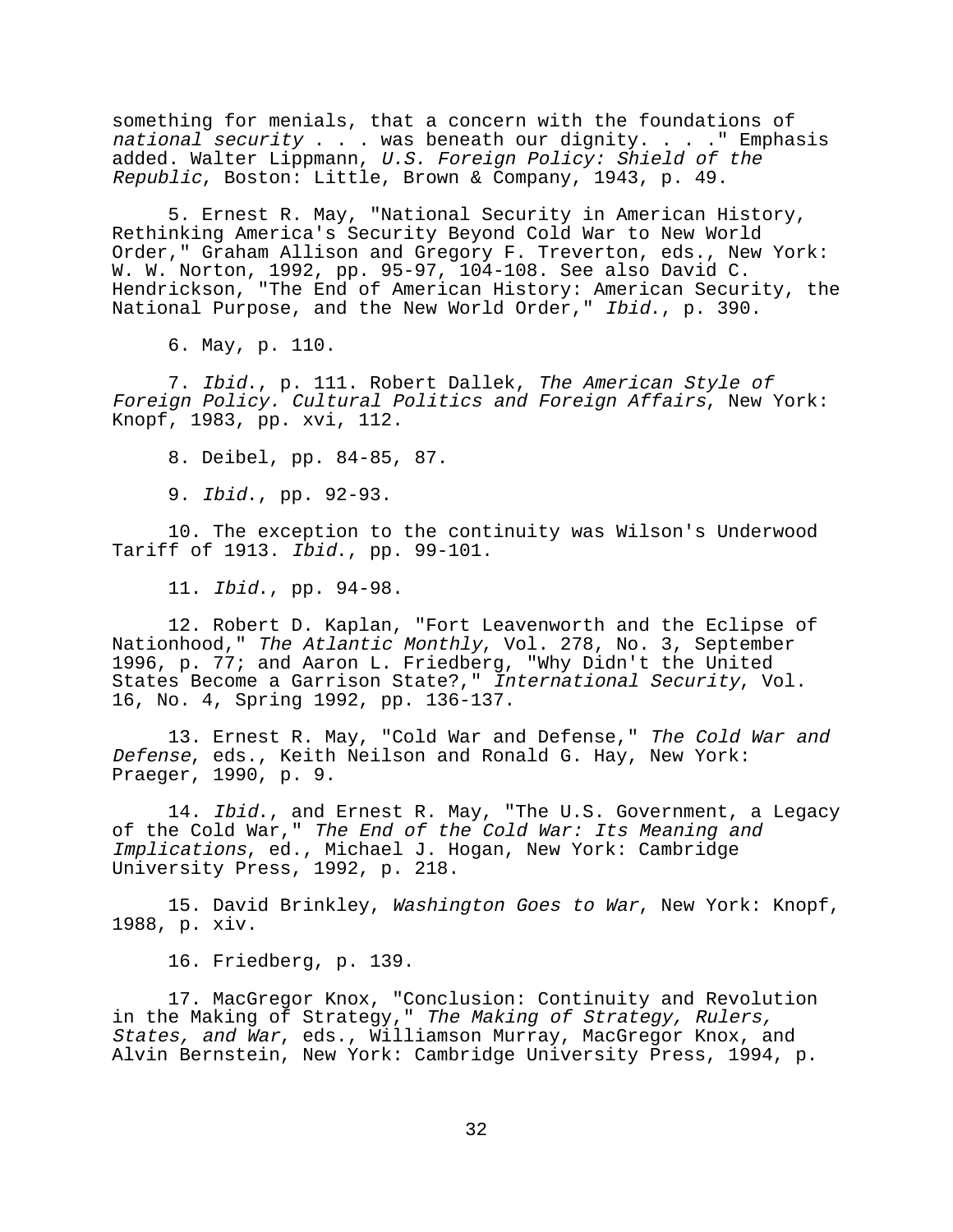620. See also Eric Larrabee, Commander in Chief: Franklin Delano Roosevelt, His Lieutenants and Their War, New York: Harper & Row, 1987; John Kennedy, The Business of War, London: Hutchinson & Co., 1957; and Arthur Bryant, The Turn of the Tide, New York: Doubleday and Company, 1957.

18. Yergin, p. 197.

19. Original Emphasis. Hanson Baldwin, The Price of Power, New York: Harper & Brothers, 1947, p. 18. See also Yergin, p. 199; and Friedberg, p. 111.

20. Yergin, p. 195.

21. Ibid., p. 199. See also Edward Mead Earle, Introduction, Makers of Modern Strategy," Military Thought from Machiavelli to Hitler, ed., Edward Mead Earle, Princeton: Princeton University Press, 1943, p. viii, who as early as 1943 pointed out that national security strategy has of necessity required increasing consideration of nonmilitary factors, economic, psychological, moral, political, and technological. Strategy, therefore, is not merely a concept of wartime, but is an inherent element of statecraft at all times.

22. May, "National Security in U.S. History," p. 99. See also Yergin, pp. 196, 199.

23. Dallek, p. 158. For national security as a unifying "Commanding Idea," see Yergin, p. 196.

24. Samuel P. Huntington, The Common Defense. Strategic Programs in National Politics, New York: Columbia University Press, 1961, p. 36.

25. Michael J. Hogan, "Foreign Policy, Partisan Politics and the End of the Cold War," End of the Cold War, p. 236; "Balances of Power: The Strategic Dimensions of the Marshall Plan," Cold War and Defense, p. 75; and May, "U.S. Government," pp. 220-221.

26. May, "U.S. Government," p. 219. On the issue of State and Defense conceptions of national security, see Melvyn P. Leffler, "The American Conception of National Security and the Beginnings of the Cold War, 1945-1948," American Historical Review, Vol. 89, April 1984, pp. 346-381; and the Comments by John Lewis Gaddis, Ibid., pp. 382-385, and by Bruce Kuniholm, Ibid., pp. 385-390.

27. Much of the FY 50, July 1949-June 1950, budget was due to obligations remaining from World War II. May, "U.S. Goverment," p. 222.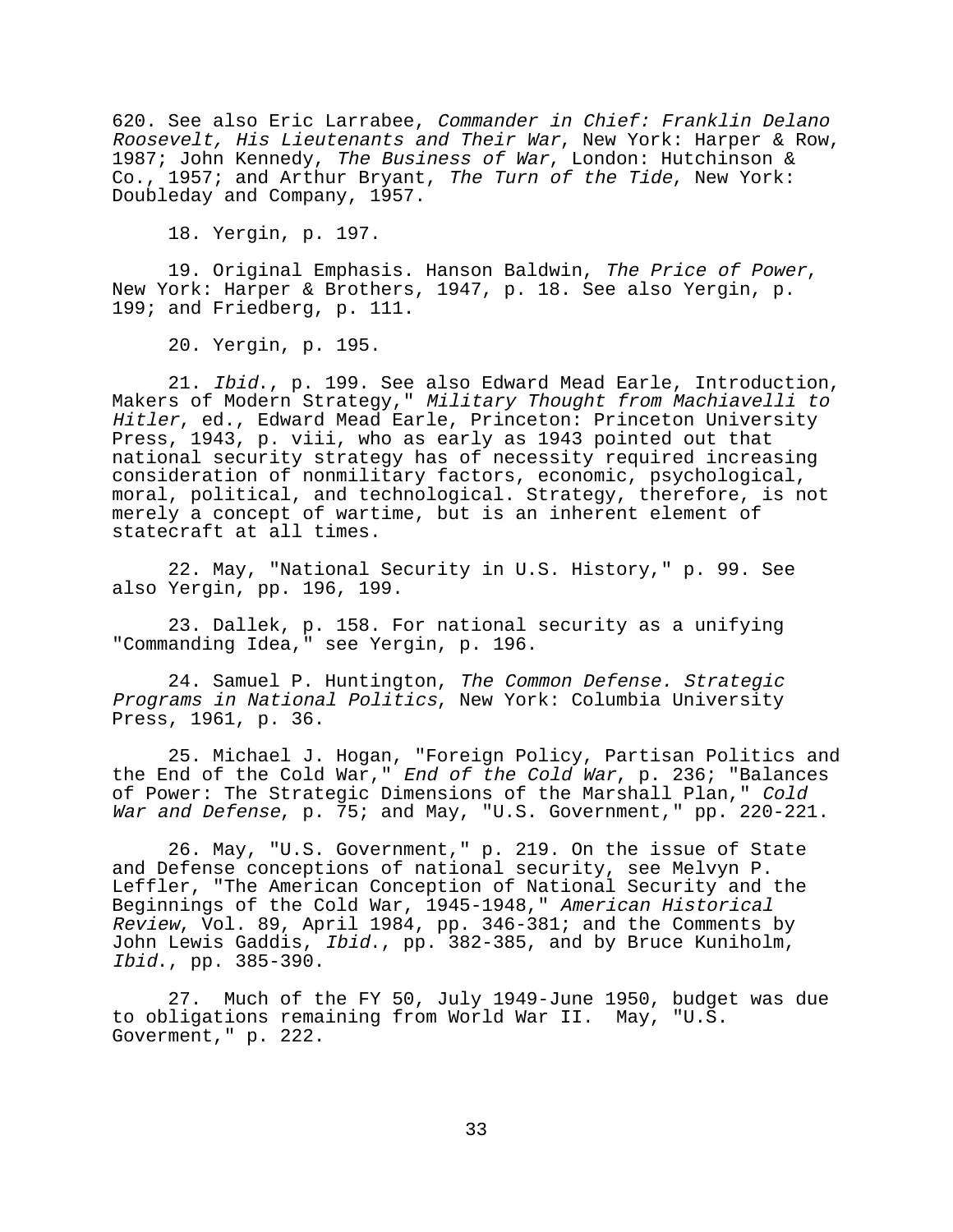28. Original emphasis. Colin S. Gray, "Strategy in the Nuclear Age: The United States, 1945-1991," The Making of Strategy, p. 599.

29. Yergin, p. 194. See also May, "Cold War and Defense," p. 28; Arnold Wolfers, Chapter 10, "National Security as an Ambiguous Symbol," Discord and Collaboration, Baltimore: The Johns Hopkins Press, 1962, pp. 147-166, particularly p. 147:

 When political formulas such as "national interest" or "national security" gain popularity they need to be scrutinized with particular care. They may not mean the same thing to different people. They may not have any precise meaning at all. Thus, while appearing to offer guidance and a basis for broad consensus, they may be permitting everyone to cover whatever policy he favors with an attractive and possibly deceptive name.

30. Yergin, p. 220. See also Ibid., pp. 200-201, and 219.

31. For the cost-risk patterns throughout the Cold War, see John Lewis Gaddis, "Containment and the Logic of Strategy," The National Interest, No. 10, Winter 1987/1988, pp. 27-38.

32. John Lewis Gaddis, Strategies of Containment: A Critical Appraisal of Postwar American National Security Policy, New York: Oxford University Press, 1982, pp. 352-353.

33. Ibid., pp. 91-92.

34. "NSC-68: A Report to the National Security Council," Naval War College Review, 27, May-June 1975, p. 68.

35. Gaddis, Strategies of Containment, pp. 133-134. Even in a "hot" war, various limitations normally prevent nations from making an all-out effort to maximize economic potential for military purposes. The primary reason for these limitations has to do with the fear by government leaders of the economic and political costs that accompany the diversion of an increasing amount of resources from civilian consumption and investment as well as of what type of transformation of the state's social and political systems would be required by total mobilization. Alan S. Milward, War, Economy and Society, 1939-1945, Berkeley: University of California Press, 1979, pp. 19-23; and Friedberg, p. 115.

36. Friedberg, p. 117.

37. Harry S. Truman, Memoirs: Years of Trial and Hope,<br>Garden City, NY: Doubleday, 1966, p. 46. See also May, "Cold War and Defense," p. 30; and Michael M. Boll, National Security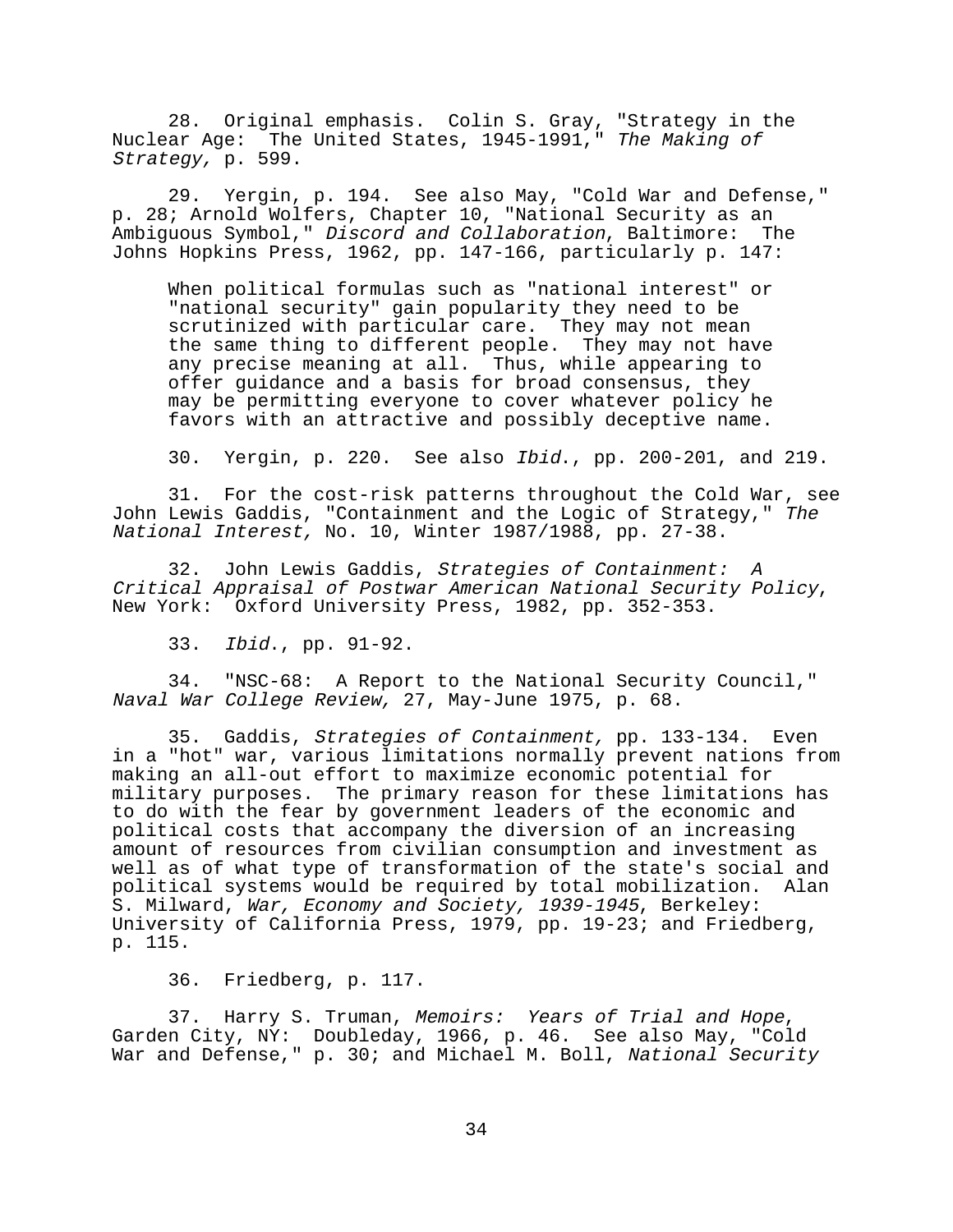Planning, Roosevelt Through Reagan, Lexington: University Press of Kentucky, 1988, p. 57.

38. U.S. Congress, Senate, Committee on Naval Affairs, Report to HON James Forrestal, Secretary of the Navy on Unification of the War and Navy Departments and Postwar Organization for National Security, 22 October 1945, hereafter Eberstadt Report, 79th Cong., 1st Sess., 1945, pp. 3-6, 42. The two men first met in 1909 while they were attending Princeton and later worked together in Dillon, Read and Company. Jeffery M. Dorwart, Eberstadt and Forrestal. A National Security Partnership, College Station: Texas A&M University Press, 1991, pp. 12, 22. See also Paul Y. Hammond, Organizing for Defense. The American Military Establishment in the Twentieth Century, Princeton: Princeton University Press, 1961, pp. 203-213.

39. Eberstadt Report, pp. 1-2, 6-14, 16-18, 36-37, 21, 150-152, 163, 181. See also Yergin, pp. 213-214. "National Security Council" was substituted for "Council of Common Defense" in the Senate, S.758, and House, HR. 2319, bills that incorporated President Truman's February 1947 formal proposal of legislation to Congress. On the influence of corporatist thought, see Dorwart, pp. 29 and 104-105. Instead of a consolidated, military system of national security with an emphasis on government control, the Eberstadt Report emphasized that with coordinating agencies there would be "tremendous benefits that arise from the parallel, competitive, and sometime conflicting efforts which our system permits." Eberstadt Report, p. 20.

40. U.S. Congress, National Security Act of 1947, Public Law 253, 80th Congress, July 26, 1947, 61 Stat. 495. See also Marcus G. Raskin, Essays of a Citizen. From National Security State to Democracy, Armonk, NY: M. E. Sharpe, Inc., 1991, p. 10; Boll, p. 58; MacGregor Knox, "Conclusion: Continuity and Revolution in the Making of Strategy," The Making of Strategy, p. 620; Gregory F. Treverton and Barbara A. Bicksler, "Conclusion: Getting from Here to Where?" Rethinking America's Security, p. 49; Yergin, p. 219; and May, "Cold War and Defense," pp. 28-35. "In reality the National Security Act was the Eberstadt plan with modifications." Dorwart, p. 145. On Truman's major philosophical and organizational differences with the concepts in the Eberstadt Report and the politics of the report's acceptance, see Ibid., Chapter 7.

41. In 1949, only 7 percent of the more than 10,000 pages of Foreign Relations of the United States, FRUS, was located in sections with titles concerning the words "security" or "military." In 1951, for the 13,000 pages of the FRUS, the figure was 28 percent. May, "U.S. Government," pp. 226-227. See also Treverton and Bicksler, p. 408.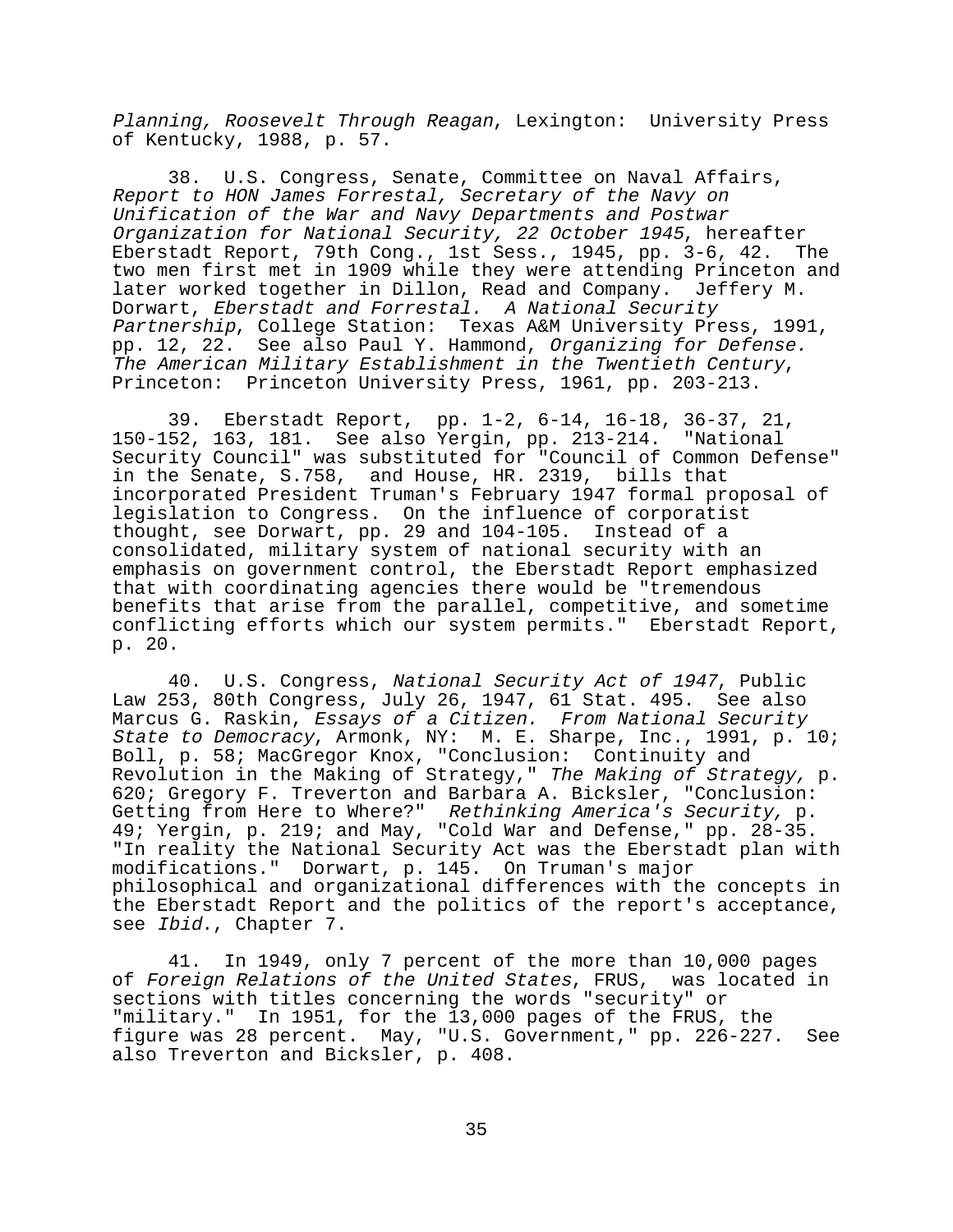42. May, "U.S. Government," p. 227. From the early 1960s, a growing portion of American national strategic planning efforts was devoted to military strategy. Aaron L. Friedberg, "The Making of American National Strategy, 1948-1988," The National Interest, No. 11, Spring 1988, p. 73; Samuel P. Huntington, American Military Strategy, Policy Papers in International Affairs, No. 28, Berkeley: University of California, p. 28; and "The Evolution of U.S. National Strategy," U.S. National Security Strategy for the 1990s, eds., Daniel J. Kaufman, David S. Clark, Kevin P. Sheehan, Baltimore: The Johns Hopkins University Press, 1991, p. 12.

43. Friedberg, "Why Didn't the United States Become a Garrison State," pp. 13, 114, and 131-141. See also Raskin, p. ix.

44. The Commission on Organization of the Executive Branch of the Government, Task Force on National Security Organization, Appendix G, January 1949, p. 3. Former President Hoover headed the 12-man bipartisan commission. The task force was comprised of an elite group of officials to include former government officials, business leaders, educators, and a journalist, Hanson Baldwin.

45. Archie D. Barrett, "Empowering Eisenhower's Concept," Joint Forces Quarterly, No. 13, Autumn 1996, p. 13.

46. Henry Kissinger, White House Years, Boston: Little, Brown, 1979, p. 296. See also Knox, p. 620; and Barrett, p. 13.

47. Robert Art, "Congress and the Defense Budget: Enhancing Policy Oversight," Reorganizing America's Defense, eds., Robert Art, Vincent Davis, Samuel Huntington, New York: Pergamon-Brassey's, 1985, p. 425.

48. Barrett, p. 13; and Robert W. Tucker and David C. Hendrickson, The Imperial Temptation. The New World Order and America's Purpose, New York: Council of Foreign Relations Press, 1992, p. 14.

49. Arthur Schlesinger, "Some Lessons from the Cold War," The End of the Cold War, p. 56. See also May, "Cold War and Defense," p. 9; Treverton and Bicksler, pp. 408, 420; and Eliot A. Cohen, "What To Do About National Defense," Commentary, Vol. 98, No. 5, November 1994, p. 32.

50. Friedberg, "Why Didn't the United States Become a Garrison State?" pp. 110-111; May, "U.S. Government," p. 227; and Yergin, p. 408.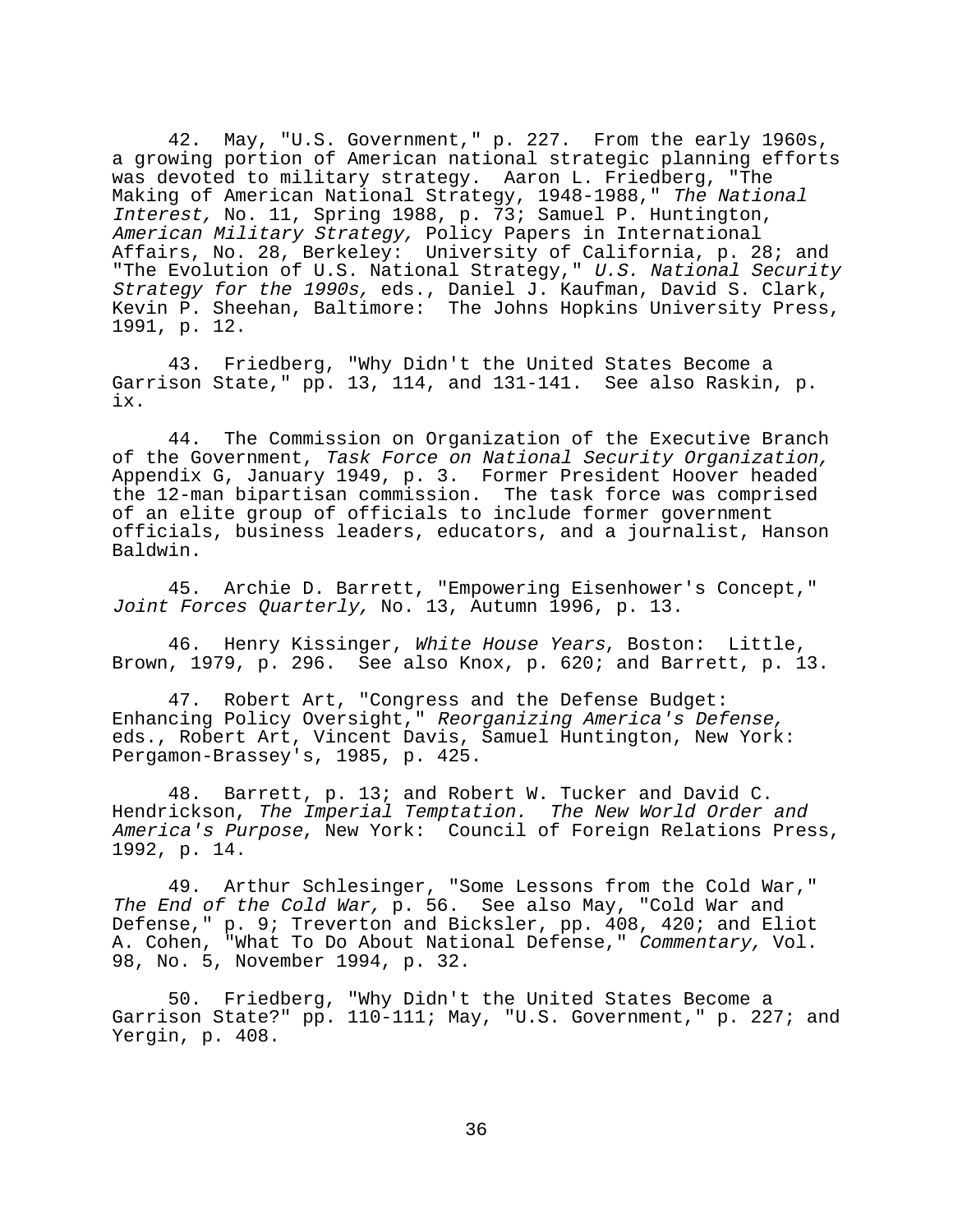51. May, "National Security in American History," p. 94.

52. Cohen, p. 25.

53. Patrick J. Buchanan, "Now That Red Is Dead, Come Home, America," *The Washington Post,* September 8, 1991, p. C-1. See also Peter G. Peterson with James K. Sebenius, "The Primacy of the Domestic Agenda," Rethinking America's Security, pp. 58-59, 66-69, 85.

54. Peterson and Sebenius, p. 70. See also Hendrickson, p. 403.

55. May, "National Security in U.S. History," p. 111.

56. William J. Clinton, A National Security Strategy for a New Century, hereafter NSS 97, Washington, DC: U.S. Government Printing Office, May 1997, p. 2.

57. Ibid., p. ii.

58. Ibid., pp. iii, 13, 6. The four paragraph section entitled "The Imperative of Engagement" is filled with references to U.S. leadership. Ibid., p. 2. On primacy, see Barry R. Posen and Andrew L. Ross, "Competing Visions for U.S. Grand Strategy," International Security, Vol. 21, No. 3, Winter 1996/97, pp. 32- 43.

59. Emphasis added. NSS 97, p. 3.

60. Posen and Ross, pp. 17-23. See also David Jablonsky, "The Persistence of Credibility: Interests, Threats and Planning for the Use of American Military Power," Strategic Review, Vol. XXIV, No. 2, Spring 1996, pp. 7-16.

61. NSS 97, p. 6. See also Posen and Ross, pp. 23-32; and Inis L. Claude, Jr., "Collective Security After the Cold War," Collective Security in Europe and Asia, ed., Gary L. Guertner, Carlisle, PA: Strategic Studies Institute, March 2, 1992, p. 24.

62. Posen and Ross, pp. 5, 52.

63. United States Congress, Goldwater-Nichols Department of Defense Reorganization Act of 1986, hereafter Goldwater-Nichols, Public Law 99-433, Washington, DC: U.S. Government Printing Office, 1986, Sec. 104, a, 1,, b, 1,, 2, 4, .

64. May, "U.S. Government," p. 217.

65. I. M. Destler, The National Economic Council: A Work in Progress, Washington, DC: Institute for International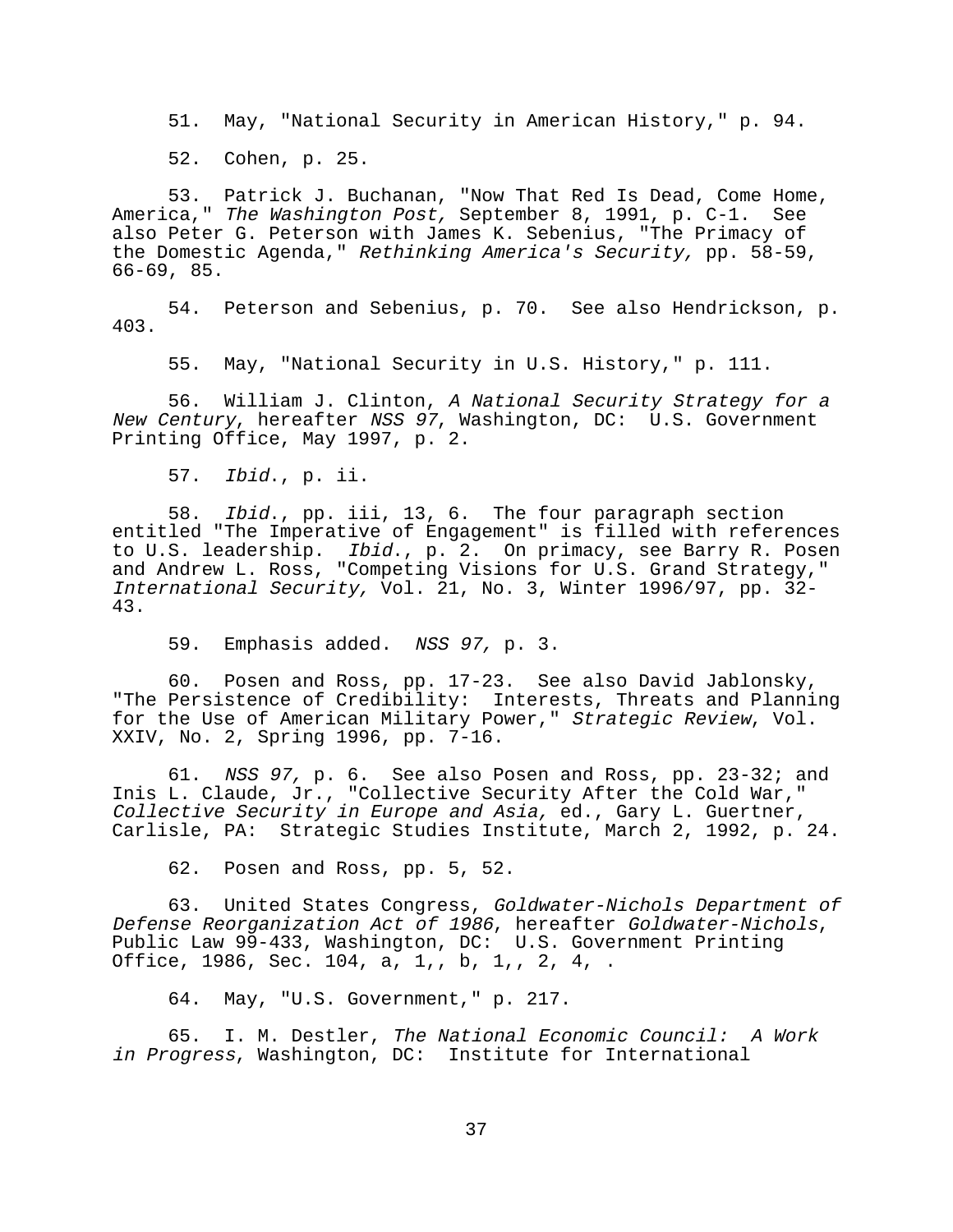Economics, November 1996, p. 1. See also Ernest R. May, "Intelligence: Backing Into the Future," U.S. Intelligence at the Crossroads. Agendas for Reform, eds., Roy Godson, Ernest R. May, and Gary Schmitt, Washington, DC: Brassey's, 1995, pp. 38- 39.

66. Destler, pp. 62-63. See also Allison and Treverton, "Introduction and Overview," p. 30, and Treverton and Bicksler, pp. 412-415.

67. Report of the President's Special Review Board, the Tower Commission,, Washington, DC: U.S. Government Printing Office, February 26, 1987, pp. V-1, V-4. See also Inouye-Hamilton Report, Report on the Congressional Committees Investigating the Iran-Contra Affair, S. Rept. No. 100-216 and H. Rept. No. 100-433, U.S. Congress, Washington, DC: U.S. Government Printing Office, November 1987; Hammond, p. 213. On an earlier congressional attempt to establish by statute the positions of both the principal and deputy national security advisors as well as the requirement for senatorial advice and consent for all future nominees to those offices, see Hearing, Committee on Foreign Relations, U.S. Senate, April 17, 1980.

68. David Morrison, "The Intelligence Community: Time for Reform?" Great Decisions, New York: Foreign Policy Association, 1996, p. 13; May, "Intelligence: Backing Into the Future," p. 37. On antecedents of the modern U.S. Intelligence Community, see Mark M. Lowenthal, U.S. Intelligence, Evaluation and Anatomy, 2nd ed., Westport, CT: Praeger, 1992, pp. 6-12.

 69. Morrison, p. 13. See also Richard A. Best, Jr. and Herbert Andrew Boerstling, Proposals for Intelligence Reorganization, 1949-1996, A Report Prepared for the Permanent Select Committee on Intelligence, House of Representatives,, Washington, DC: Congressional Research Service, February 28, 1996, pp. 21-26, 29.

70. Morrison, p. 13; May, "Intelligence: Backing Into the Future," p. 37. See also Appendix A, "The Evolution of the U.S. Intelligence Community--An Historical Overview," Preparing for the 21st Century, Report of the Commission on the Roles and Capabilities of the United States Intelligence Community, Washington, DC: U.S. Government Printing Office, March 1, 1996.

71. May, "Intelligence: Backing Into the Future," p. 44. See also Morrison, p. 19. President Reagan's Executive Order 12333 of December 4, 1981, remains the primary Executive Branch mandate governing the structure of the Intelligence Community. That order retains the relationship established by the National Security Act with the DCI designated as "the primary intelligence advisor to the President and NSC on national foreign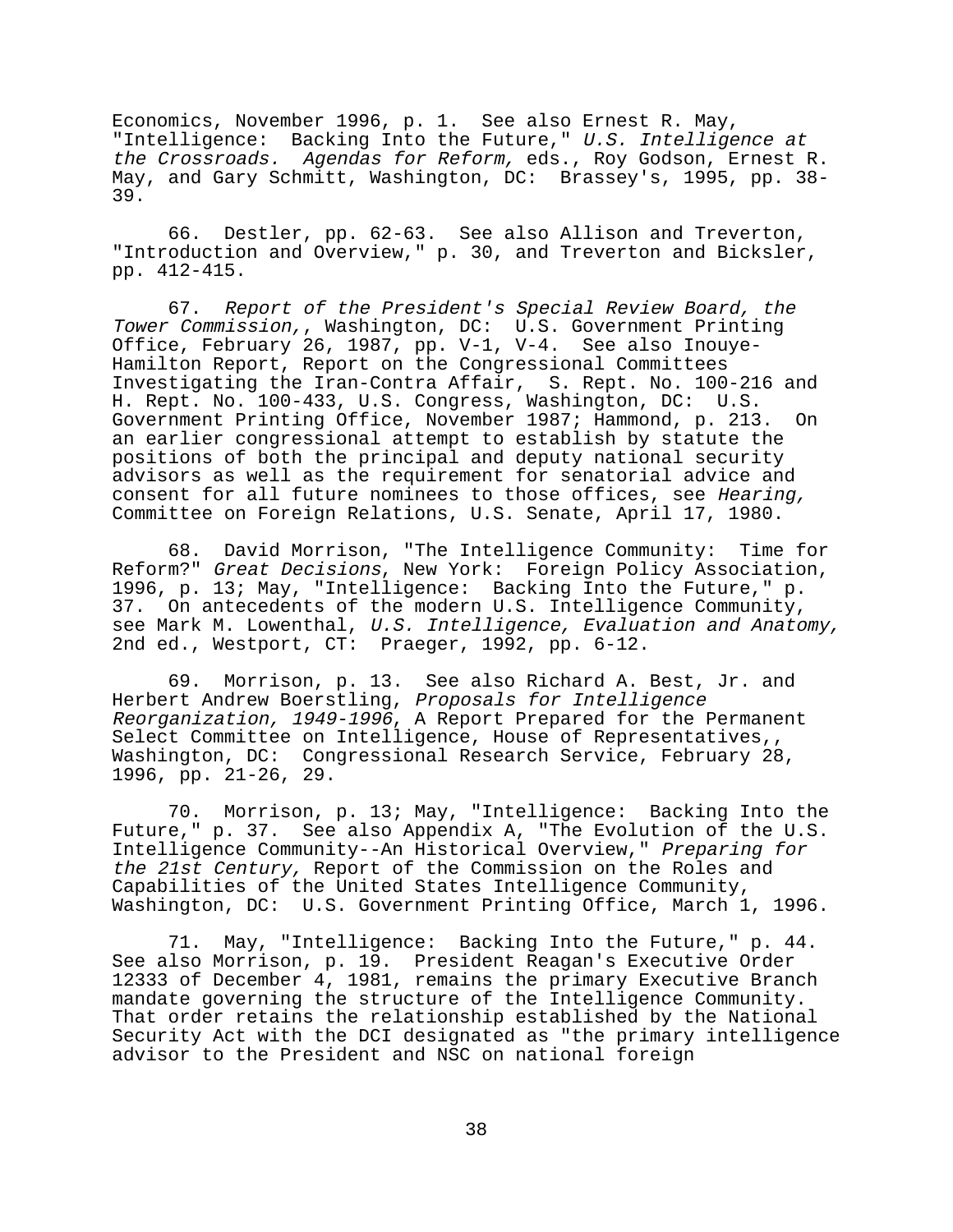intelligence." Best and Boerstling, p. 27.

72. Roy Godson, Ernest R. May, and Gary Schmitt, "Introduction," U.S. Intelligence at the Crossroads, p. viii; and Carl E. Mundy, "Cautions on Goldwater-Nichols," Joint Forces Quarterly, No. 13, Autumn 96, p. 21.

73. Mundy, p. 21. See also Gray, p. 588. While service secretaries and service chiefs still have the responsibility for recruiting, organizing and equipping forces, the Goldwater-Nichols Act sought to introduce a significant change: military capabilities were to be derived from the CINCs' stated requirements, vetted and prioritized by the CJCS, and imposed upon the services by the SECDEF. And the services were to be held accountable. Goldwater-Nichols, Sections 153 and 163, and Professor Douglas C. Lovelace, Jr., Carlisle: U.S. Army War College, June 17, 1997.

74. James M. Dubik, "The New Logic. The U.S. Needs Capability-Based, Not Threat Based Military Forces," Armed Forces Journal International, January 1997, p. 43; and William S. Cohen, Annual Report to the President and the Congress, Washington: U.S. Government Printing Office, April 1997, pp. 5-11.

75. Dubik, p. 44; and William S. Cohen, Report of the Quadrennial Defense Review, hereafter QDR, Washington, DC: U.S. Government Printing Office, May 1997, p. 4.

76. Carl Builder, "Non-traditional Military Missions," <sup>1994</sup> American Defense Annual, ed., Charles F. Hermann, New York: Lexington Books, 1994, p. 236.

77. QDR, pp. 13-16.

78. Treverton and Bicksler, pp. 422-423, 426; and Roger H. Davidson and Walter J. Olesek, Congress and Its Members, 5th ed., Washington, DC: Congressional Quarterly Press, 1996, p. 407. The House National Security Committee replaced the House Armed Services Committee. Together, it and the Senate Armed Services Committee oversee the military establishment.

79. Marguerite-Marie Dubois, Larousse Modern Dictionary, Paris: Libarie Larousse, 1960, p. 657.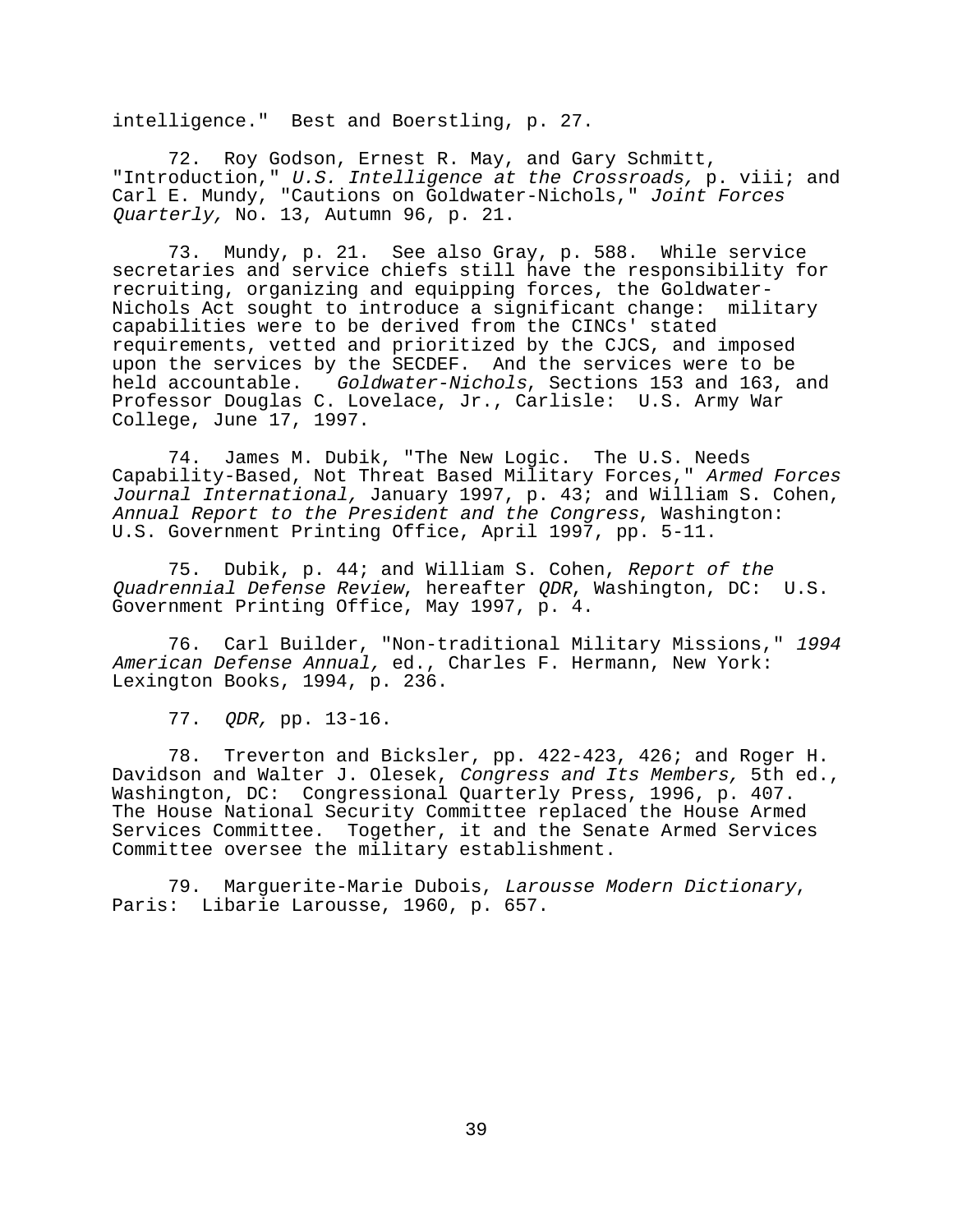#### **CHAPTER 2**

#### **THE NEW MEANING OF SECURITY**

## Ronald Steel

The most troublesome concepts are the ones we take for granted. This is not only because they are familiar, but because they are imbedded in our way of thinking. They roll off our tongues without our ever stopping to think what they really mean. We come to take them as established truths, like Biblical injunctions.

One of these concepts lies at the very heart of our thinking about the outside world: the concept of "national security." It is central to the apparatus of government, and enjoys the highest priority over our resources and our lives. Yet, like many other familiar terms, it is not a neutral description of an external reality. It is a social construct. It came into being at a specific time and in response to a specific set of circumstances. Those circumstances governed the way we defined the term then, and continue to define it now.

It was 50 years ago this summer that President Harry Truman signed the National Security Act. The very terminology reflected a new American approach to the world, and eventually itself became the justification for that approach. The legislation provided for a limited unification of the armed forces, preserving the Army and Navy and establishing the Air Force as separate departments. In response to enormous pressure from the Navy and its supporters--including James Forrestal, then Navy Secretary and later the first Secretary of Defense, and also Carl Vinson and other influential legislators--the Navy retained its air arm (which it saw as the engine of its future growth) and successfully blocked full merger of the services and creation of a general staff.

In addition to partial unification of the armed forces, the act also established the National Security Council to coordinate foreign policy operations, a National Security Resources Board, and a Central Intelligence Agency. The Act reflected the arguments favored by the Navy and Air Force, which sought the lion's share of future budgets, and of the influential Eberstadt Report that heralded the nation's "new international commitments" and declared that these "have greatly enlarged the sphere of our international obligations, reflecting present concepts of our national security in terms of world security." The phrasing is significant: "national security in terms of world security." No definition is given, of course, as to what "world security" might mean. It is presumably self-evident. Herein, then, lies an indication of how the new concept of "national security" embraced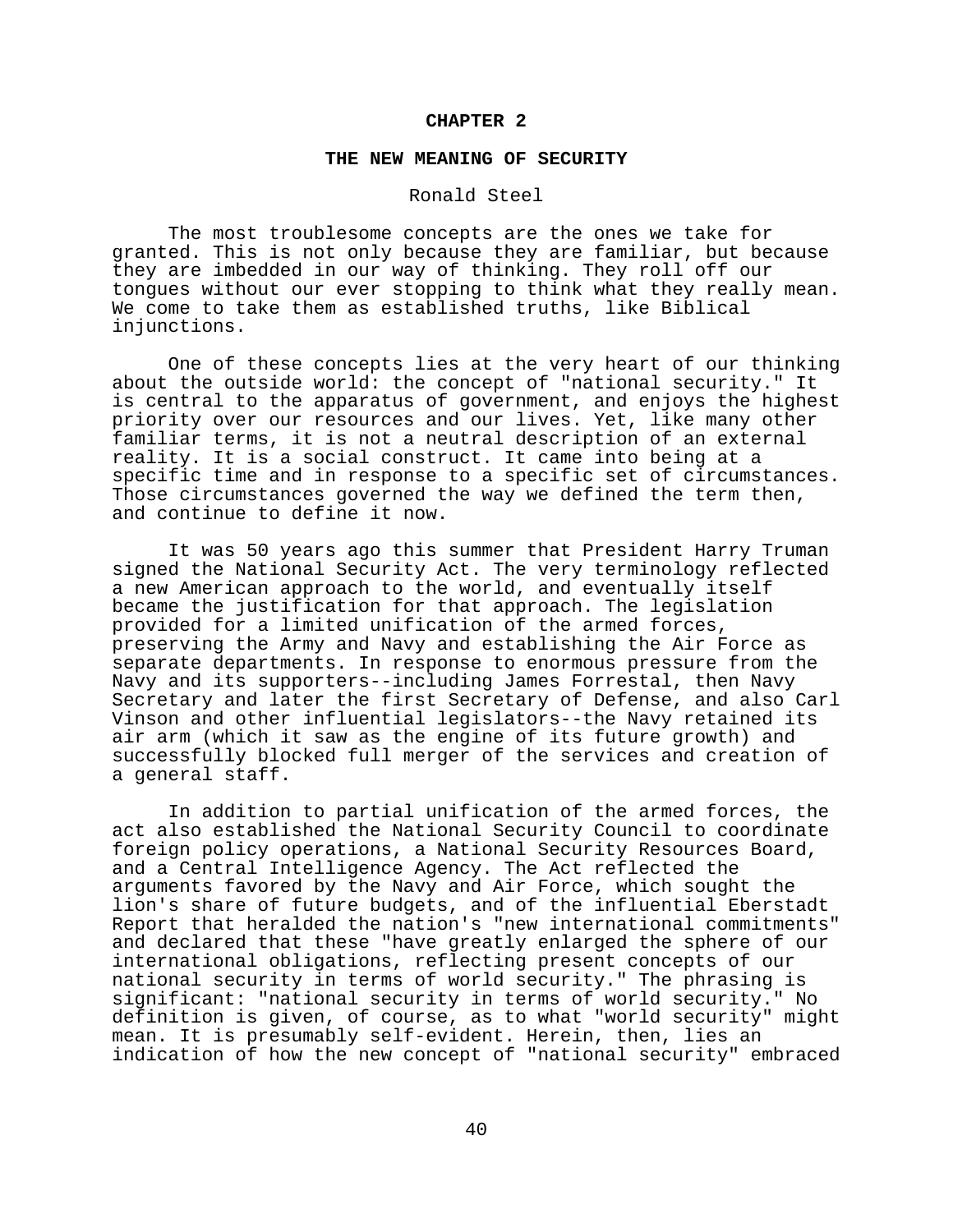and then went far beyond the traditional notion of "defense." Indeed, it would have been appropriate to have had, instead of a modestly entitled "Defense Department" (which replaced the plain vanilla War Department), a "National Security Department."

Although the familiar phrase can be traced far back, it did not enter the common vocabulary until after World War II. It was first popularized by Walter Lippmann in his influential 1943 book, U.S. Foreign Policy: Shield of the Republic. There he wrote that America's long insulation from European quarrels was not due to any inherent virtue on our part, but a consequence of our protection by two great oceans and a benevolent British Navy. This fortuitous combination of circumstances had, he argued, "diverted our attention from the idea of national security."

The phrase, and with it the entire concept, quickly caught on. It captured the feeling of power and exuberance that followed from the victory over Germany and Japan. It repudiated the discredited refuge of isolationism, and it suggested a far broader involvement of the United States in world affairs. In arguing for policies based on what he called a hard calculation of "national interest," Lippman also added a caveat. A workable foreign policy, he maintained, "consists in bringing into balance, with a comfortable surplus of power in reserve, the nation's commitments and the nation's power." This dictum later came to be honored as much in the breach as in the observance.

What Lippmann inherently recognized, and what later became abundantly clear, was how broadly the new concept of "national security," could be construed. Unlike the term "defense," which connotes repelling an invasive force, it suggests not just resistance to aggression, but an outward reach to anticipate and neutralize dangers that might still be only potential. It draws a security perimeter that is determined, in practice, only by the reach of national power. A regional power will have a regional security perimeter, a global power will be satisfied with nothing less than a global one. The perimeter expands to fill the amount of power available. And the definition of security expands with it.

For this reason, security gets unhinged from its geographical moorings. It becomes a function of power and an aspect of psychology. It becomes internalized. It is not a specific reality, and it does not exist entirely in space. It is a function of definition, and can be defined broadly or narrowly. Small and weak states define security narrowly, large and powerful ones define it broadly. Security, then, is a reflection of a nation's (or at least of a nation's elite's) sense of its power. It is a powerful operating mechanism, and at the same time an abstraction.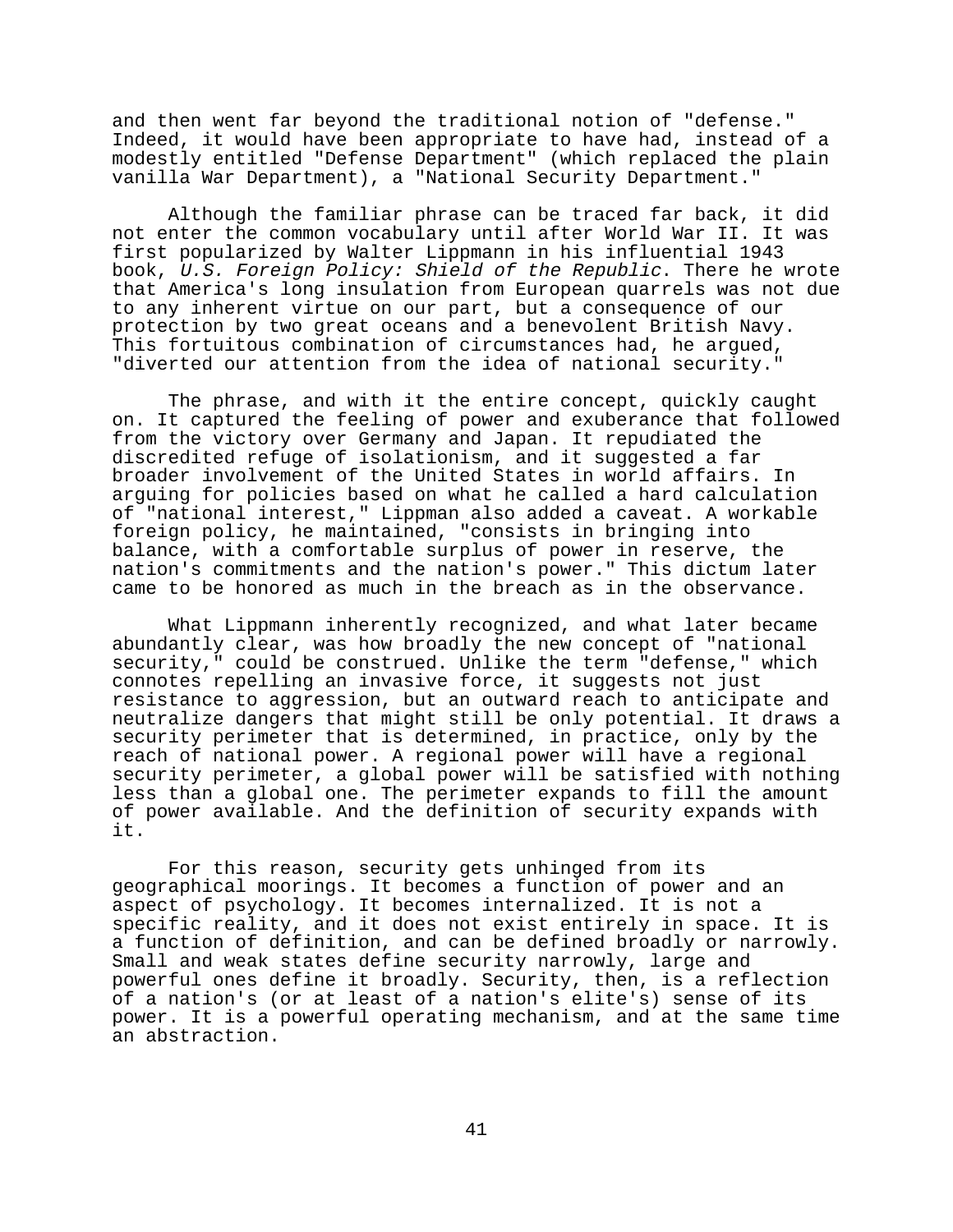It is striking how quickly the American sense of security, confirmed by the wartime victories and the development of the ultimate weapon, the atomic bomb, developed into a sense of insecurity. The postwar quarrels with the Soviet Union, intensified by a communist ideology that was, in its aspirations (or pretensions), global in sweep--as was, in its own way, the American counterideology of democratic capitalism--gave way to a pervasive sense of insecurity.

Virtually no place seemed to be really secure. Where there were not Soviet legions, there were communist believers, or sympathizers, enemies without and enemies within. Everything seemed crucial, and everything was up for grabs. This new sense of global security (and as its inseparable companion, global insecurity) was enshrined in the Truman Doctrine of 1947.

Fifty years ago President Truman went before Congress to ask for a relatively modest amount of money to assist the anticommunist governments of Greece and Turkey. But what he got came to be far more important than the contents. The packaging was what came to be known as the Truman Doctrine. There, to legislators who had little inkling of what these modest words would soon justify, Truman declared that Americans must commit themselves to aiding what he described as "free peoples who are resisting attempted subjugation by armed minorities or by outside pressures."

What few were asked at the time was how he defined "free peoples", or whether "armed minorities" was not another way of saying "civil war," or what he meant by "outside pressures." Just what kind of situations was he suggesting that the United States get into? Truman then went on to elaborate that "totalitarian regimes imposed upon free peoples, by direct or indirect aggression, undermine the foundations of international peace and hence the security of the United States."

Again there was a little problem of vagueness. Which free peoples, and how free must they be to qualify? What is "indirect aggression" and how does the United States propose to counter it? Furthermore, what is "international peace"? If taken at face value, it means a beatific state of affairs that has probably never existed. Most troublesome of all was the key word "hence"- as in "hence the security of the United States" is threatened by the absence of international peace.

What Truman was saying was that threats to free (that is, anticommunist) governments anywhere were security threats to the United States. While presumably one was not supposed to take this literally, what it was intended to do was to lay out a new definition of international engagement, one global in scope and without clear political or geographical definition. It was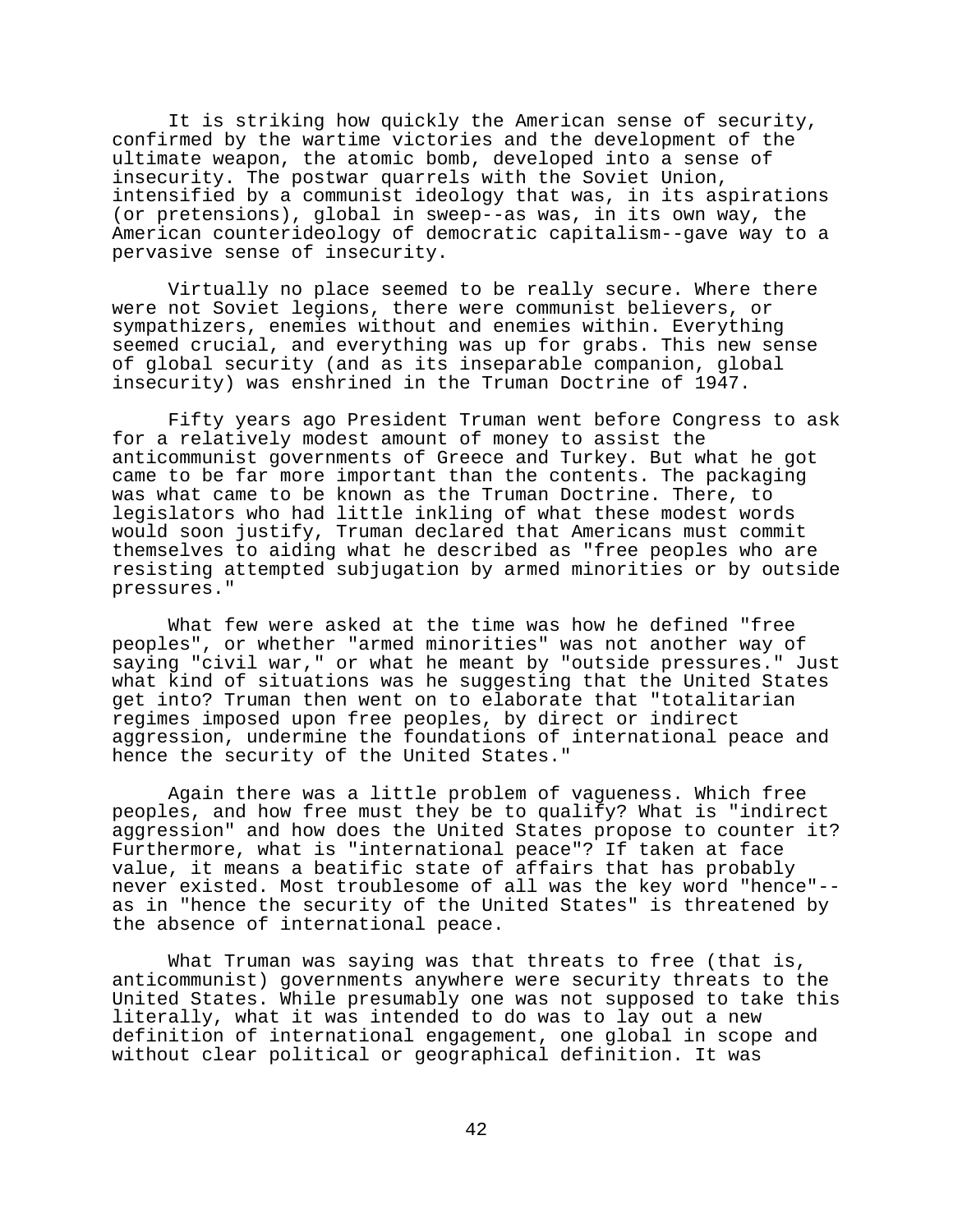inevitable that it would collide head-on with the anxieties of a public unpersuaded of its necessity. The excesses of globalism, and the disaster that was Vietnam, was foretold in the exuberant language of the Truman Doctrine.

If the first problem with the concept of "national security" is expansiveness, the second is its vagueness. In its effort to simplify and to win public support for a global level of engagement, it often failed to distinguish between the vital and the desirable, the critical and the peripheral. It suggested that everything was vital and security a seamless web. But then some things turned out not to be so vital after all, like South Vietnam. Where does one draw the line? If it was not really vital, then how about South Korea, or NATO? If security is to some degree arbitrary, then are interests arbitrary as well?

An example of vagueness carried to its ultimate extreme as a security doctrine can be found in a declaration by the current administration's former National Security Advisor, that the enemies of the United States, now that the Cold War is over, include no less than "extreme nationalists and tribalists, terrorists, organized criminals, coup plotters, rogue states, and all those who would return newly free societies to the intolerant ways of the past." Aside from the welcome news that intolerant ways are now largely confined to the past, one wonders whether there is anyone left, by this definition, who is not an enemy of the United States.

The major reason for the intellectual confusion evidenced by such statements lies, I would suggest, in the unmooring of the concept of "national security" from the more explicit and narrow concept of "defense." Defense is precise, national security is diffuse; defense is a condition, national security is a feeling. The doctrine of national security emphasizes the nation-state. It came to prominence at a time when states were viewed not only as the dominant, but as virtually the only action at the end of the Cold War. There are two reasons for this. First, the state enjoys, by definition, a monopoly on military power. The Cold War, for all its ideological overlay, was primarily a contest between powerful, militarized states. But as the end of the war has decreased the relevance of military power, so has it reduced the importance of the state.

A second reason for the decline of the state is the growing importance of trade, production, and wealth as determinants of power and influence. The central arena in which advanced industrial societies compete has shifted dramatically from the instruments of war to the instruments of wealth. In this new competition, a former military superpower has become a supplicant, and former puny protectorates such as Taiwan, Singapore, and South Korea, not to mention Japan, have become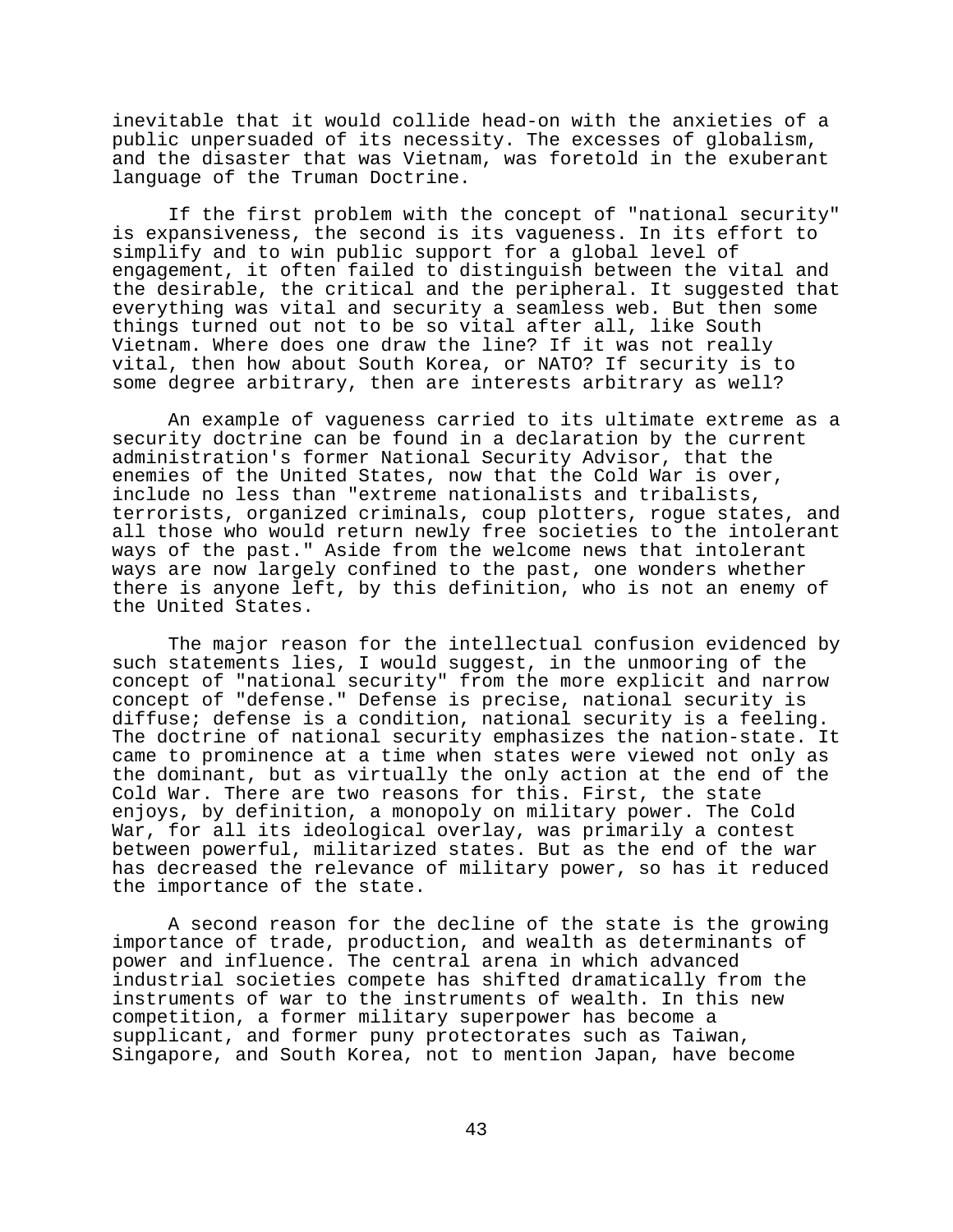powerful players. In the past the great trading states were, for the most part, major military players as well: France, Germany, Japan, Spain, even Venice. Today the economic giants are, for the most part, content to remain militarily weak.

The governing theoretical model for international relations during the Cold War--the "paradigm" in political science talk- was that of Realism, or power politics. The state was deemed to be the paramount actor, its sovereignty an absolute, and its protection the ultimate purpose of its military and diplomatic forces. States, being considered independent actors, could be threatened only by other states. Since states exist in a Hobbesian world of international anarchy, they must protect themselves from envious rivals. They must accrue military power (or put themselves under the tutelage of a powerful protector). That this may provoke anxieties among other states and make them feel threatened is the self--fulfilling prophecy of the security dilemma. Under these rules security is defined as the prevention of war with other states, or victory in any conflict that occurs.

This is all very well, if the nation--state is the dominant reality of public life, and if it has the ability to command undiluted loyalty. But in parts of the world the state has collapsed (as in Central Africa), or is an instrument of drug lords and local oligarchies (as in parts of Latin America), or is run by a single family or clan (as in much of the Middle East and the Third World). In these cases it commands, not loyalty but fear, and rules by intimidation. And instead of providing security for its citizens, it actually threatens it.

In such a case, what allegiance is owed the state? The question is not an abstract one. In recent years we have seen the disintegration of established states, such as Yugoslavia and the Soviet Union, and the hollowing-out of others that exist only at the convenience of outside forces that sustain their ruling regimes, as in the former African colonies of France. Even in parts of the industrialized world, the state is sometimes incapable of providing security for some of its citizens. One has only to look to the slums of our major cities for confirmation of this sorry fact--or even to affluent areas, with their guarded gates and private police forces, for confirmation.

The problem is not simply that the state is often unable to provide security, which is, after all, the major justification for its existence. It has also become increasingly secondary, even superfluous, to the economic life of peoples everywhere. The export and import of capital, the shifting of hundreds of billions of dollars around the world each day, the decisions over investment and employment, wages and production--all these are made primarily by private forces under little or no state control. Within the economic realm, we are approaching the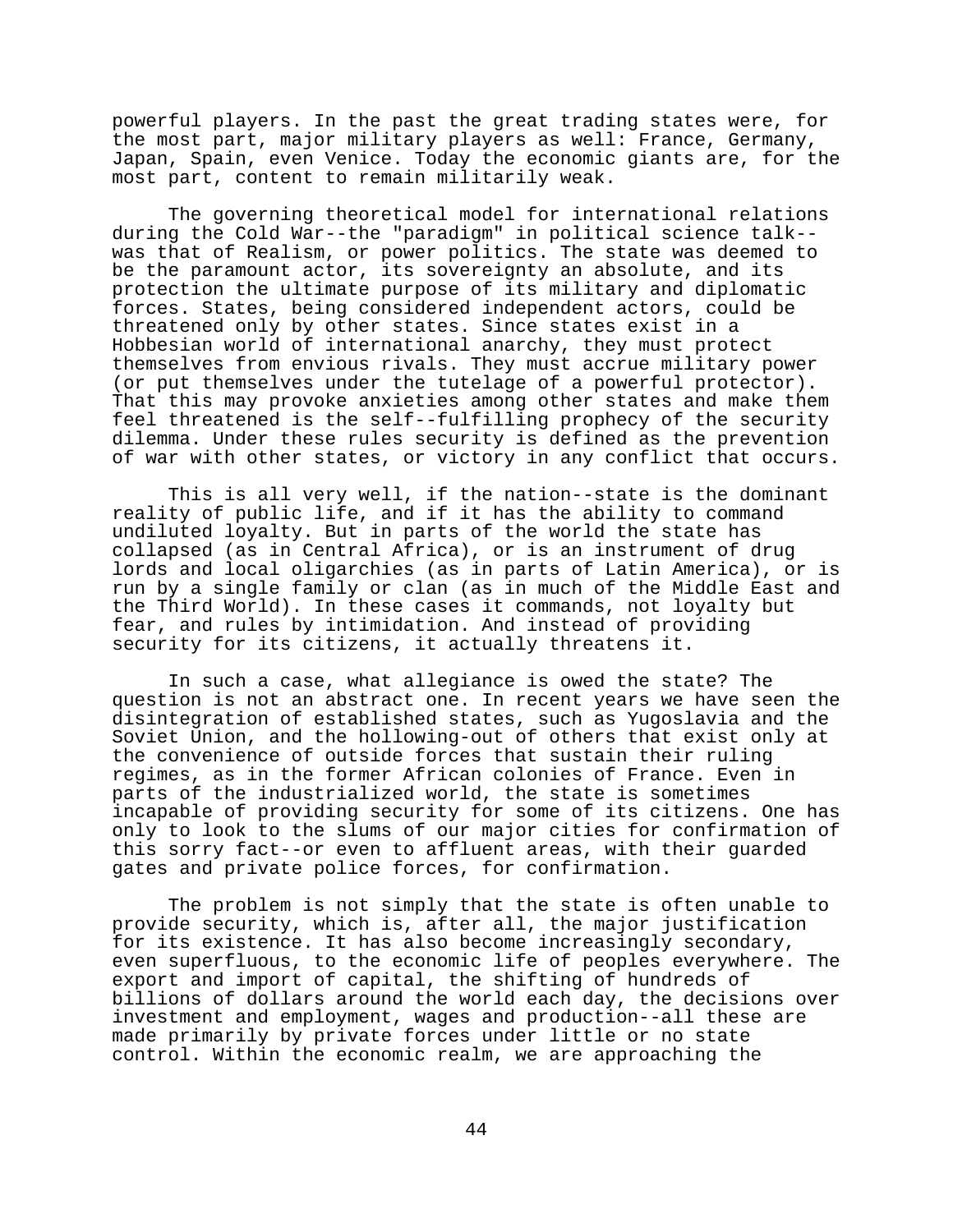condition described by Karl Marx (albeit under different circumstances) where the state is withering away.

No longer can any single state make decisions impervious to market forces and market commands: not unless it wants to commit economic suicide. States, like Gulliver, are confined by an everwidening web of agreements, regulations, and prohibitions that lay outside their control. The U.S. Government, for example, has learned that it cannot enforce against its own European allies, and Canada, its self-declared embargo against Cuba--not even when it declares the matter to be one vital to its "national security"--which it has recently done. If national security now means that store clerks from Toronto and housewives from Cologne must not be allowed to sun themselves on Cuban beaches, then Karl Marx has once again been proven right in observing that events appear in history the first time as tragedy, and the second time as farce.

What is taking place on every level--in the economy, communications, environment, and health--is the decline of the state as an autonomous actor. It will continue to exist for a long time, but shorn of its former pretense and majesty: a victim of forces it cannot control. Increasingly, the greatest threats to the well-being of citizens come not from other states, not from independent actors, but from conditions: immigration, environmental degradation, individual and group terrorism, economic exploitation.

How does the so-called Realist paradigm--which declares states to be the dominant force of international life and the unhindered pursuit of their self-defined "interests" to be the duty of their citizens--help us to deal with this reality? What, indeed, are we to make of the concept of "statecraft" when the state itself is only one of the actors, or forces, that influences our lives? And beyond that, what happens to the concept of the majestic state when its role is reduced to that of a facilitator of private transactions?

Consider the international trade organizations that have become so important in the past few years: the North American Free Trade Agreement (NAFTA) and the World Trade Organization (WTO). These entities are really little more than giant trade groups whose purpose is to increase the flow of commerce. They do this by eliminating government regulations and ignoring international frontiers. Their purpose is to make national governments irrelevant. What is novel about them, and a telling mark of their power, is that they have enlisted governments to do this work for them. Governments are being reduced to the role of traffic cops, ensuring that everyone follows the regulations that are, of course, written by and for the most powerful corporations.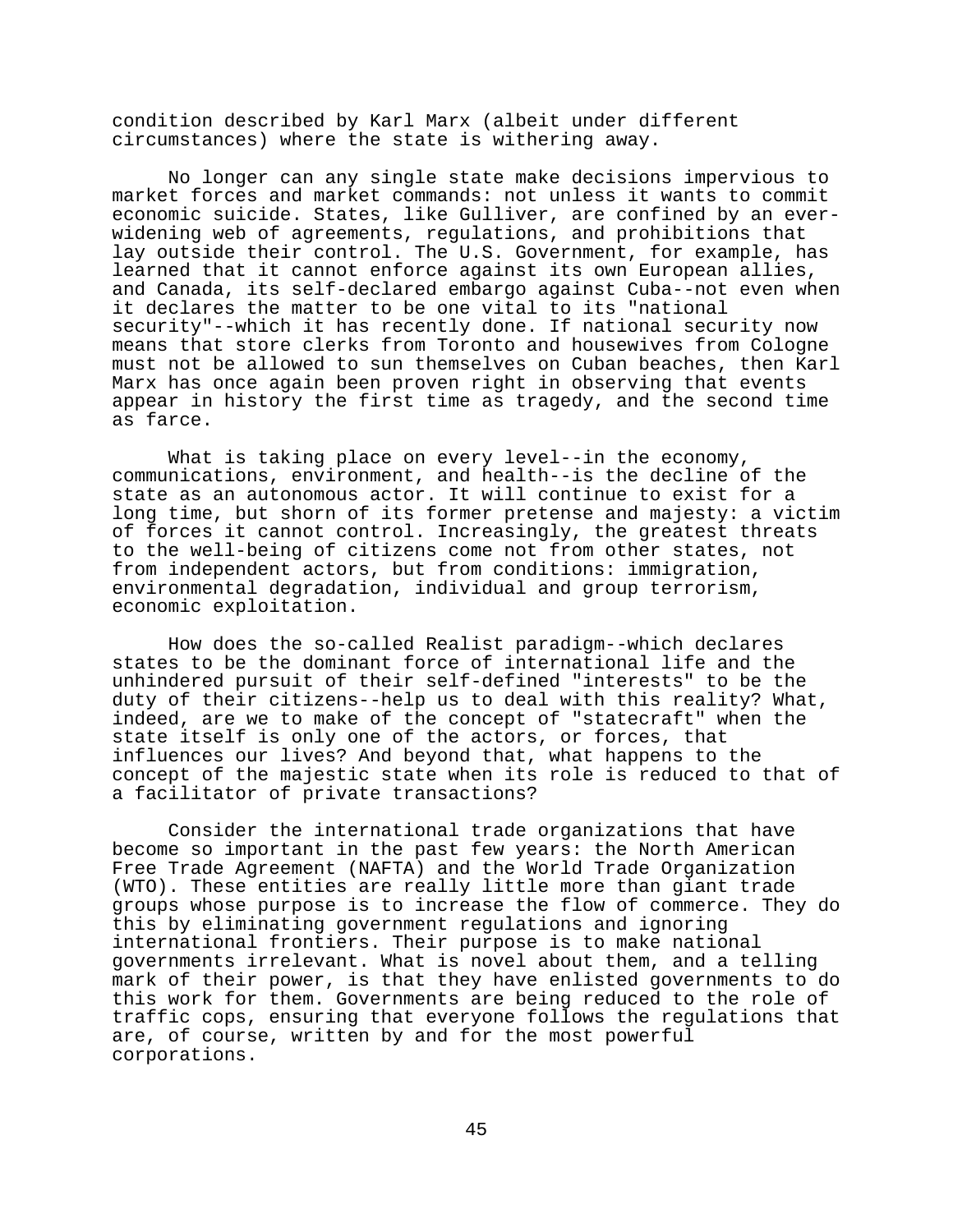In some places this process has gone so far that the state can hardly be said to exist at all. By this I do not mean such narco-states as Colombia, Mexico, Burma, and Pakistan, where drug lords rule independent fiefdoms. Rather I have in mind Russia, where the new giant corporate entities (themselves former state enterprises stolen from the people by their former managers and the new Mafia entrepreneurs) control the government and refuse to pay taxes to a state that they consider, quite understandably, the servant of their ambition. In effect, the role of such a state is to keep the population in line, deflect criticism of commercial operations by engaging in military diversions, such as the war in Chechnya, and keep out competitors.

Russia may be an extreme example, but not a unique one. The same phenomenon can be seen, to one degree or another, throughout the industrialized world. What this means is that national security, as traditionally conceived, has lost its meaning. There is military security, which is designed to protect the nationstate against other nation-states. This will obviously remain important, just as police forces remain important within cities. But there is another realm for which it is largely irrelevant: the realm of interests that is impervious to borders. Here the tools are far more subtle and complex, and the nation with the biggest military force may well not be best equipped to preserve these interests.

In this sense, national interest is an important interest, but not the only one. Other interests claim the loyalty of individuals; people do not define themselves only as citizens. In recent years, we have had reason to become aware of cultural sources of identity. Modern Islam furnishes a dramatic, but not unique, example of identities that transcend, and even seek to eradicate, frontiers. We have been told that the conflicts of the post-Cold War world will be of a different nature than those of the past: that the clash of states will give way to the clash of civilizations. Although we need not adopt the apocalyptic conclusions of that analysis, it is clear that states are not always the ultimate objects of loyalty, that societies can be riven from within by individuals whose deeply held social values make their own state itself the enemy. We may think of Algiers, but we need look no farther than Oklahoma City for a demonstration of this.

Societies today are being torn apart; not only between civilizations or religions, as in the Bosnian War, but also within them. There is a deadly struggle between traditionalists and modernists, between those who have embraced technological and social change and those who fear and resist it. The fault-lines of future, and even present, wars lie not only between civilizations, but within them. In this struggle the state is, at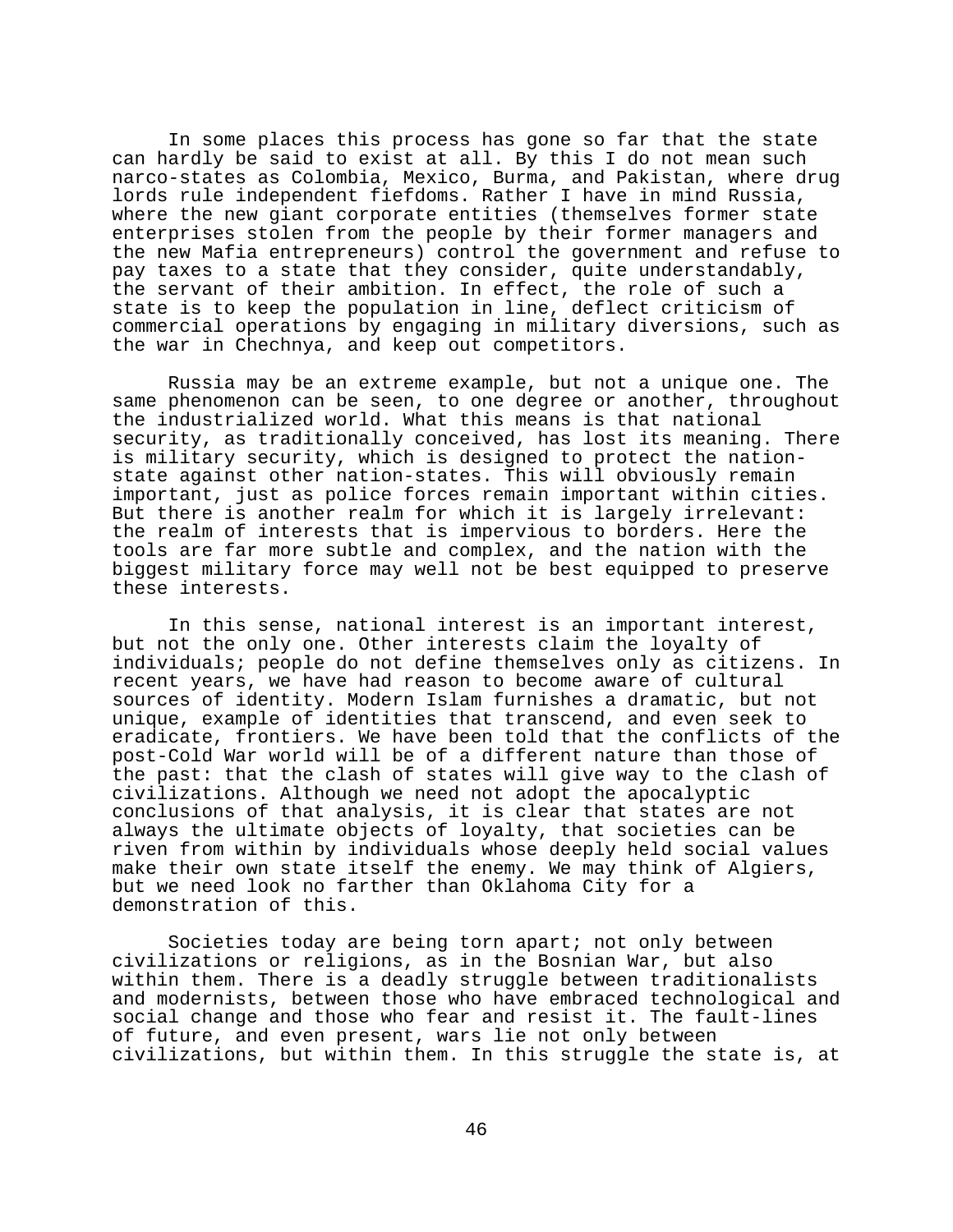best, irrelevant, where it is not actually considered to be the enemy.

Whether or not war is, as Joseph Schumpeter has written, the health of the state, it is the way by which the state demands its citizens' loyalties and affirms its own primacy. It justifies this by the claim that it is the ultimate, and most reliable, guarantor of its citizens' welfare. Yet there has been an increasing tendency to question the central premise of raison d'etat.

The U.S. Senate came very close to rejecting President Bush's call for war against Iraq for its invasion of Kuwait. The expeditionary force in Somalia had to be pulled out when it encountered casualties, and the intervention in Bosnia was delayed for several years until it became clear that American troops would not likely be drawn into the fighting. Even today it is unlikely that the President would be able to keep our forces there if the intercommunal war resumed. Only in the case of Haiti was there support for military intervention, and that was because there was a serious national interest at stake: keeping unwanted refugees out of the United States. The American people will apparently not presently support direct participation in other people's civil wars: not even where considerations of "national security" are claimed.

If wars are harder to justify, it may also be that, at least for the foreseeable future, they are less likely to occur. There have been no wars between major powers for more than 50 years. If the United States and the Soviet Union, for a variety of good reasons, did not choose to fight each other, what major states can we now imagine doing so--and for what stakes? What possible victory is worth the cost? And what society, democratic or not, would be willing to pay it?

While I would not go so far as to argue that nuclear proliferation is a good thing because it tempers hotheads who might otherwise go to war, the fact is that nuclear weapons have probably saved Israel and dissuaded India and Pakistan from open war. They are also likely to restrain China in its pursuit of great power status, and also other states that contest its right to do so.

There are other reasons why war among major states may be less likely in the future. One is that industrial societies, under the pressures of economic competition and innovation, are perforce becoming more democratic. Democratic states, while not necessarily peace-prone, appear less likely to fight other democratic states than do authoritarian ones. A further, and to my mind more compelling, reason is that the great trading states- -those with the capacity to fight major wars--have become far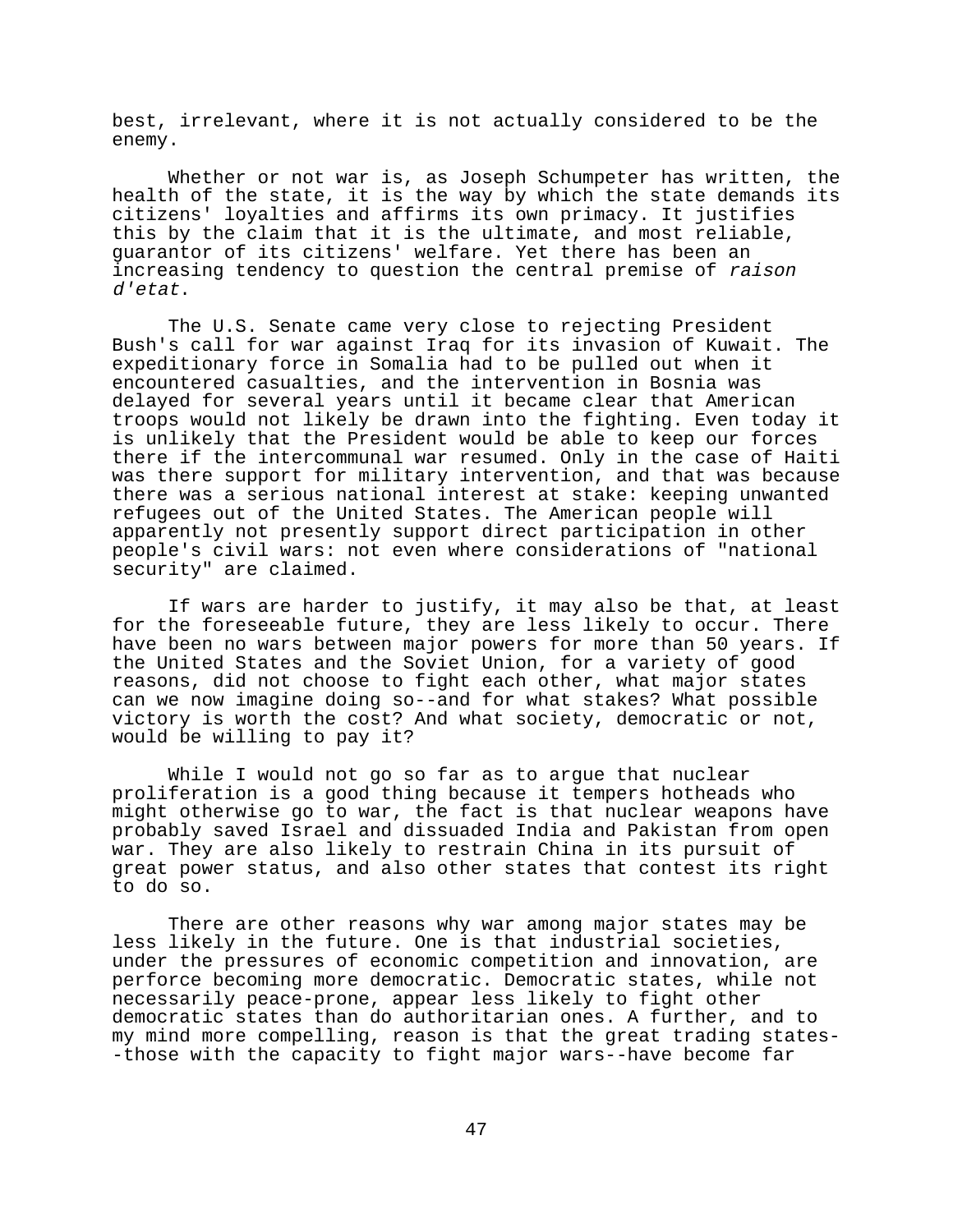more interdependent than in the past. This is one beneficial result of the global economy. With these economic links come a whole chain of other dependencies, all of which make war more self-defeating than in the past.

If the danger of a major war has diminished, at least as far as the great powers are concerned, what kind of traditional security threats does the United States face. By "traditional," I mean threats from another state. The fact of the matter is that insofar as we can envisage the future--there is no one out there capable of causing the United States serious harm. Russia is a deeply--wounded state that was always weaker than we believed and that will take decades to recover even a semblance of its former power. For a long time it will remain the sick man on the fringes of Europe: a problem but not a threat. Japan is a mercantalist, pacifist society, single-mindedly obsessed with enriching itself as in the 1930s. It has no higher ambition than to be America's number one creditor, number one supplier, number one investor, and number one protectorate.

And what of Europe, the potential superpower: more populous, richer, more experienced in the evil ways of the world than the United States? Will it one day be a serious rival? Not likely. Europe--if by that term we mean a political entity equipped and willing to make independent foreign policy decisions involving issues of war and peace--does not exist. Nor, despite the hopes and pretensions of Brussels bureaucrats, is it likely to come into being. In fact, the movement is quite the other way--away from visions of a European superstate capable of challenging, or even being an equal partner with, the United States. Even the effort to create a common currency--let alone a common defense and foreign policy--has proven to be so costly and contentious that it would be surprising if it happens at all. The Eurocrats were overly ambitious and their American well-wishers overly optimistic.

Which leaves China. Traditionally Americans have had a paternalistic attitude toward China, an exploited nation that we felt would, with proper guidance, follow our leadership to the promised land of capitalism and Christianity. Then the Chinese rudely betrayed our hopes, and the smiling little brother became his Doppelganger, the Yellow Peril. Now we don't know how to think about China--as a limitless market or an unending problem.

With its immense population and bourgeoning economy, China is, to be sure, a potential great power. But it also has immense problems of governance, of national unity, and of political legitimacy. The world has come to enjoy low-cost Chinese exports; but it can do without them. China, however, if it is to prosper, needs strong economic and political ties with the rest of the world. The government has tied its legitimacy to its ability to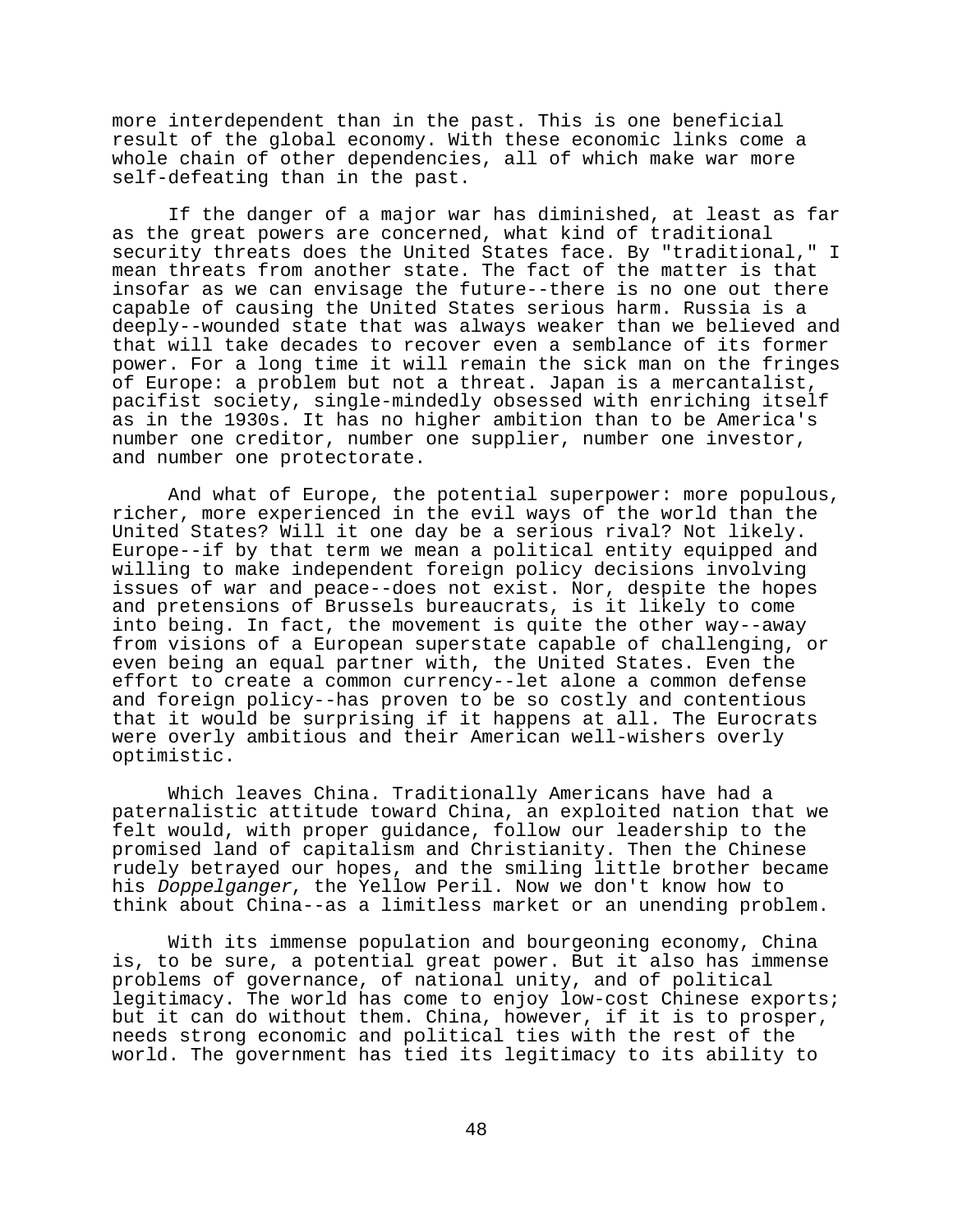provide a rising standard of living for the Chinese people. It cannot do that through a path of aggression. China must be engaged, not confronted. To treat it as a national security threat will contribute to making it one.

If the danger of major war has decreased, what do we mean when we speak of security threats? How will we recognize them when they do not entail the survival of the nation, or even its well-being? Just as the so-called "other side" has disappeared with the end of the Cold War, so has the old meaning of the word "threat." What once seemed clear is now vague, ambiguous, diffuse, and unpredictable, both in its source and its impact.

Policymakers draw up a long list of potential security threats. That is one of the things they are paid to do. These range from the emergence of another evil empire at one extreme, to "coup plotters and tribalists" at another. But if we get serious, it is striking how few threats from another state the United States today faces.

For all practical purposes, the country is invulnerable. It cannot be invaded. It has no enemy interested in destroying it that has the capacity to do so. It is not dependent on foreign trade, even though parts of the economy benefit from it. It feeds itself. It enjoys allies, but has no compelling need for them- and in fact never relied on them for defense during the Cold War. The United States spread its net of protection, and foreign bases, very wide, but not in self-defense. Because of its economic and military strength, its physical resources, its loyal population, and its privileged geographical position, the United States can afford to ignore a good deal of the turbulence in much of the rest of the world.

There are other reasons why we should involve ourselves with other nations, but defense, or national security, is not a compelling one. That is why it is striking that the class of specialists we call "national security managers" has set out for itself the task of global management. This can be seen in a number of policy pronouncements, strategy scenarios, and Pentagon wish-lists, but perhaps nowhere more dramatically than in a 1992 Defense Department document that argued that the United States must "discourage the advanced industrial nations from challenging our leadership or even aspiring to a larger regional or global role."

When word of this ambition got around, the document was quickly toned down. But it was an accurate reflection of an attitude that is common in Washington policymaking circles today. It came out of the quick fix of the Gulf War, but even more from the way the Cold War ended--with not only the retreat of the Soviet Union, but its collapse and disintegration. Because this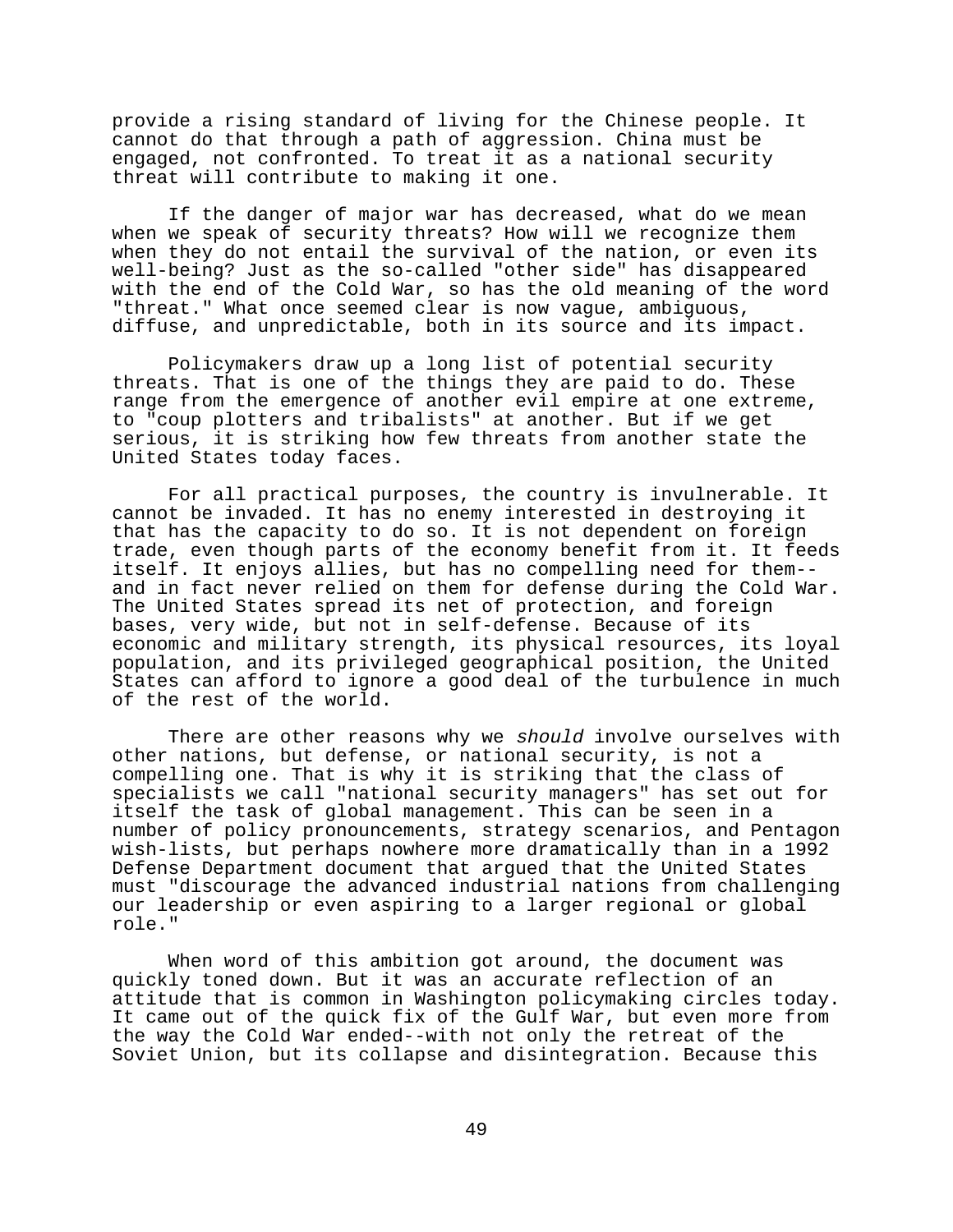left only one great power, it gave birth, not surprisingly, to the notion of a unipolar world led by the United States and dedicated to the promulgation of American values. It was General Patton speaking through the mouth of Woodrow Wilson.

It is sold to the American public in the name of "security" (because the public is not particularly interested in running the world, even for the world's own good), and justified to other nations by claiming that it is good for them too. It obviates the need for them to develop powerful armed forces of their own, since we pledge to defend their best interests. This is a curious notion, and it is not surprising that it has not been greeted with universal acceptance.

The ones most favorable are the Europeans and Japanese, who see this as a way of avoiding the cost of their own defense. This does not, of course, prevent them from challenging the United States on economic issues, which are the kinds that concern them most deeply. They are content to let us defend them so long as it does not get in the way of more important things. Thus, too, the expansion of NATO, which they agree to because Washington wants it, and because it spares the West Europeans the costly alternative of allowing the East Europeans into their privileged economic club.

This leadership strategy is an expensive one. NATO expansion alone is scheduled to cost some \$100 billion for upgrading of East European armed forces. No wonder Wall Street likes it. And we continue to spend militarily at Cold War levels. Currently it costs about \$100 billion a year to "reassure" the Europeans (though against what is unspecified), and another \$45 billion or so for the Japanese and Koreans. Today more than 50 percent of all discretionary federal spending is still devoted to national security, even in the absence of an enemy. While other nations invest for production, the United States borrows for consumption- -and in the process becomes further indebted to the trade rivals whose interests it seeks to protect.

There is much the United States can and should do in the world, particularly in the economic and humanitarian realm. But this cannot be done while we try to maintain a pretense of global primacy that rests on a diminishing leverage in the military and diplomatic realm. It is time to balance our foreign policy as well as our budget: to bring into line, in Lippmann's useful phrase, resources with commitments, and to take a serious look at other demands on those resources. The American people want the nation to be strong and to stick by its ideals. But they are not interested in grandiose plans of global management.

Americans are not by nature or by inclination imperialists. We are a strong and resilient society that is burdened with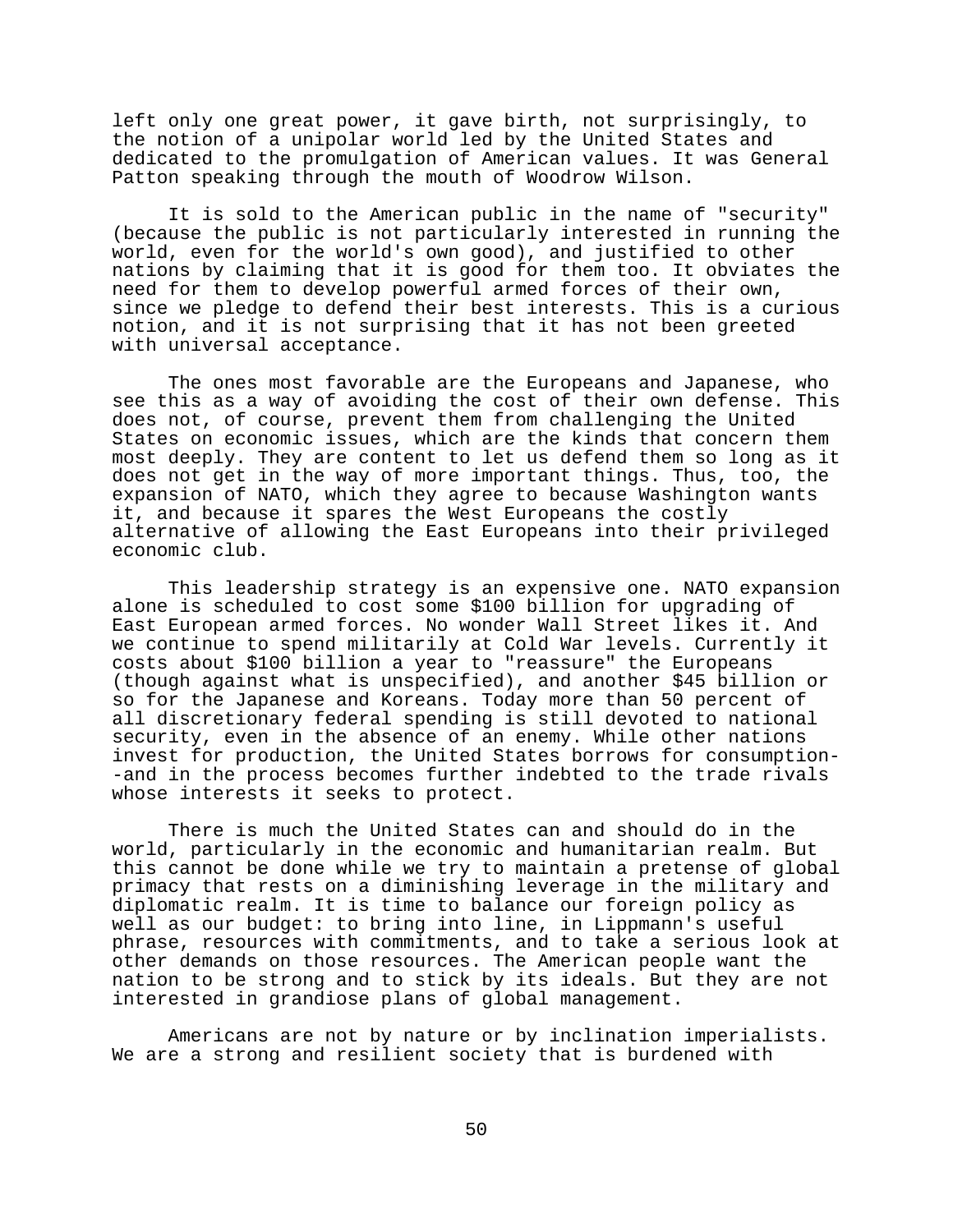serious social needs that require urgent attention. Some of these problems not only prevent us from competing more effectively in the international arena, but also threaten the well-being and safety--that is, the security--of Americans. A national security policy that does not take that into account is inadequate, unrealistic, and unworthy. It also is doomed to fail.

Our primary foreign policy interests are critical, but few. They are to protect the American homeland from destruction and to preserve our institutions and form of government. Beyond this, we have a secondary interest in the expansion of the market economic core that contributes to our prosperity, in access to natural resources, in the protection of our common environment, and in peaceful processes of change in areas to which we are intimately linked culturally and politically. Finally, at a tertiary level, we seek to promote democracy not because this contributes to our security in any tangible sense, but because it reflects our values.

This is a big list for a country with only 4 percent of the world's population and a steadily declining proportion of its wealth and production. If we are not to exhaust ourselves in pursuit of grandiose ambitions, we must reestablish a sense of the feasible. This is the kind of Realism of which we are most in need. Specifically, we should abandon the pretense of global military control, turn over regional security tasks to the major powers of those regions, end our high-cost and high-risk dependency on Persian Gulf oil, focus on global competitiveness as the prime objective of our military posture, transform our role from that of global enforcer to that of conciliator and balancer, and address far more seriously the other kind of national security: the threats to the well-being of people that lie beyond the competition among states.

Security is, after all, not a condition, but a feeling and a process. It is also an abstraction. We may feel secure and not be so, and be secure and not feel so. We are all vulnerable in ways we cannot imagine and cannot fully protect ourselves against. That is our human condition. So therefore let us not seek absolutes, but instead measure. And let us put security in its proper place, which is a means to a greater end, but not an end in itself. In a real sense it is true, in the words of Macbeth, that "Security is mortals' chiefest enemy."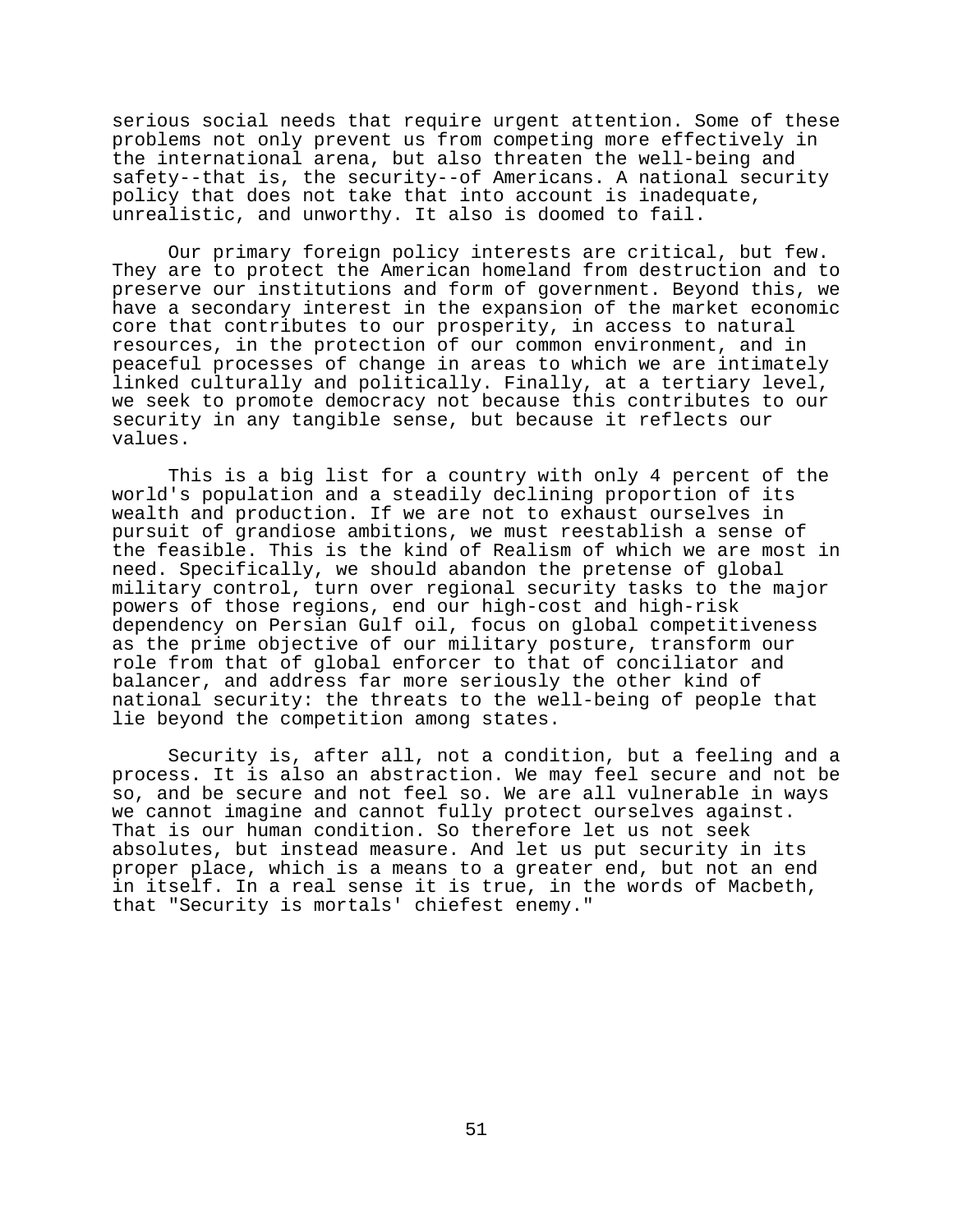## **CHAPTER 3**

## **THE DEPARTMENT OF DEFENSE: THE FIRST HALF CENTURY**

## Lawrence Korb

The Department of Defense (DoD) is an organization that has been for the past 50 years--and I'm sure for the next 50 years- criticized for doing too much and too little, for not being centralized enough, for being over centralized, and so on and so forth. The reasons for those criticisms are that when we set up the DoD about 50 years ago, the country tried to balance conflicting and sometimes contradictory objectives. First, we wanted to insure civilian control, but at the same time we wanted to respect military professionalism and allow the military a way to get their opinions and expertise into the policy process. Second, while the President is the Commander-in-Chief, the Congress has the power to declare war, to set personnel policies, and to give the President the money that he needs to serve as Commander-in-Chief. Third, many political leaders wanted a unified and very efficient DoD, but the separate services wanted to preserve their independence.

Throughout the last 50 years, analysts have complained about all the fraud, waste, and abuse in the DoD and asked whether it couldn't be better managed. Why couldn't DoD be like General Motors or Ford or any of the great American supposedly efficient corporations? But others wanted to ensure that decisionmakers would have a diversity of opinions. They wanted to ensure that Congress, the American people, and the President heard many points of view. The authors of the 1947 Act wanted the military to act, plan, and budget jointly, but they didn't want a German general staff or a "man on horseback." They wanted the military to be strong and united but not too strong or too united. The authors wanted this nation to have for the first time in its history a large standing, professional, peacetime military, while ensuring that this professional military maintained its connection to society and to democratic values.

It is not surprising, given these conflicting objectives, that over the past 50 years the National Security Act of 1947--as it relates to the DoD--has been amended six times. There were four major changes and two comparatively minor changes. In the first decade alone, there were three major reorganizations of the DoD. Another change took place in the 1960s and one in the 1970s. The most recent, and probably the most profound, attempt at reform was The Goldwater-Nichols Defense Reorganization Act of 1986. If you analyze the organizational history of the DoD, you have to look at the first 40 years and then look at the last 10, because the change in 1986 was very, very profound, not only for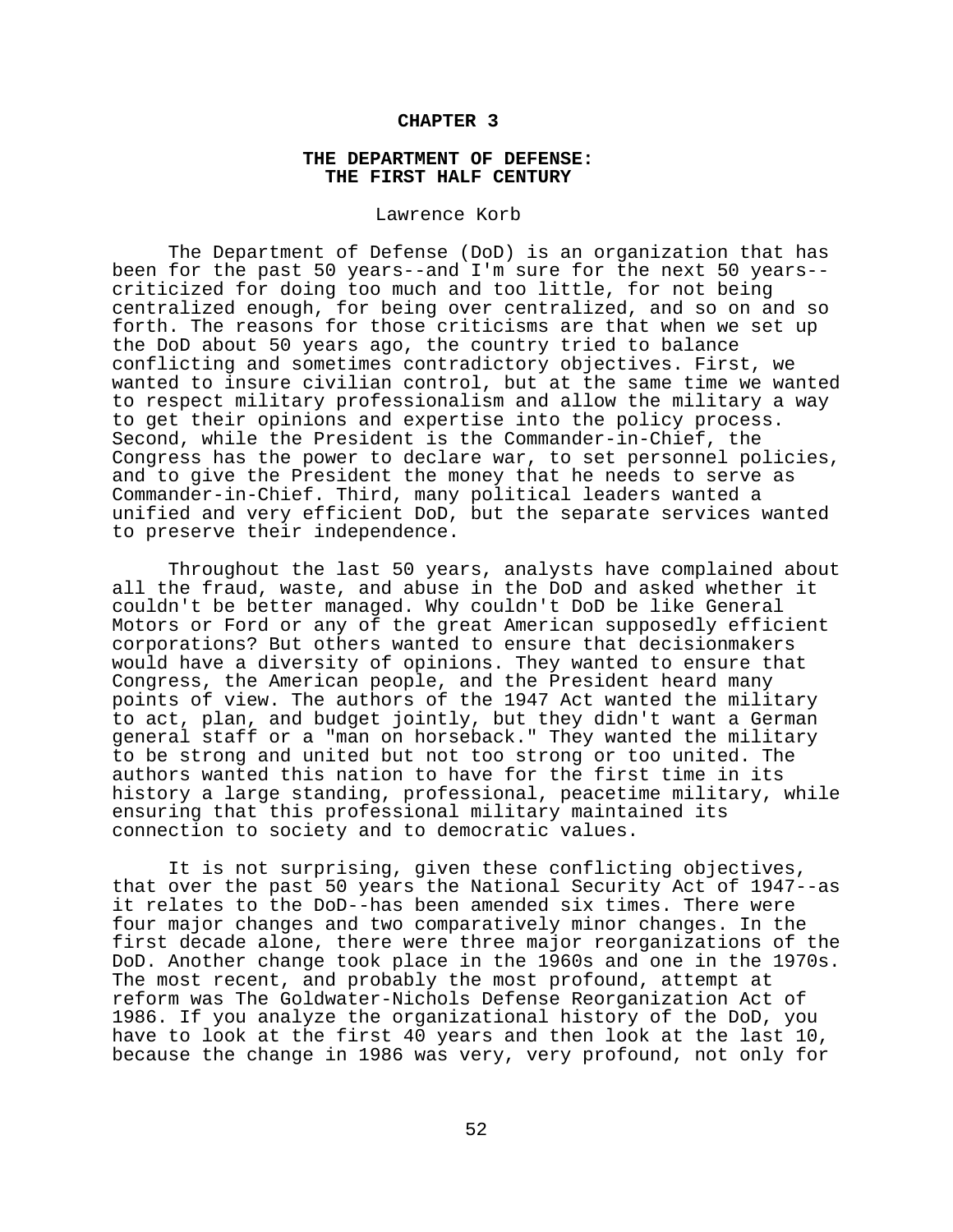the DoD but for the American political system. So, as I analyze how we have dealt with these conflicting objectives, I am going to look first at the period from 1947 to roughly the mid-1980s and then discuss the last decade.

Let me speak about the first objective the 1947 Act was trying to achieve--civilian control of the military. Civilian control within the executive branch is carried out by three officials and their staffs--the President, the Secretary of Defense, and the secretaries of the individual services (the Secretary of the Army, Navy, or Air Force). Those of you that are students of public administration know that the DoD is the only department that has departments within it: the Department of the Army, the Department of the Navy, and the Department of the Air Force. The secretaries of those departments also have the rank of secretary just like their boss, the Secretary of Defense. Let me turn first to the Secretary of Defense who really becomes the key individual within the executive branch in maintaining civilian control. The authors of the National Security Act of 1947 recognized, and I think quite properly, that we were going to have a large military and that we were going to be involved in world affairs, because the National Security Act was passed after the Truman Doctrine and Marshall Plan had already been promulgated. They also knew that the President would be too busy to spend all his time worrying about the DoD and national security, and so they created the position of Secretary of Defense. This is a very powerful position and, I would argue, the most difficult of all cabinet positions.

Last June I was in New York at a meeting of the Council on Foreign Relations, and I wanted to get back to Washington that night because I had business there the next day. When I arrived at the airport, however, I discovered that the last shuttle to DC had been canceled due to bad weather. Trying to think what to do, I looked out of the corner of my eye and saw Ambassador Jeanne Kirkpatrick also waiting for the last shuttle. We ended up renting a car. On the way back, she asked me about the position of Secretary of Defense, since candidate Dole had mentioned offering it to her. I said I don't think you want this job, because you want to get involved in policy and have very strong positions. The Secretary of Defense is involved in policy but the Secretary of Defense also has one of the largest managerial, if not the largest managerial, job in the world. Secretaries of Defense deal every day with problems that can distract them from policymaking. The position is very different from the Secretary of State. The foreign service is a comparatively small organization. It doesn't have the millions of people who work for the DoD.

I was reminded of this conversation when Bill Cohen, the new Secretary of Defense, held his first press conference. CNN asked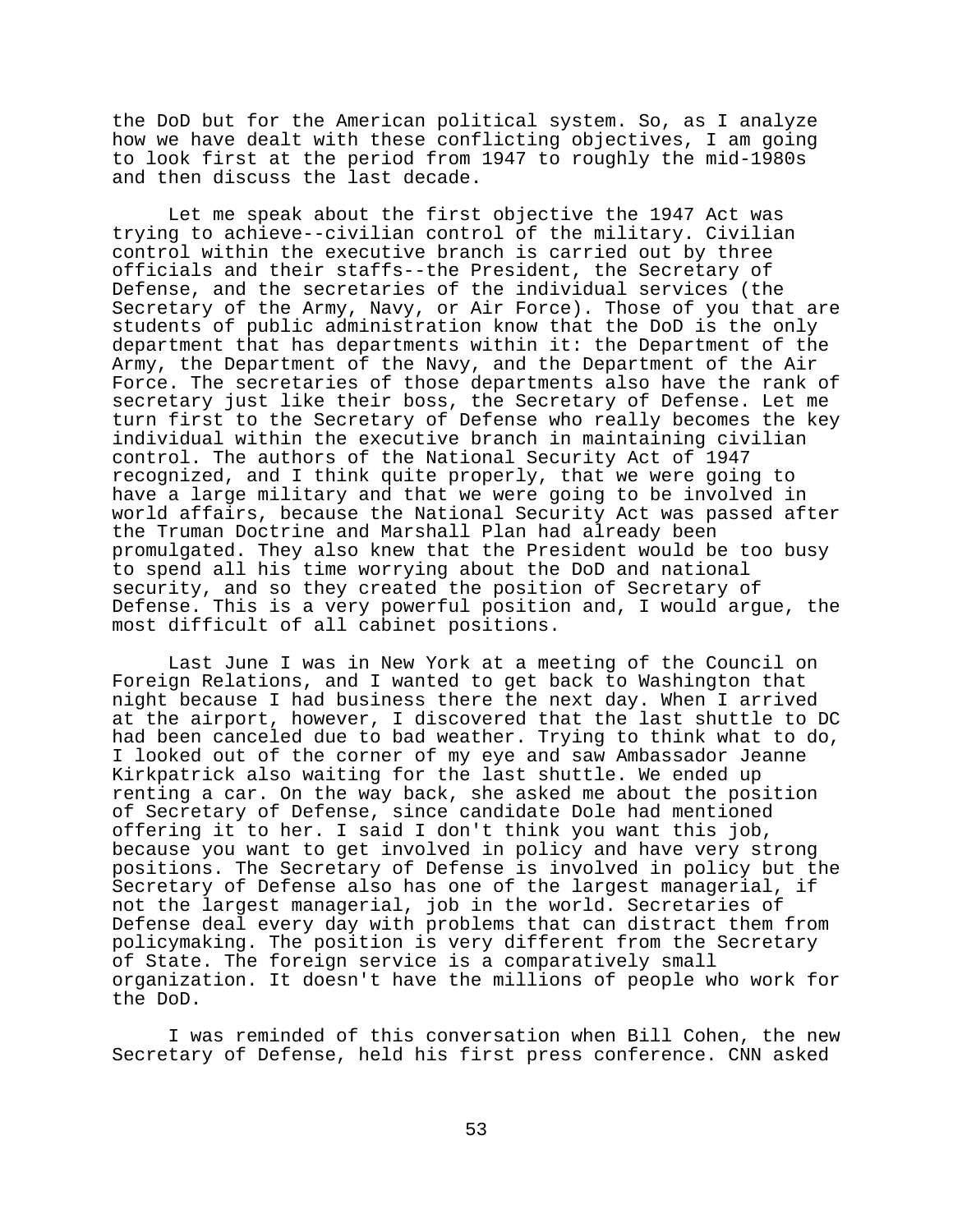me if I would come to the studio and comment on it. I said there is not going to be much to comment on. They said, "Why?" I said because all he is going to be asked about is blood pinning. You may remember this if you saw those videos where the Marines were mashing the paratroopers wings into the chests of their colleagues. They said, "Oh no, no, no, he said he is going to talk about Bosnia." I said, "Well he can say he is going to talk about anything he wants, but the press is going to ask him about blood pinning." Sure enough, he spent all of his time talking about blood pinning. That is what happens when you are the Secretary of Defense. You cannot say, look I am only going to focus on Bosnia today, if something like Aberdeen or blood pinning is going on and, given the large number of people and places where DOD employees are stationed, inevitably there is something like that going on.

So the job of Secretary of Defense can be frustrating, but it is also very challenging and powerful. The Secretary of Defense is essentially the deputy commander-in-chief. This is a very different role than the one envisioned by Congress in 1947. Since they were concerned about preserving their access to a diversity of opinion, Congress gave us a very weak Secretary of Defense, who was allowed to have only three assistant secretaries and no more than 50 people to help him do his job. We soon found out that that was not enough, and today the Secretary of Defense has something like 15 assistant and under secretaries. Over the years, this has enabled the secretary to become more and more powerful. Interestingly enough, just as a side note, in 1947 it was not even called the DoD--it was called the National Military Establishment. It was not till 1949 that it became a DoD and that the Secretary of Defense began to acquire the power that he needed. In 1953 and in 1958, the power of the Secretary of Defense vis-a-vis the individual military departments or armed services was further increased through new legislation. The person driving this was General/President Eisenhower because he felt that the 1947 Act was too weak in terms of the power that it gave to the Secretary of Defense. So, when he became President, he pushed for an increase in the power.

The power of the Secretary of Defense reached its zenith in the 1960s--not through any legislation but through the person of Robert McNamara, who had come to the Pentagon from the Ford Motor Company. He studied the 1947 Act and the 1949, 1953, and 1958 Amendments, and concluded he did not need any more formal legislation in order to exercise the powers of the office. In fact, Senator Henry Jackson and President Kennedy wanted to enact new legislation when McNamara took office, but he said he did not need it and that, in fact, he could run the place with the powers that he had. And run it he did; for better or for worse. (I will comment on that a little bit later.) What McNamara did in order to get control of the Pentagon was to adopt a methodology called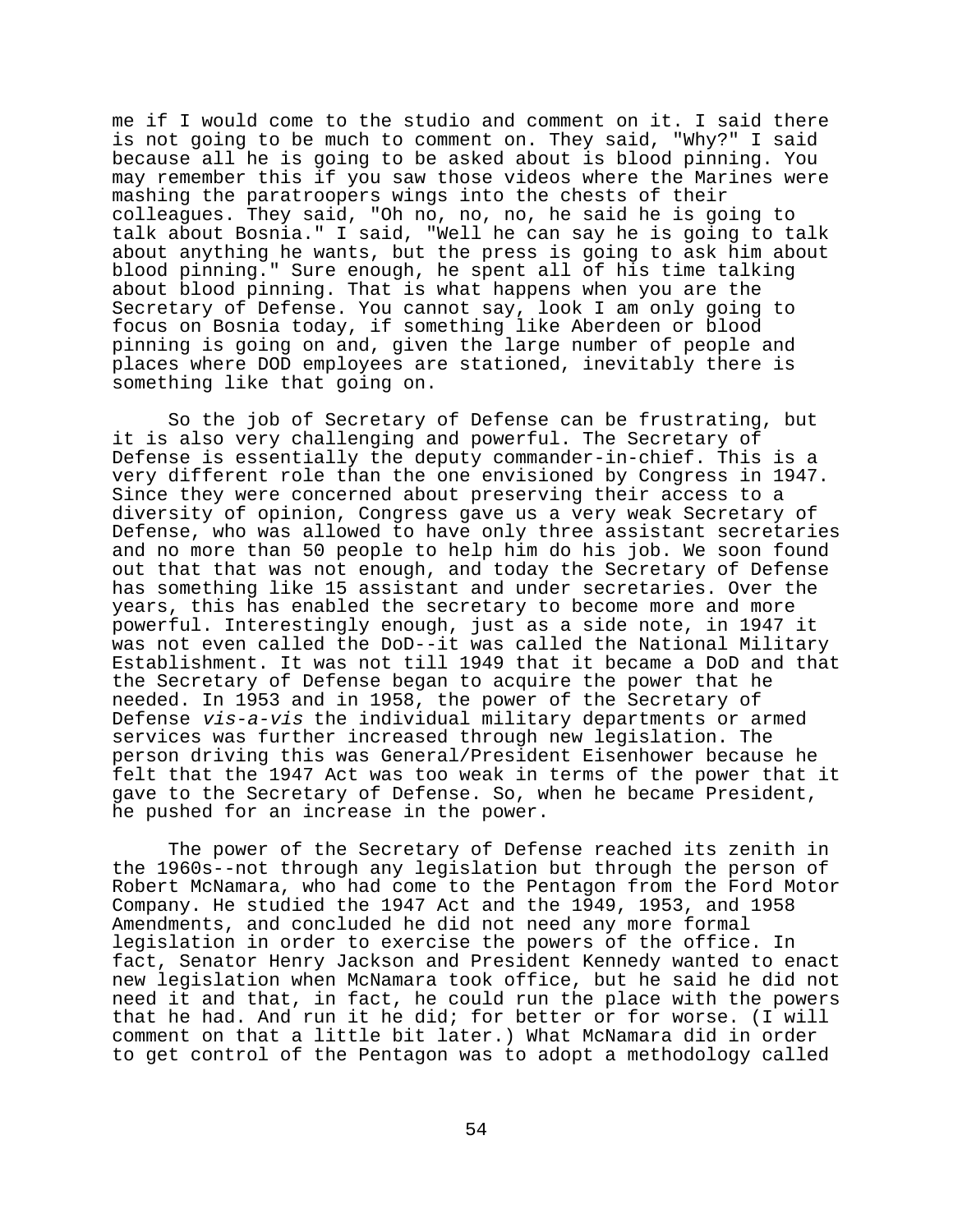the Planning, Programming and Budgeting System (PPBS). PPBS leveled the playing field for the Secretary vis-a-vis the military because, on the basis of this analysis, decisions were made which did not have to rely just on military experience. Now, the Secretary had an analytical framework that he could use to make decisions.

Ever since McNamara's time in the Pentagon, the secretaries of Defense have basically used their decisionmaking tools and the framework that he established, and have been as powerful really as they have wanted to be. Some of the secretaries that followed McNamara felt that he overcentralized and did not allow the military legitimate input into the process. Some of them decentralized the system, but they still used his particular framework, and it was really up to the individual secretary to decide how strong he wanted to be in running the department.

Until 1986 the Secretary and his office had no real rival, because power had been taken from the individual services. Until 1986 the Joint Chiefs of Staff were very unorganized and preoccupied with inter-service battles. Thus, they did not speak with a common voice. After 1986, a rival power center to the Secretary of Defense emerged in terms of running the department, i.e., the Chairman of the Joint Chiefs of Staff.

The service secretaries have been the big losers over the past 50 years. In fact, service secretaries are much like college presidents. They are supposed to raise money for the individual armed services and then stay out of the way, and the Secretary of Defense and his office set the policy. I once interviewed the Secretary of the Army and asked him, "What do you do when you get the budget?" He said, "I give it three cheers, and I send it on its way up to the Secretary of Defense." Service secretaries basically get the dirty work. When there are problems, like Aberdeen or Tailhook, send the service secretaries. They are the people who have to take the heat. Astute secretaries of defense have allowed them to do that, so that they can reserve not only their time but their political capital for other issues. I once asked David Packard, who was a Deputy Secretary of Defense, how he got along with his service secretaries. He said, "Well, I call them in once a week, and I tell them what to do." Now, there have been exceptions. Paul Nitze was a powerful Secretary of the Navy because of the background that he brought to the job. John Lehman was also a powerful Secretary of the Navy because of the decisionmaking style of my boss, Secretary Weinberger, as well as the political connections that he had on the Hill and in the White House (where his brother worked in the National Security Council). But these were exceptions.

Before I leave the executive branch, let me say a few words about the Presidents. Presidents have been involved in dealing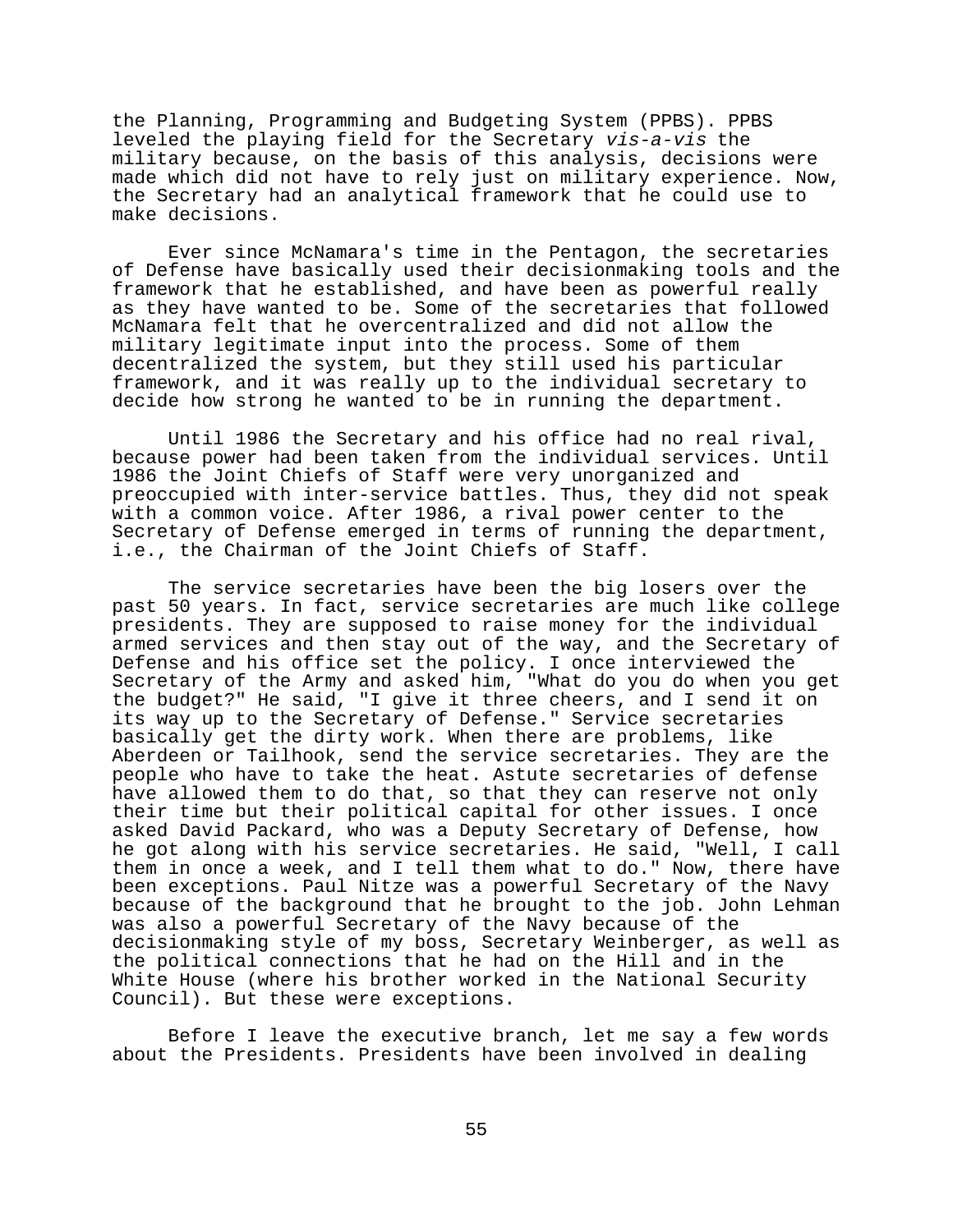with the DoD issues, but only by exception. They basically get involved in a few issues that become important to the nation. For example, President Truman in 1948 desegregated the armed forces over the opposition of the Secretary of Defense as well as the service secretaries. President Eisenhower was very concerned about the whole nuclear strategy and got very much involved in the strategy we called massive retaliation. President Johnson got involved in the anti-ballistic missile decision because it had become a political issue throughout the country. Richard Nixon was the one behind creating the all volunteer force. This was not something that the Secretary of Defense, the service secretaries or the military wanted. Ronald Reagan, as you know, got involved in Strategic Defense Initiatives (SDI). President Clinton has gotten involved in debates about weapons like the B-2, the tilt rotor osprey, and, of course, an issue that took up a lot of time in his first months in office, gays in the military.

Let me move to the legislative branch and discuss how it has exercised its power over the past 50 years. Within the Congress, the two major committees in each chamber that deal with the armed forces are the Senate Armed Services Committee and the House National Security Committee. Then within the House Appropriations Committee (remember Congress only has one Appropriations Committee), you have defense subcommittees. These committees have been very much involved. But their influence has been marginal. They do add or subtract certain programs. They like to earmark money for particular projects, especially those that please the folks back home. They have gotten involved in certain issues. For example, missiles have been an issue they have been involved in. It was Congress, during the Eisenhower years, that raised the whole issue of the missile gap; the B-2 and the B-70 bombers were issues that they got involved in because of the tremendous employment impacts of those programs. Right now, some members of Congress, particularly Republicans, want to have a national missile defense.

By and large, however, Congress has just pretty well taken what the executive has sent up in terms of the budget and made a few changes--a few more airplanes, a few less airplanes, but their influence has not been profound. The armed services committees and the Appropriations Committee have seen their own power decline with the rise of the budget committees. Floyd Spence, the Chairman of the House National Security Committee, said that he did not know what to do because the budget committee had not yet told him how much to spend on defense and, until he gets that decision, he cannot decide how to parcel it out among his subcommittees. Today you find the budget committees holding hearings on major weapons systems, not just on the total size of the defense budget.

Congress, on occasion, has gotten involved in some other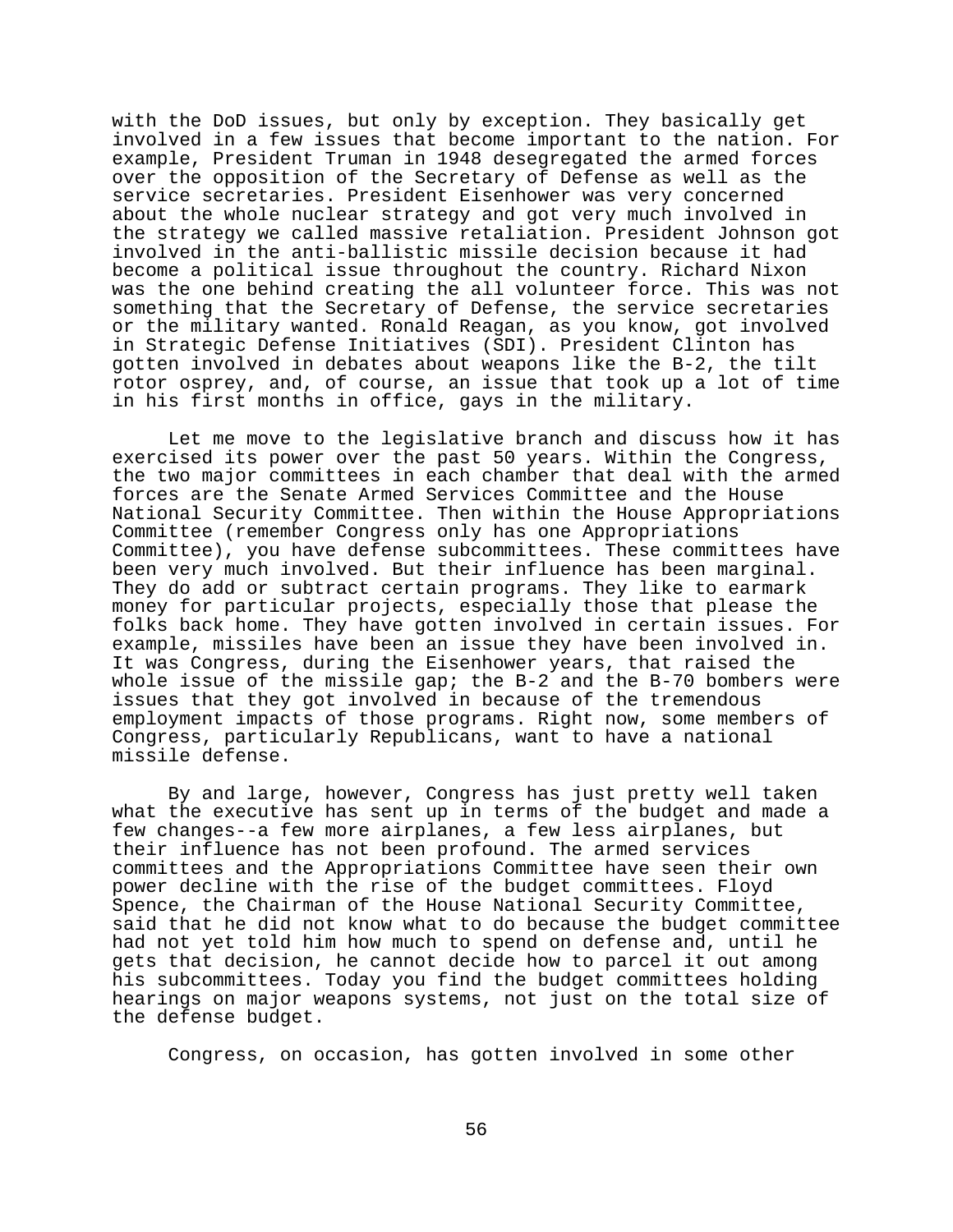areas as well. For example, they have been involved in promotions. They do have the power of promotions, but they very rarely exercise it. However, they did step in and use this power during Tailhook, when they felt that the Navy did not do an adequate job at punishing those who were involved in that rather sordid episode. They have also been concerned about organization at the DoD. They insisted that certain assistant secretary jobs be earmarked, because they are interested in them--e.g., health and reserve affairs. Congress also pushed for the reinvigoration of the special forces in the 1980s. In fact, the person responsible for this was then Senator Cohen who is now Secretary Cohen. I wonder how he will like it when folks over in Congress tell him how to run the department. Congress has also gotten involved in some personnel issues. President Truman was one who pushed the integration of African-Americans into the armed forces. However, it was Congress who took the lead in opening up opportunities for women in the military, allowing them not only to increase their numbers but to get into everything but ground combat. Then, of course, Congress did not support President Clinton's position on gays in the military.

This year Congress has decided that they do not even trust the Pentagon--civilians or military--to formulate our defense strategy for the new era. The Congress has appointed an outside panel (The National Defense Panel) to review the work of the Pentagon before they, the Congress, have to act on it. They have put a lot of retired military people on the panel because they feel that retired military people can be more open and honest than those who are serving.

Let me move now to the Joint Chiefs of Staff, who have been the major military actors over the past 50 years in this organizational history. The Joint Chiefs of Staff were included in the National Security Act of 1947 because there was a feeling that they had performed very well in World War II. Actually, it was a very loose arrangement. The British showed up at the beginning of World War II and said, "Here are our Combined Chiefs, we would like to meet with your group. We did not have one. We had a Department of War. We had a Department of Navy. There was a heated discussion about who should come and who should be invited. For example, the commanding general of the Army Air Corps was included because there was no separate Air Force at the time. We won the war; therefore, everybody thought the Joint Chiefs of Staff was a great organization, and that we ought to continue it. In fact, Harry Truman, who was no great lover of the military, once remarked, "If the Confederates had an organization like the Joint Chiefs of Staff, they would have won the Civil War." Well, as it turned out the Joint Chiefs of Staff organization really did not have a great impact on World War II. Basically they let the Army and the Army Air Corps fight the war in Europe and the Navy fight in the Pacific. General MacArthur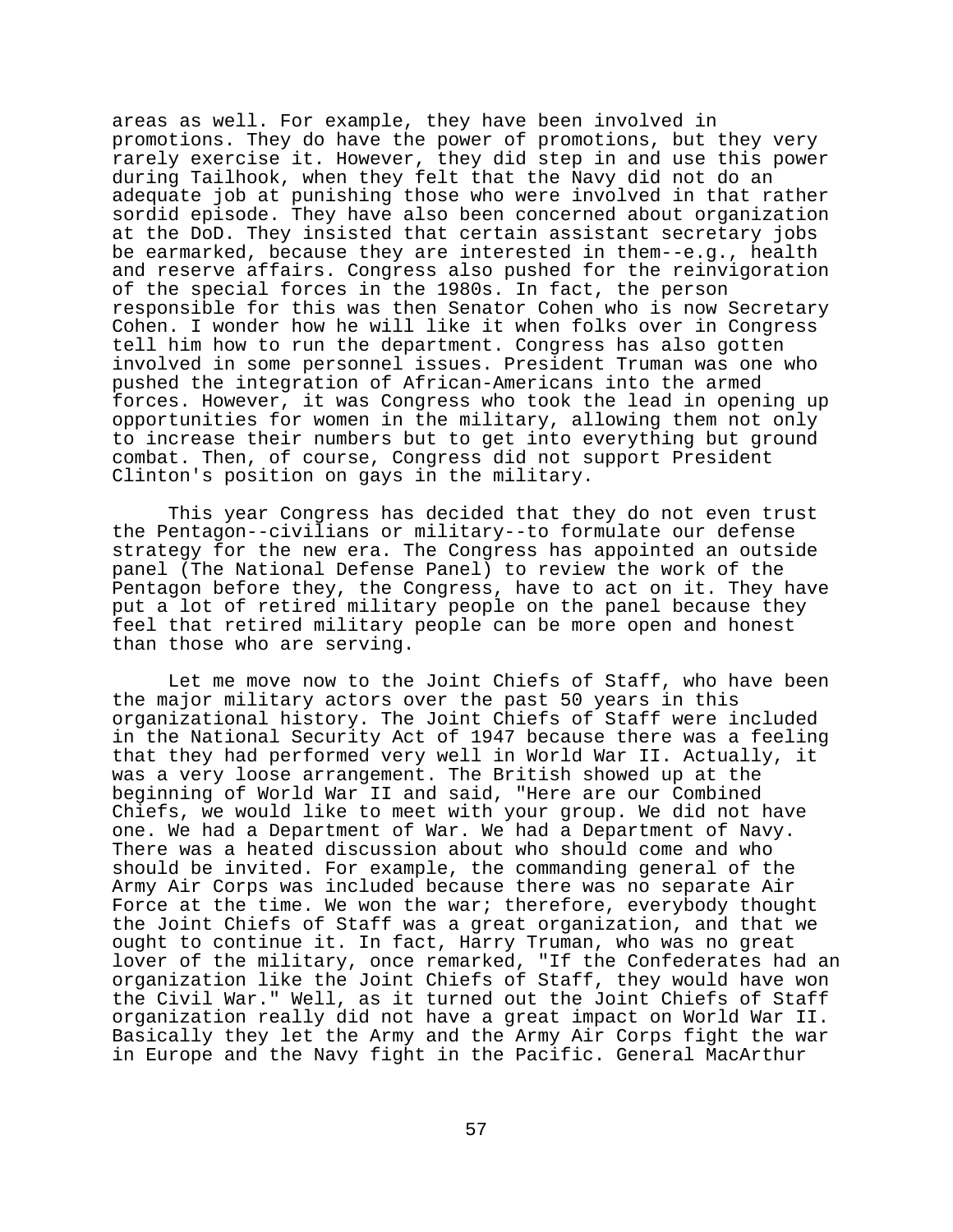had to be taken care of separately. But there was no great unanimity and not much strategic thinking going on.

The creation of the Joint Chiefs of Staff was not a controversial part of the National Security Act, however. When it was set up at first, the Joint Chiefs of Staff did not even have a chairman. The authors of the 1947 Act thought that the Service Chiefs could work with the Secretary of Defense in much the same way that the Secretary of War (now called the Secretary of the Army) and the Secretary of the Navy had worked with their military people. But, it did not work very well. For example, James Forrestal, who was the first Secretary of Defense, went over to see President Truman to find out how much he was going to get for the budget. Truman said you can have \$16 billion. So he went back to the Pentagon, called the three chiefs in and he said, "Ok, we got \$16 billion, you guys tell me how to divide it up." In the meeting, the Army said we need all 16; the Navy said we need all 16; and the Air Force stated that they needed all 16. And all three said we are not going to make any reductions. So, Forrestal, with his three assistant secretaries and 50 people, had to make those decisions. This is why, in 1949, we gave the Joint Chiefs of Staff a chairman. But again, because of concern about the danger of a man on horseback and over centralization, he was not given a vote (and did not get a vote until 1958).

What really hamstrung the Chairman, until 1986, was that he did not have a staff. The Joint Staff is currently a group of 1600 people (mainly military) who are assigned to work for this organization called the Joint Chiefs of Staff. Until 1986, they worked for the whole Joint Chiefs of Staff, rather than for the Chairman. The Chairman did not have a deputy, nor did he have the power to hire and fire anybody. When the Chairman was out of town, one of the other Chiefs took over and, of course, since there was a lot of disagreement with the Chairman, not many things would happen while the boss was out of town. But in 1986, we created a more powerful Chairman of the Joint Chiefs of Staff, gave him power over the Joint Staff and, basically, transformed the service chiefs from a corporate advisory body to the Secretary of Defense and the President into advisors to the Chairman of the Joint Chiefs of Staff. Until 1986, it was humorous when the Chairman of the Joint Chiefs of Staff would come to a meeting with the Secretary of Defense or a meeting of the National Security Council because he could not speak for himself. The President would ask, "General, what do you think about this?" And the Chairman would give the opinion of the Chiefs. The President would ask again, "But what do you think?" The Chairman would either repeat the Chiefs' view or give his own view, and also give the other side of the argument. In effect, his influence was minimal because of the way the law was written until 1986.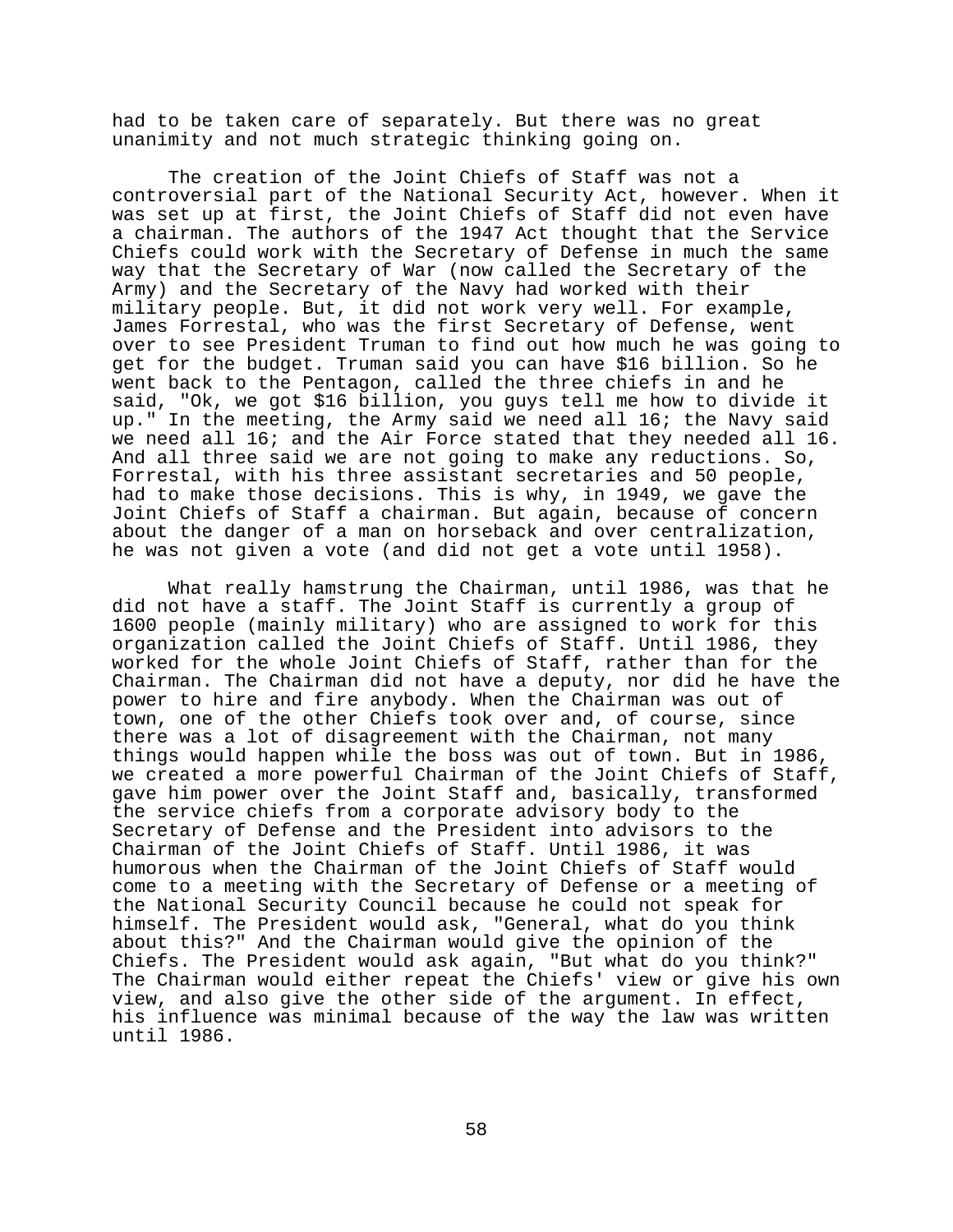Before Nichols-Goldwater, the Joint Chiefs of Staff were not terribly important. In the 1950s they could not agree on a strategy. In the 1960s, to combat the power of McNamara and his predecessors, there was a lot of logrolling or least common denominator positions. It really is not until the late 1980s and this decade that we see a powerful Chairman of the Joint Chiefs of Staff who becomes a major player.

Most of the discussion up until now has been about peacetime. But remember, the DoD also has to fight wars. This creates tension because, if you have an organization that works well in peace, it is not certain that this same organization is going to be able to work well in war. In fact, from an organizational point of view, in all of the uses of military force up until the Persian Gulf War, there were problems because of the way in which the DoD was organized. During the Korean War, the Joint Chiefs of Staff basically were supposed to directly supervise the field commander, but they failed to rein in General MacArthur, even though he disobeyed thier orders. They told him not to advance toward the Yalu. MacArthur disobeyed, and, from a military point of view, it was very foolish of him to go charging up toward the Yalu and expose his forces to counterattack by the Chinese. Unfortunately, the Secretary of Defense, who happened to be George Marshall at the time, did not rein him in either. Nor did the President.

In Vietnam, aside from the terrible, terrible, tragedy of the war, the way it was fought and what our leaders told us about it, from an organizational point of view, it was also a disaster. The war was run by an admiral in Hawaii, who was called the Commander-in-Chief of the Pacific, even though it was actually being fought in Vietnam. General Westmoreland and his successor, General Abrams, were called the "Military Assistance Commanders" in Vietnam. In his book General Westmoreland says that down in the delta in the southern part of South Vietnam, he did not have enough air power to protect the troops because the Air Force was off bombing in Thailand or Laos. But up in the north of South Vietnam, the Marines had more planes than they needed to support their ground troops. So wouldn't it have been good if he could have moved some of those Marine planes from the north to the south? As a field commander, you would think he would have had that prerogative. But not under the system we had. The Marines said, "No, we are not going. It is our job, we take care of our own." So Westmoreland had to go back to Hawaii, and the issue eventually was referred back to Washington for a vote. From an organizational point of view, it made a bad situation worse.

In Desert I in 1979, the U.S. military was tasked with trying to rescue the poor hostages who were being held captive in Iran. The concept was that we should move Navy carriers off the coast, and helicopters would fly off these carriers over land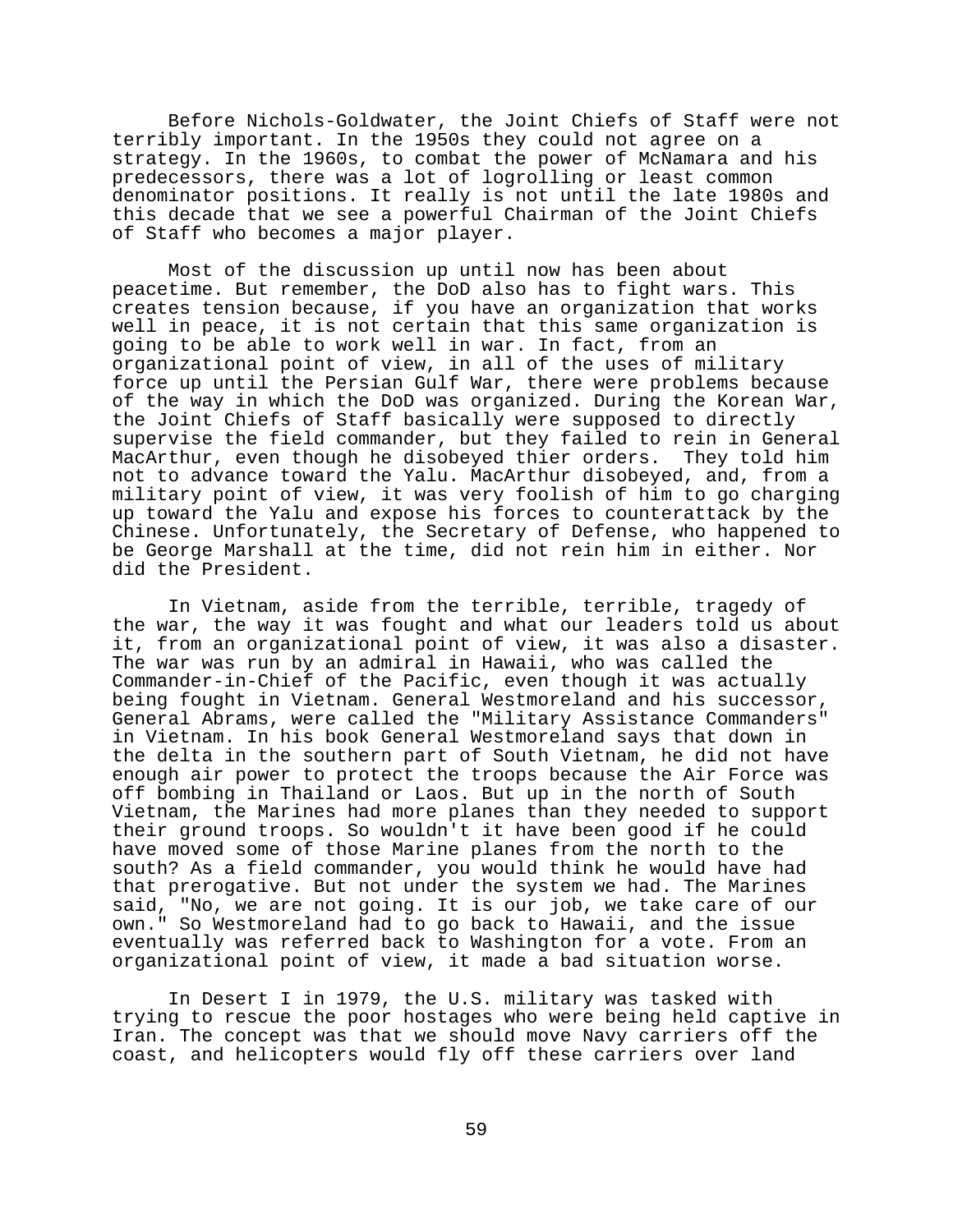into Iran and rescue the hostages. The people most experienced in flying helicopters long distances over land are Army and Air Force pilots. But the Navy said they did not want any Army or Air Force pilots on "their" carriers, so, as a compromise, they agreed to let Marines fly the helicopters. Of course, it took the Marines a while to train. Then, when the operation was finally launched, we needed to get helicopters through to rescue the hostages. We sent eight, and three of them did not make it: one because of a storm that came up, and the plane turned back because the person did not have the experience to fly through the storm, and two others because of mechanical problems. The operation had to be aborted. Likewise, in Lebanon in 1983, we never fixed responsibility for failures in force protection because the chain of command went from Lebanon to a general in Europe and then back to Washington.

During the Grenada invasion of 1983, a less serious but disturbing incident occurred. But it was the type of incident on which Congress had to take action. When we went into Grenada, the Army was pinned down. So a soldier got on his radio to call the Navy to send in gunfire support. There was only one problem. The Navy had different frequencies than the Army because, when they acquired the communications equipment, they felt they would be operating independ- ently. So being a bright young person, he noticed a pay phone. He went over there, got on the phone and used his credit card to call back to Washington and said, "Hey, can you get a hold of the Navy for me, because I can't seem to raise them?" Senator Nunn says that this is a true story; other people deny it. But the fact of the matter is that there was enough substance to it that it got people to want to take action. The result was that in 1986 Congress did something that Congress has rarely ever done, and that is give up some of their ability to influence policy. They created a powerful chairman even though it meant that, as a result, they were only going to hear one military view from the DoD because this chairman would have a tremendous amount of power and be able to dominate that department. Colin Powell came along and did just that. General Powell was to the chairmanship of the Joint Chiefs of Staff what Henry Kissinger was to the Assistant to the President for National Security Affairs. He defined that position in a way that nobody else has, and exercised the power inherent in that position to really dominate the process.

Let me conclude by talking about how the 1947 Act has worked. I think it has served the country reasonably well, given all of those conflicting objectives that I mentioned earlier. True, it has broken down on occasion, but each time that it has broken down, we fixed it. When the Secretary of Defense did not have enough people to do his job, we gave him more people and more power. When it was clear that under this system, a group of co-equal military people was not running wars very well, Congress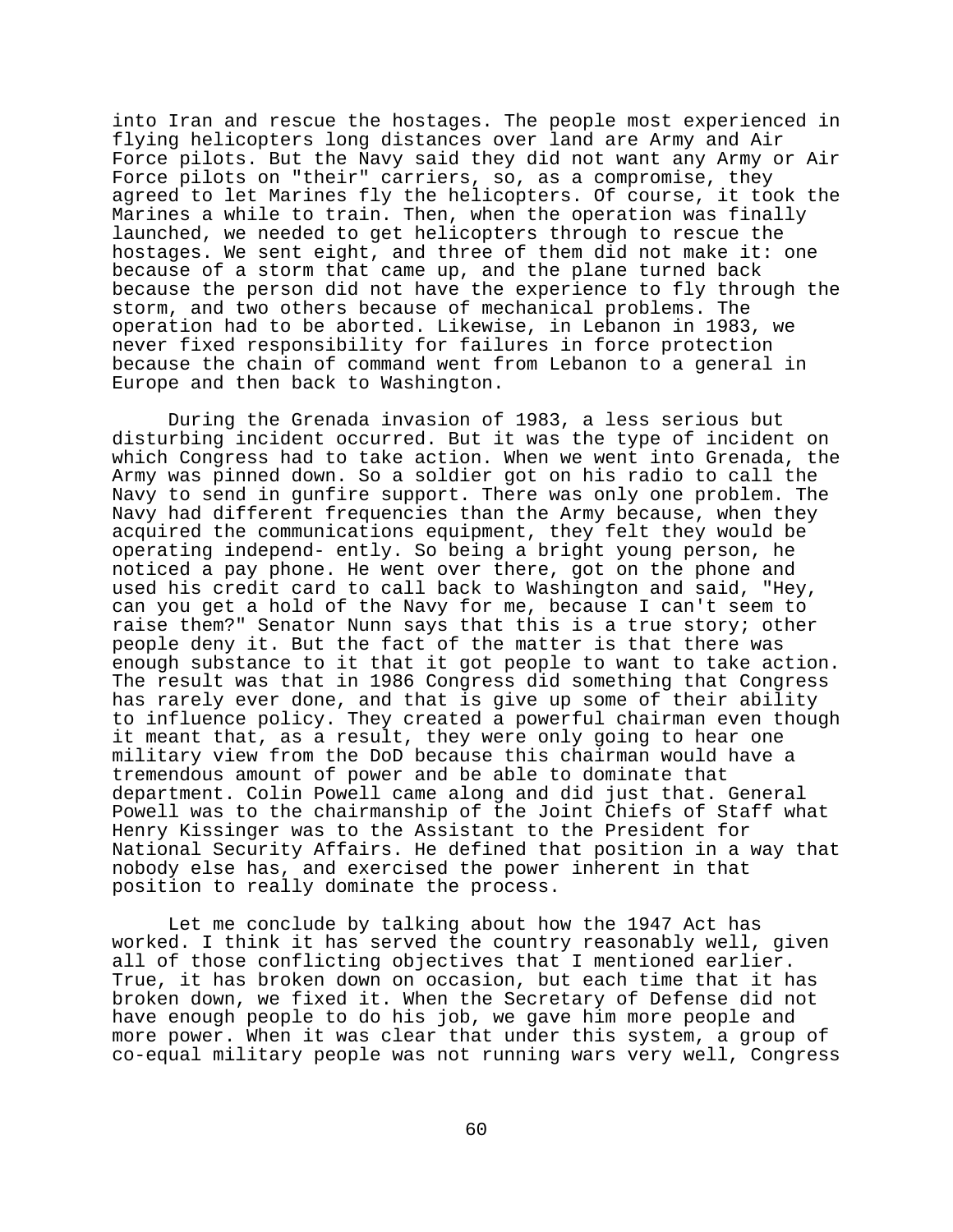even gave up some of their own power. Likewise, there is no doubt about the fact that McNamara cut the military out. But his successors have allowed the military more participation and, with the creation of the Chairman of the Joint Chiefs of Staff, you now have a counterpart to the Secretary of Defense to ensure that that military point of view gets into the policy process.

Many times students of administration focus a great deal on organization and who has certain powers, and certainly that is important. But if you take a look at the history of the DoD, you notice that personalities count a lot. Robert McNamara dominated the DoD during the time that he was there--even to the extent, during the war in Vietnam, of imposing his systems analysis methodology on the operation of the war. And you could have another McNamara. You could have a man or woman walk in there and really run the place, and by the time you found out about it, it would be a little bit late. The situation with the Chairman of the Joint Chiefs of Staff is similar. Colin Powell has showed that a chairman can really dominate the process. Not only did Powell have a lot to do with the way the Gulf War was fought, but he had a tremendous influence in the policy process. In fact, many of my colleagues in the academic community have argued that he went too far. For example, on the issue of the gays in the military, it was clear what President Clinton wanted to do. He had made dropping the ban a campaign promise. But Powell basically led the opposition to it. Even before Clinton was sworn in, during the transition, Powell was out drumming up support for his own position, on television. The President wanted to go to Bosnia. Powell didn't want to. He wrote an op-ed article saying we have no business going to Bosnia. Many people have felt that in doing this, he may have overstepped the bounds of civilian control.

As we look towards the future, that is the thing we need to worry about because, organizationally, I think, we have probably gone about as far as we can. We can tinker with the organization- -a little bit here and there--but those conflicts that I talked about have more or less been decided. The key thing is the individuals whom we appoint. I think Presidents need to be very careful about whom they appoint as Secretary of Defense and Chairman of the Joint Chiefs of Staff. And Congress needs to hold hearings on those appointments and really ensure that those men and women understand the system that they will be involved in and have the vision to balance all the conflicting imperatives within it.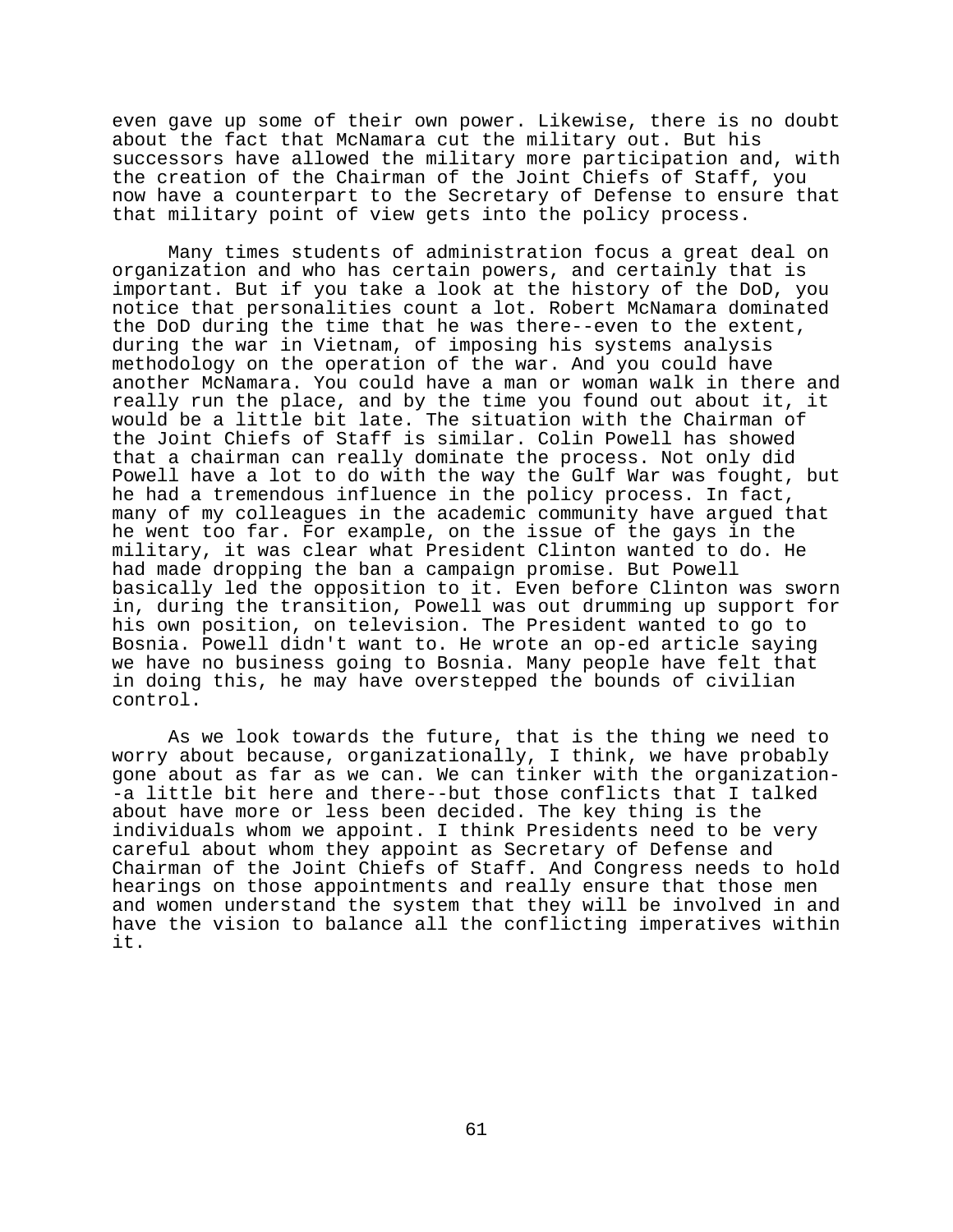#### **CHAPTER 4**

#### **WHAT SHOULD THE NATIONAL SECURITY ACT OF 1998 LOOK LIKE?**

# Morton H. Halperin

Congress created the National Security Act 50 years ago. It was one of the many quite extraordinary accomplishments of that period, including the "Marshall Plan" speech by General Marshall at Harvard and the creation of NATO.

Now we are in a period in which the international situation has changed as dramatically as it changed 50 years ago. This has led people to think that we ought to reconsider the structures that were created then and to ask whether they are still the right institutions to deal with this new set of problems. There has been a modest effort to have the government look at this question. There was an intelligence commission that was established to look at the future of the intelligence community. There was, as I will discuss, a commission which Congress established to look at the roles and missions of the armed forces in light of the end of the Cold War. And all of these studies done by the government, or by commissions set up by the government, have reached the same conclusions, which is that the structures that we have are just the right ones.

One can only view this as remarkable. Here we have a world in which an intelligence community and a military establishment created 50 years ago to fight the Cold War against the Soviet Union turns out to be exactly the right set of structures and exactly the right set of functions to deal with this new post-Cold War world. Suppose that one were to recognize that the world really is different. Suppose that one did not believe that the institutions that were created then are exactly the right ones. What might such a person do to change the National Security Act? What different set of structures might he or she create?

In order to stimulate thinking, I am going to speculate on things that at the end of the day I might not come out completely in favor of. What I want to do is to try to stretch all of our minds by saying let's think as if we are, to paraphrase Dean Acheson, present at the new creation. What kind of institutions might we set up in a new National Security Act?

I want to take the reader through various portions of what such an act might look like. I want to start with the question of the conflict between national security and civil liberties. During most of the Cold War, this subject was ignored in the American government and in the university community. If it was discussed at all, it was discussed as a problem that other societies had. These individuals assumed that, in some societies,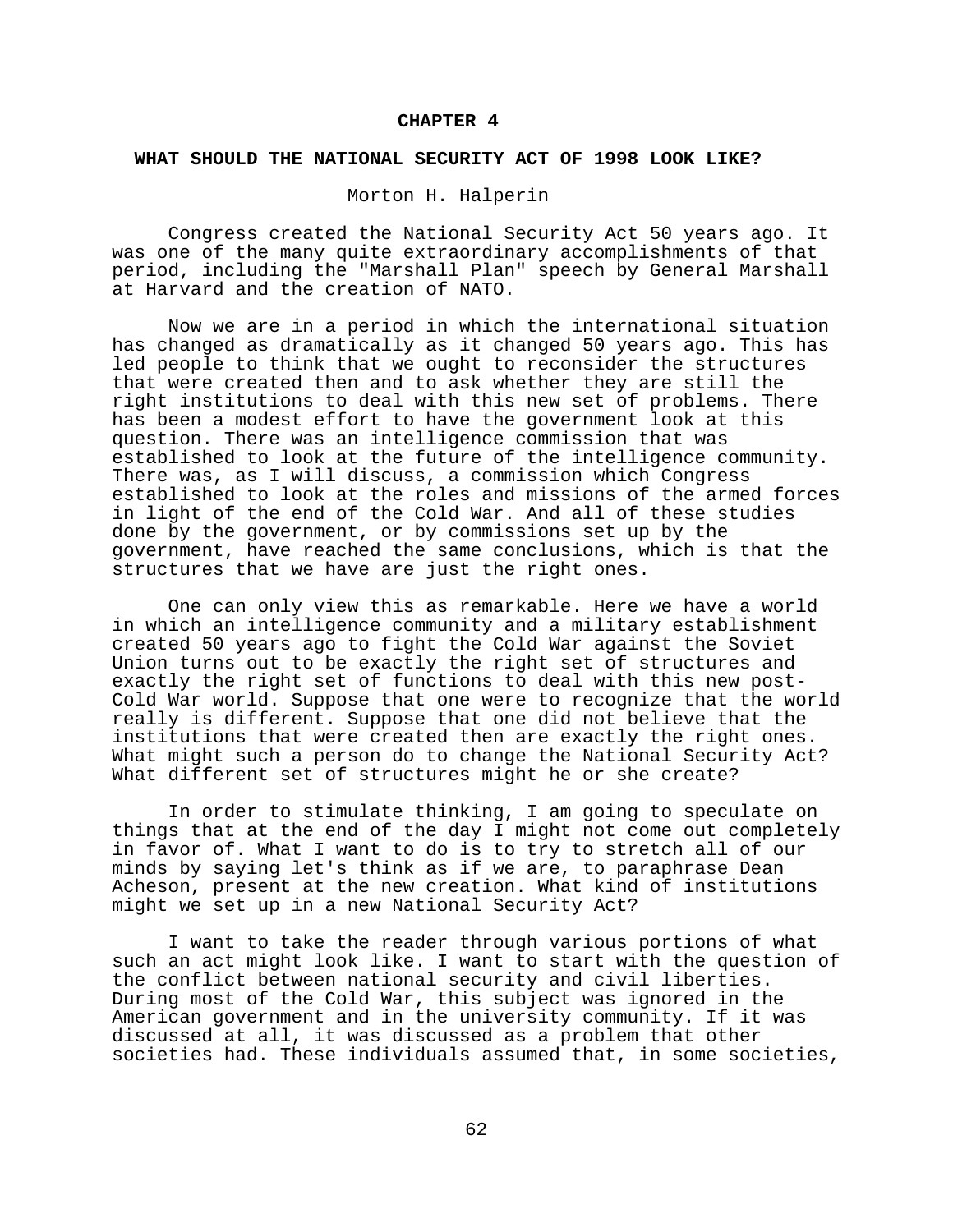because they did not have a constitution, because they did not have an independent judiciary, because they did not have a commitment to civil liberties, there was a danger that civil liberties might be limited by claims of national security by secret intelligence agencies and so on. But that was not a problem we had to worry about in the United States. Congress had put a sentence in the National Security Act, in the portion creating the Central Intelligence Agency (CIA), saying it should not function in the United States. That was going to be sufficient. And that's what the government believed, that's what the political science professors taught in their courses, and, I think, that was what most Americans believed until we had the scandals that accompanied Watergate. We learned that the CIA not only tried to assassinate people abroad, but opened the mail in New York City of American citizens and conducted mind experiments on American citizens leading to suicides and other tragedies. We learned that the CIA spied on Americans who were against the Vietnam War. We learned that the Federal Bureau of Investigation (FBI) had a program for disrupting lawful political activities in the United States by people that either J. Edgar Hoover or the President of the day did not like. We were all quite startled by this, and there was a great deal of moaning, groaning and complaining, and almost nothing was done. There was almost no legislation enacted in response to this. There were some rules changed by the Attorneys General (mostly in secret) so we were now told that if you saw the secret rule, it would be better than the secret rule that you had not previously seen. But we were still not told what, in fact, it was.

In 1990, I wrote an article with Jeanne Woods in which we stated that we were really at a crossroads; that the end of the Cold War provided an opportunity to finally do something about the protection of civil liberties, because one could no longer say that we had to tolerate limits on our civil liberties as otherwise the Soviet Union would take over the world. But we also warned in that article that there was a danger that things could actually get worse rather than better. And, in fact, that is what has happened. I will just give you one example. Since the Cold War ended, the Congress of the United States enacted, and the President signed, a bill which allows the FBI to break into your home in the middle of the night (or as an FBI agent explained to me once, "we actually do it during the day because people tend to be home in the middle of the night"), steal your papers without telling you that they have been there, and without having probable cause to believe that you have committed a crime. The Attorney General used to do this by his own initiative. Now he goes to a judge and gets a warrant--but not a probable cause of crime warrant--a special warrant from a special court which allows agents of the government to break into your home without knocking, without giving you warning that they are coming into your house, taking your papers without telling you, and never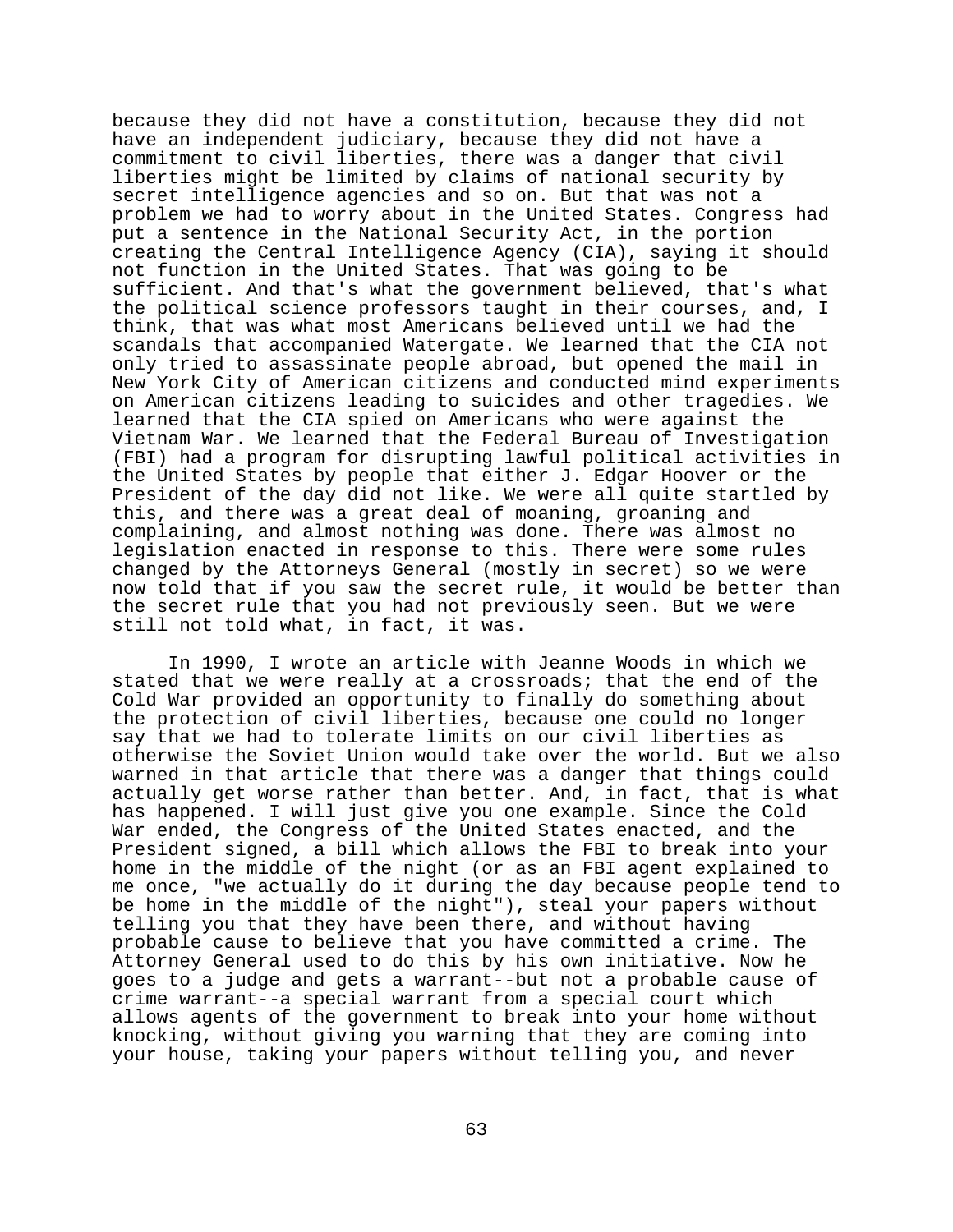notifying you that they have seized your papers. Congress enacted a statute 2 years ago which authorizes the FBI to do this on the grounds that there are threats to national security that justify such action.

Now when you think about the history of the United States and the degree to which searches, illegal searches, of the colonists were a major cause of the American Revolution, you realize what King George's mistake was. If he had only understood this legislation, he would have simply said that the American revolutionaries were agents of the French and then it would have been all right to break into our homes without probable cause and to steal our papers--because that is the theory of this legislation. If you are believed to be an agent of a foreign power, then the government has the right to do this. In a number of other ways, things have gotten worse and not better since the end of the Cold War. What we need to do, in fact, is, for the first time, to systematically legislate with a recognition that the United States is no different from any other country; that power corrupts in every society; that secret agencies are more dangerous to democracy than public agencies; and that, therefore, they need to be under strict forms of control.

We need to legislate, first of all, standards of secrecy. It remains the case in the United States that the authority to keep information secret has been assumed by the President. And Congress has constantly refused to legislate its own standards as to what can and cannot be kept secret. So the standard that we have now is an executive order, it can be changed any time by the President. Indeed, the lawyers for the government will tell you that the President can change it by secret executive order and not tell you that he has done so. And the standard does not take account of the public value of the information. That is, it allows the government to keep secret information which may be enormously important to public debate, simply because there is some harm to national security. There is no requirement at all to take account of whether this information is essential to public debate or not. That kind of balancing will never occur unless Congress enacts secrecy standards.

We also need legislation which tells the CIA and the FBI precisely the circumstances under which they can conduct surveillance of Americans, and which adopts a very simple principle--if you are not breaking the law, the government has no right to conduct surveillance of you. If you are breaking the law, the government conducts surveillance of your unlawful activities but that does not pertain to your political activities and the political activities of all your friends. We also need legislation that creates criminal penalties if government agents violate the law. The Supreme Court has made it harder and harder to bring a civil lawsuit for damages if your constitutional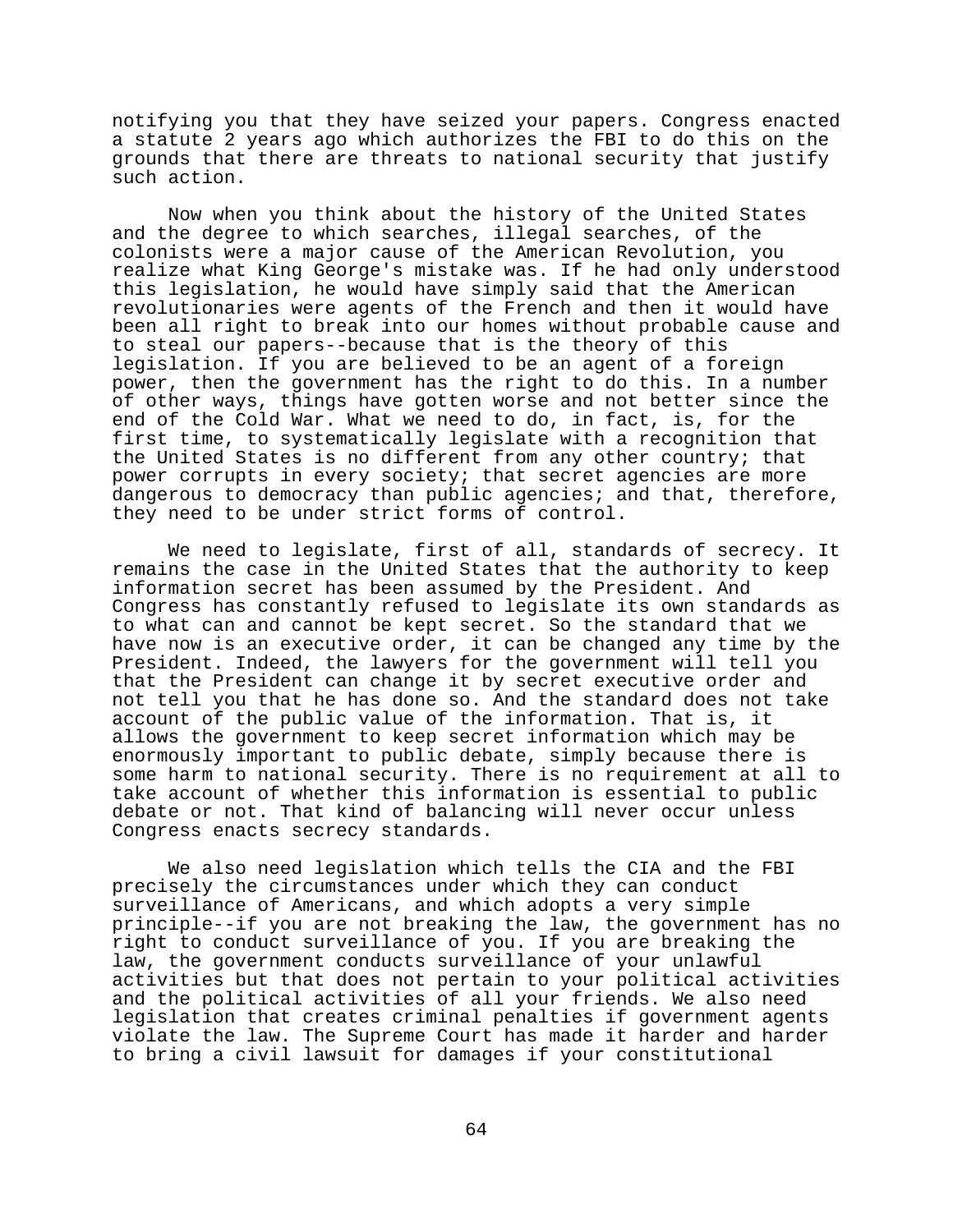rights are violated by government officials, and we need legislation to reestablish this right.

The last thing that we need in this area, and perhaps the most important, is for Congress to create an institution in the executive branch of the government which has the authority and the mandate to worry about the protection of civil liberties visa-vis the national security agencies in the U.S. Government. The fact is that there is no such entity in the American government. And people, when they get into the U.S. Government in the executive branch, no matter how well meaning they are, no matter how many articles they have written about these subjects outside, no matter how good their understanding of the Constitution is, suddenly assume the mantle of the positions that they are in. They start giving legal advice to the President based on the role that they think they have been assigned by the structure of the government in the place that they are in. There are no people in the system who think it is their job to say to the President:

You can't break into peoples' homes and steal their papers. That is a violation of the fundamental principles of the Fourth Amendment of the American Constitution. It doesn't matter whether you think the Supreme Court might say that it is OK. You have an obligation, as President of the United States, to uphold the civil liberties of Americans and to make your own judgments about what is required.

@noindentbody = There is no person in the executive branch of the U.S. Government who says that to the President on any issue, because there is no entity within the government that has that responsibility. It is not clear where you would put this agency, but I think that either in the White House or in the Justice Department we need an office which has that responsibility and that obligation.

Let me turn from civil liberties issues to the question of the intelligence community. This is one of the areas in which Congress has said we have to do some things differently--so they created a commission. The President appointed Les Aspin, who had just left the Defense Department as Secretary of Defense, to head this commission. When he died, Harold Brown, who had been the Secretary of Defense in the Carter administration, took over this very distinguished commission. But all that this commission said was that everything was fine. Well, I think it is clear that everything is not fine, because the world has fundamentally changed. I can illustrate it by an experience I had when I was in the government the last time. There is a great deal of interest by the American government in a small island off the coast of Florida called Cuba. The Cubans had adopted a new economic institution called a farmers' market--where supposedly people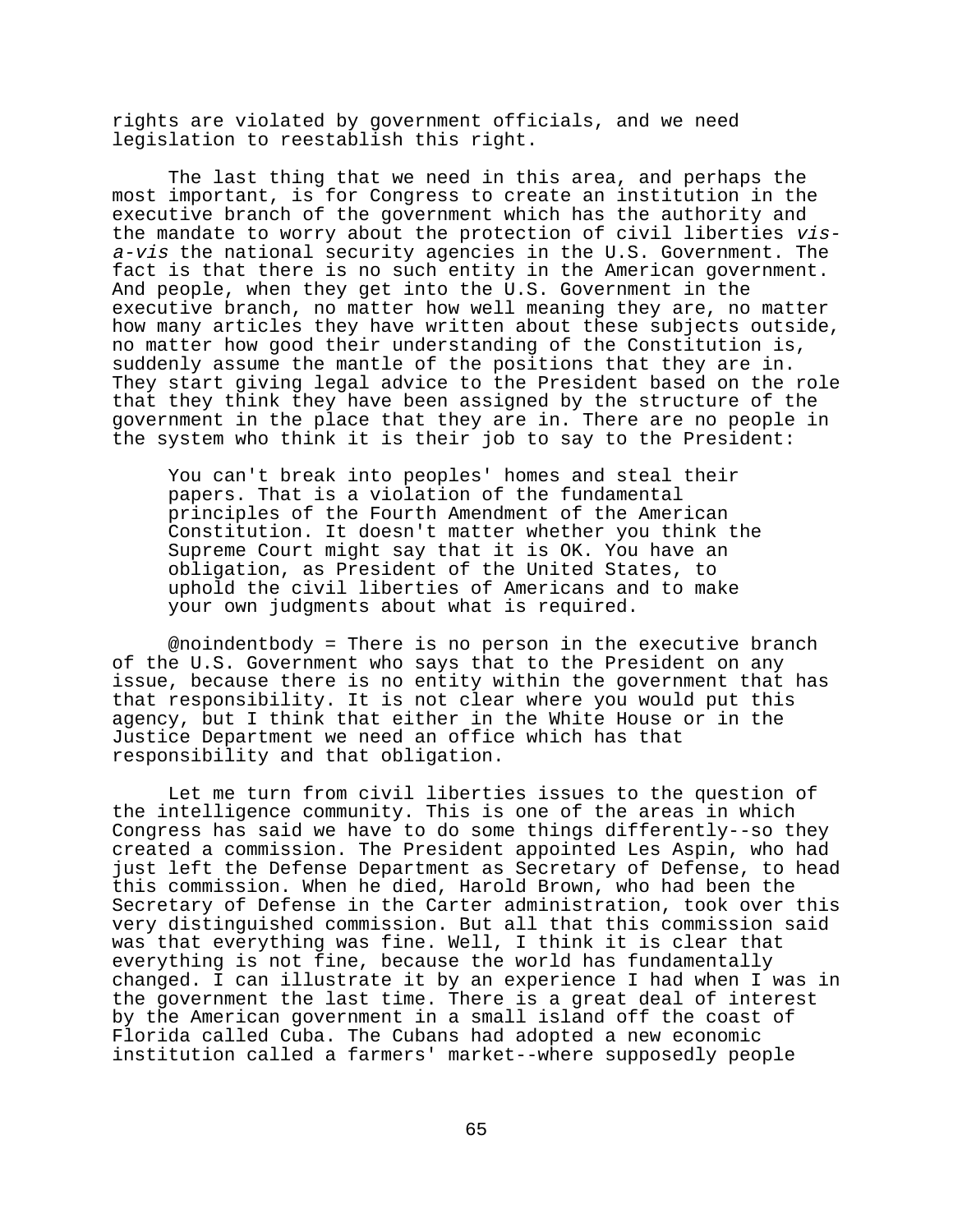could bring things that they grew above a certain level to market and sell them, with the government not setting the prices. There was a great deal of interest within the government about whether this was a genuine move toward a market economy or not. And so I asked the CIA to convene a meeting of all the intelligence analysts in the government to talk about these markets and what it meant. And they got everybody together in a room, and the discussion sounded like a discussion you might have if you got 12 medievalists together to talk about what markets looked like in a medieval town. That is, nobody in the room had been to a Cuban market, they all had read a few articles about it, and there were a few pictures which had been taken and had been brought in to show what a farmers' market looks like from a satellite--which tells you not a great deal about how a farmers' market operates. The conclusion of the meeting was that we didn't know.

Then I made what the participants thought was an interesting suggestion: I said, you know there are people who do not happen to be employees of the American intelligence community who are also interested in this subject. Perhaps we could have another meeting with some of them. Well, they thought that was an interesting idea, and they found a building which they would allow other people to go into. And we had a second meeting on farmers' markets in Cuba. All of the first group came, and then we had 12 other people. Six of them had been to farmers' markets in Cuba. It was really quite extraordinary. They came early in the morning and watched them through the day. They watched them at the end of the day. And they could tell us a great deal. It turns out that if you are there and look and listen and speak the language, you do better than a satellite picture in finding out what is in a farmers' market. Maybe not in counting missiles, but in checking on farmers' markets. They recorded some interesting things which none of us knew. It turned out the general consensus of those people was that the markets were a sham. So this was not a situation where you had a bunch of outsiders saying this is a great change in Cuba, and the government people were saying the opposite. They said these farmers' markets were, in fact, the military selling food to gain a little money, and it was not exactly an open market. But the point is that they knew about it and it was an easy way to find out about it.

I am going to give you a second illustration, also from Cuba, because I happened to work on that, and there are a lot of good stories from there. At one point, people started leaving Cuba in large numbers. You may remember 2-3 years ago in the middle of the summer, they started coming out. There was a great interest in the American government, to put it mildly, as to why they were leaving. The governor of Florida had announced that he did not care what the federal government was doing, he was going to start arresting them if we did not stop them from coming. This got everybody's attention. So the government announced that we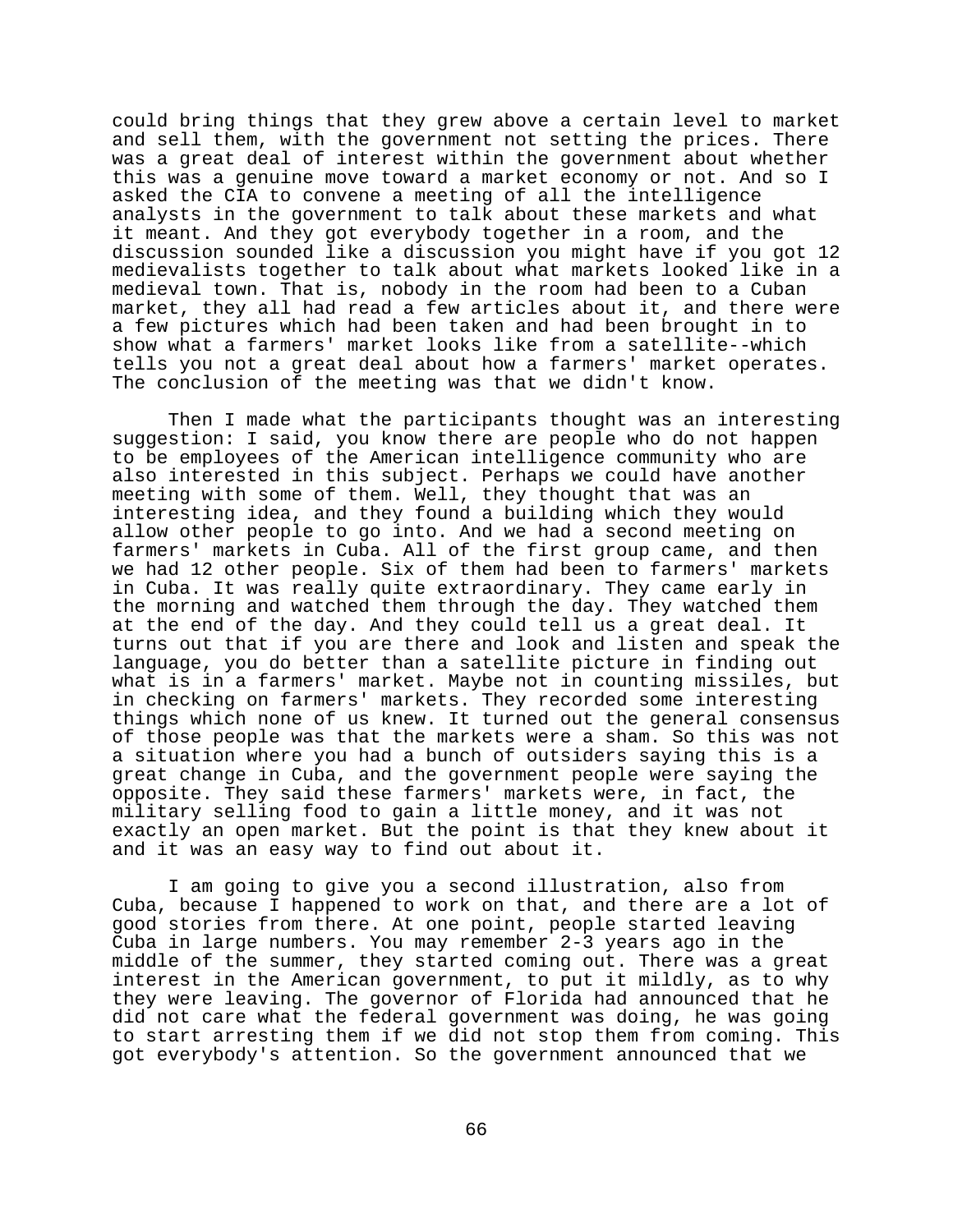were not going to let them into the United States anymore--we were going to take them to Guantanamo. And yet they kept coming. So we were picking them up and bringing them into Guantanamo, and the question was--would more of them come out faster than we could actually bring them to Guantanamo? There was enormous interest in this. We kept asking the CIA about it. They did not seem to have anything to say. One day there was a meeting of high-level officials of the government, and somebody said it looks like the Cubans were not coming out on rafts anymore because they know they will be taken to Guantanamo. Another high government official said, Yes it looks like they're finally getting the word. And then we discovered that both of them were basing this insight on the same source. The source was a frontpage story in The Washington Post.

It seems The Washington Post had sent a reporter to Cuba who had gone down to the beach and interviewed people on the beach and said, "Are you thinking of getting on rafts?" And the people had said, "No, what's the point? We'll just get taken to the other side of the island." The reporter had reported this very valuable information.

It is clear that most of the information the President now wants about the world is available if you go and look for it. It is available from open sources, it is available from experts who know the societies, it is available by going to the countries and dealing with the people. And yet the U.S. Government relies primarily for its source of information about what is going on in the world on an agency which is dedicated to the notion that the way to gather information is to gather it secretly, from an unwitting source. It focuses on recruiting agents in foreign governments and intercepting messages, flying satellites, and having people sit in Langley, Virginia, analyzing all that information and also looking at public sources.

This is not the kind of information that the President needs and, therefore, I think what we need to do is to create a new research organization--you could call it the Foreign Policy Research Organization or the Central Research Organization, which would be moved from Langley, Virginia, to downtown Washington. It should be put into a building that one can get into without quite as much difficulty as you have getting into the CIA. It should be staffed by people who understand that, for most subjects which the President, the Secretary of State, and the Secretary of Defense care about, information is to be gathered from public sources with the addition of some small amounts of classified information. It should be an agency which interacts actively with the intelligence community, with the Non-Governmental Organization (NGO) community, and which produces information for the President from all of those sources. I think we continue to need a clandestine agency that gathers secret information and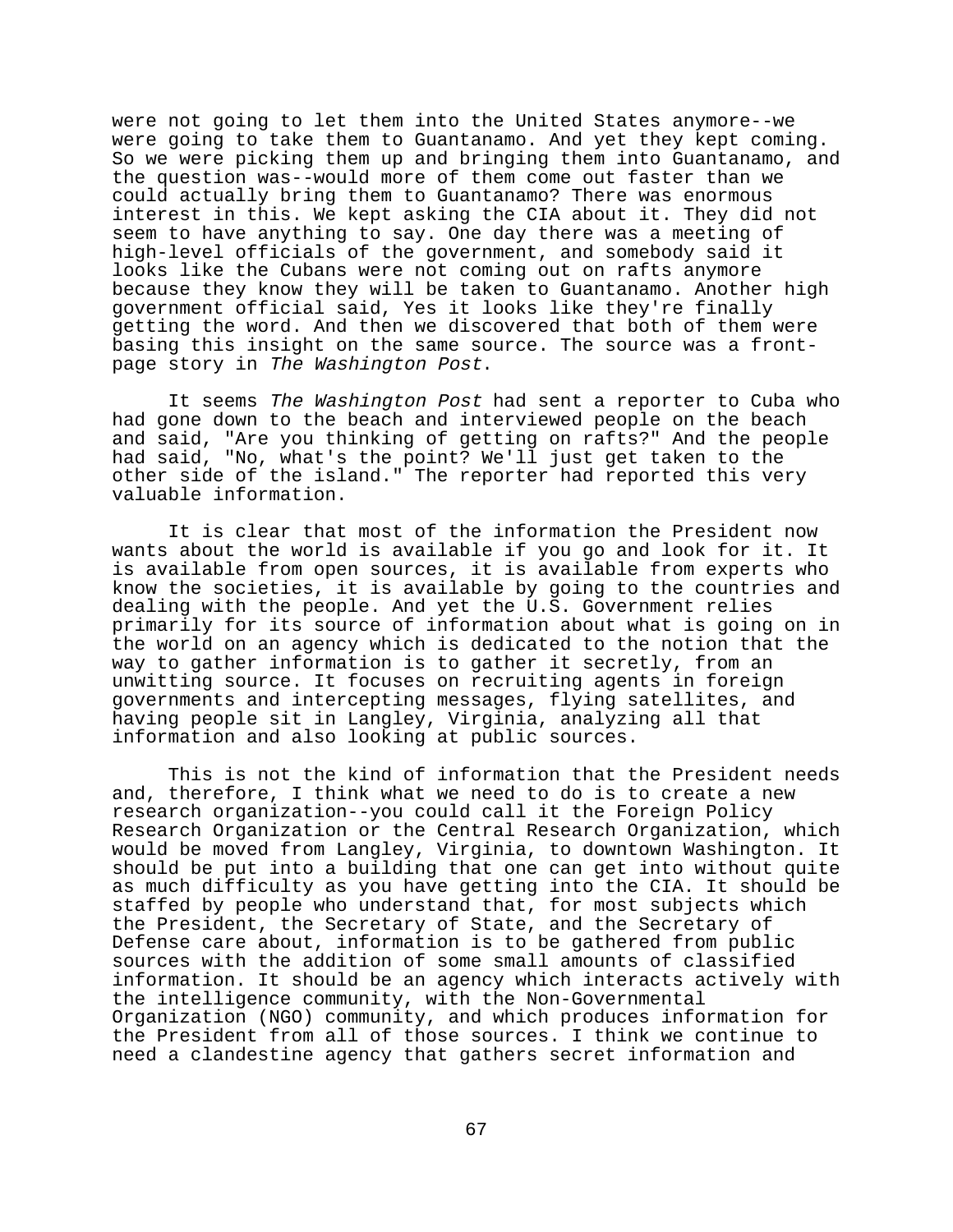occasionally conducts secret actions on behalf of the government, but I think we need to do that in far fewer places and focused on far fewer activities. There are not many countries in the world where we still need spies for a long period of time as we did in the Soviet Union. We ought not to conduct such activities in democratic countries. We ought to conduct such activities only when they are clearly consistent with the public foreign policies of the United States. And we ought to avoid giving new tasks to the intelligence community--whether it is interdicting drugs or gathering economic intelligence. This is because the clandestine intelligence community still has enormous secret powers, and these secret powers are not used appropriately, in my view, to deal with problems like drugs or economic intelligence information.

Let me turn now to the military. Here, as I said, there was a commission on roles and missions. It got much closer than other commissions did to starting to talk about the real choices and the real issues. Each of the military services saw this as both a danger and an opportunity. But then, at the very last minute, everybody pulled back, and there was a unanimous report saying everything was fine. Let me suggest some things that we ought to think about. First of all, I would argue that we ought to now admit that one of the major things that was in the National Security Act of 1947--the separation of combat air from the ground forces--was a fundamental mistake. Combat air and ground forces ought to be in the same military service as they were throughout World War II. In other words, we should put the Air Force--most of it, if not all of it--back into the Army and have a single service which is geared to fighting what the Pentagon now calls--in its wonderful ability to create acronyms--OOTWs, which, for those of you who do not follow this, is "Operations Other Than War." This includes peacekeeping, special operations, and humanitarian missions. Those of you who follow the movement of American military forces in and out of the United States and around the world know that the military is asked to do a great deal of this, but the military continues to resist the notion of developing forces specifically for this purpose. We also need to ask if carrier task forces are the best way to project power abroad. Another issue is the status of the National Security Advisor. That person does not have to go regularly to the Hill to testify, but there are negative consequences arising from that. The value of regular testimony is that it reminds those officials that they need the support of Congress and that, in a constitutional system, they need to be responsible to Congress. The National Security Advisor doesn't believe that because he is not confronted with the reality of it every day. So I think it is time to raise the question of whether the National Security Advisor should become a confirmed position.

Let me conclude by asking whether any of these changes would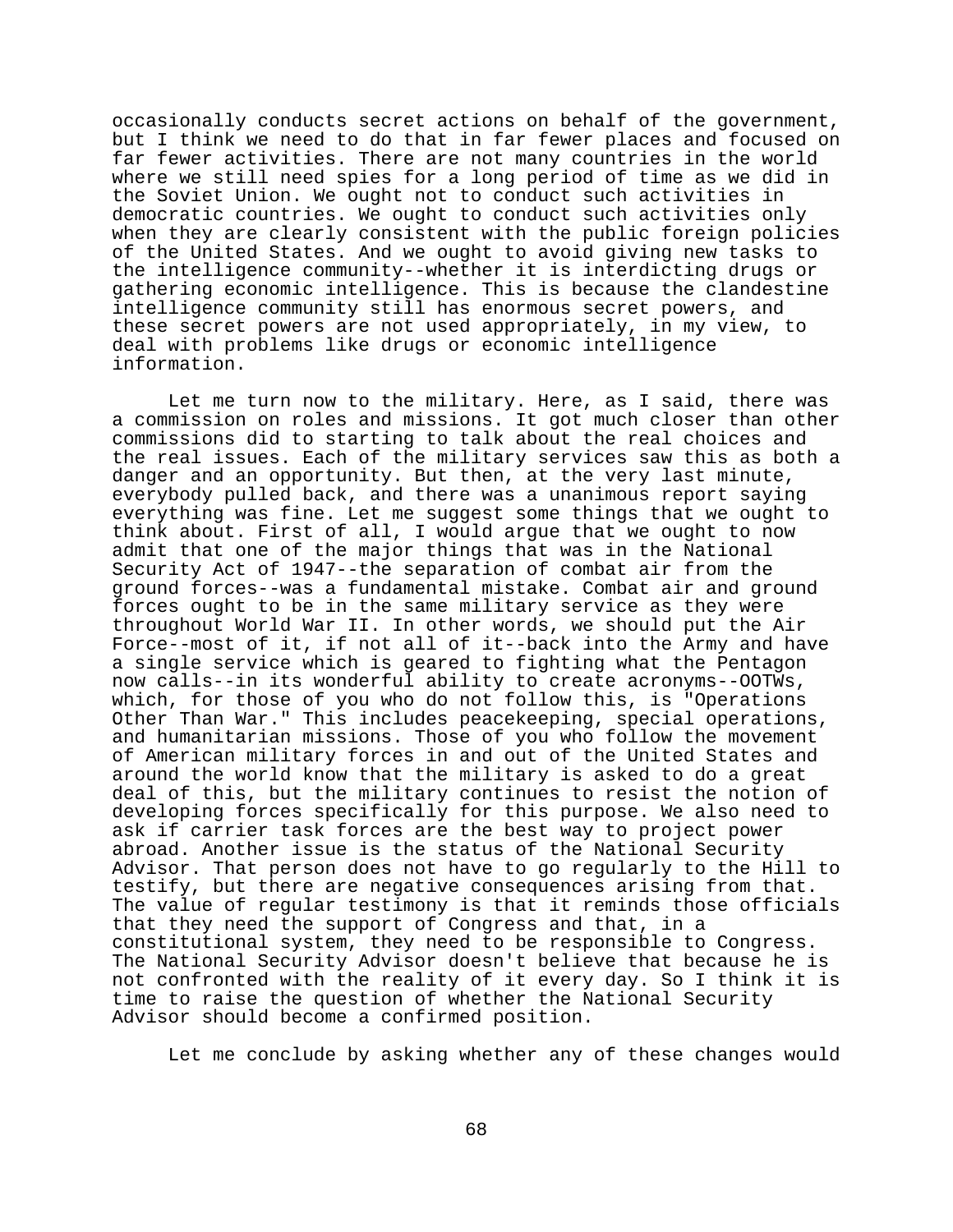matter at all. I will do it by quoting two of our Presidents who seem to go up in everybody's esteem more and more. One of them is Harry Truman who, when the National Security Council was created by the National Security Act, said, "the Congress can create the National Security Council, but it can't make me go to their meetings." And he refused to do so. The National Security Council did not meet until the Korean War broke out. But I think the real insight into this came from General Eisenhower, who was appalled when Jack Kennedy came into office as President and abolished all the structures for making national security policy, because JFK had been trained by people to believe that structures got in the way of creative policy. Eisenhower wrote in his memoirs what I believe to be the correct way of thinking about this issue. He said, in commenting on what Kennedy was doing, "Good organization does not guarantee good policy. But bad organization guarantees bad policy."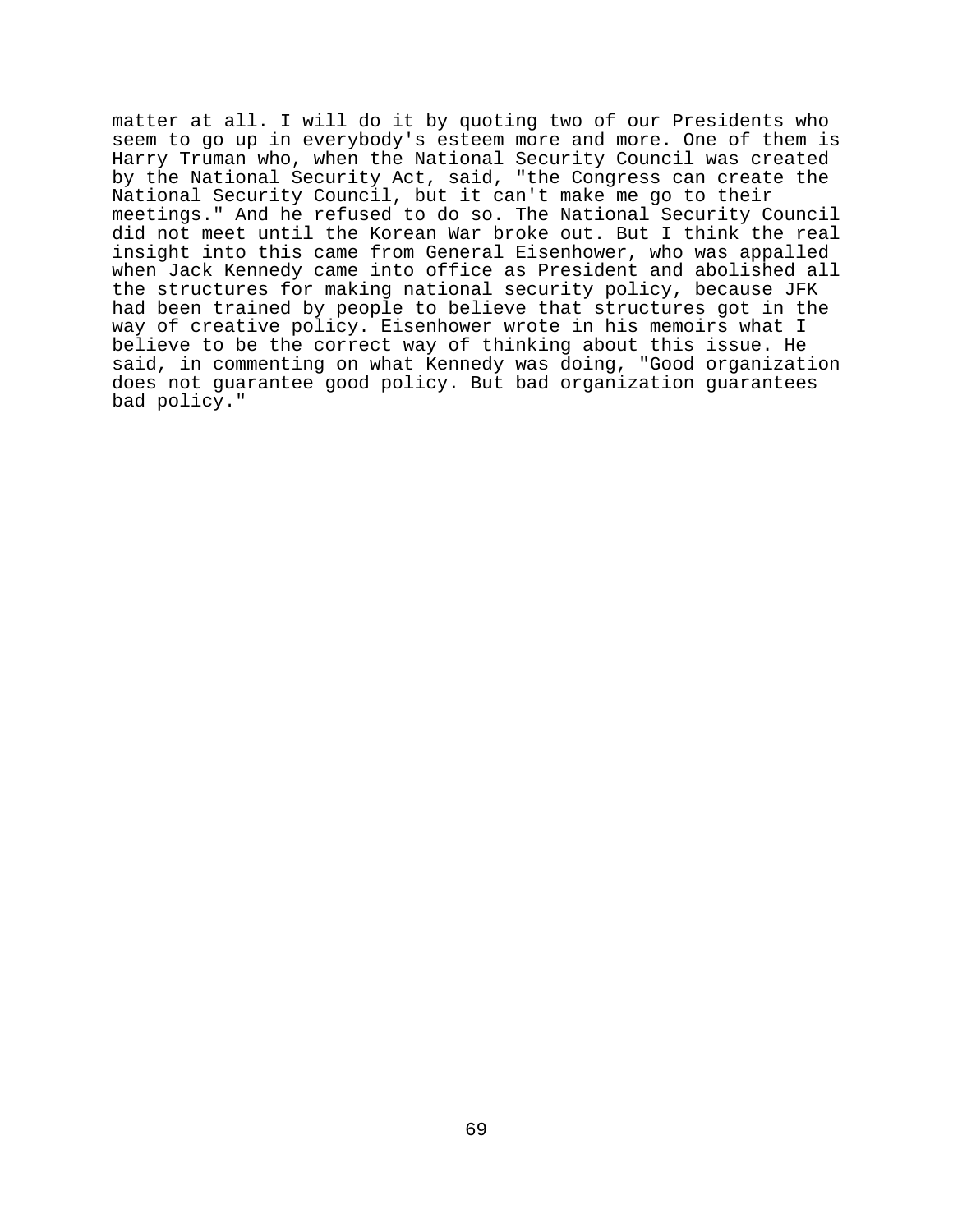#### **CHAPTER 5**

# **AMERICAN NATIONAL SECURITY IN THE EARLY 21ST CENTURY**

## Robert F. Ellsworth

Our age is undergoing social, political and intellectual changes of totally unprecedented speed and depth. No one can predict the future, but we must try to be the ones who can see "dimly but surely the hunt two fields ahead of the throng." Only thus can we prepare now to advance and, if necessary, defend American national security in the early 21st century.

Let me be clear: I do not intend to discuss today's headlines. I will instead consider the larger flow of time and events from now to about 2020 and how we might better identify and take care of our national interests during that span of time.

# **The Twin Transformations: Geopolitics, and Military Technology**.1

For about 10 years we have been living through a powerful, interactive, double transformation. This transformation is picking up momentum and will probably continue for another couple of decades.

First is the worldwide geopolitical transformation in which the context of American national security is constantly changing. Instead of the Soviet threat, and the murderous ideologies and devastating wars of the 19th and 20th centuries, the international order in the early 21st century will be shaped by new, powerful transnational forces. I mean the demographic explosion in the poor regions and migration to the rich, and the globalization of finance, pollution, production, trade, and organized crime. All of these forces work upon and mutually reinforce each other, and undermine the effectiveness of all nation-states. At the same time the world is being swept by powerful revivals of religions, and new assertions of ethnic identities, paradoxically backed by certain nation-states. China is emerging as the driving force of an ethnic "Asianism." At the same time a fundamentalist and resurgent Islam is and will continue to dominate the Persian Gulf and the Middle East. National and ethnic pride, as well as religious zeal, can be largely positive--as they were in the rise of Solidarity in Poland in 1980--but religion and race can also bring fear and loathing, not to mention hatred, to geopolitics, as they have in the former Yugoslavia. Nelson Mandela speaks about some of today's world leaders "following their blood rather than their brains".

Second is a technological transformation in which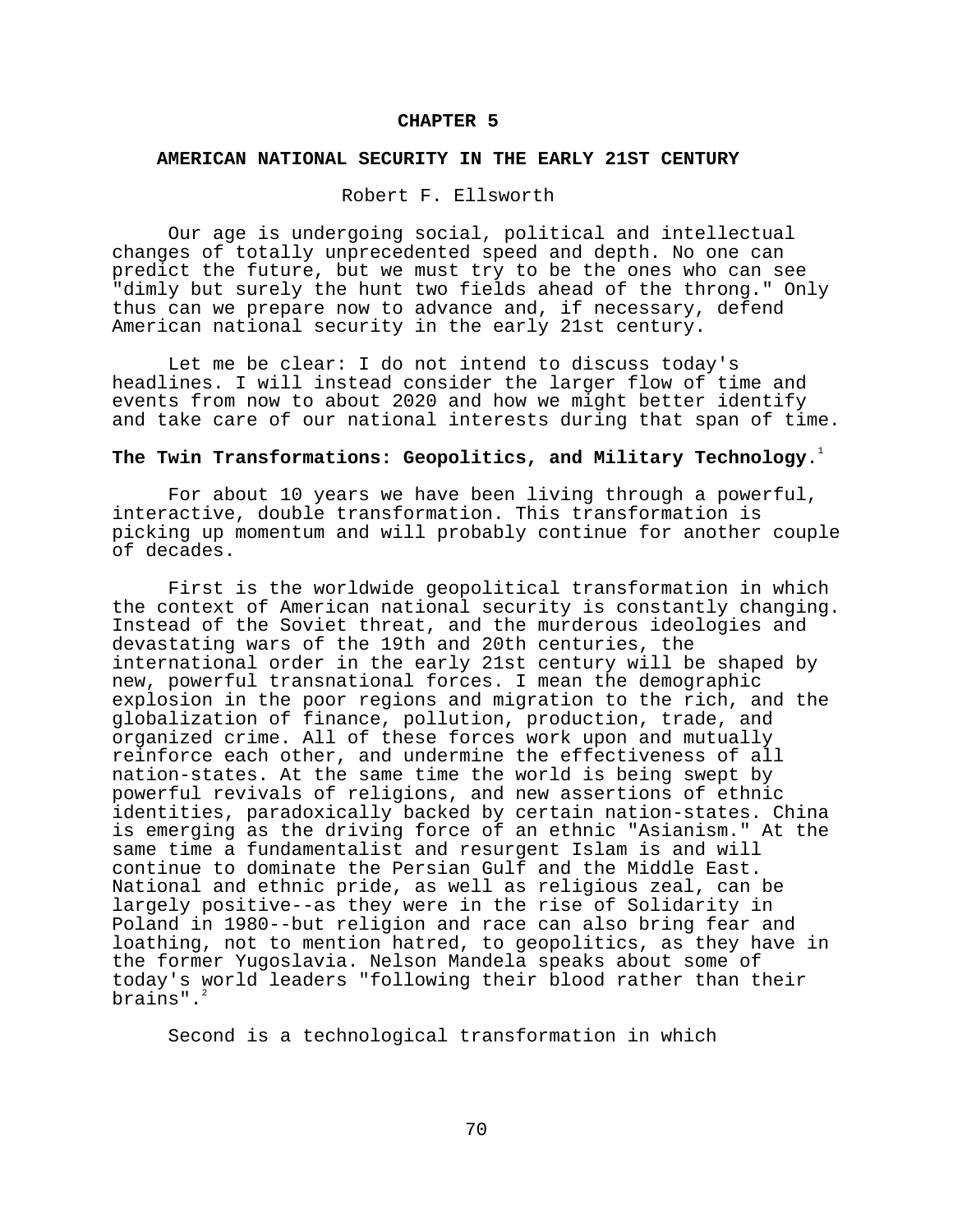innovations in computer networks and biotechnology are creating whole new industries--and new instruments to be used in military operations, all around the world. Cheap missiles and complex information control systems could by 2010 foreshadow the twilight of the airpower century with enormous effects on our ability to influence events. Missiles, chemicals, and biotechnology could diminish the American role by severely limiting our access to regions of vital national interest, or even ejecting us from established positions. After 2020, directed energy weapons could restore space and air operations<sup>3</sup>--but how such a hiatus would have affected our national security in the interim would depend on what we do.

The dynamics of the twin transformations, one in military affairs and the other in geopolitics, could be as important over the next 25 years as were the spiritual, geopolitical, and military revolutions that enabled the West's rise to global dominance some 500 years ago.<sup>4</sup> The outcome could be destructive and chaotic, bringing savage warfare over wide areas of the globe--or the dawn of a new golden age of worldwide peace, prosperity, and spiritual redemption. A third possibility is a mixed outcome: scattered, short, severe conflicts, with peace and prosperity also distributed selectively.

The double transformation fits what has quickly become the preeminent paradigm for coming to terms with the realities of post-Cold War global politics: Professor Samuel P. Huntington's powerful thesis that the world is engaged in a giant clash of civilizations, and that this clash is remaking the international order.5 Huntington defines different civilizations--Western, Orthodox, Islamic, African, Buddhist, Sinic, Japanese, Hindu, Latin American--in terms of different religions, languages, locations, or ideals. Not all these civilizations are clashing, but the evidence confirms that the leading powers of some civilizations--armed with increasingly effective technologies- are indeed clashing and will continue to do so well into the 21st century.

## **National Interests, National Power**.

In a world order being remade by the clash of civilizations, what are the precise American national security interests that can be advanced, or may be threatened, over the next two and a half decades? And what should we do about it now?

We must recognize that America does indeed have national interests in the world, including an extremely important interest in the sturdy legitimacy of the international system as it changes over time. We depend more and more on the international system for our prosperity and our citizens' personal safety,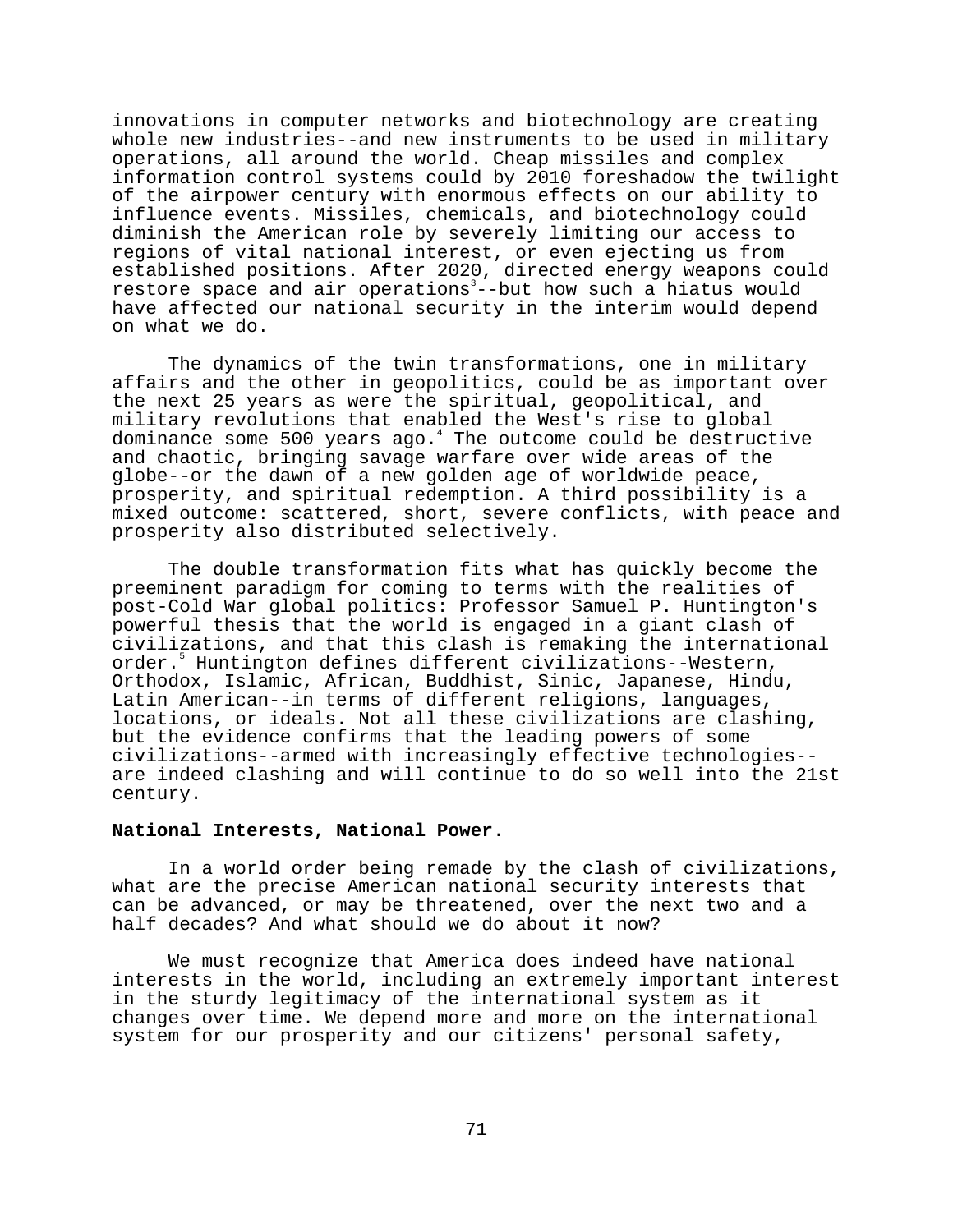among other national interests. This does not imply that American global hegemony is needed now or in the future--as it was needed to deal with the global Soviet military threat throughout the Cold War. Instead, we need to be both precise and clear about our national interests as the twin military and geopolitical transformations remake the international order.

Henry Kissinger has reminded us that:

Foreign policy must begin with some definition of what constitutes a vital interest--a change in the international environment so likely to undermine the national security that it must be resisted no matter what form the threat takes or how ostensibly legitimate it appears.<sup>6</sup>

In terms of this dictum, the neo-nationalist, religious, and ethnic impulses behind the clash of civilizations surely appear in themselves ostensibly legitimate; but the political and military behavior of some of their advocates threatens to undermine our national security. U.S. national security in the early 21st century is based, in my view, on five vital national interests, which will continue to exist and can be advanced, whether they are immediately threatened or not.

Vital Interests and What They Require. These vital interests are to (1) prevent, deter, and reduce the threat of nuclear, biological, and chemical weapons attacks on the United States; (2) prevent the emergence of a hostile hegemon in Europe or Asia; (3) prevent the emergence of a hostile major power on U.S. borders or in control of the seas or of space; (4) prevent the catastrophic collapse of major global systems (trade, financial markets, energy, and environmental); and (5) ensure the survival of U.S. allies. Many other nations share these interests: in some cases entirely, in most cases only partly.

The United States should continuously advance these interests--and be prepared to fight for them if necessary, preferably with allies whose interests are also at stake but by ourselves if we have to.

A sixth vital interest is entirely up to the United States, and it will be instrumental to securing the first five: to promote unique U.S. leadership, military capabilities, and reputation for adherence to clear U.S. commitments and evenhandedness in dealing with other states and people.

Important Interests and What They Require. America has many other national interests than these vital ones, but I believe it is important in discussing national security in the early 21st century to have a clear and discriminate public sense of which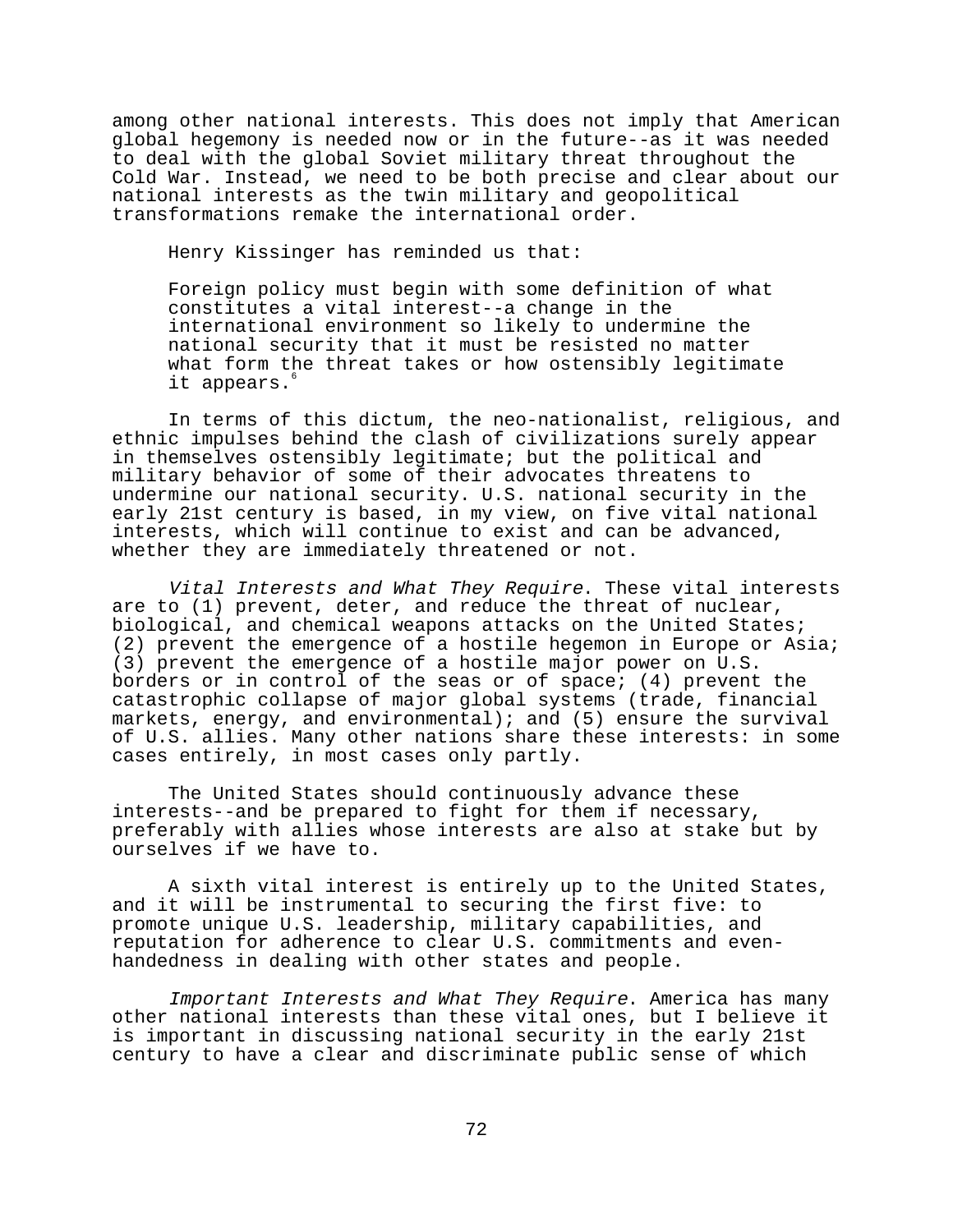specific national interests are vital and should therefore be the touchstone of American national security policy. National interests which are extremely important but not vital should also be promoted, but threats to them would require the United States to commit forces only with a coalition of allies whose vital interests are themselves threatened. National interests which are just important would require us to participate militarily but only if the costs are low or others carry the lion's share of the burden.<sup>7</sup> Within that frame of reference we can prepare our policies and our posture accordingly.

#### The Cascade of Changes in the World.

We have the moral and material strength to take care of our vital interests and of our important ones, but it would be immoral and dangerous for us to launch or sustain a crusade. I am reminded of a conversation among Richard Nixon, General Vladimir Kryuchkov (then head of the KGB), and myself in Moscow. It was late March 1991, the spring before the December collapse of the Soviet Union. We were in Kryuchkov's office on the fourth floor of the Lyubyanka Building on Dzerzhinsky Square. Kryuchkov said:

The role of the United States in the world is more important than ever, but there is a danger. The leading role is a heavy burden; it can break even a strong state. There was a time when we thought we could press the imperialists and at the same time have our way with China and in the Third World. We thought we held God by the beard, but soon we realized the burden was beyond our endurance. Beware.

At the time of the conversation with Kryuchkov in 1991, the distribution of wealth and power and military competence in the world was already changing radically and rapidly. Since then, it has changed even more. Three events in the late 1970s and early 1980s had begun a cascade of changes that have now restructured the international system as we have known it. Those events were: the 1978 coming to power of Deng Xiaoping and his rapid decision to open China to the world; the 1979 Islamic takeover of Iran; and the 1985 coming to power of Mikhail Gorbachev in Moscow. At about the same time, modern missiles, precision surveillance and control, and stealth technologies began to come into wider use. Since then, through the 1980s and 1990s the Chinese economy has grown to awesome proportions and has become a huge consumer of energy as well as a huge market for world trade and investment; the Islamic resurgence has spread from Tehran in all directions and today virtually controls the world's energy heartland; and the Soviet Union has collapsed while Russia is still seeking its domestic political footing and may emerge to become the new, northern leg of the world's energy heartland by 2020.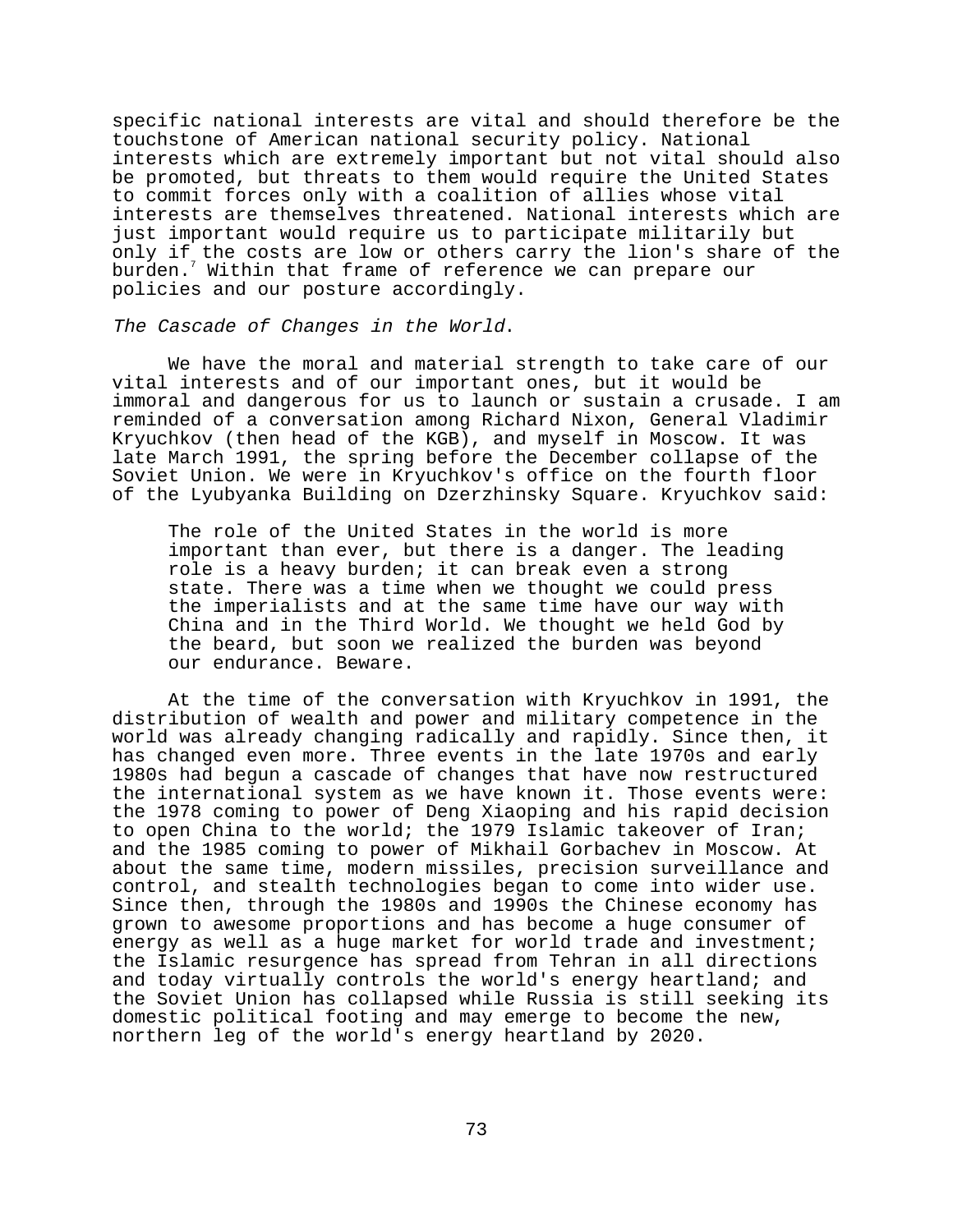The Opening of China and its Consequences. Over the past few years the United States has told North Korea how it should or should not arm itself, told Japan how it should organize its economy, told China how it should treat its own citizens, and told both China and Singapore how they should treat American citizens. In most of these cases, the United States either lost the issue or was forced to back down very substantially. This reflects the shifting balance of power between the United States and Asia. This shift is partly due to China's successful exploitation, beginning in 1978 under Deng Xiaoping, of President Nixon's strategic opening to China in 1972.

When he died, Deng had directed that his ashes be, and they were, scattered at sea rather than in China's great rivers, to signify his openness to the world. As Roderick MacFarquhar points out, Deng made China "accessible to foreign ideas and influences in a manner unprecedented since the Tang dynasty in the seventh century AD."<sup>8</sup> China's economic role in the world has become enormously important and is beginning to provide China with the means to deal with their huge internal challenges and at the same time to reach for real military power.

China is already the recipient of more foreign direct investment than any other country in the world except the United States. Their economy is as large as Japan's by some measures, although with a population of 1.2 billion versus Japan's 125 million, China's per capita economy is much lower.

China's population is growing by another 125 million- another Japan--every 7-8 years, and every year 20 million unemployed Chinese from the interior are "sweeping to the sea," as the Chinese in Beijing put it.

China's economy is forecast to continue to grow to within shouting distance of the U.S. economy in a little over 10 years' time, and will help the Chinese to deal with these challenges; but the psychological effects on Americans, who have had the world's largest economy since about 1912, will require adjustments in our own self-perceptions. Politics in China for the foreseeable future will be shaped by the tensions between the effort to prop up the doomed Leninist state, and the imperative to allow pluralism, decentralization, and economic growth to continue on the course set by Deng.

China's military will play a critical role in the working out of these internal tensions, as General Xiong Guangkai told me when I visited him in Beijing recently. For both internal and external purposes, their budget is growing rapidly, though from a low base, and could in a few years' time be very substantial.

Chinese military authorities today write of "ways to defeat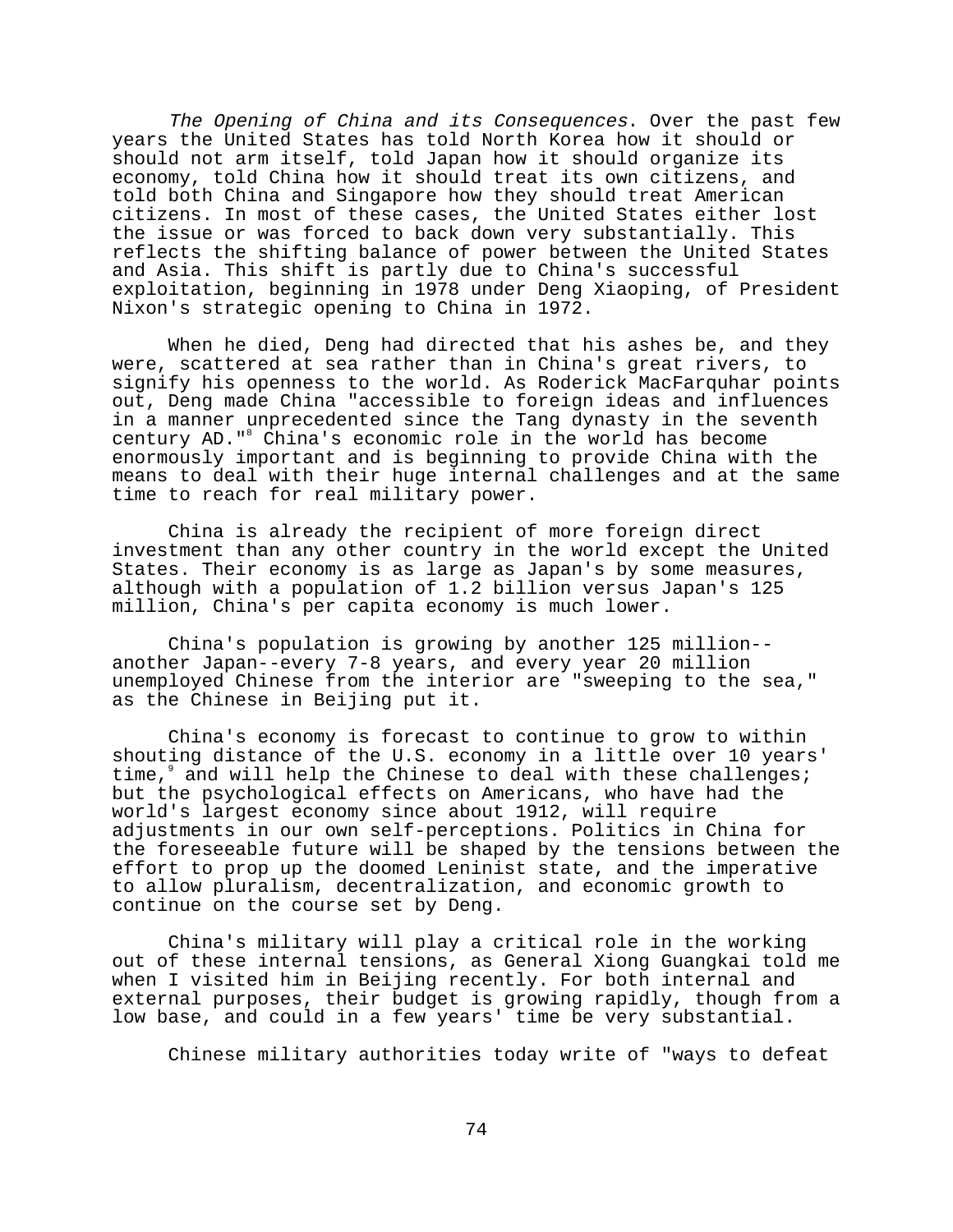a powerful opponent with weak forces in a high-tech war," and of how "technology increases the importance of preemptive strikes or first strikes. . . "<sup>10</sup> Even with the capabilities they may acquire in the early 21st century, however, China's intentions are not comparable and its capabilities will not be comparable to those of the Soviet Union in the Cold War. The "local war" school of thought is the dominant school in China: it cancels Mao's requirement to prepare for a global war. As Michael Pillsbury points out, "local" in Chinese means regional, partial, sectional, or local, all at the same time. $11$  Because the Chinese focus on rapid, decisive action for local advantage, their approach can be quite destabilizing in a very large "local" area- -East Asia--where both they and the United States have vital national interests. The world got a taste of such strategy--and its effects--in China's March 1996 Taiwan Strait Exercise, which I will come back to later.

As Liu Huaqui, the Chinese Premier's and State Council's foreign affairs adviser indicated to Pillsbury and me at a private dinner in the Diaoyutai State Guest House in Beijing a year ago, the Chinese leadership knows we have national interests as well as influence, allies, and real power in Japan, Korea, Taiwan, and the South China Sea. They know we have established these interests by outpourings of American blood and treasure over 4 decades, but I am not sure that the present Chinese leadership accords much weight to those factors.

The South China Sea will be an increasingly important national interest to China because it seems to them to be their best local source of energy (other than coal). The Chinese regime's very legitimacy depends on economic growth and that will require--for industrial use alone--an increase from about 450 million tons of oil (TOE) equivalent in 1995 to as much as 950 TOE in 2005. $^{12}$  We, too, have extremely important interests in the South China Sea: mainly freedom of navigation for energy from the Persian Gulf to East Asia (China will share that interest), and access for our Seventh Fleet from its Pacific locations to the Gulf. Beijing is also looking at East Siberia as a possible source of natural gas.

Important and contentious as those matters are, in my view, the Taiwan question will be the most difficult East Asia question in the years to come. It may come to be the most vexing political-military question in the world. Both sides see China as "One China." But each side sees the terms and conditions very differently. The question is linked in Beijing's analyses to our strategic ally, Japan, which occupied Taiwan between 1895 and 1945. Japan also occupied and brutally exploited China in the 1930s and 1940s. The Chinese fear Japan as a possible "perfect" military superpower in the early 21st Century. The Taiwan question is also affected by Beijing's "pay-back" attitude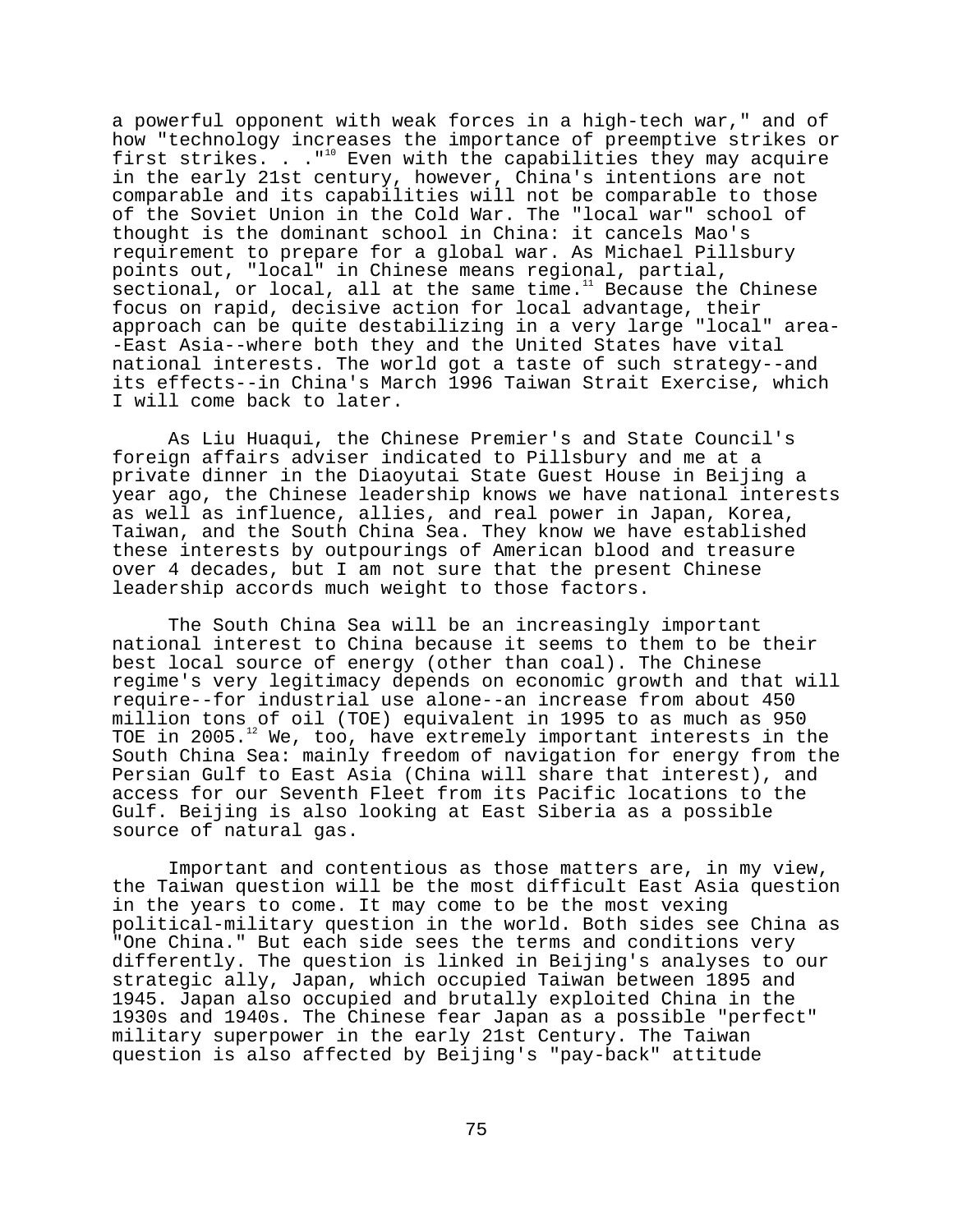against the West for what the Chinese feel as 150 years' humiliation since the Opium Wars and the 1842 Treaty of Nanking. More specifically, the post-Deng leadership is to some extent hostage to the Taiwan question. Taiwan independence would wreck the regime and bring either chaos or reinvigorated authoritarianism. "Healing the wound" would reduce anxieties on both sides of the Strait, and could possibly inspire transformation of the regime in Beijing in a more open and accountable direction.

China used its modest military capabilities in the March 1996 Taiwan Strait Exercise in a sophisticated and effective way to cut down on the vote of the Taiwan independence party in Taiwan's mid-March Presidential election. They fired M-9 ballistic missiles into the sea near Taiwan, exercised elements of eight infantry divisions along the mainland coast, deployed naval battle units in the western part of the Strait, flew mock combat missions with IL-76 and SU-27 aircraft, and deployed SA- $10B$  SAMs.<sup>1</sup>

As everyone (including China's leadership) has noted, however, the Taiwan Strait Exercise also shook up East Asia by provoking the rapid deployment of the Nimitz and Independence carrier battle groups to the area, reinforcing the U.S.-Japan strategic alliance, and helping stimulate planning for the largest joint U.S.-Australia-New Zealand exercise involving ANZUS troops since World War II. It has energized the independence movement on Taiwan, as I noticed when I attended the festive inaugural of President Li Teng-hui in Taipei. This Spring a Taiwan "National Development Conference" decided that "the two sides are two equal political entities." The ruling Kuomintang also spoke of two equal political entities.<sup>14</sup> This is a new formulation of the conventional "two systems" concept. None of these reactions could have been welcome to Beijing's leaders.

As for America's role: Taiwan today is more democratic, more capitalist, and more deeply embedded in the international system than it was in 1972 at the time of the United States' acceptance of the "One China" claims, spelled out in the Shanghai Communique, or in 1979 when President Carter established formal diplomatic ties with China and confirmed that acceptance, or in 1982 when President Reagan reconfirmed America's acceptance of the claims of "One China." These triple acceptances do not commit the United States to go to war to defend a renegade Taiwan, but we are committed to prevent a violent takeover by China--as Speaker of the House Newt Gingrich made clear to Chinese leaders recently. U.S. policy has remained ambiguous for 25 years, while the twin transformations of geopolitics and technology have swept both sides of the Taiwan Strait. The interactive dynamics of the Taiwan question could, over the next 10 years or so, lead to unwanted war--or to the peaceful entry of China into the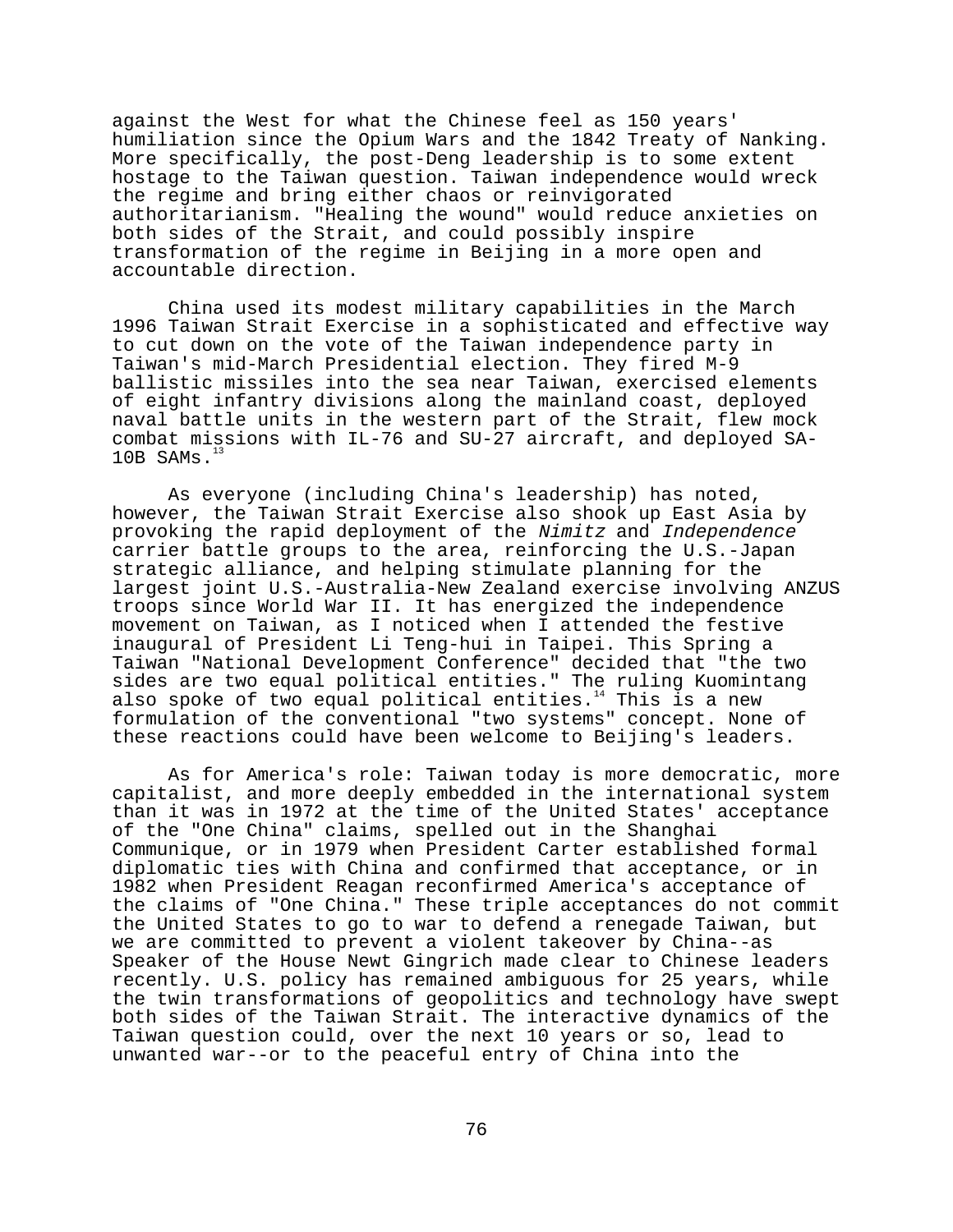international system on prudential terms. U.S. vital and important interests can be advanced and defended by insuring the latter.

Important as China is, it is far from being the only challenge or opportunity in East Asia for American national security in the early 21st century. Japan, Korea, the Asian part of Russia, Southeast Asia--and China--look at each other as strategic, economic, and political competitors. None considers America to be its principal security threat. All depend on access to the American market and American capital. Many feel dependent on the United States for their security. So America is in a unique position in Asia. We can afford to, and should, have friendly relations with all Asian countries. At critical moments we can throw our weight in the direction which is seen to be the pacesetter in the worldwide revolution in military affairs.

The Islamic Takeover of Iran and its Consequences. Without pausing to analyze all the causes of the fundamentalist Islamic resurgence that has been gathering momentum since the 1979 Khomeini revolution in Iran, it is necessary to understand that it has affected every Islamic country, that it is to some extent a reaction against the modernizing power of the West, and that in the process Islam has become heavily politicized. Islamic fundamentalism has come to signify, in different ways in different places, extremism and expansion.

I respect Islam as a religion: its rigorous and disciplined scripturalism sets an admirable standard, and its higher theology and redemptive spiritual strengths are beyond question. But as the great cultural anthropologist Ernest Gellner has pointed out, Islam has evolved into a rigid and anti-rational theocracy.<sup>1</sup> Ambitious clergymen, ecstatic theologians, and political ideologues have come to dominate the masses--and many of the higher clergy have been co-opted. As Huntington has written, political Islam is also fueled by demographics: "For years to come, Muslim populations will be disproportionately young . . . teenagers and people in their twenties.<sup>"16</sup> The resulting turbulence will continue to disrupt both Islamic societies and their neighbors well into the 21st century. This is nothing new: "The off-and-on-again conflict between Islam and the West has existed for centuries  $. . . .$ "

Fundamentalists--who now control Iran, pursue campaigns of violence in Egypt, are influential in Libya, and may soon control Algeria--also enjoy the support of several governments and the deference of many (including that of Saudi Arabia). They may continue to threaten our vital national interests for several more decades: specifically, (a) our interest that there be no curtailment in energy supplies to the world (U.S. imports from the Persian Gulf are now at least 10 percent of our total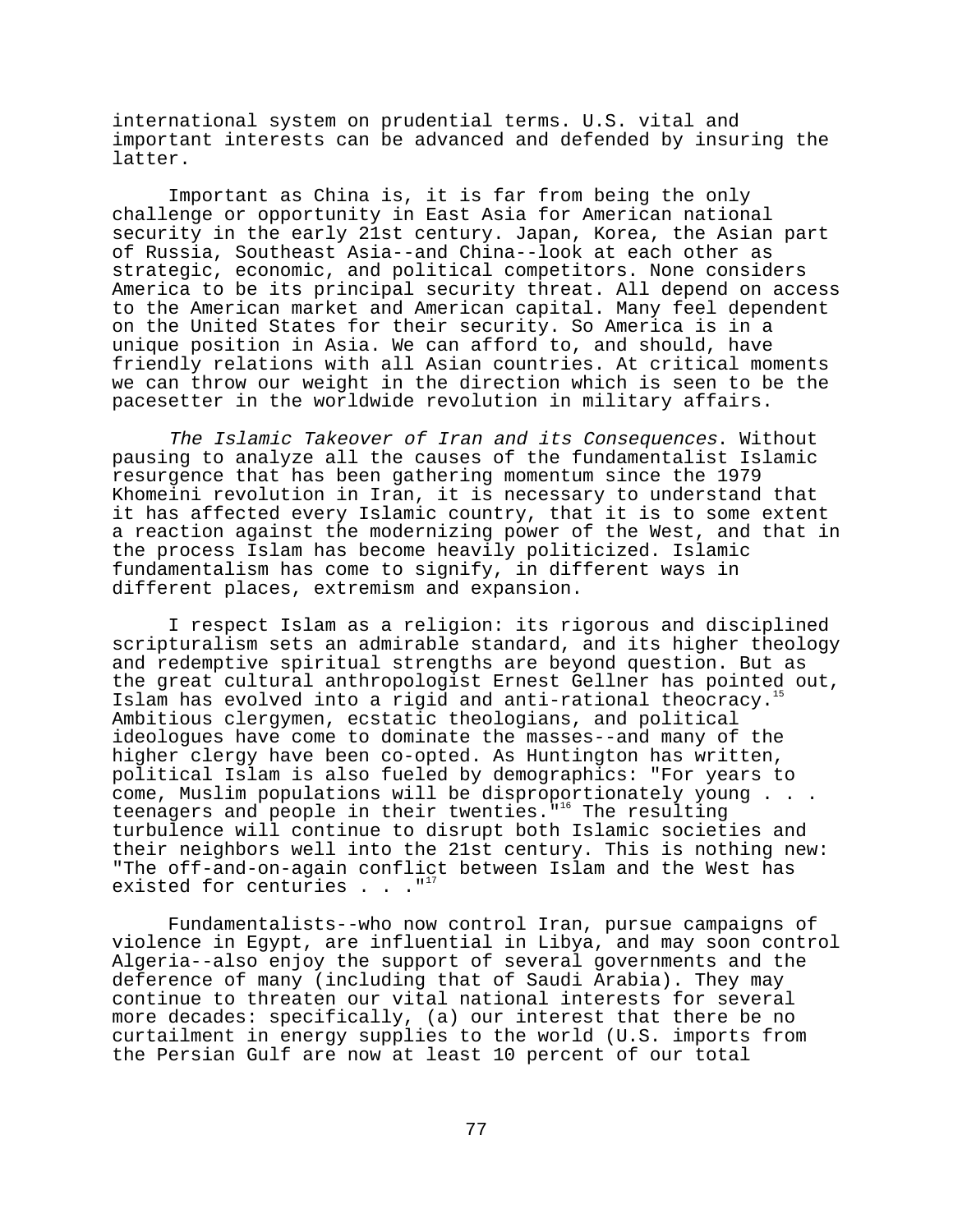consumption and growing, and East Asia heavily depends on imports from the Gulf), and (b) our interest in the national security of our European and Middle Eastern allies.

Powers in the region have noted the shortcomings of Iraq's military efforts in DESERT SHIELD/STORM, and are responding by acquiring ballistic and cruise missiles--and high-performance, anti-air and air-to-air missiles with associated  $C^4$ ISR (command, control, communication, computer, intelligence, surveillance and reconnaissance) systems. In the foreseeable future, they could be able to deny access to us, and directly threaten our allies. They will also be increasingly able to threaten us in our established positions, as they did in the Khobar Towers bombing in Saudi Arabia in the summer of 1996.

Both Iran and Libya (which may already have, or have access to, nuclear, biological, or chemical weapons) are reported to be eager to buy the Nodong and the Taepo Dong-2 ballistic missiles from North Korea when (and if) they are available. The Nodong would put Israel in range from Iran and parts of Southern Europe from Libya. From Libya, the Taepo Dong-2 could reach London, Berlin and Moscow.<sup>18</sup> The threat of such ballistic missiles, and stealthy cruise missiles--or large fleets of upgraded SCUDs which in small numbers and primitive models were so troublesome in DESERT STORM--are already beginning to affect perceptions of the balance of power in the Middle East.

These threats engage the nuclear issue, East Asia, the oil issue and our alliances--and therefore vital American national interests--well into the 21st century. The challenge for U.S. national security policy is to resist this dangerous trend early enough and in a form that is effective enough to push the ultimate threats further and further into the future. This should include a well-coordinated international buildup of oil stockpiles as buffers against supply discontinuities. The specific challenge for U.S. and allied military planners is to develop more effective counters to the rising missile threat than seem to be possible from the active defenses that have received so much U.S. money and attention in the past. In March 1997, the U.S. Commander-in-Chief, Europe, General Joulwan, testified that defenses against ballistic and cruise missiles are "inadequate to meet the challenges of the future."<sup>19</sup> An effective system will necessarily include air-borne (and ultimately space-based) laser systems, new forms and structures of deterrence, and multidimensional preemption systems.

The Collapse of the Soviet Union and its Consequences.<br>Although we have a tendency to hold a mental image of Russia as the successor to the Soviet Union in geopolitics, that is misleading. The government of Russia enjoys only limited political legitimacy at home and, despite the rhetoric of its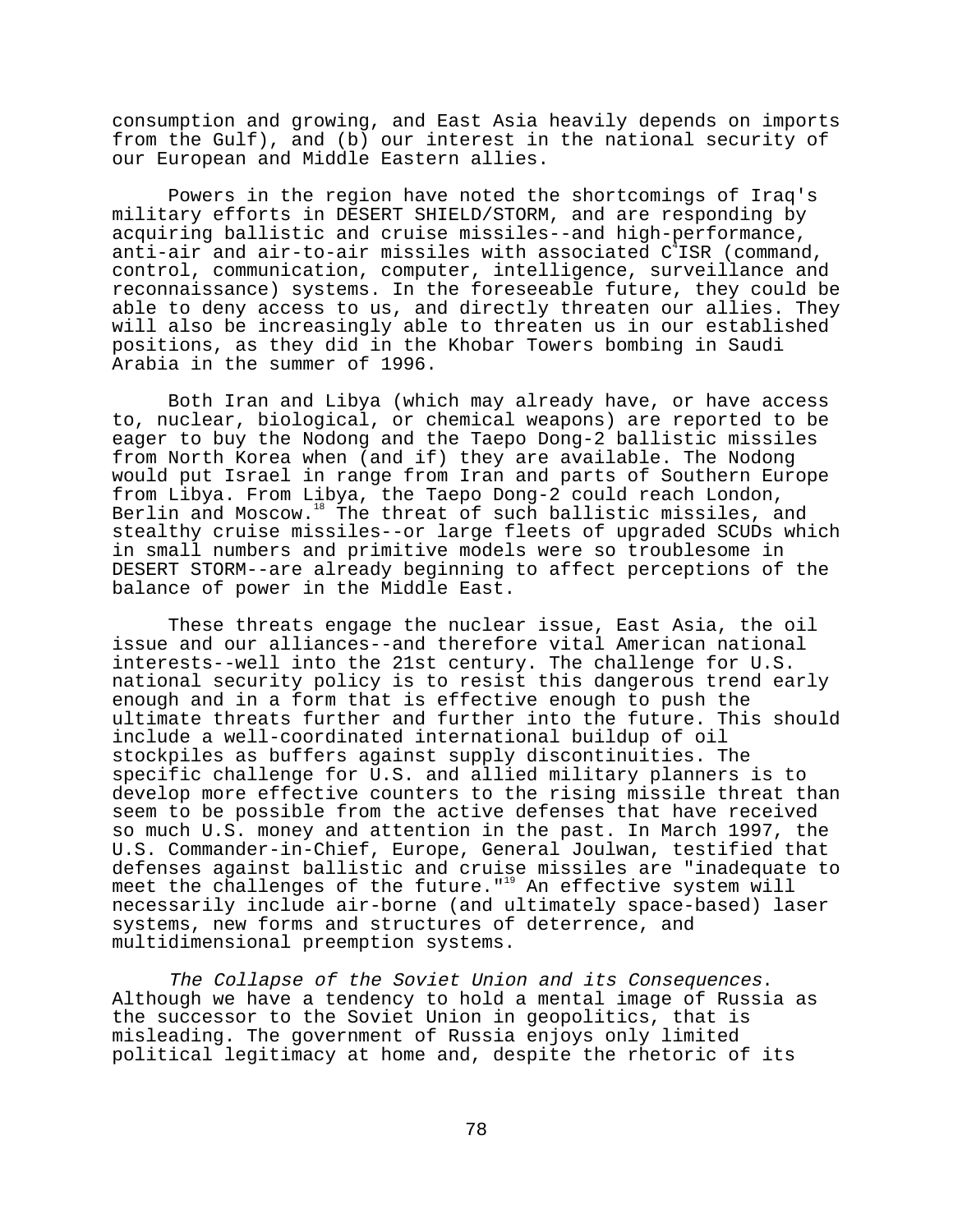brilliant foreign minister, Yevgeny Primakov, lacks the ability to project political, economic, or military power beyond its "near abroad." Even in its "near abroad," Moscow's writ is weak. The countries of the Commonwealth of Independent States (CIS) actually value their relations with the United States so highly that Moscow finds it helpful when dealing with them to display its own good relations with Washington. The proliferation of Russian weapons and skills to criminals, insurgents and terrorists, and rapid further military fragmentation, pose a far more immediate international danger than notional Russian military aggression anywhere.

At the same time, Russian companies are becoming increasingly active participants in the global economy. This is particularly evident in the energy and mining sectors, but rising Russian steel and arms exports, the purchase of a number of Western brokerage houses, the joint venture of Khrunichev and RSC Energia with Lockheed Martin to provide space launches with Russia's Proton rockets, and the listing of Russian telecommunications and oil and gas company stocks on the New York Stock Exchange are also indicative. Promstroybank, one of Russia's largest, has opened an office on Park Avenue in New York. Far from confining their activities to the private sector, moreover, the so-called "new Russians" are becoming increasingly influential in government policy, including not only economic but also security and foreign policy.

Looking a quarter century ahead ("two fields ahead of the throng"), it is in our interest to help restore control of nuclear weapons and weapons material $^{21}$  and enforce the Non-Proliferation Treaty--and to work toward a cooperative future Russian role in dealing with the shift of the world balance toward Asia, and the persistence of militant and military Islam. As World War II drew to a close, the U.S. Air Force planned against the post-war resurgence of the former enemies (Germany and Japan).<sup>22</sup> In the 1990s we have shown a tendency to follow an analogous approach to Russia, at least for the time being. This is a mistake. Russia's military, along with their defense industry, have been in an inexorable, destructive, demoralizing decline since the end of 1991. Leading Russian politicians count survival as Russia's most pressing national interest, and this will clearly be served by keeping an open U.S. option. Yet the way of thinking of many in the U.S. foreign policy elite is still tinged with nostalgia for the good old Soviet threat.

In the early 21st century, a stabilized and economically robust Russia could be an extremely important ally in the new regional order: first (but not only) to the south of Russia, where the oil reserves of the Caspian Basin may rival those of the Persian Gulf, and where the turbulent and militarized borders of Islam encroach. Russia's own proven energy reserves are even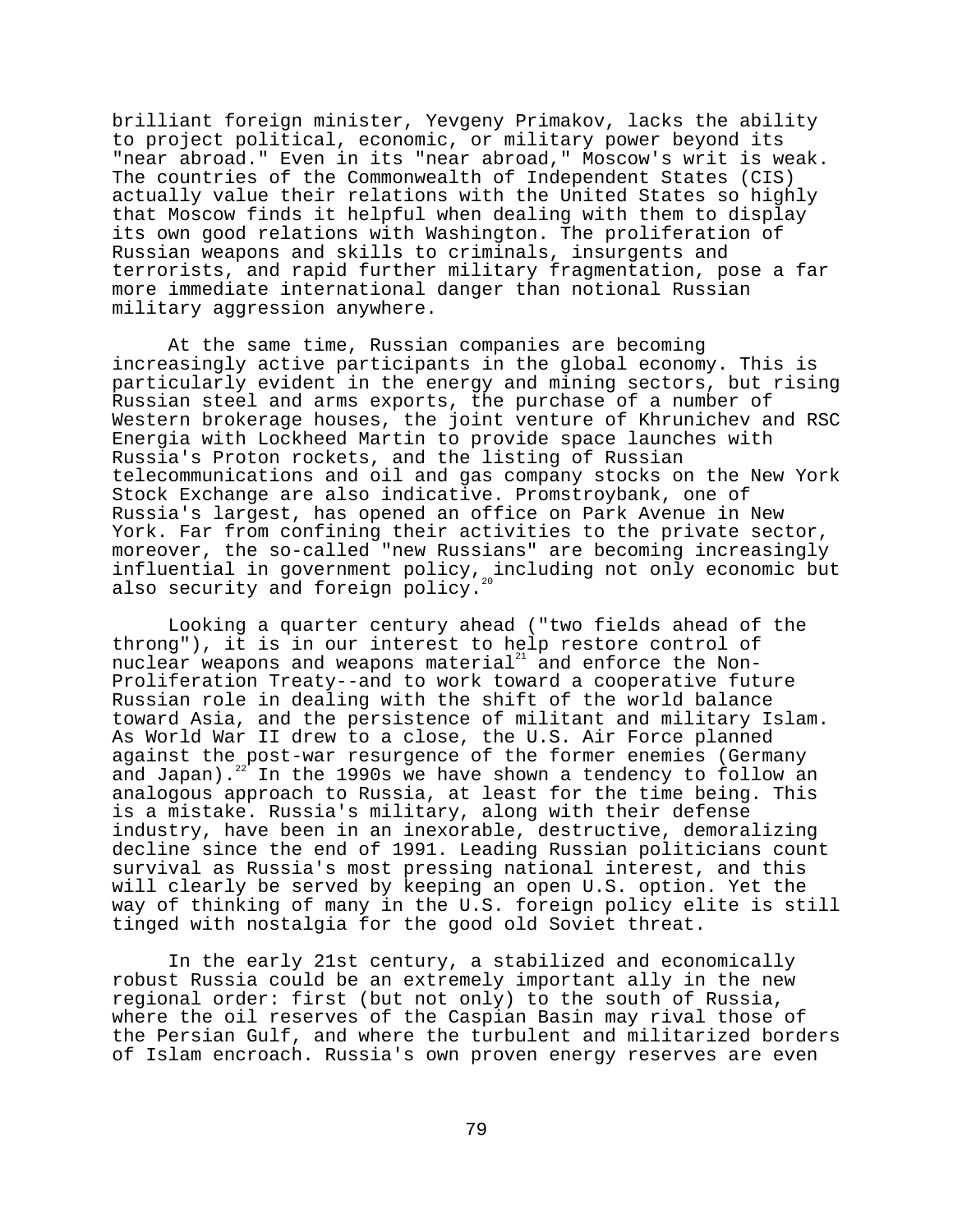bigger than those of the Caspian. Place names in the region, like Novorissiisk, Krasnoyarsk, Tengiz, Baku, and Kovitkinskoye, will rapidly become familiar to Americans concerned with our national security in the early 21st century.

For these purposes, I support a NATO/Russia Charter that would give Russia a real voice in the security issues that NATO will be acting on over the next quarter century. These arrangements will be essential, in my judgement, to the legitimacy of a European security system in the early 21st century. They would lay the foundation for ensuring Russian help for three of our own (and many others') national interests: a strong and truly global energy system, in which Russia itself, and the Caspian Sea region, would be copious sources of oil and gas; containment of Islamic militarism; and no hostile hegemon in Europe.

## **The Challenge for American National Security**.

America's national security in the early 21st century can be protected only if our Presidents and congresses are able to define, decide, and persuade the American public--and the leading powers of the world's other civilizations--of our vital national interests, and our determination to advance and defend them. This will not be an overnight effort, and it will take more than words--important as words are. What it will take is American mastery (preferably with allies) of the twin transformations: the geopolitical and the military-technological, and their powerful interaction.

Requirement for U.S. Military to Dominate. Part of the American persuasiveness will be the maintenance of a superior, coercive American military force--and its continuous renewal well into the 21st century--to dominate the emerging worldwide revolution in military affairs. This does not mean keeping the same or a larger number of divisions, air wings, and fleets as today. It does not mean adding more new versions of the same weapons.

It does not necessarily mean adding dollars to the Defense budget. U.S. military planners and industry must now move past the status quo or possibly fall behind lesser rivals who face fewer obstacles. In the early 21st century, the U.S. military could become the victims of the revolution in military affairs, rather than its pacesetters, no matter what our budget is. These tendencies could lead by 2015 or so to great difficulty for our forces in the face of rogue states or major powers who could deny access to, or even evict us from, areas of vital national interest like the Persian Gulf or East Asia or the high seas--or threaten the existence of our allies.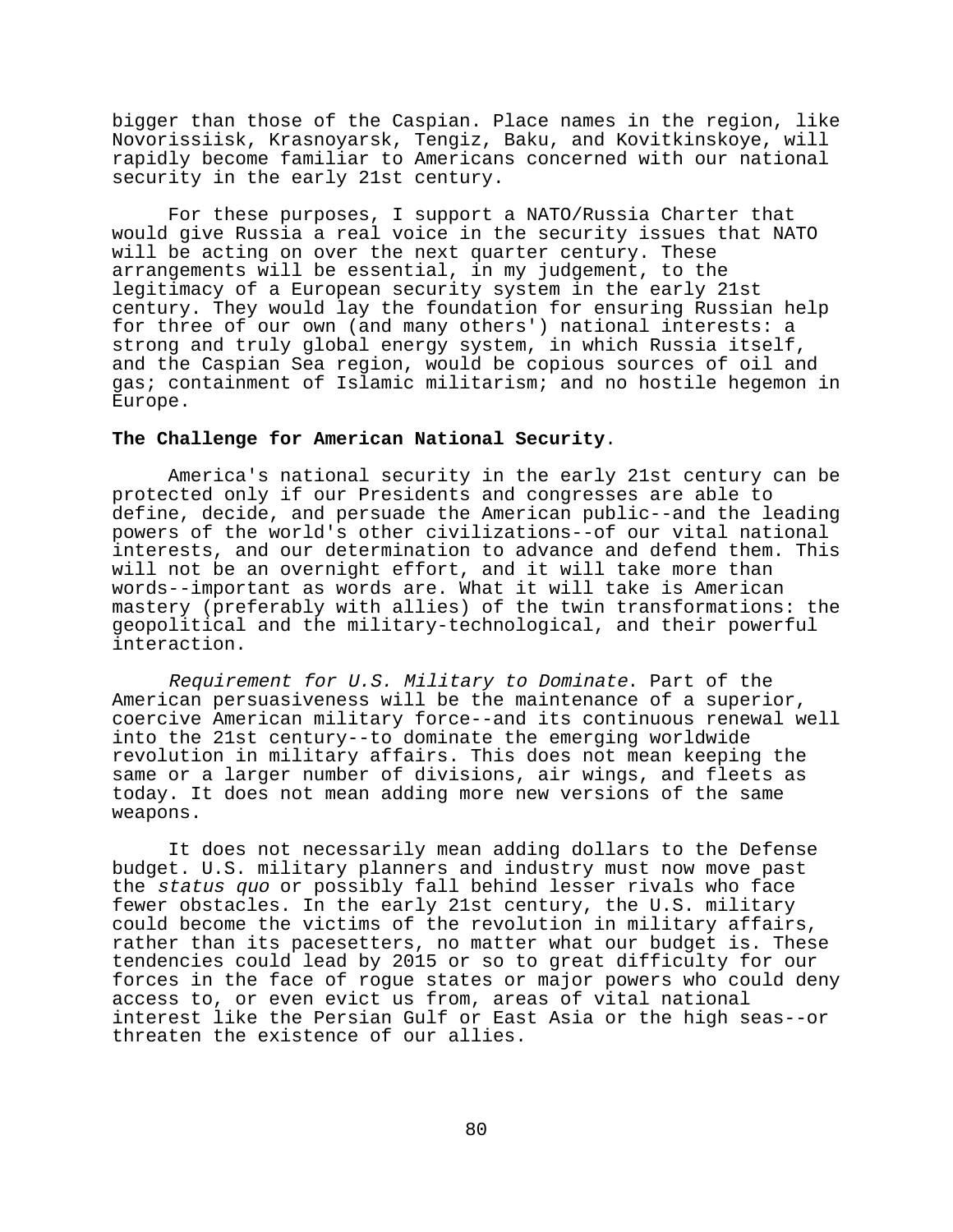## **The Challenges and the Obstacles**.

With the rise to prominence, in the hands of several powers, of weaponized unmanned aerial vehicles, affordable highresolution spy satellites, massive numbers of stealthy cruise and ballistic missiles, distributed high-performance anti-air missile systems and (in the hands of states and sub-state actors) information warfare technologies and organizations, the coming military revolution could transform war in the early 21st century. Already, according to one survey, 35 non-NATO countries have ballistic missiles--of which 18 are capable of carrying nuclear, biological, or chemical warheads. Sixty-seven non-NATO countries possess cruise missiles.<sup>23</sup> China's General Ding Henggao told me in Beijing last year that precision guided missiles are the most important single system in China's future defense posture. My own research leads me to estimate that China holds between 300 and 950 nuclear warheads in inventory.

Among the obstacles confronting American military planners today are a system in which Congress continues to spend too much money on old weapons and industry lobbies Congress to do so, and a lack of realism about the scale and speed of change in the way geopolitics actually works. Internal obstacles include our own military's tendency to disregard the ability of our rivals to respond to, or leapfrog, our own plans. We say we won our last war, so we don't need to change much. This overlooks the fact that our last enemy lost his war in full view of the rest of the world--and today many others in the world are undertaking heroic efforts to overcome American concepts and weapons.

Our main rivals' military revolutions are paced by their cash flow (and even accelerated by commercial imports of technology from the United States and Western Europe). We are paced by our development lead times and the Federal Acquisition Regulations. The contrast between government procurement and America's private sector has been particularly dramatic: inventiveness and flexibility have been our civilian hallmarks, capitalizing on new technology in every field. I believe new ways to spin-in from the commercial economy with its lower costs and excellence of performance could help our military to get ahead and stay ahead. The U.S. Air Force is already moving strongly toward commercial services, products and technologies to modernize most unclassified space systems.

The U.S. Defense Budget Structure and Size. These days the Congress is considering President Clinton's proposed defense budget for fiscal year 1998, and beginning to discuss the administration's statutory Quadrennial Defense Review (QDR). Chairman of the Joint Chiefs General John Shalikashvili's "Joint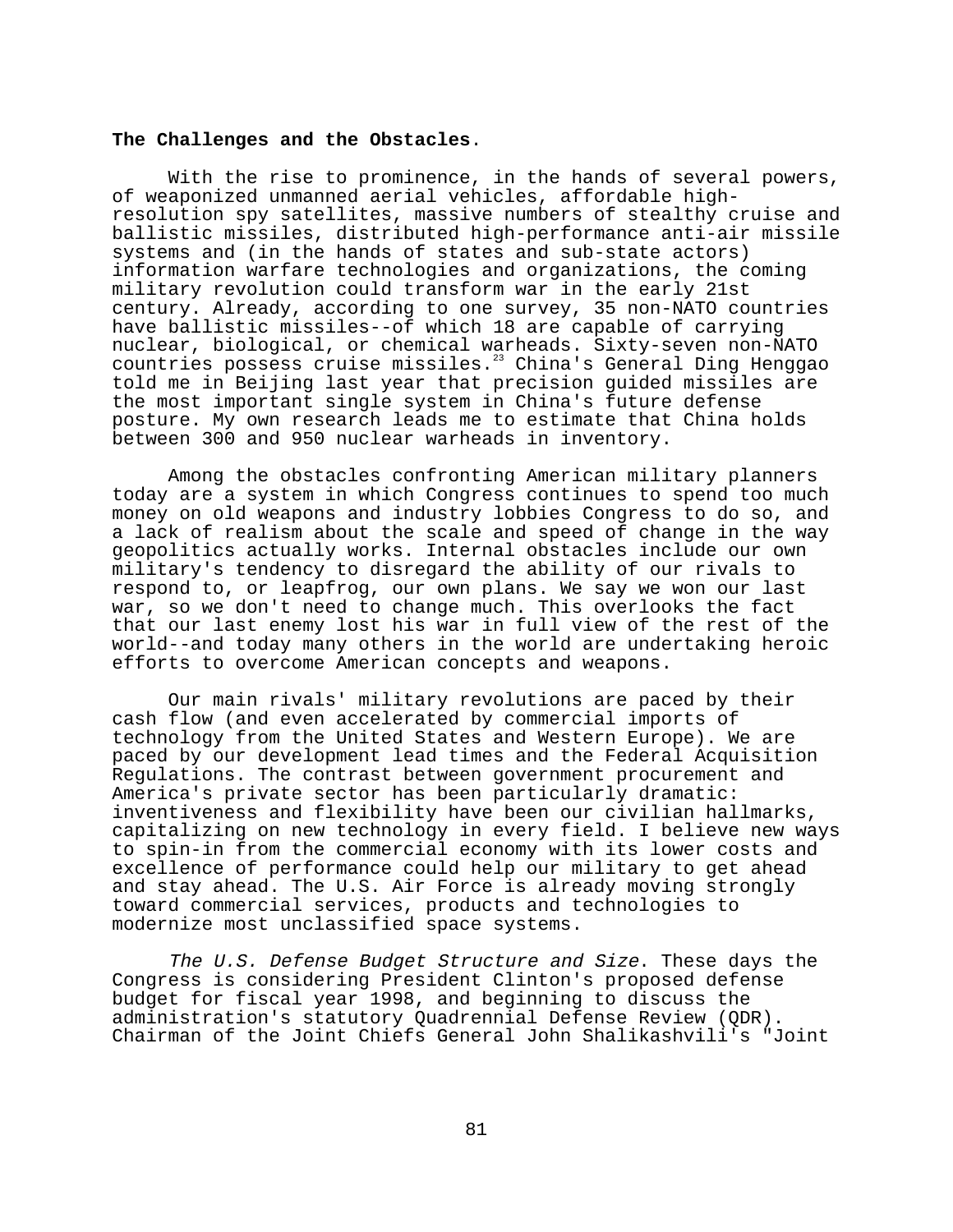Vision 2010"--an important reference for the QDR and for the proposed budget--said last year that the "U.S. must prepare to face a wider range of threats, emerging unpredictability, employing varying combi- nations of technology, and challenging us at varying levels of intensity." As the defense budget continues to drift downward, however, funding to deal with "emerging unpredictability" is falling like a rock.

The Clinton administration and the Congress are set to let overall defense funding decline slightly over the next 5 years. Given the powerful national political momentum to reduce the federal deficit while protecting entitlements and cutting taxes. $24$ this is about the best that can be expected. The Republicans' 1996 Congressional Budget Resolution actually projected deeper (5 percent) cuts in the Defense budget by 2002 than does the Clinton administration.

The problem is the structure of the Defense budget: the administration and Congress plan to increase major weapon system purchases by almost 40 percent by 2002 while funding for Research and Development (R&D) is projected to decline by over 15 percent during the same period. The military's Advanced Concept Technology Demonstrations were slashed by Congress by 40 percent last year. Funding has dropped by about 20 percent over the past 3 years for the Defense Advanced Research Projects Agency (DARPA), where many of the most innovative programs with the potential for yielding revolutionary improvements in information technology and access to theaters of vital interest are located. The administration now proposes a slight increase (about 2 percent) for DARPA over the next 2 years.

Secretary of Defense Cohen's task is a formidable one. It is to lead an American revolution in military affairs and to restructure the Defense budget to insure American dominance of information systems, awareness technologies, and directed energy weapons by 2010. Otherwise, our opponents may be able to keep us out of regions of vital national interest, checkmating anything else we might do with the rest of our military establishment.

## **Conclusion: The Need for American Leadership**.

Any understanding of American national security in the early 21st century must begin with the way the White House, and the Republican Congress that swept into power in 1994, have ignored the far-reaching double trans- formation: first, in the international order, especially in the Islamic heartland and in East Asia--and second, the worldwide revolution in military affairs. They have also ignored the unique leadership capacity of the United States among the major power centers of the world.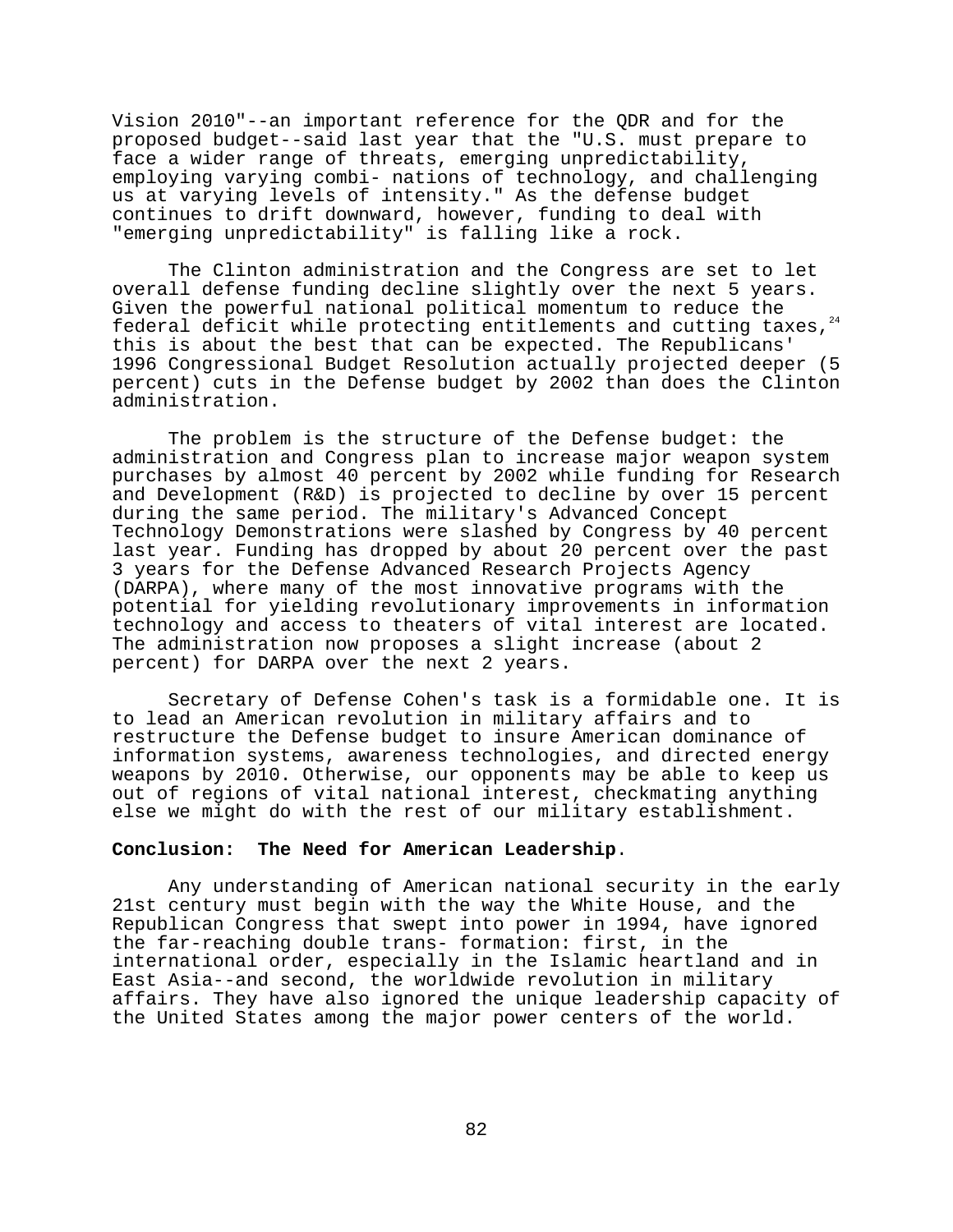There is a perception both at home and abroad that the United States, which remains the greatest power of them all, has been turning inward--walking away from the top of the stack. At home there is uneasiness about risks to vital national interests, and a sense of losing out on the rewards of global leadership. Overseas, China and other major powers are concluding--I hope they are wrong--that reliable American leadership may be a thing of the past. These perceptions can lead to future coalitions against the United States. If we are not going to lead, others may try to do so themselves. For example, the Premier of China and the President of Russia in Beijing last year proposed a China-Russia "strategic partnership for the 21st century."<sup>25</sup> Theoretically such a "partnership" (which remains largely inchoate) could come to include Iran, with which both China and Russia have strong financial and weapons links, and possibly Iraq.

It is true that the domestic political base for a national security policy that would take good care of vital and important interests in the early 21st century is uncertain. The foundations for domestic political confidence are weak. There is widespread skepticism toward a government and a political system that sometimes seem tawdry, slow, indifferent, and incapable of getting things right. In this domestic climate, there are those who say it is not possible to have a coherent national security policy.

Still, the United States does have vital and important national interests in the world, and the Presidents and congresses over the next quarter century are still the only citizens who can define, lead, and persuade the country of those national interests which affect everyone, for good or ill. Moreover we--and we alone--will continue to have the intellectual and military power, and the skill, and the global prestige to lead.

For the next 4 years, the President and the Vice President, despite their fevered distractions, must try to prepare the country for the early 21st century by giving sustained attention to our vital and important national interests, rather than our sentimental or moralistic impulses. We must focus on Russia, China, Japan, and Western Europe--not to pressure them to follow domestic and foreign policies that we would dictate, but to increase their interest in cooperating with their neighbors, and with the United States. In this we must enlist the active cooperation of the Europeans--who rub shoulders with Russia, are closer than we are to turbulent Islam, and do more trade with East Asia than they do across the Atlantic.

The opportunities are wide open for U.S. leadership here at home; and they are wide open substantively all around the world.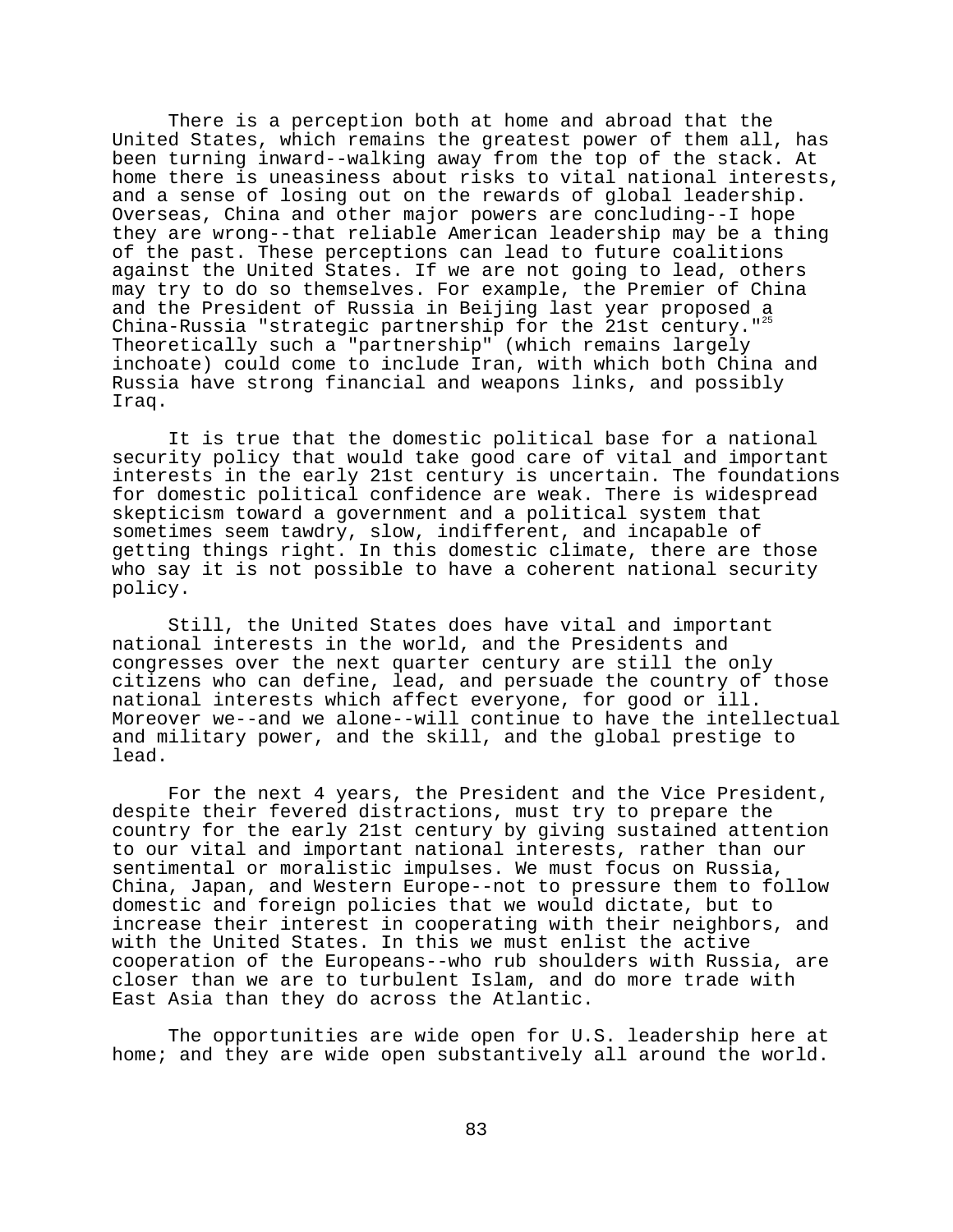I hope President Clinton and Vice President Gore will exploit these opportunities to their political advantage. I hope the Republicans in Congress will compete with them on this basis, to their political advantage. It would be good for the country, and good for the world.

All this will require more than analyses like the one I have offered here today. The great flowing river of our unique national history has sometimes rushed through shallow and turbulent white water rapids, sometimes eddied in foul and dreadful stagnant pools, once fought "a great civil war, testing whether [this] nation or any nation so conceived and so dedicated, can long endure."<sup>26</sup> Sometimes this nation has, by its very example, overflowed its banks in floodwaters of great benefit to the whole world. Through all our history has coursed a deep and powerful current fed by everlasting springs of purpose, endurance, and courage--often in the face of great adversity and animosity.

Many articulate and passionate Americans today, however, believe the United States is morally unfit to lead. Many others believe the opposite: the outside world is so corrupt that it is not worthy of American efforts. For these reasons purposeful and confident American leadership will not be sustainable in the early 21st century unless it is actively and consistently supported by young men and women like you in this room, who understand America, and understand the world. For you and for the United States, the early 21st century holds great dangers and exciting opportunities. The helm is in your hands, the compass is in your heads, and the driving power is in your love of this great nation.

## **ENDNOTES - CHAPTER 5**

1. I am indebted to Francois Heisbourg, the brilliant European strategic analyst, for drawing my attention to what he calls the simultaneous transformations. His fuller explanation will appear in a forthcoming publication.

2. Reported by Anthony Lewis in The New York Times Magazine, March 23, 1997, p. 43.

3. These projections are suggested by a number of engineers. See, for example, T.K. Jones in Electronics Industries Association Ten-Year Forecast, Washington: 32nd Annual Ten-Year Forecast Conference, October 17-18, 1996, pp. 155-159.

4. An expanded analysis of the contemporary revolution in military affairs is set out in Michael G. Vickers, Warfare in 2020: A Primer, Center for Strategic and Budgetary Assessments, Washington: 1996.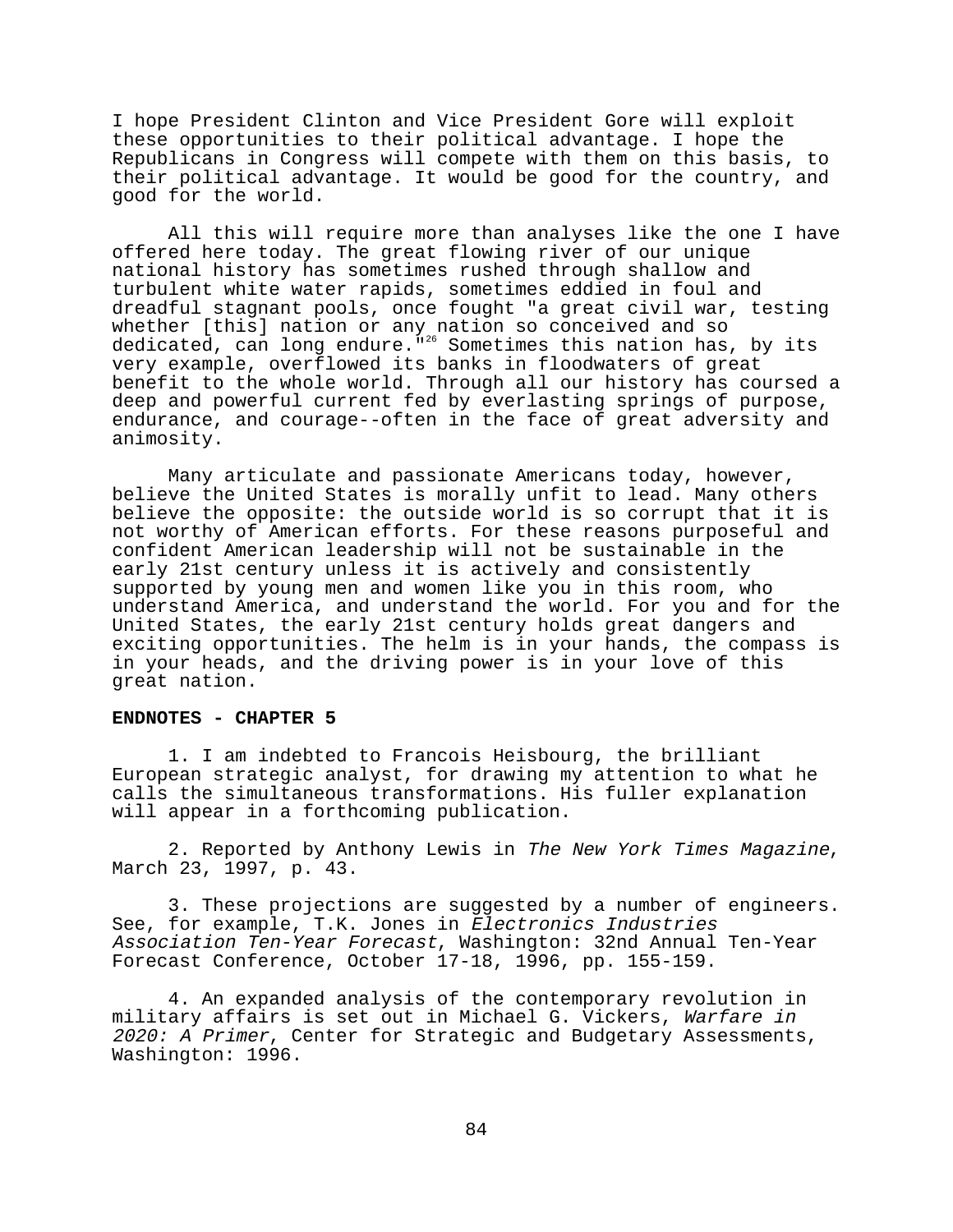5. Samuel P. Huntington, The Clash of Civilizations and the Remaking of World Order, New York: Simon & Schuster, 1996. Huntington's thesis is also controversial because it cuts across the grain of the American ideology of Progress. Rather than drawing on ideology, Huntington uses rigorous observation and strict empiricism.

6. Henry Kissinger, Diplomacy, New York: Simon & Schuster, 1994, p. 812.

7. For a fuller discussion of "national interests," see "A Report from the Commission on America's National Interests": Robert Ellsworth, Andrew Goodpaster, Rita Hauser, Co-Chairs, 1996. Co-Executive Directors were Graham Allison, Dimitri Simes, and James Thomson. This report includes definitions of the 6 vital national interests I have listed above, plus 12 "extremely important" national interests such as preventing and ending major conflicts in important geographic regions, and preventing massive uncontrolled immigration across U.S. borders; 11 "just important" ones such as discouraging massive human rights violations in foreign countries as a matter of official government policy; and 5 "less important" or secondary ones such as balancing bilateral trade deficits and enlarging democracy elsewhere for its own sake.

8. "Demolition Man," The New York Review of Books, March 27, 1997, p. 16.

9. My understanding of China's economy is drawn from Charles Wolf, Jr., of RAND's presentation, "Security Implications of Long-Term Economic and Military Trends in Asia," to the China Institute of Contemporary International Relations, in Beijing, June 17-18, 1996. Wolf is careful and professional, and he acknowledges that all analyses of the Chinese economy including his own are uncertain and controversial.

10. Dr. Michael Pillsbury has gathered and translated a large body of hard-to-get Chinese military leaders' writings, and has now made them available in Chinese Views of Future Warfare,<br>ed. Michael Pillsbury, Washington: National Defense University, Institute of National Strategic Studies, 1997.

11. Ibid., in the Preface.

12. Energy Demands in Five Major Asian Developing Countries, Ishiguro and Akiyama: Washington: The World Bank, 1995, pp. 146- 147.

13. From an analysis prepared by the Office of Naval Intelligence and published in May 1996.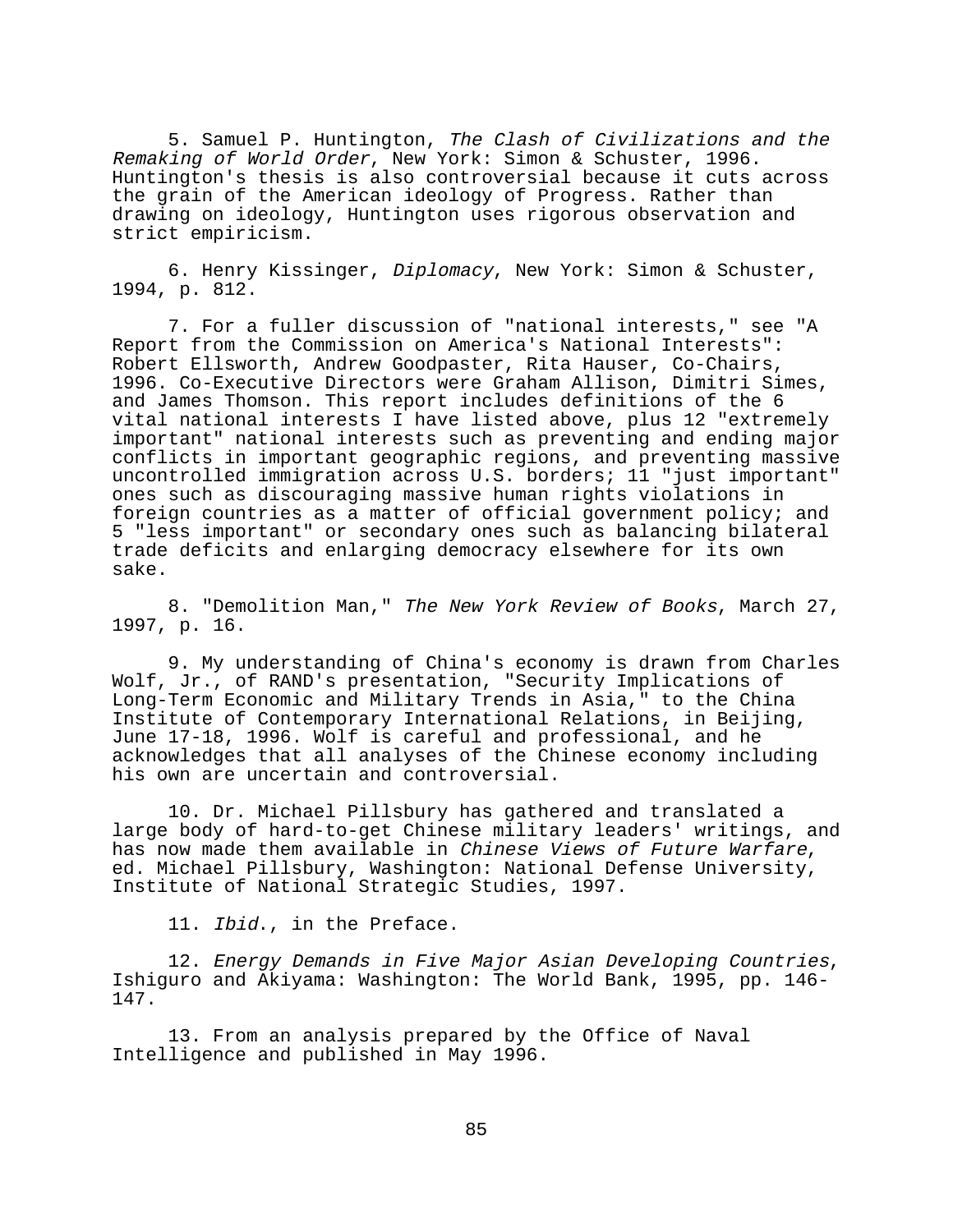14. Taiwan, "Mainland Affairs Council News Briefing," March 10, 1997, No. 0016.

15. Ernest Gellner, Plough, Sword and Book: The Structure of Human History, Chicago: The University of Chicago Press, 1988, p. 113.

16. Huntington, p. 117.

17. Samuel P. Huntington, "Hassner's Bad Bad Review," The National Interest, No. 47, Spring 1997, p. 99.

18. The Economist, January 4, 1997, p. 33.

19. Aerospace Daily, March 19, 1997, pp. 409-410.

20. Based upon an analysis by Dr. Jeremy Azreal, RAND, and sent to me in a private communication.

21. The nuclear materials stockpiles in Russia are of particular concern because weapons material accounting is in a very poor state. See Albright, Berkhout, and Walker, Plutonium and Highly Enriched Uranium 1996: World Inventories, Capabilities and Policies, SIPRI, New York: Oxford University Press, 1997.

22. Perry M. Smith, The Air Force Plans for Peace, 1943- <sup>1945</sup>, Baltimore, MD: Johns Hopkins University Press, 1970, pp. 51-53.

23. The Economist, January 4, 1997, p. 33.

24. President Clinton and Congressional leaders are promising to balance the budget and cut taxes, but some 77 percent of Americans oppose any reduction in future spending on Social Security and Medicare, according to a nationwide poll conducted March 13-23 by The Washington Post, Harvard University and the Kaiser Family Foundation, The Washington Post, March 29, 1997, p. A4.

25. XINHUA in English, April 25, 1996.

26. Lincoln demonstrated courage, hope, and great faith in delivering the Gettysburg Address on November 19, 1863--almost a year before the decisive actions at Mobile Bay and Atlanta, and Lincoln's own reelection.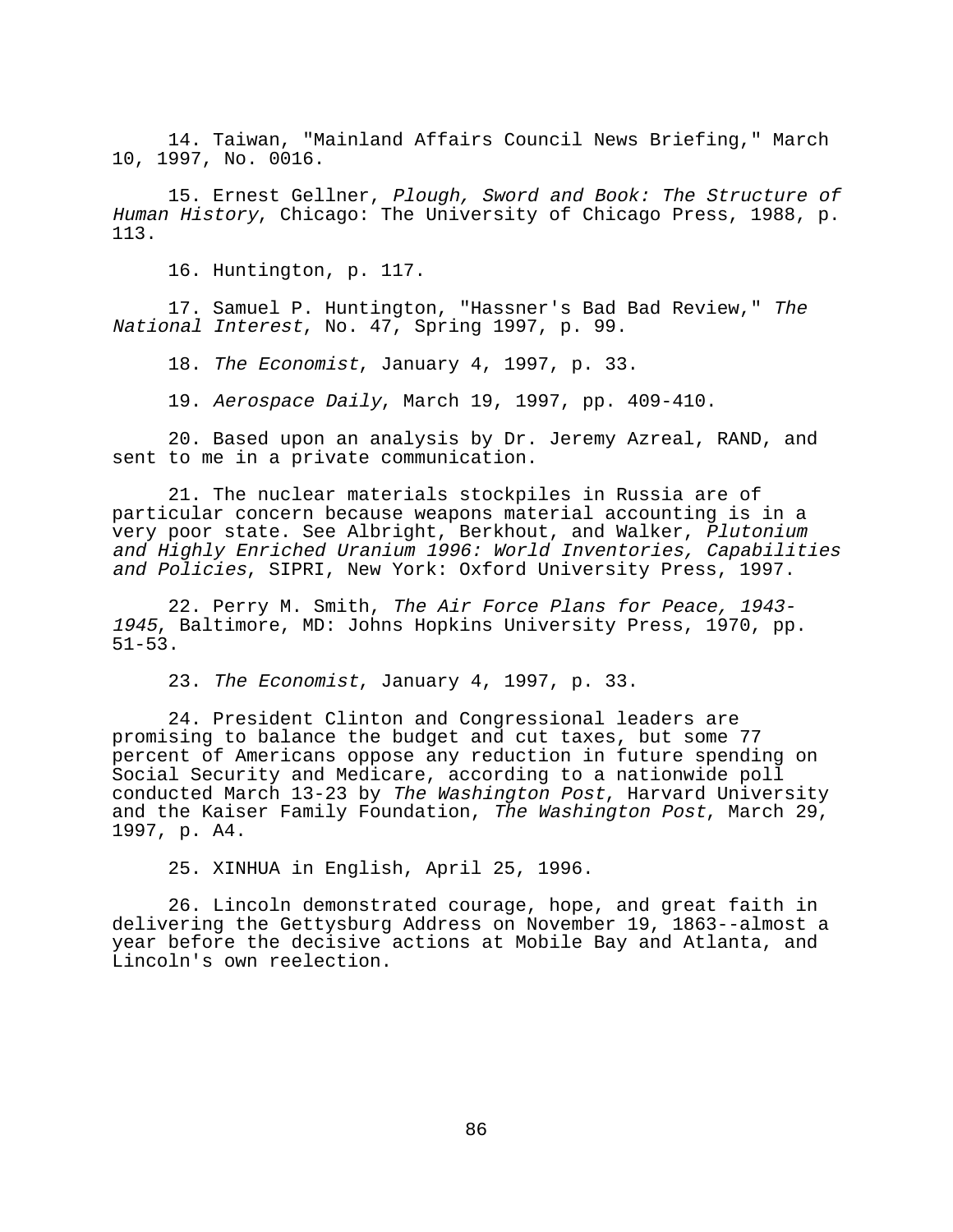#### **ABOUT THE AUTHORS**

AMBASSADOR ROBERT ELLSWORTH is the President, Robert Ellsworth Company, Inc. A former congressman from the state of Kansas, Ambassador Ellsworth has served as U.S. Ambassador to NATO (1969- 71), Assistant Secretary of Defense (1974-75) and Deputy Secretary of Defense (1975-77). He has also served as Director of the Atlantic Council of the United States and the American Council on Germany. Between 1990 and 1996, he was Chairman of the Council of The International Institute for Strategic Studies. Ambassador Ellsworth was a key advisor on foreign affairs to Senator Robert Dole during the 1996 Presidential campaign.

DR. MORTON H. HALPERIN is a Senior Fellow at the Council on Foreign Relations. Dr. Halperin has held senior positions in both the Department of Defense (1966 to 1969) and the National Security Council (1969) and served as Director of the Washington Office of the American Civil Liberties Union (1984 to 1992). Between 1994 and 1996 Dr. Halperin served as Special Assistant to the President and Senior Director for Democracy at the National Security Council. Much of Dr. Halperin's writing has focused on the tension between the demands of national security and civil liberties.

DR. DAVID JABLONSKY is the Professor of National Security Affairs, Department of National Security and Strategy, U.S. Army War College. A graduate of Dartmouth College, Kansas University and Boston University, Dr. Jablonsky is the author of four books dealing with European history and international relations. He is a retired infantry colonel who has held the Elihu Root Chair of Strategy and the George C. Marshall Chair of Military Studies at the U.S. Army War College.

DR. LAWRENCE KORB is Director of the Center for Public Policy Education, The Bookings Institution. Dr. Korb is the author of 15 books and over 100 articles on national security issues. He served as Assistant Secretary of Defense from 1981 through 1985 and was awarded the DoD Distinguished Public Service Medal for his contributions in this position. Thereafter, Dr. Korb focused his research on issues relating to the defense budget, interservice cooperation and defense procurement. Since the end of the Cold War, Dr. Korb has been a key figure in the debate about the future of the civilian defense industrial base.

PROFESSOR RONALD STEEL teaches at both George Washington University and the University of Southern California. A graduate of both Harvard University and the Sorbonne, Professor Steel is the author of five major books and numerous essays and articles on issues relating to American politics and foreign affairs. He is a Pulitzer Prize finalist whose writings have won such prestigious awards as the National Book Critics' Circle Award,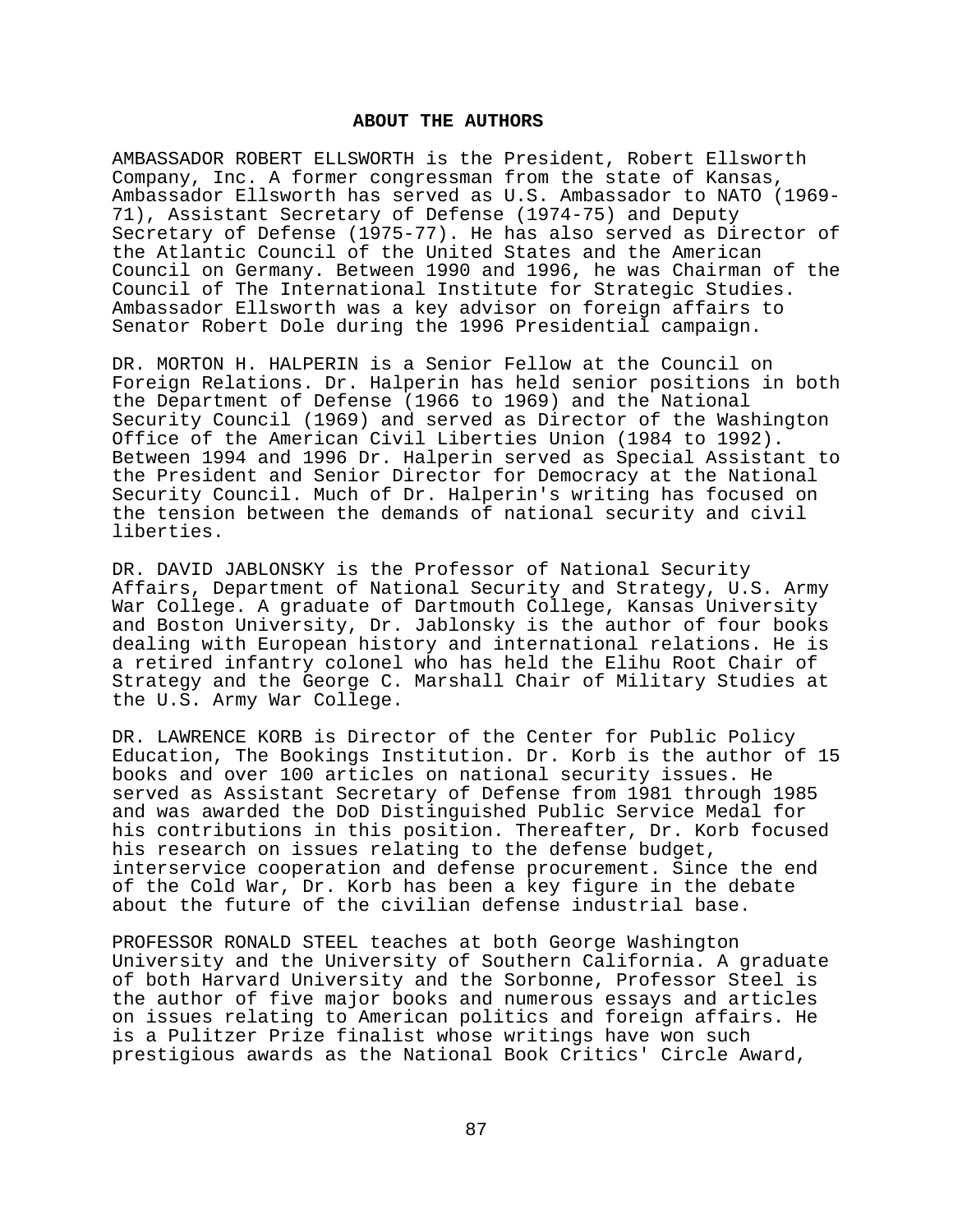the Bancroft Prize in American History and the American Book Award. His 1995 book, entitled *Temptations of a Superpower*, is a provocative analysis of the prospects for U.S. foreign policy in a post-Cold War context. Professor Steel has been a contributing editor for The New Republic since 1980.